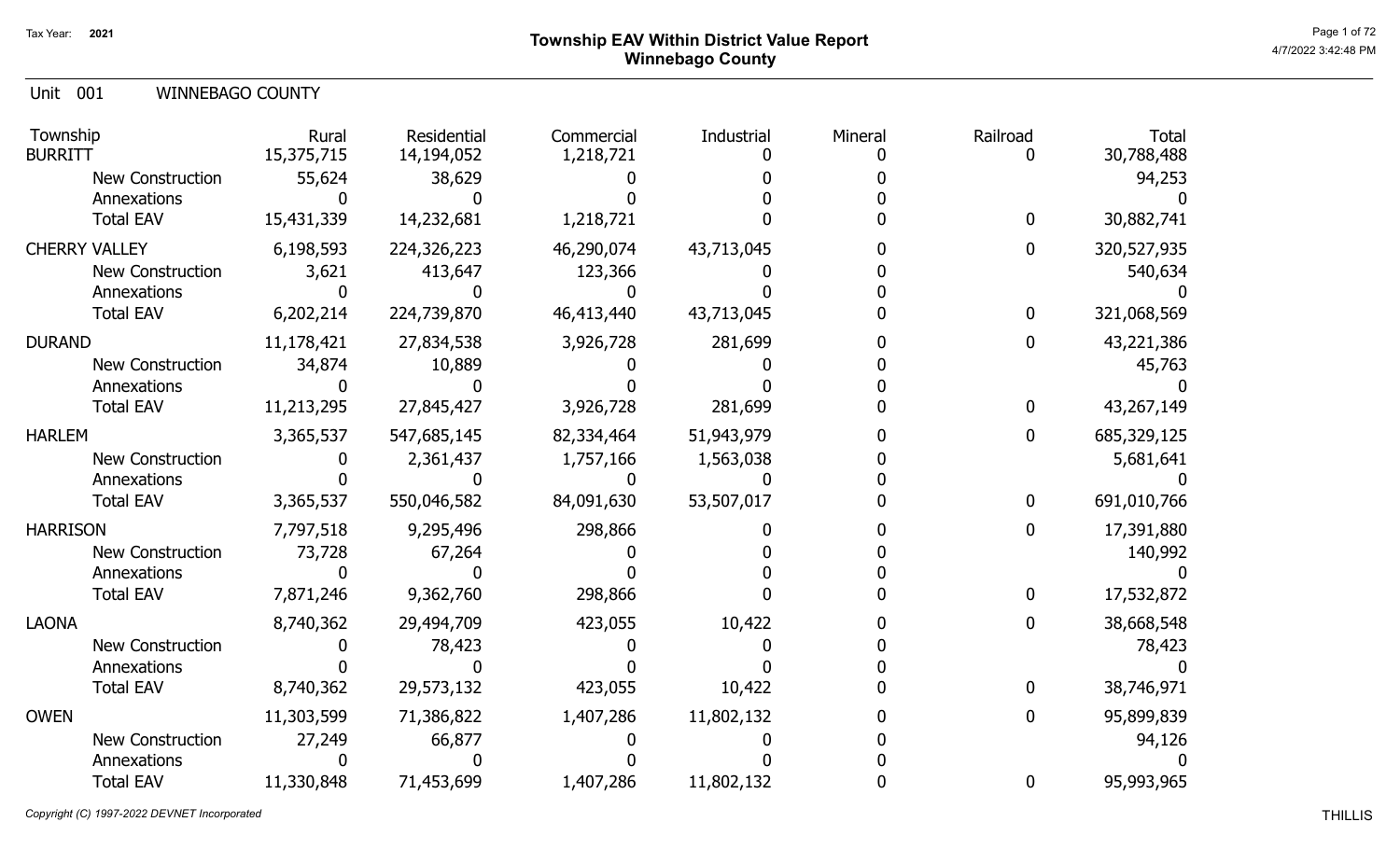### Page 2 of 72 Page 2 of 72  $^{\text{Page 2 of 72}}$ Winnebago County

Unit 001 WINNEBAGO COUNTY

| Township<br><b>PECATONICA</b> | Rural<br>12,180,922 | Residential<br>61,641,328 | Commercial<br>3,697,914 | Industrial<br>2,289,286 | Mineral | Railroad     | <b>Total</b><br>79,809,450 |
|-------------------------------|---------------------|---------------------------|-------------------------|-------------------------|---------|--------------|----------------------------|
| <b>New Construction</b>       | 92,792              | 275,742                   | 15,870                  | 7,283                   |         |              | 391,687                    |
| Annexations                   |                     |                           |                         |                         |         |              |                            |
| <b>Total EAV</b>              | 12,273,714          | 61,917,070                | 3,713,784               | 2,296,569               |         | $\mathbf{0}$ | 80,201,137                 |
| <b>ROCKTON</b>                | 11,560,438          | 243,423,450               | 21,769,107              | 15,362,535              |         | $\mathbf{0}$ | 292,115,530                |
| <b>New Construction</b>       | 17,998              | 556,210                   |                         |                         |         |              | 574,208                    |
| Annexations                   |                     |                           |                         |                         |         |              |                            |
| <b>Total EAV</b>              | 11,578,436          | 243,979,660               | 21,769,107              | 15,362,535              |         | $\mathbf 0$  | 292,689,738                |
| <b>ROSCOE</b>                 | 7,841,353           | 419,174,277               | 69,831,298              | 23,481,707              |         | $\Omega$     | 520,328,635                |
| <b>New Construction</b>       | 66,836              | 2,825,676                 | 375,897                 | 84,670                  |         |              | 3,353,079                  |
| Annexations                   |                     |                           |                         |                         |         |              |                            |
| <b>Total EAV</b>              | 7,908,189           | 421,999,953               | 70,207,195              | 23,566,377              |         | $\bf{0}$     | 523,681,714                |
| <b>SEWARD</b>                 | 15,999,311          | 8,972,306                 | 3,879,209               | 188,216                 |         | 689          | 29,039,731                 |
| <b>New Construction</b>       | 26,588              | 61,542                    |                         |                         |         |              | 88,130                     |
| Annexations                   |                     |                           |                         |                         |         |              |                            |
| <b>Total EAV</b>              | 16,025,899          | 9,033,848                 | 3,879,209               | 188,216                 |         | 689          | 29,127,861                 |
| <b>SHIRLAND</b>               | 8,651,630           | 16,823,295                | 1,097,005               |                         |         | $\bf{0}$     | 26,571,930                 |
| <b>New Construction</b>       | 13,547              | 106,192                   |                         |                         |         |              | 119,739                    |
| Annexations                   |                     |                           |                         |                         |         |              |                            |
| <b>Total EAV</b>              | 8,665,177           | 16,929,487                | 1,097,005               |                         |         | $\mathbf{0}$ | 26,691,669                 |
| <b>WINNEBAGO</b>              | 13,177,682          | 86,078,723                | 7,778,733               | 2,960,869               |         | 838,535      | 110,834,542                |
| New Construction              | 14,971              | 251,697                   |                         |                         |         |              | 266,668                    |
| Annexations                   |                     |                           |                         |                         |         |              |                            |
| <b>Total EAV</b>              | 13,192,653          | 86,330,420                | 7,778,733               | 2,960,869               |         | 838,535      | 111,101,210                |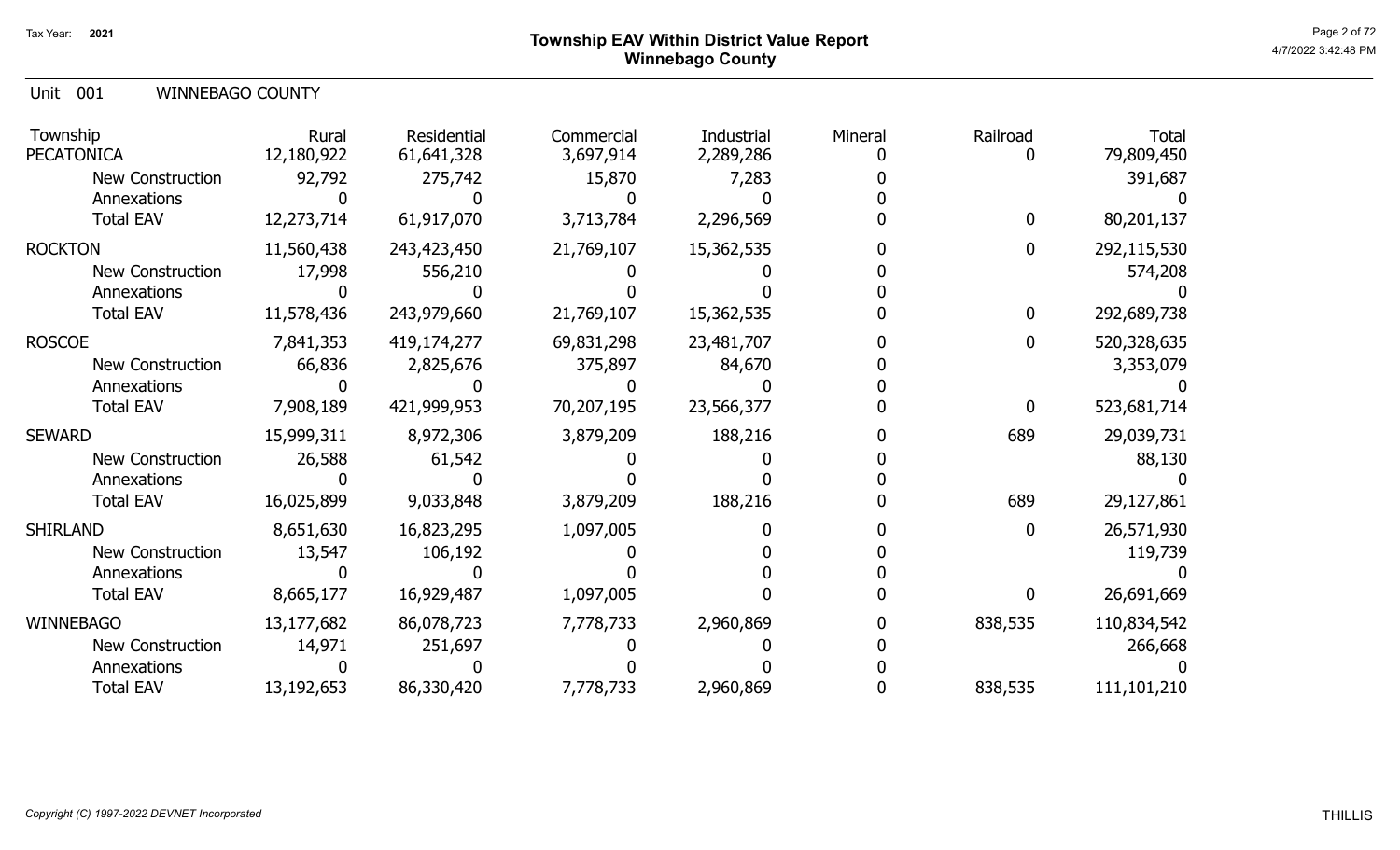#### Unit 001 WINNEBAGO COUNTY

| Township<br><b>ROCKFORD</b>           | Rural<br>12,802,199 | Residential<br>1,471,918,695 | Commercial<br>565,116,613 | Industrial<br>150,177,650 | Mineral | Railroad<br>133,083 | <b>Total</b><br>2,200,148,240 |
|---------------------------------------|---------------------|------------------------------|---------------------------|---------------------------|---------|---------------------|-------------------------------|
| <b>New Construction</b>               | 426                 | 2,683,164                    | 5,686,190                 | 344,015                   |         |                     | 8,713,795                     |
| Annexations                           |                     |                              | O                         |                           |         |                     |                               |
| <b>Total EAV</b>                      | 12,802,625          | 1,474,601,859                | 570,802,803               | 150,521,665               |         | 133,083             | 2,208,862,035                 |
| <b>Unit Totals</b>                    | 146,173,280         | 3,232,249,059                | 809,069,073               | 302,211,540               |         | 972,307             | 4,490,675,259                 |
| New Construction                      | 428,254             | 9,797,389                    | 7,958,489                 | 1,999,006                 |         |                     | 20, 183, 138                  |
| Annexations                           |                     |                              |                           |                           |         |                     |                               |
| <b>Total EAV</b>                      | 146,601,534         | 3,242,046,448                | 817,027,562               | 304,210,546               |         | 972,307             | 4,510,858,397                 |
| <b>FOREST PRESERVE</b><br>002<br>Unit |                     |                              |                           |                           |         |                     |                               |
| Township                              | Rural               | Residential                  | Commercial                | Industrial                | Mineral | Railroad            | <b>Total</b>                  |
| <b>BURRITT</b>                        | 15,375,715          | 14,194,052                   | 1,218,721                 |                           |         | 0                   | 30,788,488                    |
| <b>New Construction</b>               | 55,624              | 38,629                       |                           |                           |         |                     | 94,253                        |
| Annexations                           |                     |                              |                           |                           |         |                     |                               |
| <b>Total EAV</b>                      | 15,431,339          | 14,232,681                   | 1,218,721                 |                           |         | $\bf{0}$            | 30,882,741                    |
| <b>CHERRY VALLEY</b>                  | 6,198,593           | 224,326,223                  | 46,290,074                | 43,713,045                |         | $\mathbf 0$         | 320,527,935                   |
| <b>New Construction</b>               | 3,621               | 413,647                      | 123,366                   |                           |         |                     | 540,634                       |
| Annexations                           |                     |                              |                           |                           |         |                     |                               |
| <b>Total EAV</b>                      | 6,202,214           | 224,739,870                  | 46,413,440                | 43,713,045                |         | $\mathbf 0$         | 321,068,569                   |
| <b>DURAND</b>                         | 11,178,421          | 27,834,538                   | 3,926,728                 | 281,699                   |         | $\mathbf 0$         | 43,221,386                    |
| <b>New Construction</b>               | 34,874              | 10,889                       |                           |                           |         |                     | 45,763                        |
| Annexations                           |                     |                              |                           |                           |         |                     |                               |
| <b>Total EAV</b>                      | 11,213,295          | 27,845,427                   | 3,926,728                 | 281,699                   |         | $\bf{0}$            | 43,267,149                    |
| <b>HARLEM</b>                         | 3,365,537           | 547,685,145                  | 82,334,464                | 51,943,979                |         | 0                   | 685,329,125                   |
| <b>New Construction</b>               |                     | 2,361,437                    | 1,757,166                 | 1,563,038                 |         |                     | 5,681,641                     |
| Annexations                           |                     |                              |                           |                           |         |                     |                               |
| <b>Total EAV</b>                      | 3,365,537           | 550,046,582                  | 84,091,630                | 53,507,017                |         | 0                   | 691,010,766                   |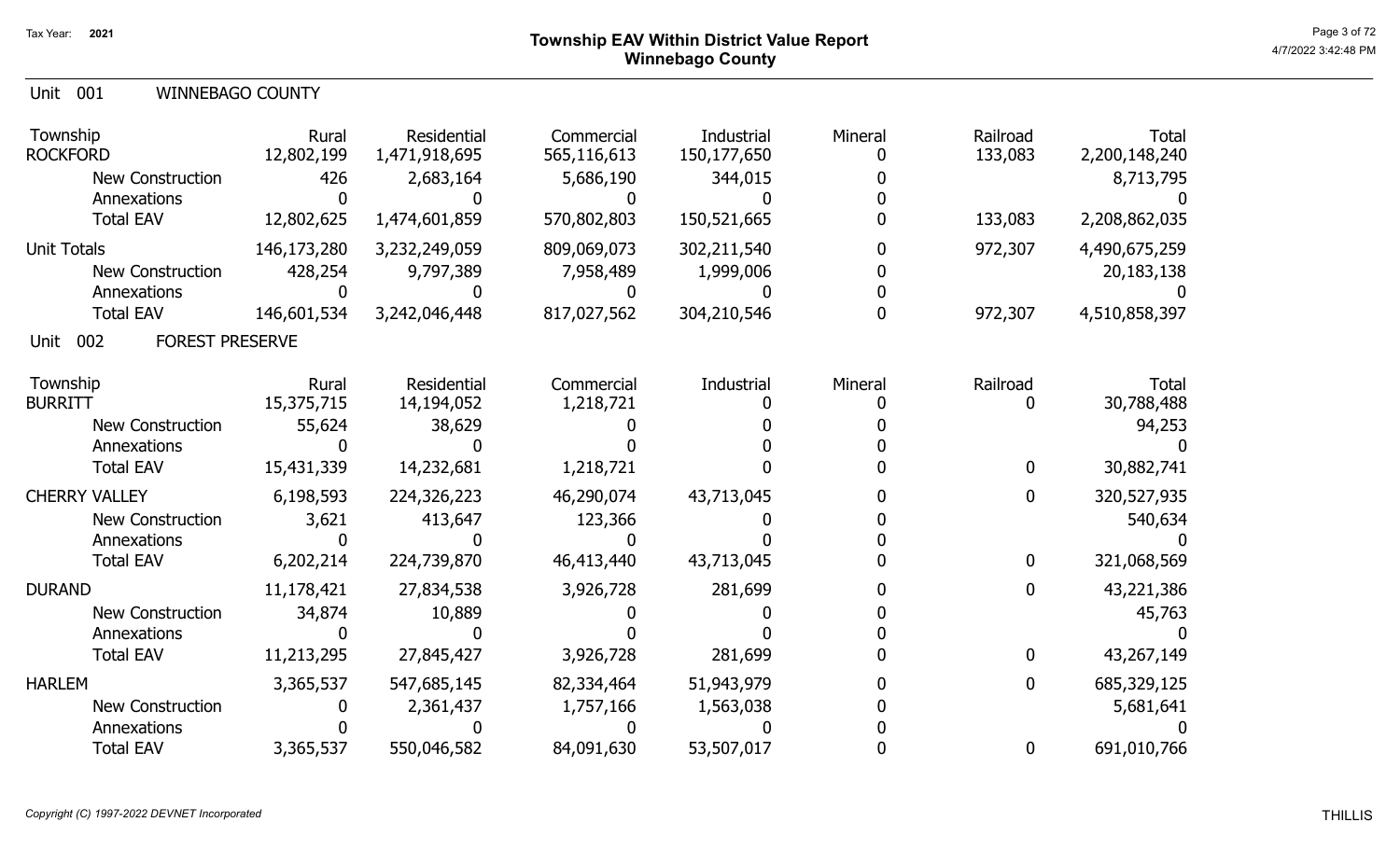## Page 4 of 72  $^{\text{Page 4 of 72}}$ Winnebago County

Unit 002 FOREST PRESERVE

| Township<br><b>HARRISON</b> | Rural<br>7,797,518 | Residential<br>9,295,496 | Commercial<br>298,866 | Industrial | Mineral | Railroad<br>0 | <b>Total</b><br>17,391,880 |
|-----------------------------|--------------------|--------------------------|-----------------------|------------|---------|---------------|----------------------------|
| <b>New Construction</b>     | 73,728             | 67,264                   |                       |            |         |               | 140,992                    |
| Annexations                 |                    |                          |                       |            |         |               |                            |
| <b>Total EAV</b>            | 7,871,246          | 9,362,760                | 298,866               |            |         | $\bf{0}$      | 17,532,872                 |
| <b>LAONA</b>                | 8,740,362          | 29,494,709               | 423,055               | 10,422     |         | $\mathbf{0}$  | 38,668,548                 |
| New Construction            |                    | 78,423                   |                       |            |         |               | 78,423                     |
| Annexations                 |                    |                          |                       |            |         |               |                            |
| <b>Total EAV</b>            | 8,740,362          | 29,573,132               | 423,055               | 10,422     |         | 0             | 38,746,971                 |
| <b>OWEN</b>                 | 11,303,599         | 71,386,822               | 1,407,286             | 11,802,132 |         | 0             | 95,899,839                 |
| <b>New Construction</b>     | 27,249             | 66,877                   |                       |            |         |               | 94,126                     |
| Annexations                 |                    |                          |                       |            |         |               |                            |
| <b>Total EAV</b>            | 11,330,848         | 71,453,699               | 1,407,286             | 11,802,132 |         | $\bf{0}$      | 95,993,965                 |
| <b>PECATONICA</b>           | 12,180,922         | 61,641,328               | 3,697,914             | 2,289,286  |         | $\mathbf{0}$  | 79,809,450                 |
| <b>New Construction</b>     | 92,792             | 275,742                  | 15,870                | 7,283      |         |               | 391,687                    |
| Annexations                 |                    |                          |                       |            |         |               |                            |
| <b>Total EAV</b>            | 12,273,714         | 61,917,070               | 3,713,784             | 2,296,569  |         | 0             | 80,201,137                 |
| <b>ROCKTON</b>              | 11,560,438         | 243,423,450              | 21,769,107            | 15,362,535 |         | $\bf{0}$      | 292,115,530                |
| New Construction            | 17,998             | 556,210                  |                       |            |         |               | 574,208                    |
| Annexations                 |                    |                          |                       |            |         |               |                            |
| <b>Total EAV</b>            | 11,578,436         | 243,979,660              | 21,769,107            | 15,362,535 |         | $\mathbf 0$   | 292,689,738                |
| <b>ROSCOE</b>               | 7,841,353          | 419,174,277              | 69,831,298            | 23,481,707 |         | 0             | 520,328,635                |
| <b>New Construction</b>     | 66,836             | 2,825,676                | 375,897               | 84,670     |         |               | 3,353,079                  |
| Annexations                 |                    |                          |                       |            |         |               |                            |
| <b>Total EAV</b>            | 7,908,189          | 421,999,953              | 70,207,195            | 23,566,377 |         | $\bf{0}$      | 523,681,714                |
| <b>SEWARD</b>               | 15,999,311         | 8,972,306                | 3,879,209             | 188,216    |         | 689           | 29,039,731                 |
| <b>New Construction</b>     | 26,588             | 61,542                   |                       |            |         |               | 88,130                     |
| Annexations                 |                    |                          |                       |            |         |               |                            |
| <b>Total EAV</b>            | 16,025,899         | 9,033,848                | 3,879,209             | 188,216    |         | 689           | 29,127,861                 |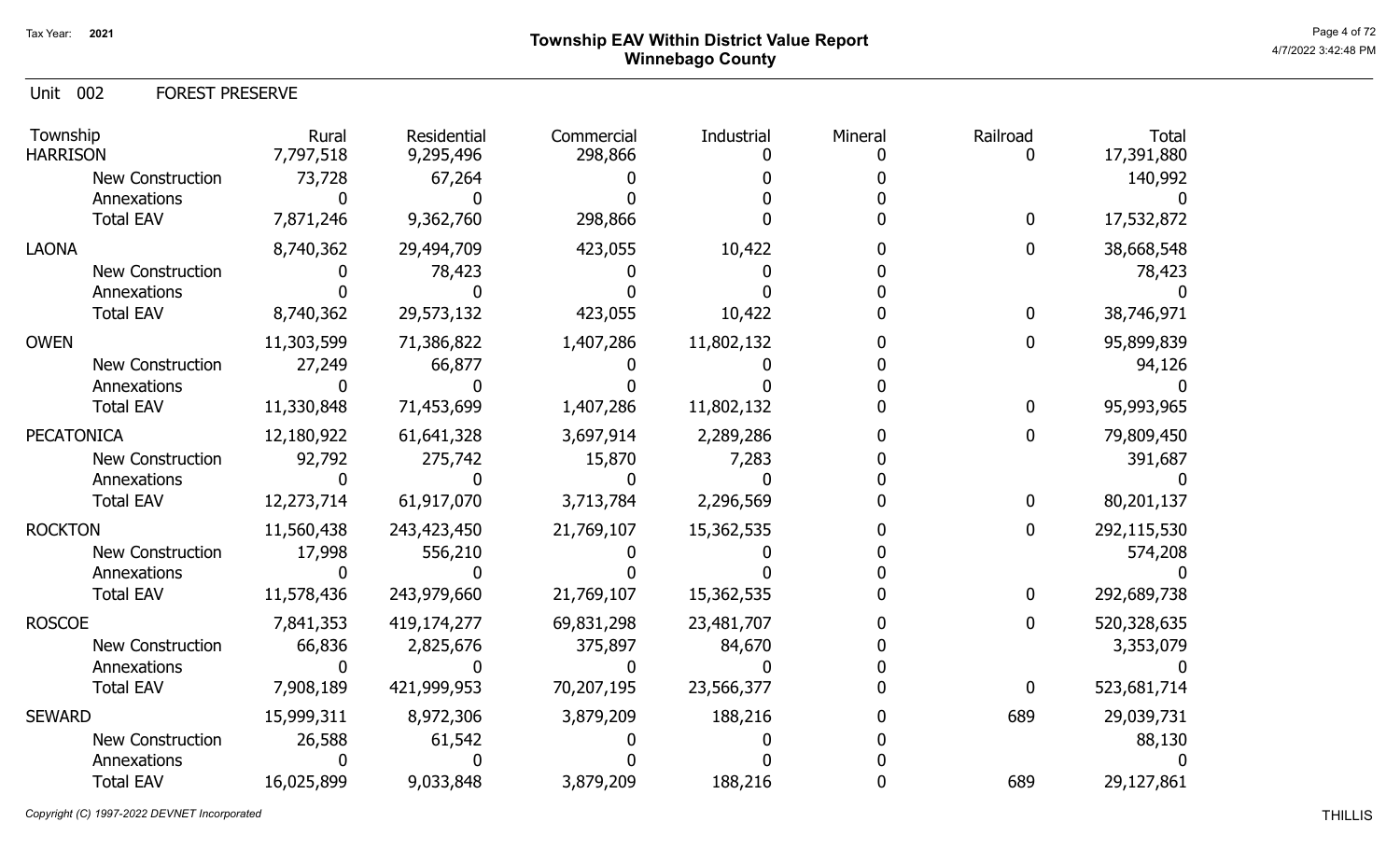Unit 002 FOREST PRESERVE

| Township<br><b>SHIRLAND</b> | Rural<br>8,651,630      | <b>Residential</b><br>16,823,295 | Commercial<br>1,097,005 | Industrial  | Mineral | Railroad    | Total<br>26,571,930 |
|-----------------------------|-------------------------|----------------------------------|-------------------------|-------------|---------|-------------|---------------------|
| <b>New Construction</b>     | 13,547                  | 106,192                          |                         |             |         |             | 119,739             |
| Annexations                 |                         |                                  |                         |             |         |             |                     |
| <b>Total EAV</b>            | 8,665,177               | 16,929,487                       | 1,097,005               |             |         | $\mathbf 0$ | 26,691,669          |
| <b>WINNEBAGO</b>            | 13,177,682              | 86,078,723                       | 7,778,733               | 2,960,869   |         | 838,535     | 110,834,542         |
| <b>New Construction</b>     | 14,971                  | 251,697                          |                         |             |         |             | 266,668             |
| Annexations                 |                         |                                  |                         |             |         |             |                     |
| <b>Total EAV</b>            | 13, 192, 653            | 86,330,420                       | 7,778,733               | 2,960,869   |         | 838,535     | 111,101,210         |
| <b>ROCKFORD</b>             | 12,802,199              | 1,471,918,695                    | 565,116,613             | 150,177,650 |         | 133,083     | 2,200,148,240       |
| <b>New Construction</b>     | 426                     | 2,683,164                        | 5,686,190               | 344,015     |         |             | 8,713,795           |
| Annexations                 |                         |                                  |                         |             |         |             |                     |
| <b>Total EAV</b>            | 12,802,625              | 1,474,601,859                    | 570,802,803             | 150,521,665 |         | 133,083     | 2,208,862,035       |
| <b>Unit Totals</b>          | 146,173,280             | 3,232,249,059                    | 809,069,073             | 302,211,540 |         | 972,307     | 4,490,675,259       |
| <b>New Construction</b>     | 428,254                 | 9,797,389                        | 7,958,489               | 1,999,006   |         |             | 20,183,138          |
| Annexations                 |                         |                                  |                         |             |         |             |                     |
| <b>Total EAV</b>            | 146,601,534             | 3,242,046,448                    | 817,027,562             | 304,210,546 |         | 972,307     | 4,510,858,397       |
| 003<br>Unit                 | <b>BURRITT TOWNSHIP</b> |                                  |                         |             |         |             |                     |
| Township                    | Rural                   | Residential                      | Commercial              | Industrial  | Mineral | Railroad    | <b>Total</b>        |
| <b>BURRITT</b>              | 15,375,715              | 14,194,052                       | 1,218,721               |             |         |             | 30,788,488          |
| <b>New Construction</b>     | 55,624                  | 38,629                           |                         |             |         |             | 94,253              |
| Annexations                 |                         |                                  |                         |             |         |             |                     |
| <b>Total EAV</b>            | 15,431,339              | 14,232,681                       | 1,218,721               |             |         | $\mathbf 0$ | 30,882,741          |
| <b>Unit Totals</b>          | 15,375,715              | 14,194,052                       | 1,218,721               |             |         | 0           | 30,788,488          |
| <b>New Construction</b>     | 55,624                  | 38,629                           |                         |             |         |             | 94,253              |
| Annexations                 |                         |                                  |                         |             |         |             |                     |
| <b>Total EAV</b>            | 15,431,339              | 14,232,681                       | 1,218,721               |             |         | $\mathbf 0$ | 30,882,741          |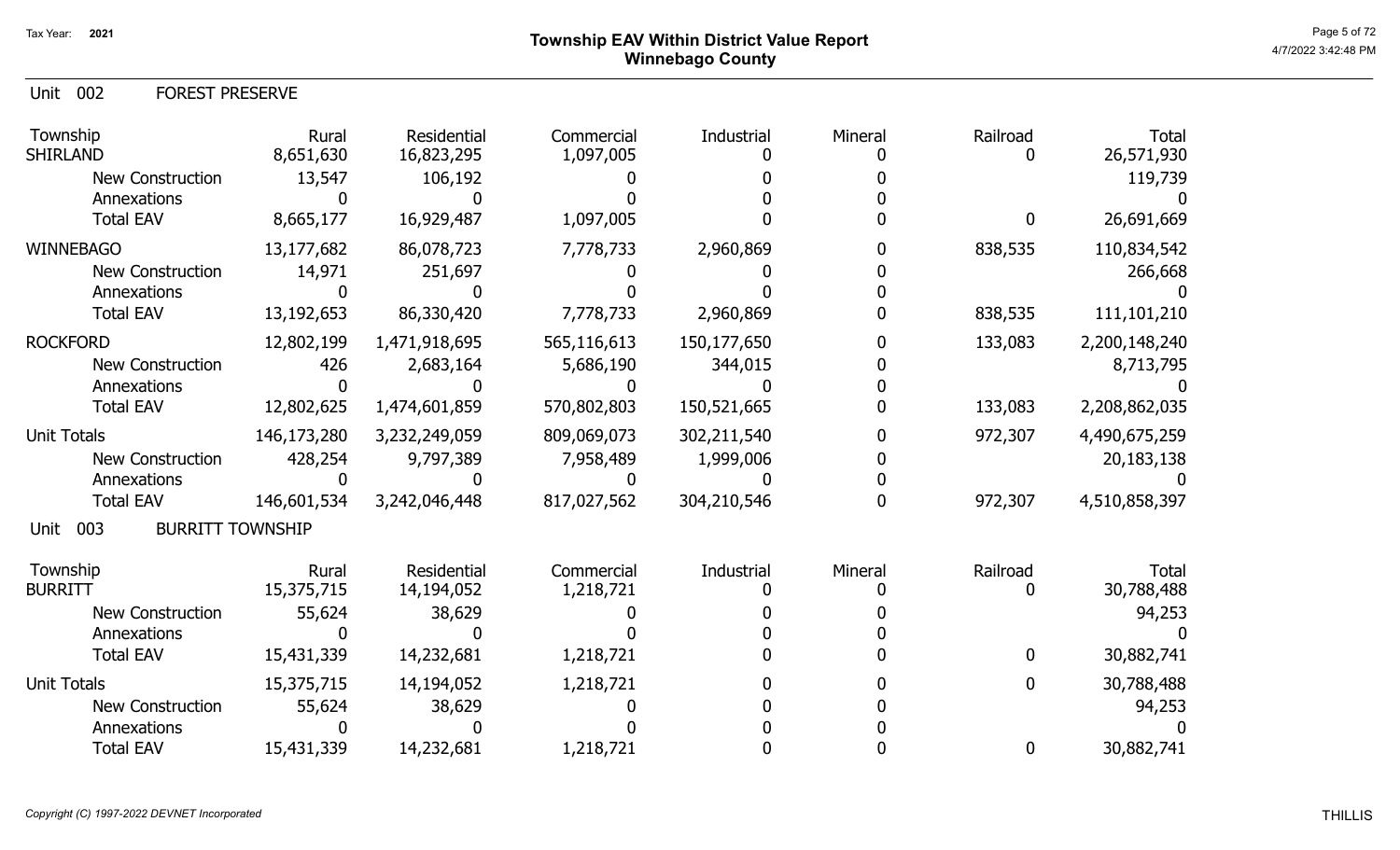## Page 6 of 72 Page 6 of 72  $^{\text{Page 6 of 72}}$ Winnebago County

#### Unit 004 CHERRY VALLEY TOWNSHIP

| Township<br><b>CHERRY VALLEY</b>      | Rural<br>6,198,593 | <b>Residential</b><br>224,326,223 | Commercial<br>46,290,074 | Industrial<br>43,713,045 | Mineral | Railroad<br>0    | <b>Total</b><br>320,527,935 |
|---------------------------------------|--------------------|-----------------------------------|--------------------------|--------------------------|---------|------------------|-----------------------------|
| <b>New Construction</b>               | 3,621              | 413,647                           | 123,366                  |                          |         |                  | 540,634                     |
| Annexations                           |                    |                                   |                          |                          |         |                  |                             |
| <b>Total EAV</b>                      | 6,202,214          | 224,739,870                       | 46,413,440               | 43,713,045               |         | 0                | 321,068,569                 |
| Unit Totals                           | 6,198,593          | 224,326,223                       | 46,290,074               | 43,713,045               |         | $\mathbf 0$      | 320,527,935                 |
| <b>New Construction</b>               | 3,621              | 413,647                           | 123,366                  |                          |         |                  | 540,634                     |
| Annexations                           |                    |                                   |                          |                          |         |                  |                             |
| <b>Total EAV</b>                      | 6,202,214          | 224,739,870                       | 46,413,440               | 43,713,045               |         | $\boldsymbol{0}$ | 321,068,569                 |
| 005<br><b>DURAND TOWNSHIP</b><br>Unit |                    |                                   |                          |                          |         |                  |                             |
| Township                              | Rural              | Residential                       | Commercial               | Industrial               | Mineral | Railroad         | Total                       |
| <b>DURAND</b>                         | 11,178,421         | 27,834,538                        | 3,926,728                | 281,699                  |         | 0                | 43,221,386                  |
| <b>New Construction</b>               | 34,874             | 10,889                            |                          |                          |         |                  | 45,763                      |
| Annexations                           |                    |                                   |                          |                          |         |                  |                             |
| <b>Total EAV</b>                      | 11,213,295         | 27,845,427                        | 3,926,728                | 281,699                  |         | $\mathbf 0$      | 43,267,149                  |
| <b>Unit Totals</b>                    | 11,178,421         | 27,834,538                        | 3,926,728                | 281,699                  |         | 0                | 43,221,386                  |
| <b>New Construction</b>               | 34,874             | 10,889                            |                          |                          |         |                  | 45,763                      |
| Annexations                           |                    |                                   |                          |                          |         |                  |                             |
| <b>Total EAV</b>                      | 11,213,295         | 27,845,427                        | 3,926,728                | 281,699                  |         | 0                | 43,267,149                  |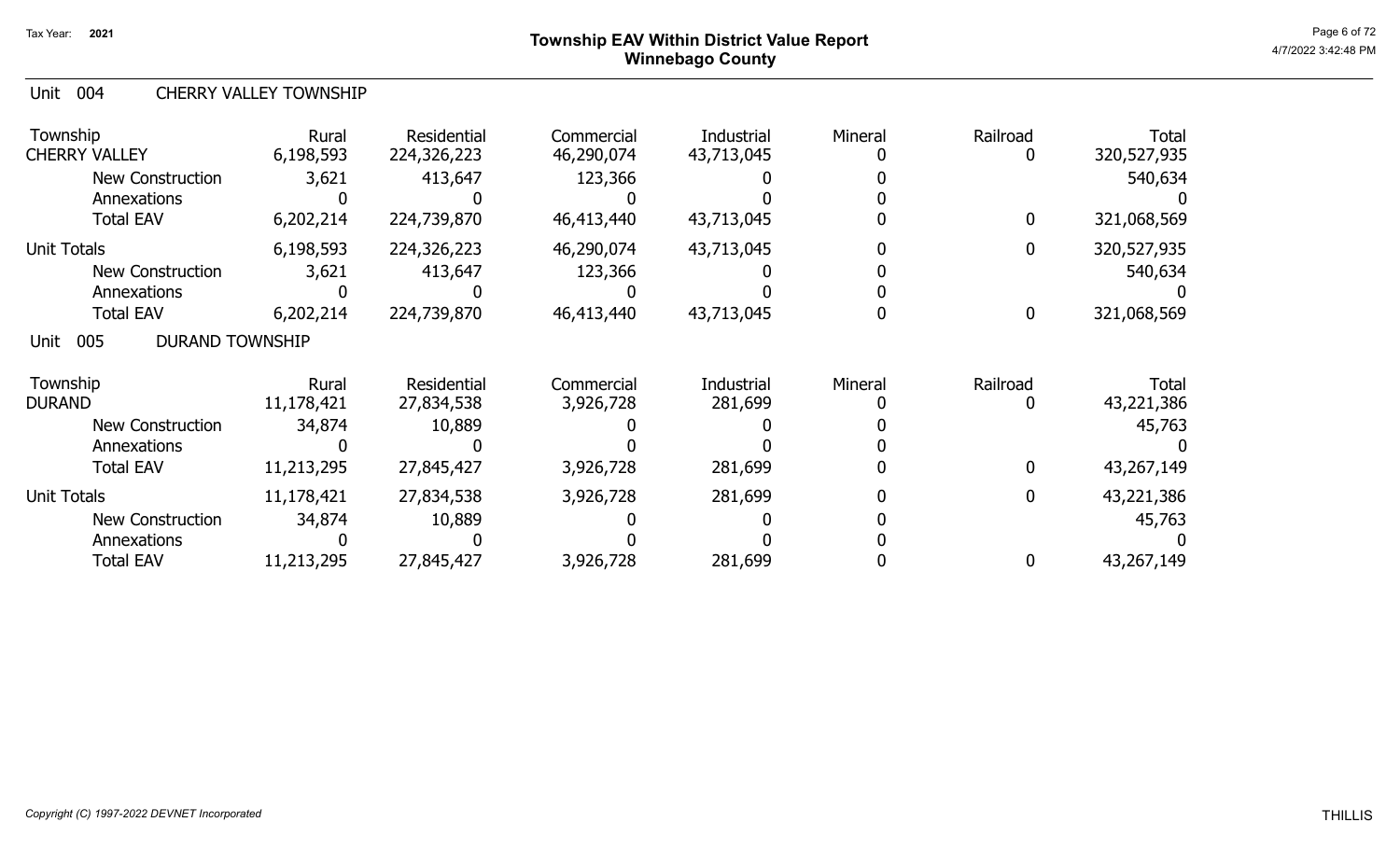### Page 7 of 72  $^{\text{Page 7 of 72}}$ Winnebago County

#### Unit 006 HARLEM TOWNSHIP

| Township<br><b>HARLEM</b>               | Rural<br>3,365,537 | Residential<br>547,685,145 | Commercial<br>82,334,464 | Industrial<br>51,943,979 | Mineral | Railroad     | <b>Total</b><br>685,329,125 |
|-----------------------------------------|--------------------|----------------------------|--------------------------|--------------------------|---------|--------------|-----------------------------|
| <b>New Construction</b>                 |                    | 2,361,437                  | 1,757,166                | 1,563,038                |         |              | 5,681,641                   |
| Annexations                             |                    |                            |                          |                          |         |              |                             |
| <b>Total EAV</b>                        | 3,365,537          | 550,046,582                | 84,091,630               | 53,507,017               |         | 0            | 691,010,766                 |
| Unit Totals                             | 3,365,537          | 547,685,145                | 82,334,464               | 51,943,979               |         | 0            | 685,329,125                 |
| <b>New Construction</b>                 |                    | 2,361,437                  | 1,757,166                | 1,563,038                |         |              | 5,681,641                   |
| Annexations                             |                    |                            |                          |                          |         |              |                             |
| <b>Total EAV</b>                        | 3,365,537          | 550,046,582                | 84,091,630               | 53,507,017               |         | 0            | 691,010,766                 |
| 007<br><b>HARRISON TOWNSHIP</b><br>Unit |                    |                            |                          |                          |         |              |                             |
| Township                                | Rural              | Residential                | Commercial               | Industrial               | Mineral | Railroad     | Total                       |
| <b>HARRISON</b>                         | 7,797,518          | 9,295,496                  | 298,866                  |                          |         |              | 17,391,880                  |
| New Construction                        | 73,728             | 67,264                     |                          |                          |         |              | 140,992                     |
| Annexations                             |                    |                            |                          |                          |         |              |                             |
| <b>Total EAV</b>                        | 7,871,246          | 9,362,760                  | 298,866                  |                          |         | $\mathbf{0}$ | 17,532,872                  |
| Unit Totals                             | 7,797,518          | 9,295,496                  | 298,866                  |                          |         | 0            | 17,391,880                  |
| <b>New Construction</b>                 | 73,728             | 67,264                     |                          |                          |         |              | 140,992                     |
| Annexations                             |                    |                            |                          |                          |         |              |                             |
| <b>Total EAV</b>                        | 7,871,246          | 9,362,760                  | 298,866                  |                          |         |              | 17,532,872                  |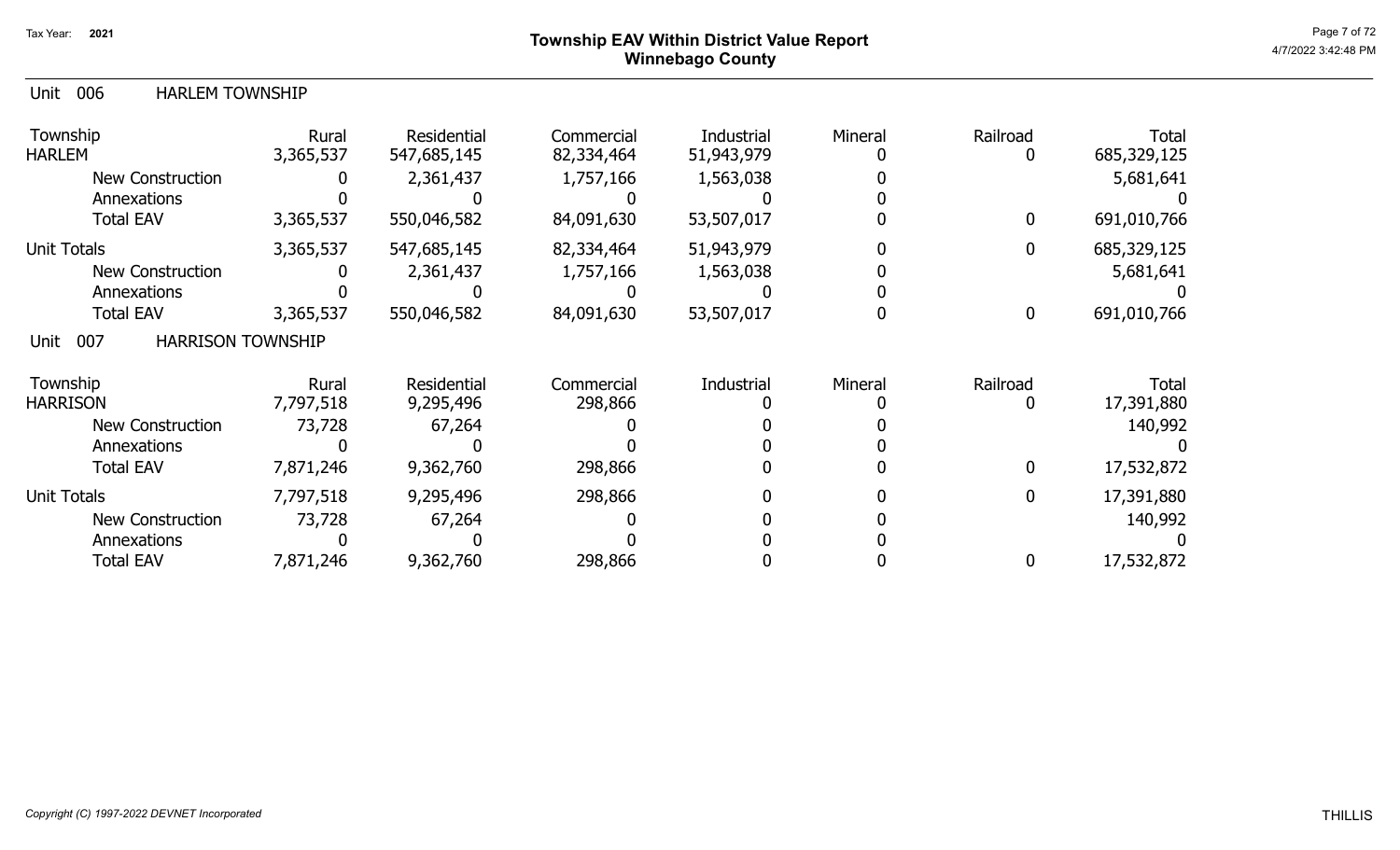## Page 8 of 72  $^{\text{Page 8 of 72}}$ Winnebago County

| 008<br><b>LAONA TOWNSHIP</b><br>Unit |                    |                           |                       |                      |         |               |                     |
|--------------------------------------|--------------------|---------------------------|-----------------------|----------------------|---------|---------------|---------------------|
| Township<br><b>LAONA</b>             | Rural<br>8,740,362 | Residential<br>29,494,709 | Commercial<br>423,055 | Industrial<br>10,422 | Mineral | Railroad<br>0 | Total<br>38,668,548 |
| <b>New Construction</b>              |                    | 78,423                    |                       |                      |         |               | 78,423              |
| Annexations                          |                    |                           |                       |                      |         |               |                     |
| <b>Total EAV</b>                     | 8,740,362          | 29,573,132                | 423,055               | 10,422               |         | $\Omega$      | 38,746,971          |
| Unit Totals                          | 8,740,362          | 29,494,709                | 423,055               | 10,422               |         | $\mathbf{0}$  | 38,668,548          |
| <b>New Construction</b>              |                    | 78,423                    |                       |                      |         |               | 78,423              |
| Annexations                          |                    |                           |                       |                      |         |               |                     |
| <b>Total EAV</b>                     | 8,740,362          | 29,573,132                | 423,055               | 10,422               |         | 0             | 38,746,971          |
| 009<br><b>OWEN TOWNSHIP</b><br>Unit  |                    |                           |                       |                      |         |               |                     |
| Township<br><b>OWEN</b>              | Rural              | Residential               | Commercial            | Industrial           | Mineral | Railroad      | Total               |
|                                      | 11,303,599         | 71,386,822                | 1,407,286             | 11,802,132           |         |               | 95,899,839          |
| <b>New Construction</b>              | 27,249             | 66,877                    |                       |                      |         |               | 94,126              |
| Annexations                          |                    |                           |                       |                      |         | $\mathbf{0}$  |                     |
| <b>Total EAV</b>                     | 11,330,848         | 71,453,699                | 1,407,286             | 11,802,132           |         |               | 95,993,965          |
| Unit Totals                          | 11,303,599         | 71,386,822                | 1,407,286             | 11,802,132           |         | 0             | 95,899,839          |
| <b>New Construction</b>              | 27,249             | 66,877                    |                       |                      |         |               | 94,126              |
| Annexations                          |                    |                           |                       |                      |         |               |                     |
| <b>Total EAV</b>                     | 11,330,848         | 71,453,699                | 1,407,286             | 11,802,132           |         | 0             | 95,993,965          |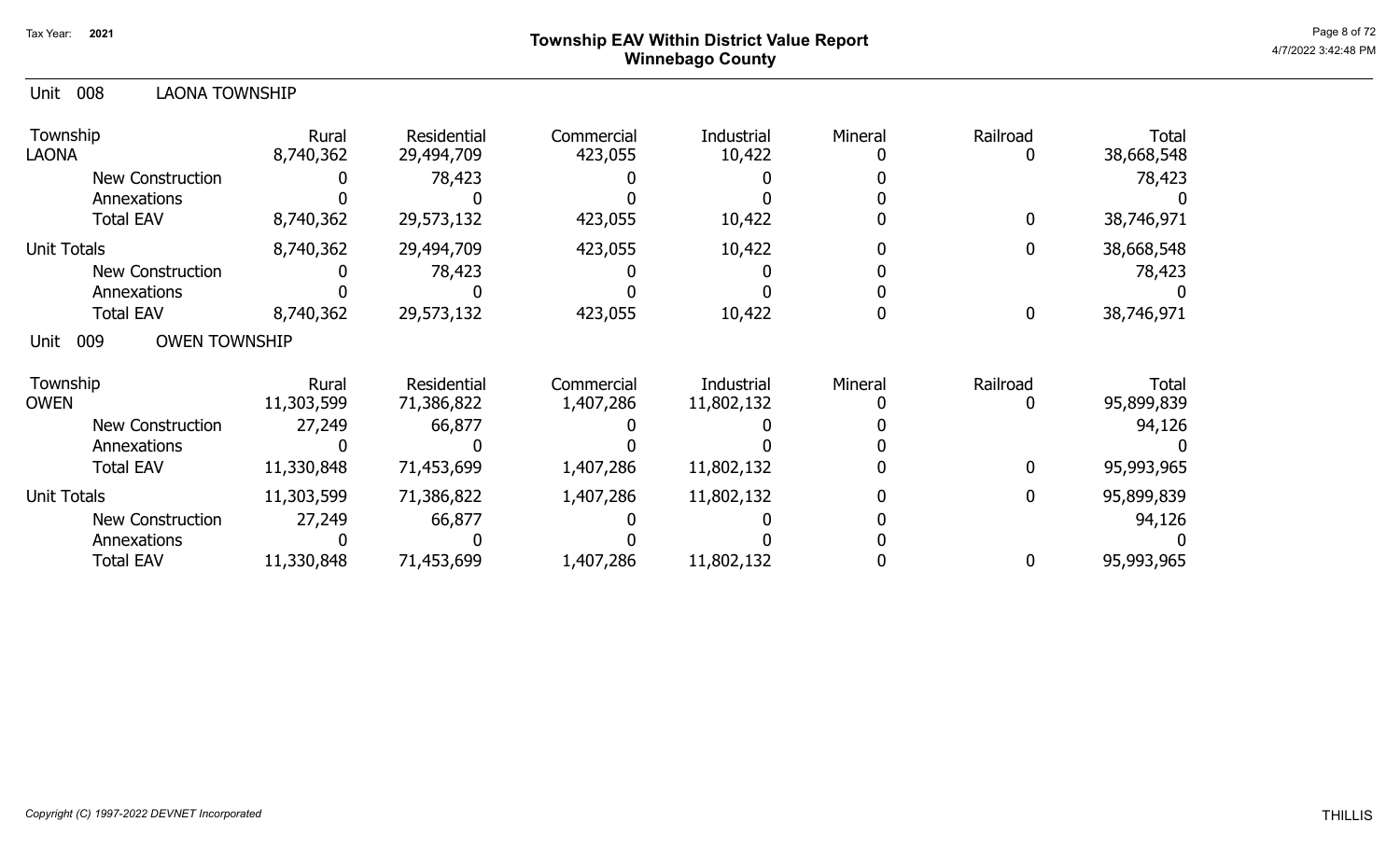### Page 9 of 72  $^{\text{Page 9 of 72}}$ Winnebago County

|  | Unit 010 |  | PECATONICA TOWNSHIP |
|--|----------|--|---------------------|
|--|----------|--|---------------------|

| Township<br><b>PECATONICA</b>    | Rural<br>12,180,922 | <b>Residential</b><br>61,641,328 | Commercial<br>3,697,914 | Industrial<br>2,289,286 | Mineral | Railroad<br>0    | <b>Total</b><br>79,809,450 |
|----------------------------------|---------------------|----------------------------------|-------------------------|-------------------------|---------|------------------|----------------------------|
| <b>New Construction</b>          | 92,792              | 275,742                          | 15,870                  | 7,283                   |         |                  | 391,687                    |
| Annexations                      |                     |                                  |                         |                         |         |                  |                            |
| <b>Total EAV</b>                 | 12,273,714          | 61,917,070                       | 3,713,784               | 2,296,569               |         | 0                | 80,201,137                 |
| <b>Unit Totals</b>               | 12,180,922          | 61,641,328                       | 3,697,914               | 2,289,286               |         | 0                | 79,809,450                 |
| <b>New Construction</b>          | 92,792              | 275,742                          | 15,870                  | 7,283                   |         |                  | 391,687                    |
| Annexations                      |                     |                                  |                         |                         |         |                  |                            |
| <b>Total EAV</b>                 | 12,273,714          | 61,917,070                       | 3,713,784               | 2,296,569               |         | $\boldsymbol{0}$ | 80,201,137                 |
| ROCKFORD TOWNSHIP<br>011<br>Unit |                     |                                  |                         |                         |         |                  |                            |
| Township                         | Rural               | Residential                      | Commercial              | Industrial              | Mineral | Railroad         | Total                      |
| <b>ROCKFORD</b>                  | 12,802,199          | 1,471,918,695                    | 565,116,613             | 150,177,650             |         | 133,083          | 2,200,148,240              |
| <b>New Construction</b>          | 426                 | 2,683,164                        | 5,686,190               | 344,015                 |         |                  | 8,713,795                  |
| Annexations                      |                     |                                  |                         |                         |         |                  |                            |
| <b>Total EAV</b>                 | 12,802,625          | 1,474,601,859                    | 570,802,803             | 150,521,665             |         | 133,083          | 2,208,862,035              |
| <b>Unit Totals</b>               | 12,802,199          | 1,471,918,695                    | 565,116,613             | 150,177,650             |         | 133,083          | 2,200,148,240              |
| <b>New Construction</b>          | 426                 | 2,683,164                        | 5,686,190               | 344,015                 |         |                  | 8,713,795                  |
| Annexations                      |                     |                                  |                         |                         |         |                  |                            |
| <b>Total EAV</b>                 | 12,802,625          | 1,474,601,859                    | 570,802,803             | 150,521,665             |         | 133,083          | 2,208,862,035              |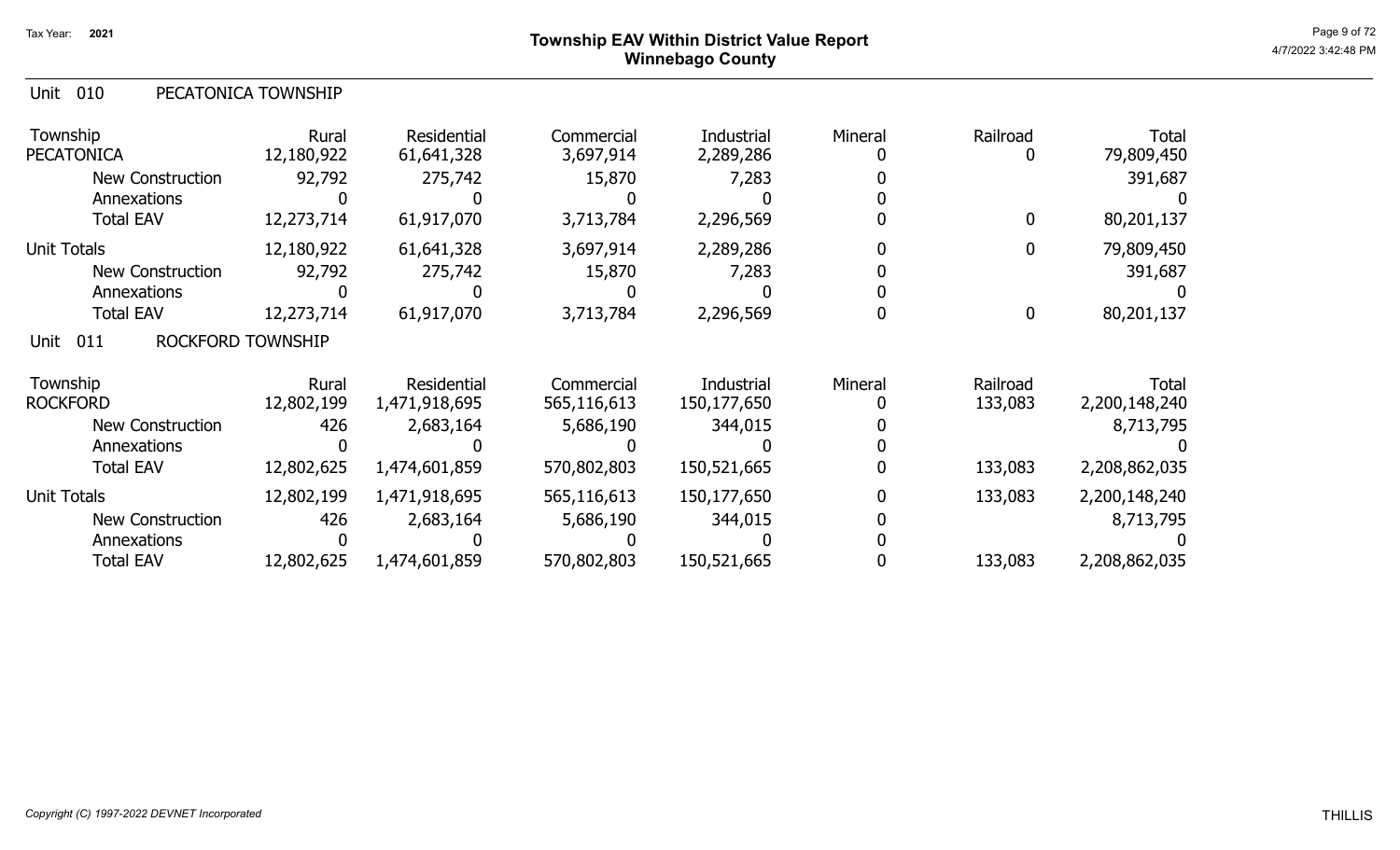## Page 10 of 72 Page 10 of 72  $^{\text{Page 10 of 72}}$ Winnebago County

#### Unit 012 ROCKTON TOWNSHIP

| Township<br><b>ROCKTON</b>            | Rural<br>11,560,438 | Residential<br>243,423,450 | Commercial<br>21,769,107 | Industrial<br>15,362,535 | Mineral | Railroad         | <b>Total</b><br>292,115,530 |
|---------------------------------------|---------------------|----------------------------|--------------------------|--------------------------|---------|------------------|-----------------------------|
| New Construction                      | 17,998              | 556,210                    |                          |                          |         |                  | 574,208                     |
| Annexations                           |                     |                            |                          |                          |         |                  |                             |
| <b>Total EAV</b>                      | 11,578,436          | 243,979,660                | 21,769,107               | 15,362,535               |         | $\mathbf 0$      | 292,689,738                 |
| Unit Totals                           | 11,560,438          | 243,423,450                | 21,769,107               | 15,362,535               |         | 0                | 292,115,530                 |
| New Construction                      | 17,998              | 556,210                    |                          |                          |         |                  | 574,208                     |
| Annexations                           |                     |                            |                          |                          |         |                  |                             |
| <b>Total EAV</b>                      | 11,578,436          | 243,979,660                | 21,769,107               | 15,362,535               |         | $\boldsymbol{0}$ | 292,689,738                 |
| 013<br><b>ROSCOE TOWNSHIP</b><br>Unit |                     |                            |                          |                          |         |                  |                             |
| Township                              | Rural               | Residential                | Commercial               | Industrial               | Mineral | Railroad         | Total                       |
| <b>ROSCOE</b>                         | 7,841,353           | 419,174,277                | 69,831,298               | 23,481,707               |         |                  | 520,328,635                 |
| New Construction                      | 66,836              | 2,825,676                  | 375,897                  | 84,670                   |         |                  | 3,353,079                   |
| Annexations                           |                     |                            |                          |                          |         |                  |                             |
| <b>Total EAV</b>                      | 7,908,189           | 421,999,953                | 70,207,195               | 23,566,377               |         | $\mathbf 0$      | 523,681,714                 |
| <b>Unit Totals</b>                    | 7,841,353           | 419,174,277                | 69,831,298               | 23,481,707               |         | 0                | 520,328,635                 |
| <b>New Construction</b>               | 66,836              | 2,825,676                  | 375,897                  | 84,670                   |         |                  | 3,353,079                   |
| Annexations                           |                     |                            |                          |                          |         |                  |                             |
| <b>Total EAV</b>                      | 7,908,189           | 421,999,953                | 70,207,195               | 23,566,377               |         | 0                | 523,681,714                 |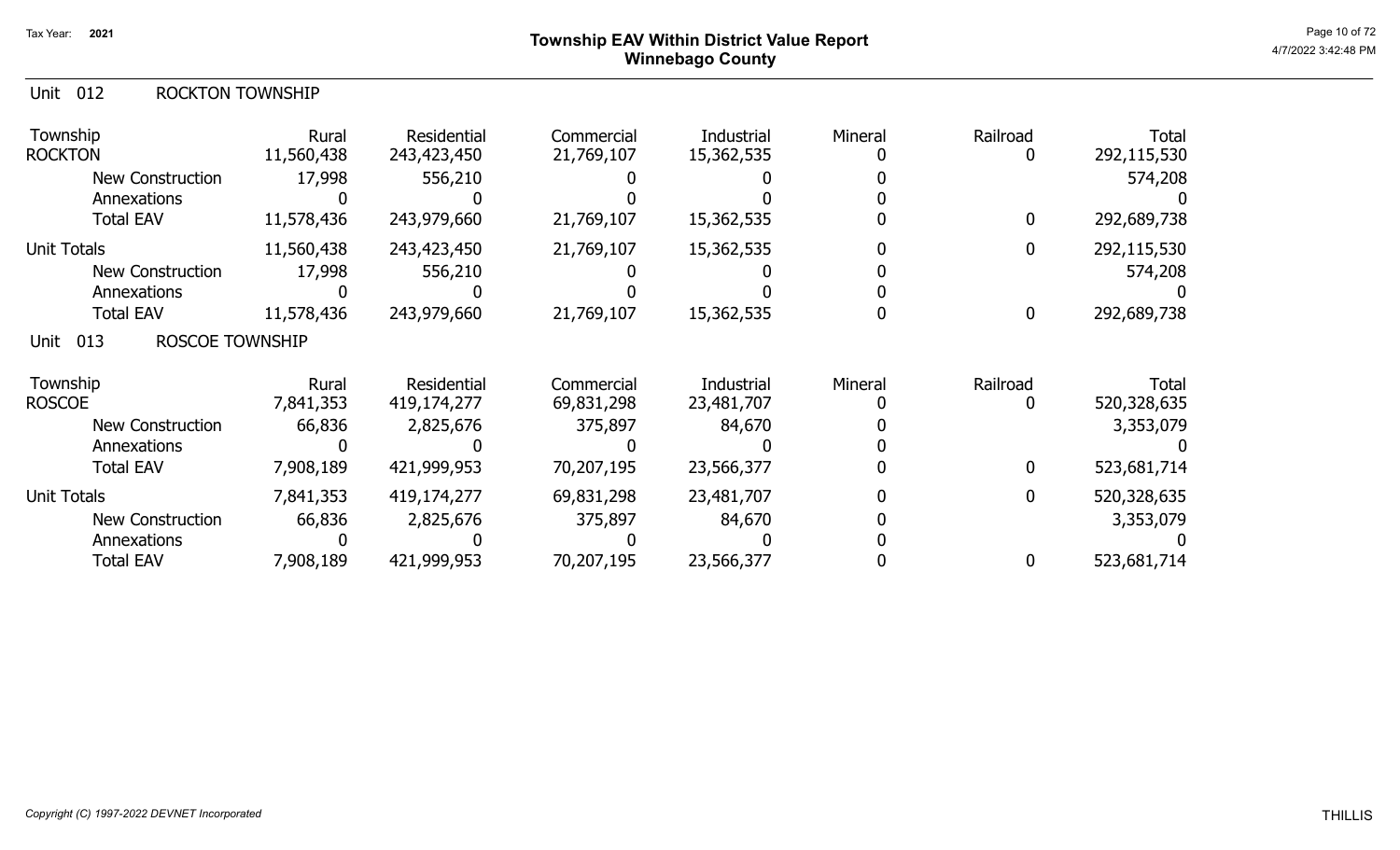### Page 11 of 72 Township EAV Within District Value Report And The Control of the Case of the Case of the Case of Winnebago County

| Unit 014 | <b>SEWARD TOWNSHIP</b> |
|----------|------------------------|
|          |                        |

| Township<br><b>SEWARD</b>        | Rural<br>15,999,311 | Residential<br>8,972,306 | Commercial<br>3,879,209 | Industrial<br>188,216 | Mineral | Railroad<br>689 | <b>Total</b><br>29,039,731 |
|----------------------------------|---------------------|--------------------------|-------------------------|-----------------------|---------|-----------------|----------------------------|
| New Construction                 | 26,588              | 61,542                   |                         |                       |         |                 | 88,130                     |
| Annexations                      |                     |                          |                         |                       |         |                 |                            |
| <b>Total EAV</b>                 | 16,025,899          | 9,033,848                | 3,879,209               | 188,216               |         | 689             | 29,127,861                 |
| <b>Unit Totals</b>               | 15,999,311          | 8,972,306                | 3,879,209               | 188,216               |         | 689             | 29,039,731                 |
| <b>New Construction</b>          | 26,588              | 61,542                   |                         |                       |         |                 | 88,130                     |
| Annexations                      |                     |                          |                         |                       |         |                 |                            |
| <b>Total EAV</b>                 | 16,025,899          | 9,033,848                | 3,879,209               | 188,216               |         | 689             | 29,127,861                 |
| SHIRLAND TOWNSHIP<br>015<br>Unit |                     |                          |                         |                       |         |                 |                            |
| Township                         | Rural               | <b>Residential</b>       | Commercial              | Industrial            | Mineral | Railroad        | Total                      |
| <b>SHIRLAND</b>                  | 8,651,630           | 16,823,295               | 1,097,005               |                       |         |                 | 26,571,930                 |
| <b>New Construction</b>          | 13,547              | 106,192                  |                         |                       |         |                 | 119,739                    |
| Annexations                      |                     |                          |                         |                       |         |                 |                            |
| <b>Total EAV</b>                 | 8,665,177           | 16,929,487               | 1,097,005               |                       |         | 0               | 26,691,669                 |
| <b>Unit Totals</b>               | 8,651,630           | 16,823,295               | 1,097,005               |                       |         | <sup>0</sup>    | 26,571,930                 |
| <b>New Construction</b>          | 13,547              | 106,192                  |                         |                       |         |                 | 119,739                    |
| Annexations                      |                     |                          |                         |                       |         |                 |                            |
| <b>Total EAV</b>                 | 8,665,177           | 16,929,487               | 1,097,005               |                       |         |                 | 26,691,669                 |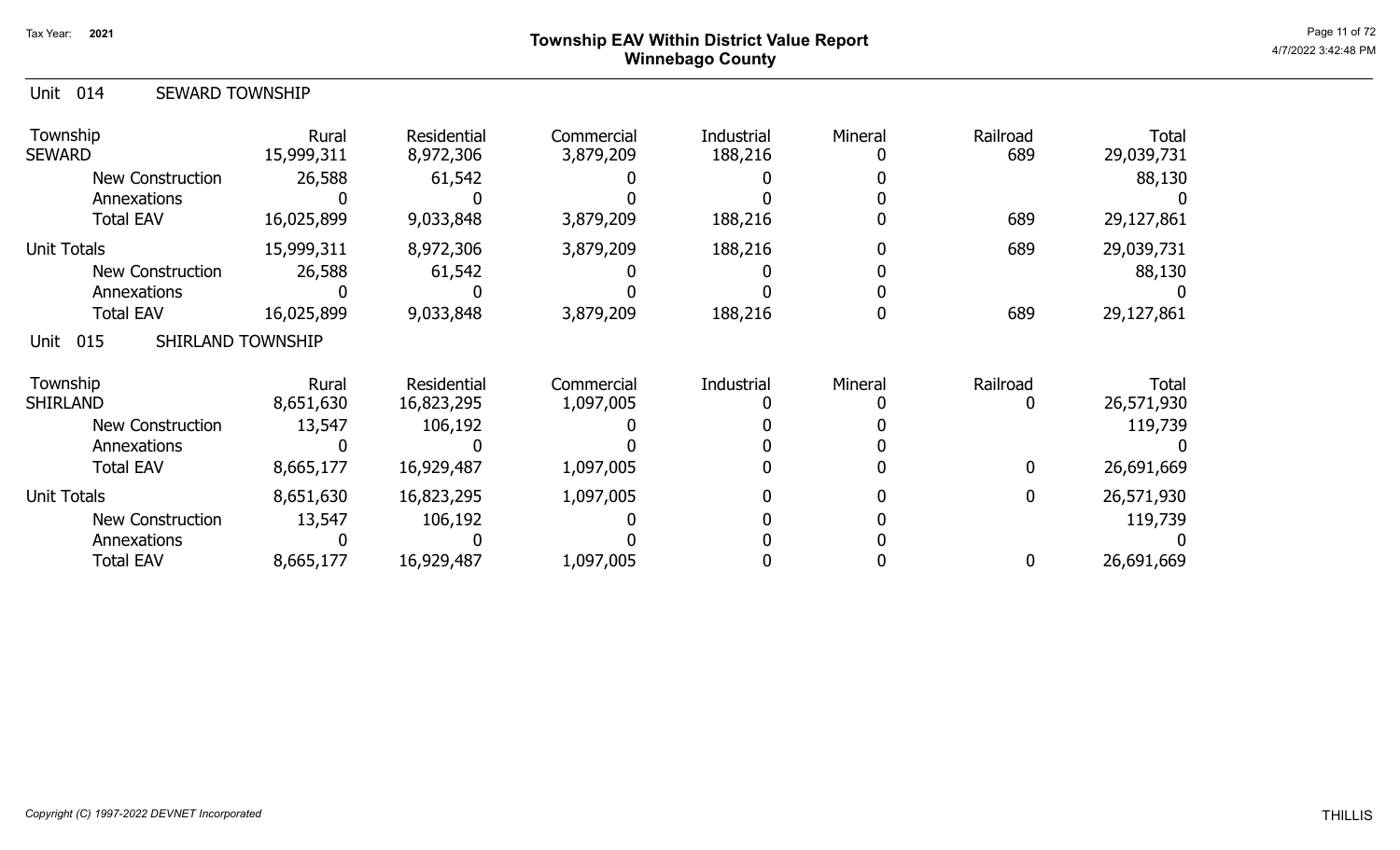## Page 12 of 72<br>Page 12 of 72 Dege 12 of 72 Winnebago County

579,398 38,199,377 0 81,320,896 39,799,147

0 0 0 0 0 0

2,742,974

0

| 016<br>Unit                  | WINNEBAGO TOWNSHIP           |                           |                         |                         |         |                     |                      |
|------------------------------|------------------------------|---------------------------|-------------------------|-------------------------|---------|---------------------|----------------------|
| Township<br><b>WINNEBAGO</b> | Rural<br>13,177,682          | Residential<br>86,078,723 | Commercial<br>7,778,733 | Industrial<br>2,960,869 | Mineral | Railroad<br>838,535 | Total<br>110,834,542 |
| <b>New Construction</b>      | 14,971                       | 251,697                   |                         |                         |         |                     | 266,668              |
| Annexations                  |                              |                           |                         |                         |         |                     |                      |
| <b>Total EAV</b>             | 13,192,653                   | 86,330,420                | 7,778,733               | 2,960,869               |         | 838,535             | 111,101,210          |
| <b>Unit Totals</b>           | 13,177,682                   | 86,078,723                | 7,778,733               | 2,960,869               |         | 838,535             | 110,834,542          |
| <b>New Construction</b>      | 14,971                       | 251,697                   |                         |                         |         |                     | 266,668              |
| Annexations                  |                              |                           |                         |                         |         |                     |                      |
| <b>Total EAV</b>             | 13,192,653                   | 86,330,420                | 7,778,733               | 2,960,869               |         | 838,535             | 111,101,210          |
| 017<br>Unit                  | <b>CHERRY VALLEY VILLAGE</b> |                           |                         |                         |         |                     |                      |
| Township                     | <b>Rural</b>                 | Residential               | Commercial              | Industrial              | Mineral | Railroad            | <b>Total</b>         |
| <b>CHERRY VALLEY</b>         | 461,955                      | 24,305,707                | 1,536,094               | 134,242                 |         | 0                   | 26,437,998           |
| New Construction             |                              | 24,505                    |                         |                         |         |                     | 24,505               |
| Annexations                  |                              |                           |                         |                         |         |                     |                      |
| <b>Total EAV</b>             | 461,955                      | 24,330,212                | 1,536,094               | 134,242                 |         | $\boldsymbol{0}$    | 26,462,503           |
| <b>ROCKFORD</b>              | 117,443                      | 13,850,520                | 38,263,053              | 2,608,732               |         | $\boldsymbol{0}$    | 54,839,748           |
| <b>New Construction</b>      |                              | 18,645                    |                         |                         |         |                     | 18,645               |
| Annexations                  |                              |                           |                         |                         |         |                     |                      |
| <b>Total EAV</b>             | 117,443                      | 13,869,165                | 38,263,053              | 2,608,732               |         | $\mathbf 0$         | 54,858,393           |
| <b>Unit Totals</b>           | 579,398                      | 38,156,227                | 39,799,147              | 2,742,974               |         | $\mathbf{0}$        | 81,277,746           |
| <b>New Construction</b>      |                              | 43,150                    |                         |                         |         |                     | 43,150               |
| Annexations                  |                              |                           |                         |                         |         |                     |                      |

Total EAV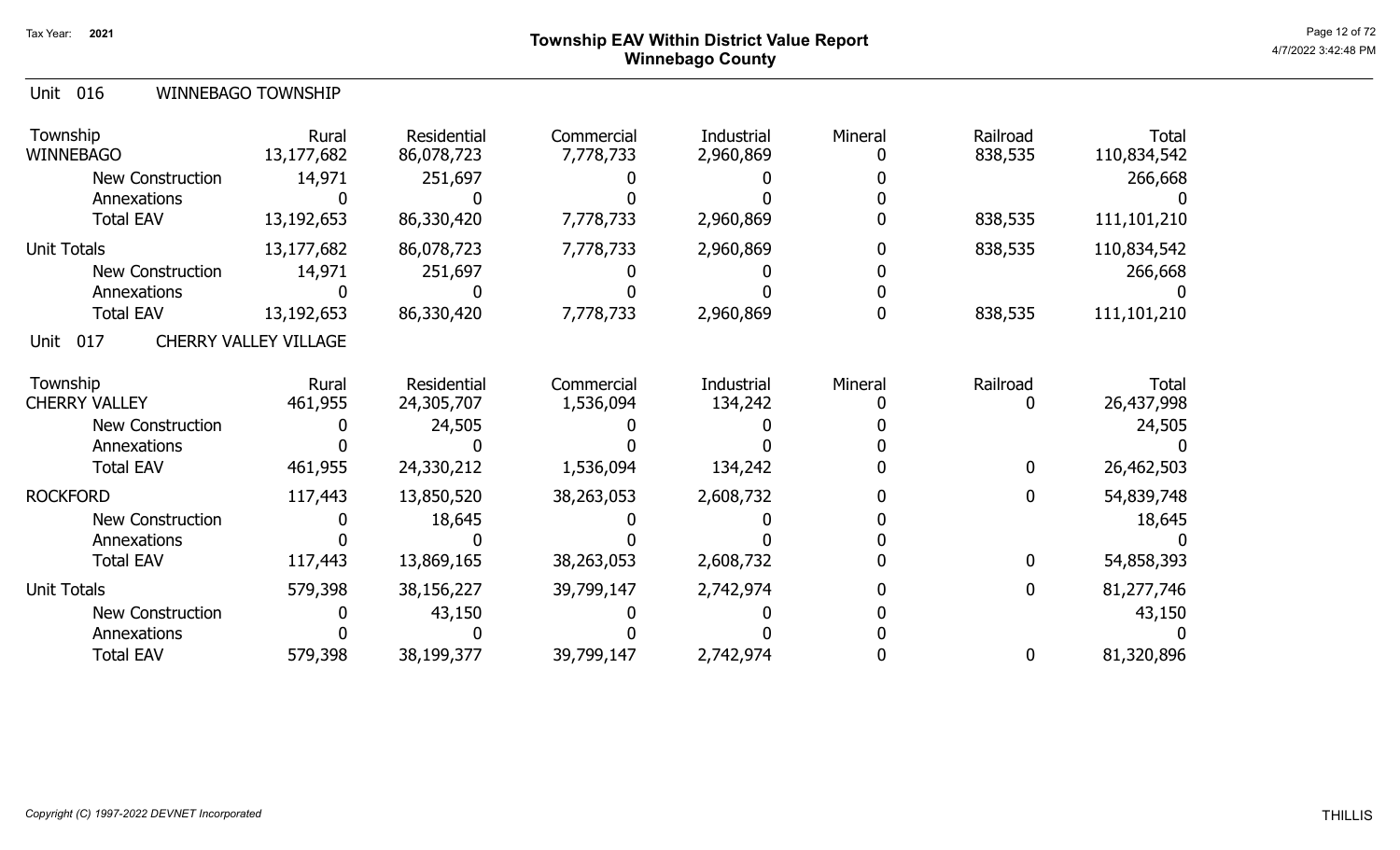### Page 13 of 72 Page 13 of 72  $^{\text{Page 13 of 72}}$ Winnebago County

| 018<br><b>DURAND VILLAGE</b><br>Unit  |                  |                            |                          |                          |         |                          |                               |
|---------------------------------------|------------------|----------------------------|--------------------------|--------------------------|---------|--------------------------|-------------------------------|
| Township<br><b>DURAND</b>             | Rural<br>89,236  | Residential<br>14,757,530  | Commercial<br>3,395,757  | Industrial<br>215,292    | Mineral | Railroad<br>$\mathbf{0}$ | Total<br>18,457,815           |
| <b>New Construction</b>               |                  | 10,240                     |                          |                          |         |                          | 10,240                        |
| Annexations                           |                  |                            |                          |                          |         |                          |                               |
| <b>Total EAV</b>                      | 89,236           | 14,767,770                 | 3,395,757                | 215,292                  |         | 0                        | 18,468,055                    |
| <b>Unit Totals</b>                    | 89,236           | 14,757,530                 | 3,395,757                | 215,292                  |         | 0                        | 18,457,815                    |
| <b>New Construction</b>               |                  | 10,240                     |                          |                          |         |                          | 10,240                        |
| Annexations                           |                  |                            |                          |                          |         |                          |                               |
| <b>Total EAV</b>                      | 89,236           | 14,767,770                 | 3,395,757                | 215,292                  |         | 0                        | 18,468,055                    |
| 019<br><b>LOVES PARK CITY</b><br>Unit |                  |                            |                          |                          |         |                          |                               |
| Township<br><b>HARLEM</b>             | Rural<br>347,568 | Residential<br>148,466,526 | Commercial<br>31,111,261 | Industrial<br>18,049,817 | Mineral | Railroad<br>0            | <b>Total</b><br>197, 975, 172 |
| <b>New Construction</b>               |                  | 1,379,191                  | 520,980                  |                          |         |                          | 1,900,171                     |
| Annexations                           |                  |                            |                          |                          |         |                          |                               |
| <b>Total EAV</b>                      | 347,568          | 149,845,717                | 31,632,241               | 18,049,817               |         | 0                        | 199,875,343                   |
| <b>ROCKFORD</b>                       | 69,019           | 115,636,509                | 62,927,635               | 23, 164, 513             |         | 0                        | 201,797,676                   |
| <b>New Construction</b>               |                  | 133,680                    | 657,156                  |                          |         |                          | 790,836                       |
| Annexations                           |                  |                            |                          |                          |         |                          |                               |
| <b>Total EAV</b>                      | 69,019           | 115,770,189                | 63,584,791               | 23,164,513               |         | 0                        | 202,588,512                   |
| <b>Unit Totals</b>                    | 416,587          | 264,103,035                | 94,038,896               | 41,214,330               |         | 0                        | 399,772,848                   |
| <b>New Construction</b>               |                  | 1,512,871                  | 1,178,136                |                          |         |                          | 2,691,007                     |
| Annexations                           |                  |                            |                          |                          |         |                          |                               |
| <b>Total EAV</b>                      | 416,587          | 265,615,906                | 95,217,032               | 41,214,330               |         | 0                        | 402,463,855                   |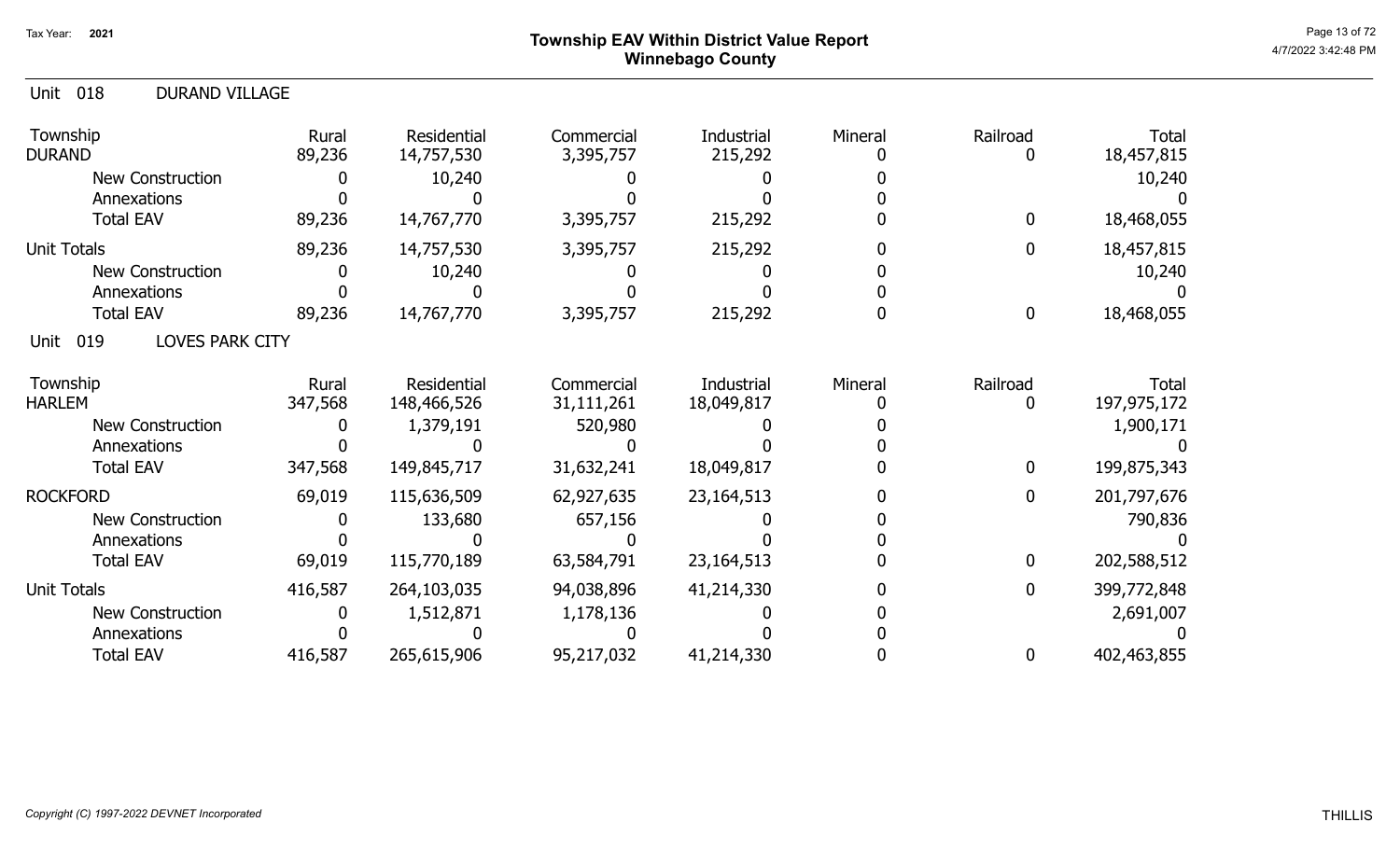## Page 14 of 72 Page 14 of 72  $^{\text{Page 14 of 72}}$ Winnebago County

#### 020 Unit MACHESNEY PARK VILLAGE

| Township<br><b>HARLEM</b>          | Rural<br>400,905 | Residential<br>294,131,054 | Commercial<br>46,706,404 | Industrial<br>28,491,271 | Mineral | Railroad<br>0 | <b>Total</b><br>369,729,634 |
|------------------------------------|------------------|----------------------------|--------------------------|--------------------------|---------|---------------|-----------------------------|
| <b>New Construction</b>            |                  | 847,795                    | 1,236,186                | 1,563,038                |         |               | 3,647,019                   |
| Annexations                        |                  |                            |                          |                          |         |               |                             |
| <b>Total EAV</b>                   | 400,905          | 294,978,849                | 47,942,590               | 30,054,309               |         | $\mathbf 0$   | 373,376,653                 |
| <b>OWEN</b>                        | 1,858            | 12,199,355                 |                          |                          |         | $\mathbf 0$   | 12,201,213                  |
| New Construction                   |                  | 16,427                     |                          |                          |         |               | 16,427                      |
| Annexations                        |                  |                            |                          |                          |         |               |                             |
| <b>Total EAV</b>                   | 1,858            | 12,215,782                 |                          |                          |         | $\mathbf 0$   | 12,217,640                  |
| <b>Unit Totals</b>                 | 402,763          | 306,330,409                | 46,706,404               | 28,491,271               |         | $\mathbf 0$   | 381,930,847                 |
| <b>New Construction</b>            |                  | 864,222                    | 1,236,186                | 1,563,038                |         |               | 3,663,446                   |
| Annexations                        |                  |                            |                          |                          |         |               |                             |
| <b>Total EAV</b>                   | 402,763          | 307,194,631                | 47,942,590               | 30,054,309               |         | $\mathbf 0$   | 385,594,293                 |
| NEW MILFORD VILLAGE<br>021<br>Unit |                  |                            |                          |                          |         |               |                             |
| Township                           | Rural            | Residential                | Commercial               | Industrial               | Mineral | Railroad      | Total                       |
| <b>ROCKFORD</b>                    | 393,789          | 8,820,119                  | 895,322                  | 377,992                  |         | 0             | 10,487,222                  |
| <b>New Construction</b>            |                  | 11,755                     |                          |                          |         |               | 11,755                      |
| Annexations                        |                  |                            |                          |                          |         |               |                             |
| <b>Total EAV</b>                   | 393,789          | 8,831,874                  | 895,322                  | 377,992                  |         | $\mathbf{0}$  | 10,498,977                  |
| <b>Unit Totals</b>                 | 393,789          | 8,820,119                  | 895,322                  | 377,992                  |         | 0             | 10,487,222                  |
| <b>New Construction</b>            |                  | 11,755                     |                          |                          |         |               | 11,755                      |
| Annexations                        |                  |                            |                          |                          |         |               |                             |
| <b>Total EAV</b>                   | 393,789          | 8,831,874                  | 895,322                  | 377,992                  |         | $\mathbf 0$   | 10,498,977                  |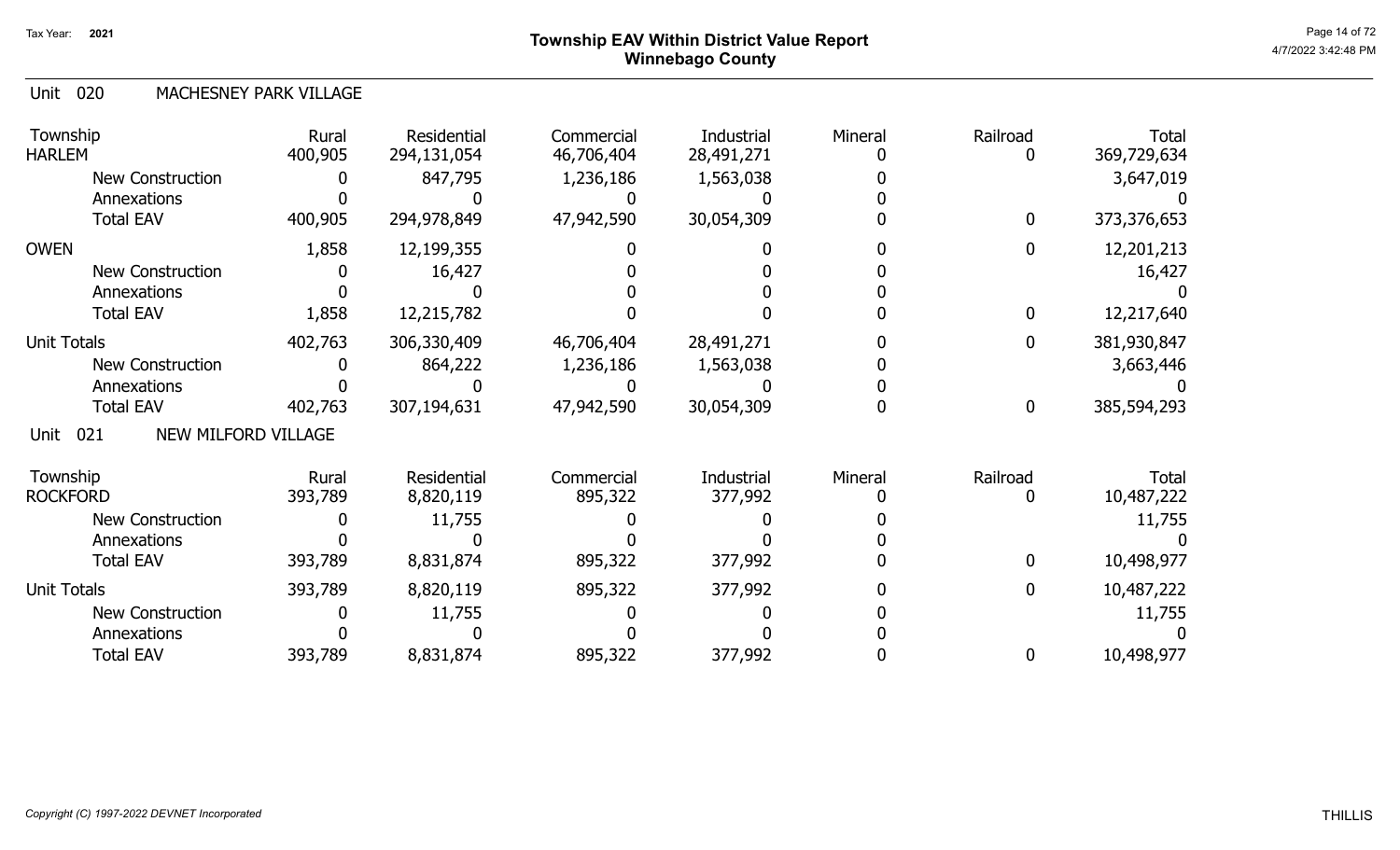# Page 15 of 72<br>Page 15 of 72<br>4/7/2022 3:42:48 PM Winnebago County

| 022<br>Unit<br>PECATONICA VILLAGE   |                  |                           |                          |                                 |         |                  |                             |
|-------------------------------------|------------------|---------------------------|--------------------------|---------------------------------|---------|------------------|-----------------------------|
| Township<br><b>PECATONICA</b>       | Rural<br>60,892  | Residential<br>25,648,380 | Commercial<br>2,954,983  | Industrial<br>1,961,017         | Mineral | Railroad<br>0    | <b>Total</b><br>30,625,272  |
| <b>New Construction</b>             |                  | 83,769                    |                          | 7,283                           |         |                  | 91,052                      |
| Annexations                         |                  |                           |                          |                                 |         |                  |                             |
| <b>Total EAV</b>                    | 60,892           | 25,732,149                | 2,954,983                | 1,968,300                       |         | $\bf{0}$         | 30,716,324                  |
| <b>Unit Totals</b>                  | 60,892           | 25,648,380                | 2,954,983                | 1,961,017                       |         | $\bf{0}$         | 30,625,272                  |
| New Construction                    |                  | 83,769                    |                          | 7,283                           |         |                  | 91,052                      |
| Annexations                         |                  |                           |                          |                                 |         |                  |                             |
| <b>Total EAV</b>                    | 60,892           | 25,732,149                | 2,954,983                | 1,968,300                       |         | $\boldsymbol{0}$ | 30,716,324                  |
| 023<br><b>ROCKFORD CITY</b><br>Unit |                  |                           |                          |                                 |         |                  |                             |
| Township<br><b>CHERRY VALLEY</b>    | Rural<br>275,282 | Residential<br>58,397,426 | Commercial<br>41,248,327 | <b>Industrial</b><br>42,114,072 | Mineral | Railroad<br>0    | <b>Total</b><br>142,035,107 |
| <b>New Construction</b>             |                  | 88,918                    | 123,366                  |                                 |         |                  | 212,284                     |
| Annexations                         |                  |                           |                          |                                 |         |                  |                             |
| <b>Total EAV</b>                    | 275,282          | 58,486,344                | 41,371,693               | 42,114,072                      |         | $\bf{0}$         | 142,247,391                 |
| <b>OWEN</b>                         | 153,741          | 6,830,204                 | 761,864                  | 11,753,857                      |         | $\mathbf 0$      | 19,499,666                  |
| <b>New Construction</b>             |                  |                           |                          |                                 |         |                  |                             |
| Annexations                         |                  |                           |                          |                                 |         |                  |                             |
| <b>Total EAV</b>                    | 153,741          | 6,830,204                 | 761,864                  | 11,753,857                      |         | $\boldsymbol{0}$ | 19,499,666                  |
| <b>WINNEBAGO</b>                    | 132,189          |                           |                          |                                 |         | $\bf{0}$         | 132,189                     |
| <b>New Construction</b>             |                  |                           |                          |                                 |         |                  |                             |
| Annexations                         |                  |                           |                          |                                 |         |                  |                             |
| <b>Total EAV</b>                    | 132,189          |                           |                          |                                 |         | 0                | 132,189                     |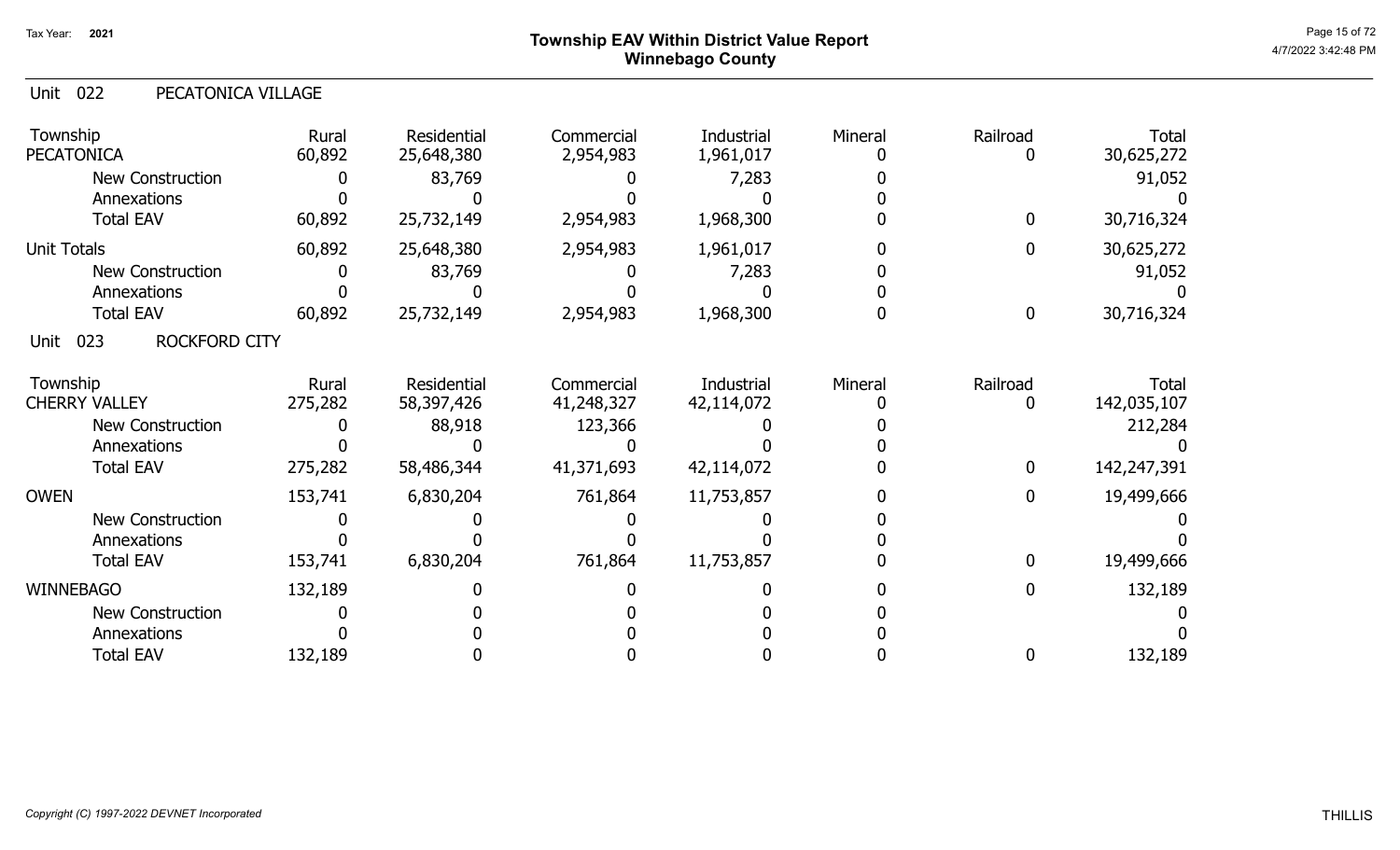| Unit 023 | ROCKFORD CITY |
|----------|---------------|
|          |               |

| Township<br><b>ROCKFORD</b>           | Rural<br>953,550 | Residential<br>1,070,626,221 | Commercial<br>446,337,053 | Industrial<br>114,198,270 | Mineral | Railroad<br>133,083 | <b>Total</b><br>1,632,248,177 |
|---------------------------------------|------------------|------------------------------|---------------------------|---------------------------|---------|---------------------|-------------------------------|
| <b>New Construction</b>               |                  | 1,863,543                    | 4,835,300                 | 344,015                   |         |                     | 7,042,858                     |
| Annexations                           |                  |                              |                           |                           |         |                     |                               |
| <b>Total EAV</b>                      | 953,550          | 1,072,489,764                | 451,172,353               | 114,542,285               |         | 133,083             | 1,639,291,035                 |
| <b>Unit Totals</b>                    | 1,514,762        | 1,135,853,851                | 488, 347, 244             | 168,066,199               |         | 133,083             | 1,793,915,139                 |
| <b>New Construction</b>               |                  | 1,952,461                    | 4,958,666                 | 344,015                   |         |                     | 7,255,142                     |
| Annexations                           |                  |                              |                           |                           |         |                     |                               |
| <b>Total EAV</b>                      | 1,514,762        | 1,137,806,312                | 493,305,910               | 168,410,214               |         | 133,083             | 1,801,170,281                 |
| <b>ROCKTON VILLAGE</b><br>024<br>Unit |                  |                              |                           |                           |         |                     |                               |
| Township                              | Rural            | Residential                  | Commercial                | Industrial                | Mineral | Railroad            | <b>Total</b>                  |
| <b>ROCKTON</b>                        | 688,789          | 110,478,681                  | 8,300,297                 | 4,742,623                 |         |                     | 124,210,390                   |
| <b>New Construction</b>               |                  | 369,825                      |                           |                           |         |                     | 369,825                       |
| Annexations                           |                  |                              |                           |                           |         |                     |                               |
| <b>Total EAV</b>                      | 688,789          | 110,848,506                  | 8,300,297                 | 4,742,623                 |         | $\mathbf 0$         | 124,580,215                   |
| <b>ROSCOE</b>                         | 21,327           | 39,381,057                   | 12,954,117                |                           |         | $\mathbf{0}$        | 52,356,501                    |
| New Construction                      |                  | 1,310,255                    | 212,596                   |                           |         |                     | 1,522,851                     |
| Annexations                           |                  |                              |                           |                           |         |                     |                               |
| <b>Total EAV</b>                      | 21,327           | 40,691,312                   | 13, 166, 713              |                           |         | $\mathbf{0}$        | 53,879,352                    |
| <b>Unit Totals</b>                    | 710,116          | 149,859,738                  | 21,254,414                | 4,742,623                 |         | 0                   | 176,566,891                   |
| <b>New Construction</b>               |                  | 1,680,080                    | 212,596                   |                           |         |                     | 1,892,676                     |
| Annexations                           |                  |                              |                           |                           |         |                     |                               |
| <b>Total EAV</b>                      | 710,116          | 151,539,818                  | 21,467,010                | 4,742,623                 |         | $\bf{0}$            | 178,459,567                   |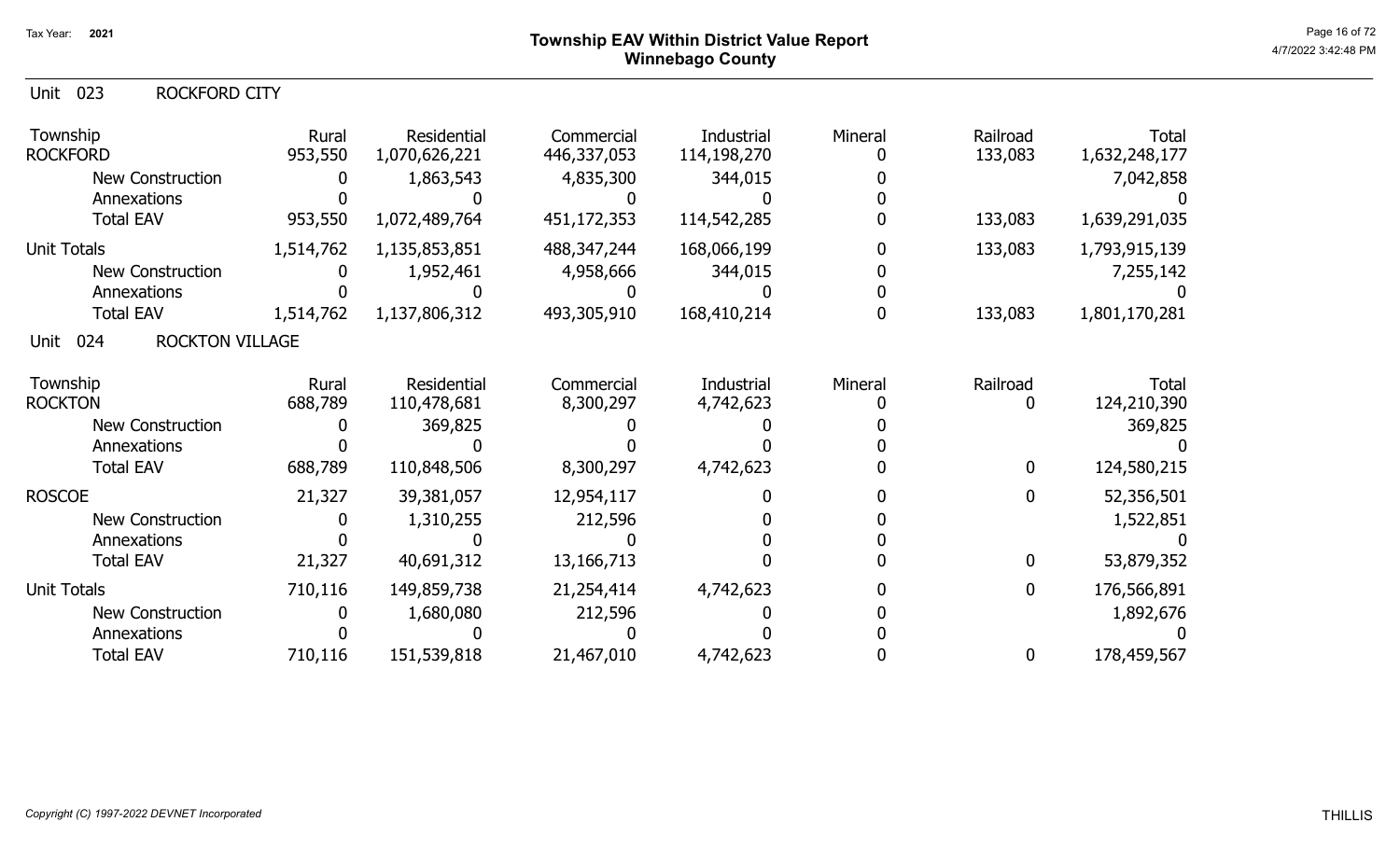## Page 17 of 72<br>Page 17 of 72<br>4/7/2022 3:42:48 PM Winnebago County

| <b>Unit 025</b><br><b>ROSCOE VILLAGE</b> |                 |                           |                         |                         |         |                  |                     |
|------------------------------------------|-----------------|---------------------------|-------------------------|-------------------------|---------|------------------|---------------------|
| Township<br><b>HARLEM</b>                | Rural<br>73,058 | Residential<br>55,122,309 | Commercial<br>4,303,722 | Industrial<br>4,361,837 | Mineral | Railroad<br>0    | Total<br>63,860,926 |
| <b>New Construction</b>                  | 0               | 28,134                    |                         |                         |         |                  | 28,134              |
| Annexations                              |                 |                           |                         |                         |         |                  |                     |
| <b>Total EAV</b>                         | 73,058          | 55,150,443                | 4,303,722               | 4,361,837               |         | $\mathbf 0$      | 63,889,060          |
| <b>OWEN</b>                              | 0               | 1,967,761                 |                         | $\mathbf{0}$            |         | $\mathbf{0}$     | 1,967,761           |
| <b>New Construction</b>                  |                 |                           |                         |                         |         |                  |                     |
| Annexations                              |                 |                           |                         |                         |         |                  |                     |
| <b>Total EAV</b>                         |                 | 1,967,761                 |                         |                         |         | $\mathbf{0}$     | 1,967,761           |
| <b>ROCKTON</b>                           | 1,590           | 22,852,417                |                         |                         |         | $\mathbf{0}$     | 22,854,007          |
| <b>New Construction</b>                  | 0               | 97,497                    |                         |                         |         |                  | 97,497              |
| Annexations                              |                 |                           |                         |                         |         |                  |                     |
| <b>Total EAV</b>                         | 1,590           | 22,949,914                |                         |                         |         | $\boldsymbol{0}$ | 22,951,504          |
| <b>ROSCOE</b>                            | 764,375         | 111,572,287               | 39,650,858              | 7,701,061               |         | $\mathbf{0}$     | 159,688,581         |
| <b>New Construction</b>                  |                 | 868,934                   |                         |                         |         |                  | 868,934             |
| Annexations                              |                 |                           | 1,885,913               |                         |         |                  | 1,885,913           |
| <b>Total EAV</b>                         | 764,375         | 112,441,221               | 39,650,858              | 7,701,061               |         | 0                | 160,557,515         |
| <b>Unit Totals</b>                       | 839,023         | 191,514,774               | 43,954,580              | 12,062,898              |         | $\mathbf{0}$     | 248, 371, 275       |
| <b>New Construction</b>                  |                 | 994,565                   |                         |                         |         |                  | 994,565             |
| Annexations                              |                 |                           | 1,885,913               |                         |         |                  | 1,885,913           |
| <b>Total EAV</b>                         | 839,023         | 192,509,339               | 43,954,580              | 12,062,898              |         | $\mathbf 0$      | 249,365,840         |
| SOUTH BELOIT CITY<br>026<br>Unit         |                 |                           |                         |                         |         |                  |                     |
| Township                                 | Rural           | Residential               | Commercial              | <b>Industrial</b>       | Mineral | Railroad         | Total               |
| <b>ROCKTON</b>                           | 34,920          | 46,548,100                | 10,495,932              | 10,245,946              |         | 0                | 67,324,898          |
| <b>New Construction</b>                  |                 | 51,862                    |                         |                         |         |                  | 51,862              |
| Annexations                              |                 |                           |                         |                         |         |                  |                     |
| <b>Total EAV</b>                         | 34,920          | 46,599,962                | 10,495,932              | 10,245,946              |         | $\boldsymbol{0}$ | 67,376,760          |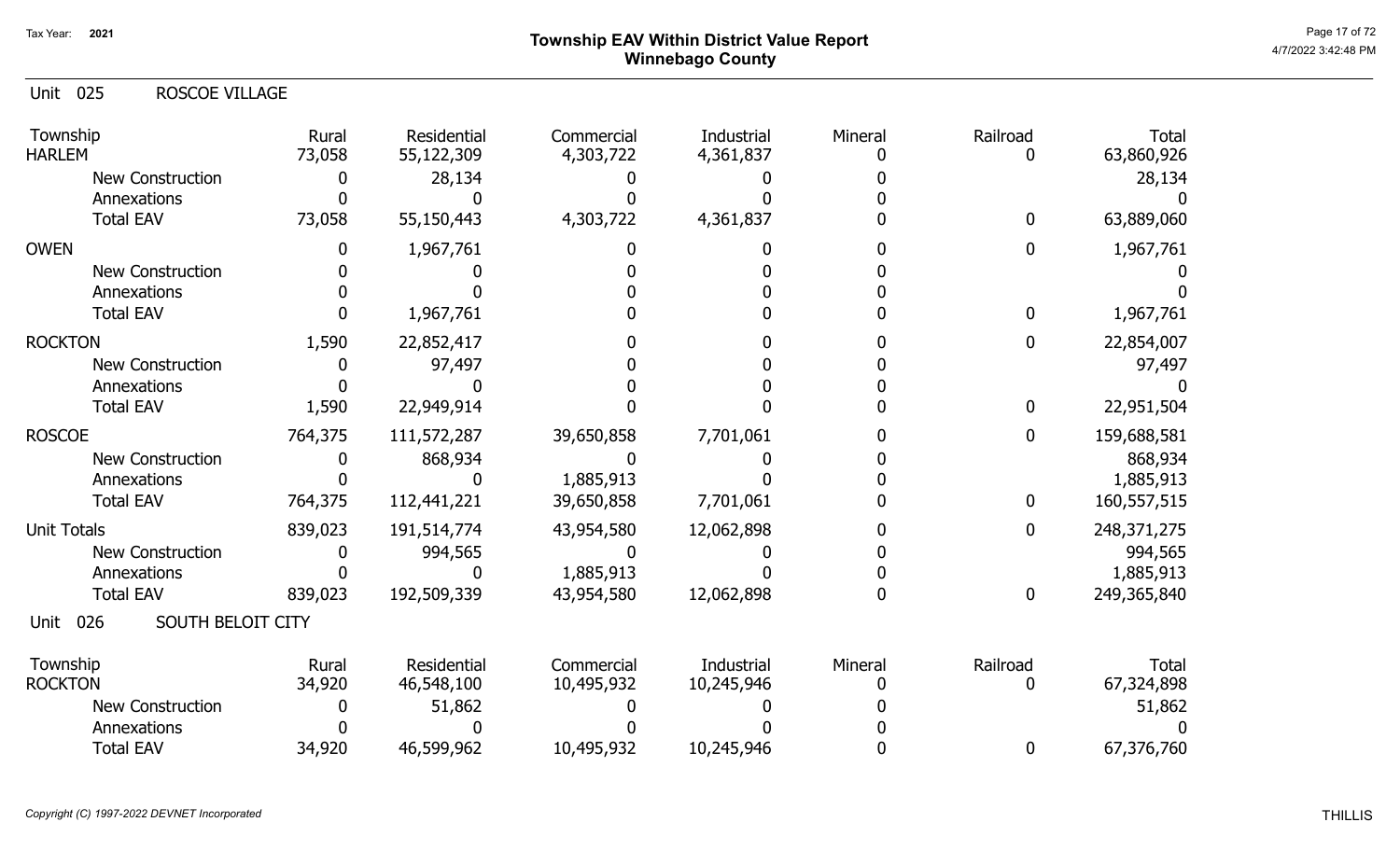#### Page 18 of 72 Township EAV Within District Value Report And The Control of the Case of the Case of the Case of the Case of the Case of the Case of the Case of the Case of the Case of the Case of the Case of the Case of the Winnebago County

| Unit<br>026<br><b>SOUTH BELOIT CITY</b> |                  |                           |                          |                         |         |                  |                     |
|-----------------------------------------|------------------|---------------------------|--------------------------|-------------------------|---------|------------------|---------------------|
| Township<br><b>ROSCOE</b>               | Rural<br>381,371 | Residential<br>42,771,088 | Commercial<br>13,045,556 | Industrial<br>6,711,589 | Mineral | Railroad<br>0    | Total<br>62,909,604 |
| <b>New Construction</b>                 |                  | 87,086                    | 163,301                  | 24,694                  |         |                  | 275,081             |
| Annexations                             |                  | 13,459                    |                          |                         |         |                  | 13,459              |
| <b>Total EAV</b>                        | 381,371          | 42,858,174                | 13,208,857               | 6,736,283               |         | $\boldsymbol{0}$ | 63,184,685          |
| <b>Unit Totals</b>                      | 416,291          | 89,319,188                | 23,541,488               | 16,957,535              |         | $\mathbf 0$      | 130,234,502         |
| <b>New Construction</b>                 |                  | 138,948                   | 163,301                  | 24,694                  |         |                  | 326,943             |
| Annexations                             |                  | 13,459                    |                          |                         |         |                  | 13,459              |
| <b>Total EAV</b>                        | 416,291          | 89,458,136                | 23,704,789               | 16,982,229              |         | $\mathbf 0$      | 130,561,445         |
| <b>WINNEBAGO VILLAGE</b><br>027<br>Unit |                  |                           |                          |                         |         |                  |                     |
| Township                                | Rural            | Residential               | Commercial               | Industrial              | Mineral | Railroad         | Total               |
| <b>WINNEBAGO</b>                        | 176,070          | 48,197,399                | 5,815,496                | 774,572                 |         | 0                | 54,963,537          |
| <b>New Construction</b>                 |                  | 151,406                   |                          |                         |         |                  | 151,406             |
| Annexations                             |                  |                           |                          |                         |         |                  |                     |
| <b>Total EAV</b>                        | 176,070          | 48,348,805                | 5,815,496                | 774,572                 |         | $\mathbf{0}$     | 55,114,943          |
| <b>Unit Totals</b>                      | 176,070          | 48,197,399                | 5,815,496                | 774,572                 |         | 0                | 54,963,537          |
| <b>New Construction</b>                 |                  | 151,406                   |                          |                         |         |                  | 151,406             |
| Annexations                             |                  |                           |                          |                         |         |                  |                     |
| <b>Total EAV</b>                        | 176,070          | 48,348,805                | 5,815,496                | 774,572                 |         | 0                | 55,114,943          |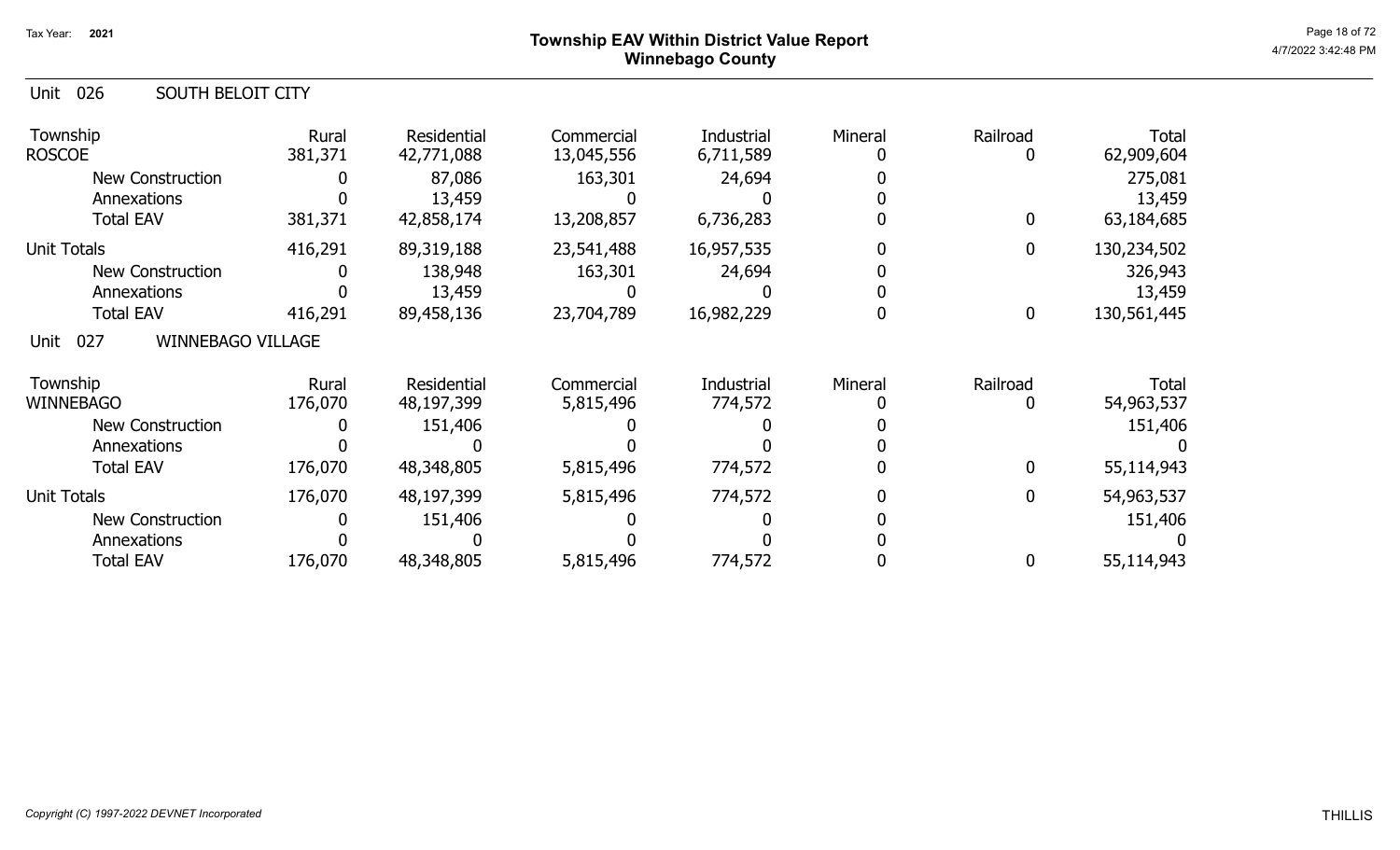# Page 19 of 72<br>Page 19 of 72<br>4/7/2022 3:42:48 PM Winnebago County

| 030<br><b>BLACKHAWK FIRE</b><br>Unit     |                    |                            |                         |                         |         |                  |                      |
|------------------------------------------|--------------------|----------------------------|-------------------------|-------------------------|---------|------------------|----------------------|
| Township<br><b>ROCKFORD</b>              | Rural<br>4,360,594 | Residential<br>40,202,060  | Commercial<br>2,530,527 | Industrial<br>1,491,161 | Mineral | Railroad<br>0    | Total<br>48,584,342  |
| <b>New Construction</b>                  |                    | 62,731                     | 11,178                  |                         |         |                  | 73,909               |
| Annexations                              |                    | 5,226                      |                         |                         |         |                  | 5,226                |
| <b>Total EAV</b>                         | 4,360,594          | 40,264,791                 | 2,541,705               | 1,491,161               |         | 0                | 48,658,251           |
| <b>Unit Totals</b>                       | 4,360,594          | 40,202,060                 | 2,530,527               | 1,491,161               |         | $\mathbf{0}$     | 48,584,342           |
| <b>New Construction</b>                  |                    | 62,731                     | 11,178                  |                         |         |                  | 73,909               |
| Annexations                              |                    | 5,226                      |                         |                         |         |                  | 5,226                |
| <b>Total EAV</b>                         | 4,360,594          | 40,264,791                 | 2,541,705               | 1,491,161               |         | $\boldsymbol{0}$ | 48,658,251           |
| <b>CHERRY VALLEY FIRE</b><br>031<br>Unit |                    |                            |                         |                         |         |                  |                      |
| Township<br><b>CHERRY VALLEY</b>         | Rural<br>5,923,311 | Residential<br>165,928,797 | Commercial<br>5,041,747 | Industrial<br>1,598,973 | Mineral | Railroad<br>0    | Total<br>178,492,828 |
| <b>New Construction</b>                  | 3,621              | 324,729                    |                         |                         |         |                  | 328,350              |
| Annexations                              |                    |                            |                         |                         |         |                  |                      |
| <b>Total EAV</b>                         | 5,926,932          | 166,253,526                | 5,041,747               | 1,598,973               |         | $\mathbf 0$      | 178,821,178          |
| <b>ROCKFORD</b>                          | 966,797            | 131,266,648                | 46,743,108              | 2,950,035               |         | $\mathbf{0}$     | 181,926,588          |
| New Construction                         |                    | 257,302                    | 182,556                 |                         |         |                  | 439,858              |
| Annexations                              |                    |                            |                         |                         |         |                  |                      |
| <b>Total EAV</b>                         | 966,797            | 131,523,950                | 46,925,664              | 2,950,035               |         | $\boldsymbol{0}$ | 182,366,446          |
| <b>Unit Totals</b>                       | 6,890,108          | 297,195,445                | 51,784,855              | 4,549,008               |         | $\mathbf 0$      | 360,419,416          |
| New Construction                         | 3,621              | 582,031                    | 182,556                 |                         |         |                  | 768,208              |
| Annexations                              |                    |                            |                         |                         |         |                  |                      |
| <b>Total EAV</b>                         | 6,893,729          | 297,777,476                | 51,967,411              | 4,549,008               |         | 0                | 361,187,624          |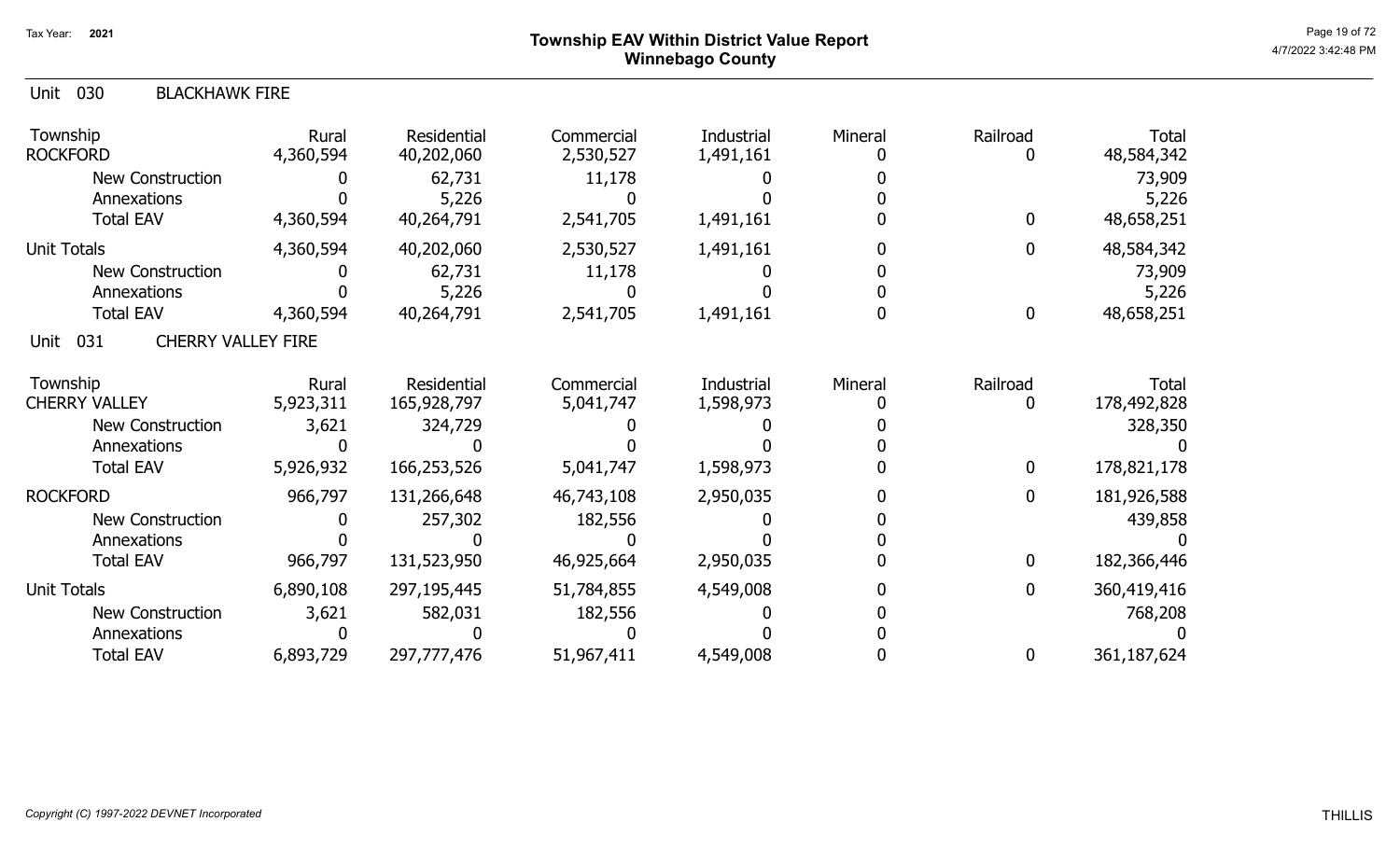Unit 033 FIRE 1

| Township<br><b>DURAND</b> | Rural<br>11,178,421 | Residential<br>27,834,538 | Commercial<br>3,926,728 | <b>Industrial</b><br>281,699 | Mineral | Railroad     | <b>Total</b><br>43,221,386 |
|---------------------------|---------------------|---------------------------|-------------------------|------------------------------|---------|--------------|----------------------------|
| <b>New Construction</b>   | 34,874              | 10,889                    |                         |                              |         |              | 45,763                     |
| Annexations               |                     |                           |                         |                              |         |              |                            |
| <b>Total EAV</b>          | 11,213,295          | 27,845,427                | 3,926,728               | 281,699                      |         | 0            | 43,267,149                 |
| <b>HARRISON</b>           | 7,797,518           | 9,295,496                 | 298,866                 |                              |         | 0            | 17,391,880                 |
| New Construction          | 73,728              | 67,264                    |                         |                              |         |              | 140,992                    |
| Annexations               |                     |                           |                         |                              |         |              |                            |
| <b>Total EAV</b>          | 7,871,246           | 9,362,760                 | 298,866                 |                              |         | $\mathbf{0}$ | 17,532,872                 |
| <b>LAONA</b>              | 8,740,362           | 29,494,709                | 423,055                 | 10,422                       |         | 0            | 38,668,548                 |
| <b>New Construction</b>   |                     | 78,423                    |                         |                              |         |              | 78,423                     |
| Annexations               |                     |                           |                         |                              |         |              |                            |
| <b>Total EAV</b>          | 8,740,362           | 29,573,132                | 423,055                 | 10,422                       |         | 0            | 38,746,971                 |
| <b>SHIRLAND</b>           | 5,777,245           | 12,405,567                | 583,991                 |                              |         | 0            | 18,766,803                 |
| <b>New Construction</b>   | 13,547              | 98,416                    |                         |                              |         |              | 111,963                    |
| Annexations               |                     |                           |                         |                              |         |              |                            |
| <b>Total EAV</b>          | 5,790,792           | 12,503,983                | 583,991                 |                              |         | 0            | 18,878,766                 |
| <b>Unit Totals</b>        | 33,493,546          | 79,030,310                | 5,232,640               | 292,121                      |         | 0            | 118,048,617                |
| New Construction          | 122,149             | 254,992                   |                         |                              |         |              | 377,141                    |
| Annexations               |                     |                           |                         |                              |         |              |                            |
| <b>Total EAV</b>          | 33,615,695          | 79,285,302                | 5,232,640               | 292,121                      |         | 0            | 118,425,758                |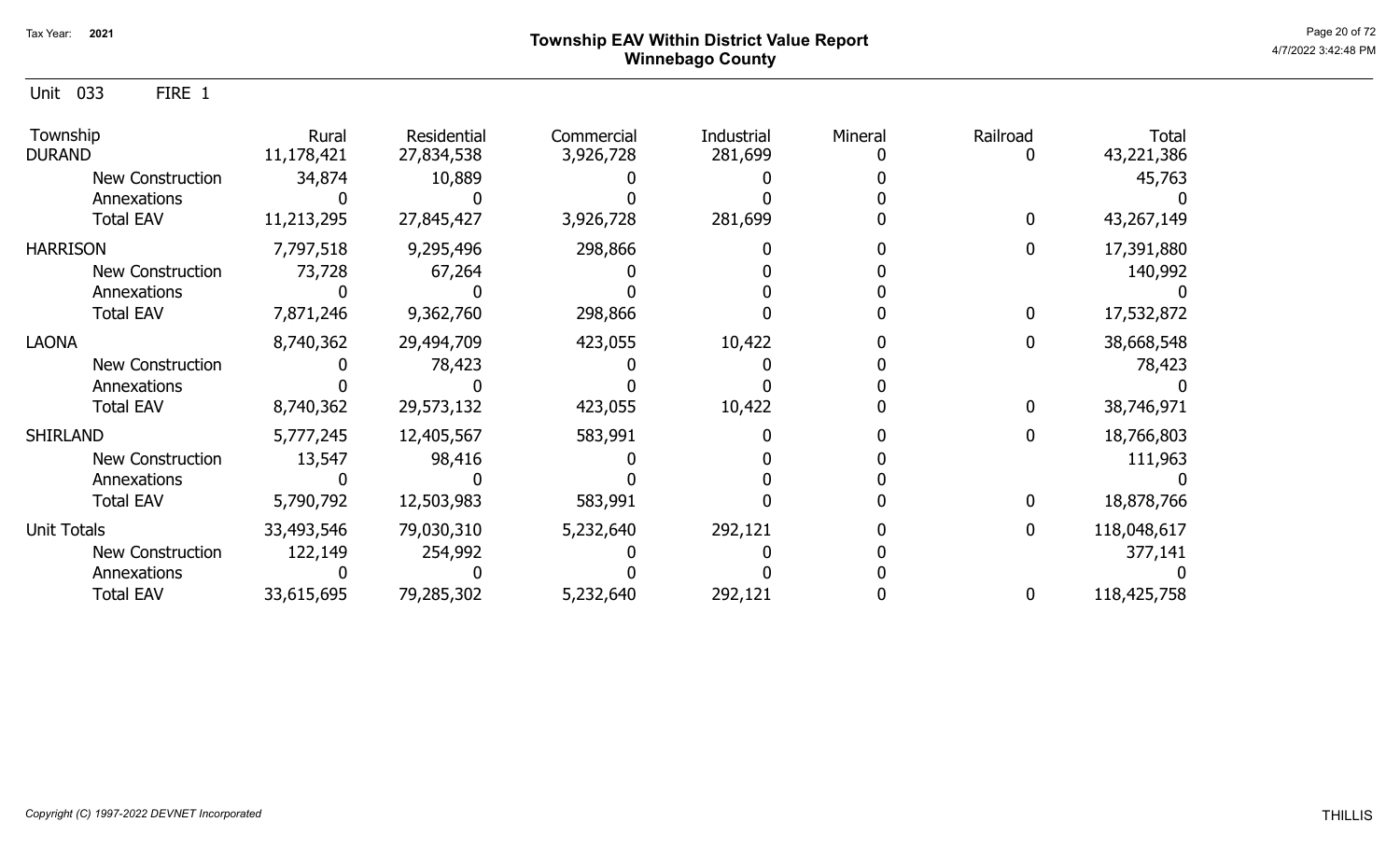## Page 21 of 72  $^{\sf Page\ 21\ of\ 72}$   $^{\sf Page\ 21\ of\ 72}$ Winnebago County

#### Unit 034 GERMAN VALLEY FIRE

| Township<br><b>SEWARD</b>                | Rural<br>1,790,528 | Residential<br>180,153 | Commercial | Industrial | Mineral | Railroad<br>0 | <b>Total</b><br>1,970,681 |
|------------------------------------------|--------------------|------------------------|------------|------------|---------|---------------|---------------------------|
| <b>New Construction</b>                  |                    |                        |            |            |         |               |                           |
| Annexations                              |                    |                        |            |            |         |               |                           |
| <b>Total EAV</b>                         | 1,790,528          | 180,153                |            |            |         | $\mathbf 0$   | 1,970,681                 |
| <b>Unit Totals</b>                       | 1,790,528          | 180,153                |            |            |         | $\mathbf 0$   | 1,970,681                 |
| <b>New Construction</b>                  |                    |                        |            |            |         |               |                           |
| Annexations                              |                    |                        |            |            |         |               |                           |
| <b>Total EAV</b>                         | 1,790,528          | 180,153                |            |            |         | $\mathbf 0$   | 1,970,681                 |
| 035<br><b>HARLEM-ROSCOE FIRE</b><br>Unit |                    |                        |            |            |         |               |                           |
| Township                                 | Rural              | Residential            | Commercial | Industrial | Mineral | Railroad      | Total                     |
| <b>HARLEM</b>                            | 2,577,068          | 254,275,356            | 40,681,644 | 33,606,931 |         | O             | 331,140,999               |
| <b>New Construction</b>                  |                    | 816,493                | 530,565    | 1,563,038  |         |               | 2,910,096                 |
| Annexations                              |                    |                        |            |            |         |               |                           |
| <b>Total EAV</b>                         | 2,577,068          | 255,091,849            | 41,212,209 | 35,169,969 |         | $\mathbf 0$   | 334,051,095               |
| <b>ROSCOE</b>                            | 7,459,982          | 376,403,189            | 56,785,742 | 16,770,118 |         | $\mathbf 0$   | 457,419,031               |
| <b>New Construction</b>                  | 66,836             | 2,738,590              | 212,596    | 59,976     |         |               | 3,077,998                 |
| Annexations                              | 13,136             | 377,837                |            | 14,610     |         |               | 405,583                   |
| <b>Total EAV</b>                         | 7,526,818          | 379,141,779            | 56,998,338 | 16,830,094 |         | $\mathbf 0$   | 460,497,029               |
| <b>Unit Totals</b>                       | 10,037,050         | 630,678,545            | 97,467,386 | 50,377,049 |         | $\mathbf{0}$  | 788,560,030               |
| <b>New Construction</b>                  | 66,836             | 3,555,083              | 743,161    | 1,623,014  |         |               | 5,988,094                 |
| Annexations                              | 13,136             | 377,837                |            | 14,610     |         |               | 405,583                   |
| <b>Total EAV</b>                         | 10,103,886         | 634,233,628            | 98,210,547 | 52,000,063 |         | 0             | 794,548,124               |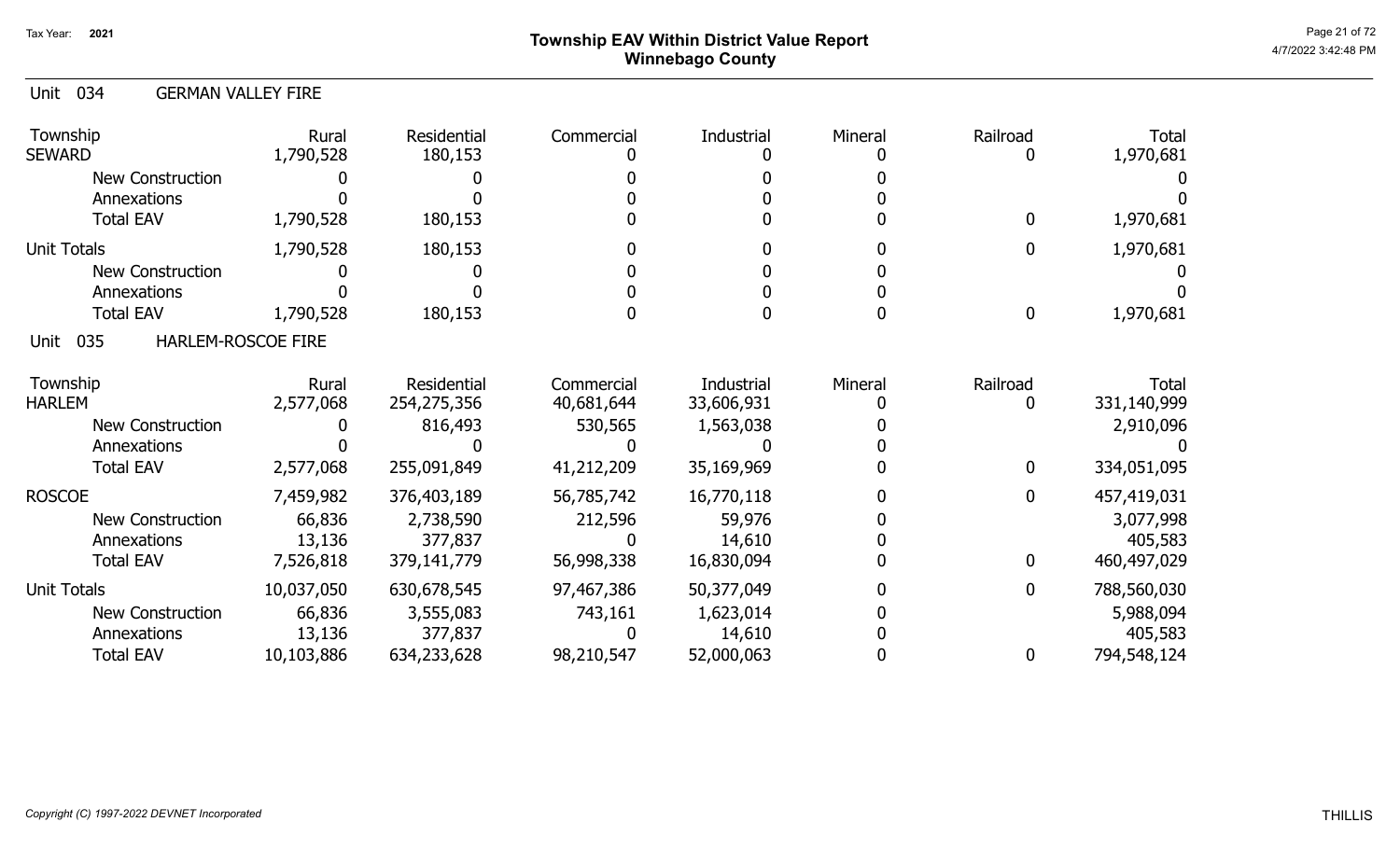# Page 22 of 72<br>Page 22 of 72<br>4/7/2022 3:42:48 PM Winnebago County

| 036<br>Unit<br>NEW MILFORD FIRE       |                    |                           |                         |                         |         |             |                            |
|---------------------------------------|--------------------|---------------------------|-------------------------|-------------------------|---------|-------------|----------------------------|
| Township<br><b>ROCKFORD</b>           | Rural<br>2,474,603 | Residential<br>33,081,336 | Commercial<br>2,376,552 | Industrial<br>2,368,920 | Mineral | Railroad    | <b>Total</b><br>40,301,411 |
| <b>New Construction</b>               | 426                | 98,135                    |                         |                         |         |             | 98,561                     |
| Annexations                           |                    |                           |                         |                         |         |             |                            |
| <b>Total EAV</b>                      | 2,475,029          | 33,179,471                | 2,376,552               | 2,368,920               |         | 0           | 40,399,972                 |
| <b>Unit Totals</b>                    | 2,474,603          | 33,081,336                | 2,376,552               | 2,368,920               |         | 0           | 40,301,411                 |
| <b>New Construction</b>               | 426                | 98,135                    |                         |                         |         |             | 98,561                     |
| Annexations                           |                    |                           |                         |                         |         |             |                            |
| <b>Total EAV</b>                      | 2,475,029          | 33,179,471                | 2,376,552               | 2,368,920               |         | 0           | 40,399,972                 |
| 037<br><b>NORTH PARK FIRE</b><br>Unit |                    |                           |                         |                         |         |             |                            |
| Township                              | Rural              | Residential               | Commercial              | Industrial              | Mineral | Railroad    | <b>Total</b>               |
| <b>HARLEM</b>                         | 440,901            | 144,943,263               | 10,541,559              | 287,231                 |         | 0           | 156,212,954                |
| <b>New Construction</b>               |                    | 165,753                   | 705,621                 |                         |         |             | 871,374                    |
| Annexations<br><b>Total EAV</b>       | 440,901            | 145,109,016               | 11,247,180              | 287,231                 |         | 0           | 157,084,328                |
|                                       |                    |                           |                         |                         |         |             |                            |
| <b>ROCKFORD</b>                       | 588,066            | 33,552,487                | 236,003                 | 2,681,884               |         | 0           | 37,058,440                 |
| New Construction                      |                    | 59,698                    |                         |                         |         |             | 59,698                     |
| Annexations                           |                    |                           |                         |                         |         |             |                            |
| <b>Total EAV</b>                      | 588,066            | 33,612,185                | 236,003                 | 2,681,884               |         | 0           | 37,118,138                 |
| <b>Unit Totals</b>                    | 1,028,967          | 178,495,750               | 10,777,562              | 2,969,115               |         | $\mathbf 0$ | 193,271,394                |
| New Construction                      |                    | 225,451                   | 705,621                 |                         |         |             | 931,072                    |
| Annexations                           |                    |                           |                         |                         |         |             |                            |
| <b>Total EAV</b>                      | 1,028,967          | 178,721,201               | 11,483,183              | 2,969,115               |         | 0           | 194,202,466                |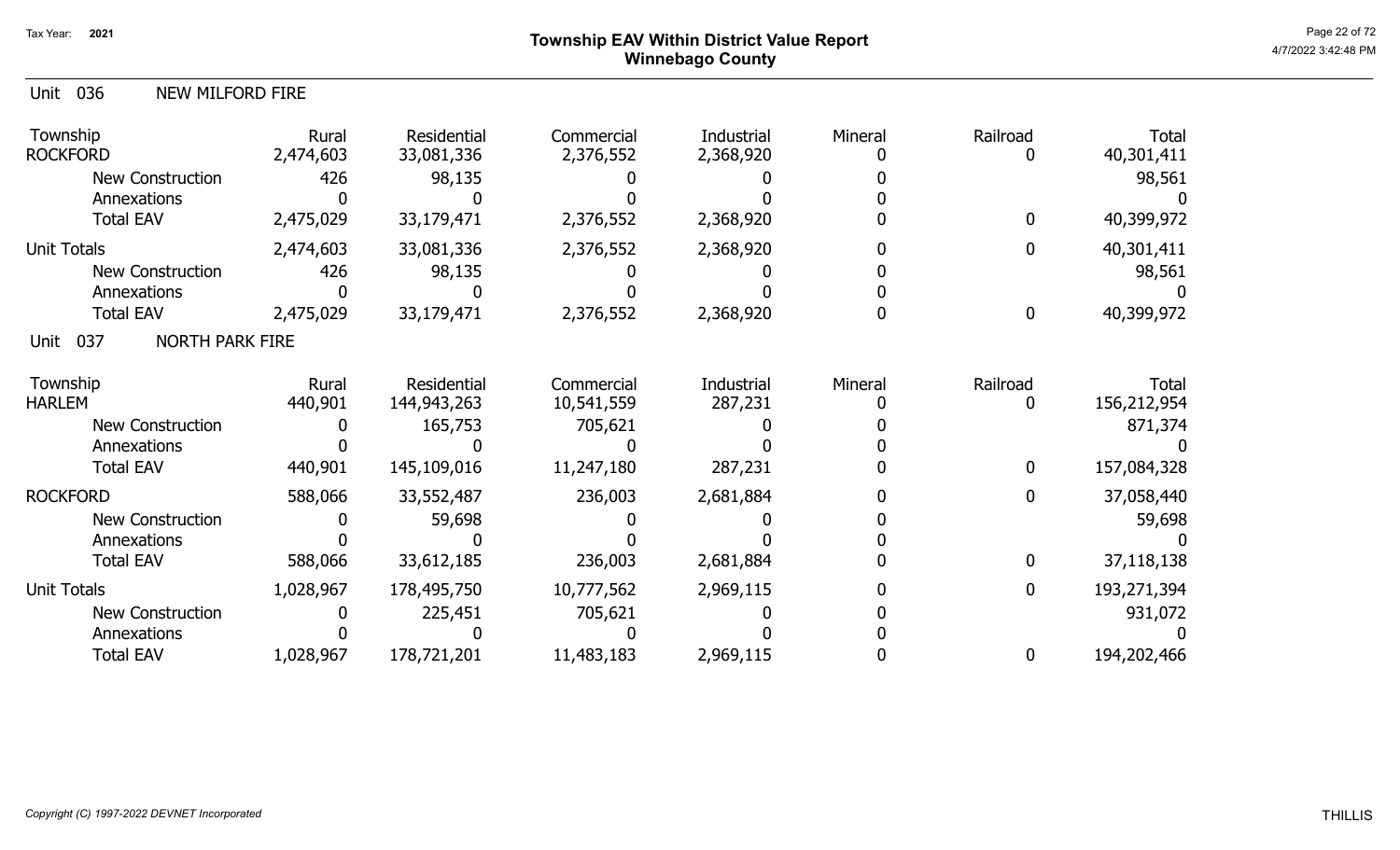## Page 23 of 72 Page 23 of 72  $^{\text{Page 23 of 72}}$ Winnebago County

|  | Unit 038 |  | <b>NORTHWEST FIRE</b> |
|--|----------|--|-----------------------|
|--|----------|--|-----------------------|

| Township<br><b>OWEN</b>        | Rural<br>4,737,840 | Residential<br>43,863,824 | Commercial<br>453,651 | Industrial<br>48,275 | Mineral | Railroad | <b>Total</b><br>49,103,590 |
|--------------------------------|--------------------|---------------------------|-----------------------|----------------------|---------|----------|----------------------------|
| <b>New Construction</b>        |                    | 52,722                    |                       |                      |         |          | 52,722                     |
| Annexations                    |                    |                           |                       |                      |         |          |                            |
| <b>Total EAV</b>               | 4,737,840          | 43,916,546                | 453,651               | 48,275               |         | 0        | 49,156,312                 |
| <b>ROCKFORD</b>                | 1,010,871          | 15,632,865                | 405,237               | 781,135              |         | 0        | 17,830,108                 |
| <b>New Construction</b>        |                    | 63,011                    |                       |                      |         |          | 63,011                     |
| Annexations                    |                    |                           |                       |                      |         |          |                            |
| <b>Total EAV</b>               | 1,010,871          | 15,695,876                | 405,237               | 781,135              |         | 0        | 17,893,119                 |
| Unit Totals                    | 5,748,711          | 59,496,689                | 858,888               | 829,410              |         | 0        | 66,933,698                 |
| New Construction               |                    | 115,733                   |                       |                      |         |          | 115,733                    |
| Annexations                    |                    |                           |                       |                      |         |          |                            |
| <b>Total EAV</b>               | 5,748,711          | 59,612,422                | 858,888               | 829,410              |         | $\bf{0}$ | 67,049,431                 |
| 039<br>PECATONICA FIRE<br>Unit |                    |                           |                       |                      |         |          |                            |
| Township                       | Rural              | Residential               | Commercial            | Industrial           | Mineral | Railroad | Total                      |
| <b>BURRITT</b>                 | 3,575,513          | 2,308,466                 | 5,501                 |                      |         |          | 5,889,480                  |
| <b>New Construction</b>        | 51,287             |                           |                       |                      |         |          | 51,287                     |
| Annexations                    |                    |                           |                       |                      |         |          |                            |
| <b>Total EAV</b>               | 3,626,800          | 2,308,466                 | 5,501                 |                      |         | 0        | 5,940,767                  |
| <b>PECATONICA</b>              | 12,092,840         | 61,521,627                | 3,697,914             | 2,289,286            |         | 0        | 79,601,667                 |
| New Construction               | 92,792             | 272,882                   | 15,870                | 7,283                |         |          | 388,827                    |
| Annexations                    |                    |                           |                       |                      |         |          |                            |
| <b>Total EAV</b>               | 12,185,632         | 61,794,509                | 3,713,784             | 2,296,569            |         | 0        | 79,990,494                 |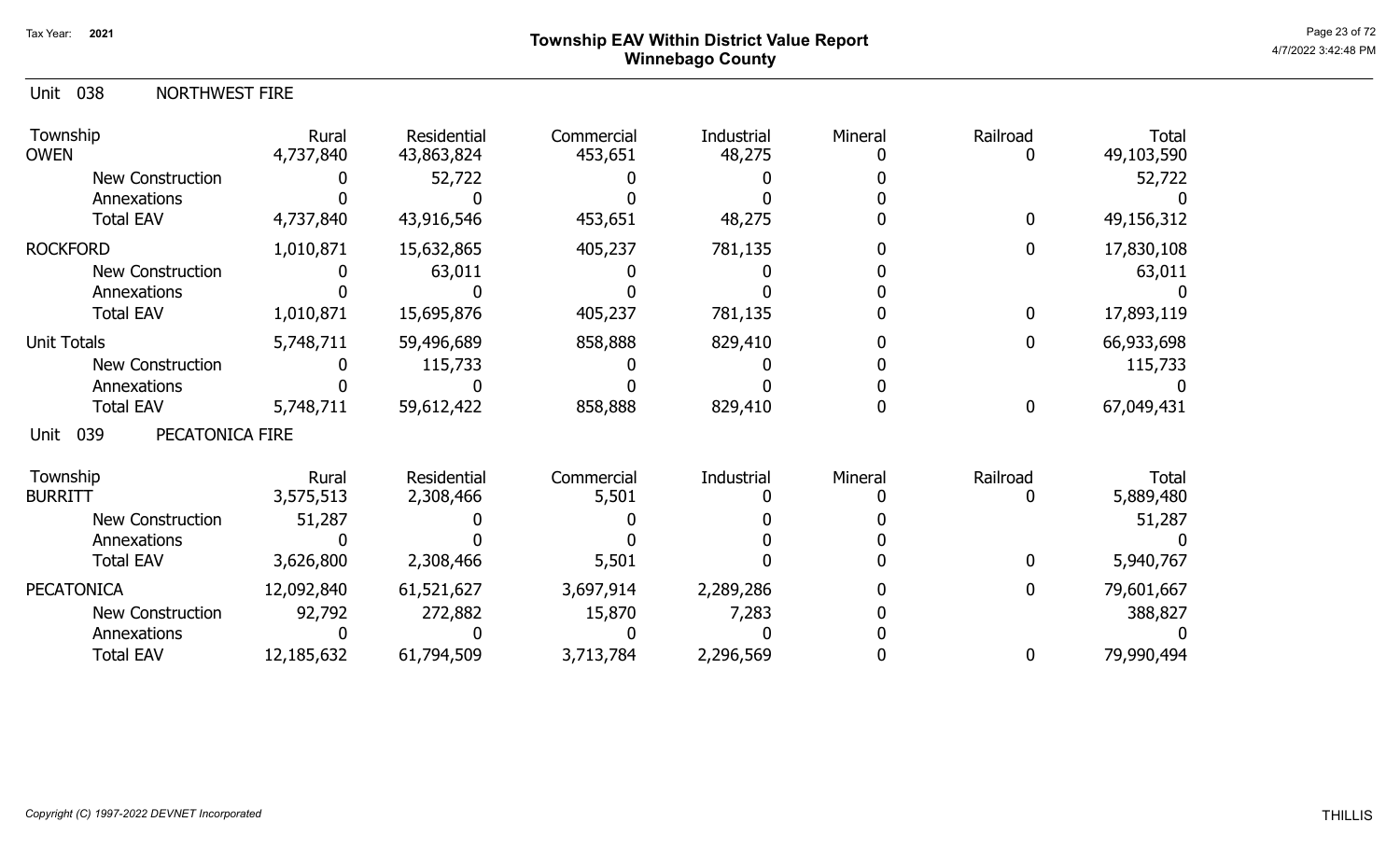# Page 24 of 72<br>Page 24 of 72<br>4/7/2022 3:42:48 PM Winnebago County

| 039<br>PECATONICA FIRE<br>Unit                |                               |                                    |                         |                       |         |                  |                                      |
|-----------------------------------------------|-------------------------------|------------------------------------|-------------------------|-----------------------|---------|------------------|--------------------------------------|
| Township<br><b>SEWARD</b><br>New Construction | Rural<br>10,812,696<br>26,588 | Residential<br>7,366,195<br>61,542 | Commercial<br>3,841,282 | Industrial<br>188,216 | Mineral | Railroad<br>689  | <b>Total</b><br>22,209,078<br>88,130 |
| Annexations                                   | O                             | 0                                  |                         |                       |         |                  |                                      |
| <b>Total EAV</b>                              | 10,839,284                    | 7,427,737                          | 3,841,282               | 188,216               |         | 689              | 22,297,208                           |
| <b>Unit Totals</b>                            | 26,481,049                    | 71,196,288                         | 7,544,697               | 2,477,502             |         | 689              | 107,700,225                          |
| New Construction                              | 170,667                       | 334,424                            | 15,870                  | 7,283                 |         |                  | 528,244                              |
| Annexations                                   | 0                             | O.                                 | O                       |                       |         |                  |                                      |
| <b>Total EAV</b>                              | 26,651,716                    | 71,530,712                         | 7,560,567               | 2,484,785             | 0       | 689              | 108,228,469                          |
| <b>ROCK RIVER FIRE</b><br>040<br>Unit         |                               |                                    |                         |                       |         |                  |                                      |
| Township<br><b>ROCKFORD</b>                   | Rural<br>22,149               | <b>Residential</b><br>2,465,384    | Commercial<br>0         | Industrial<br>496,120 | Mineral | Railroad<br>0    | Total<br>2,983,653                   |
| <b>New Construction</b>                       | 0                             | 27,290                             |                         |                       |         |                  | 27,290                               |
| Annexations                                   |                               |                                    |                         |                       |         |                  |                                      |
| <b>Total EAV</b>                              | 22,149                        | 2,492,674                          |                         | 496,120               |         | 0                | 3,010,943                            |
| <b>Unit Totals</b>                            | 22,149                        | 2,465,384                          | 0                       | 496,120               |         | 0                | 2,983,653                            |
| <b>New Construction</b>                       | 0                             | 27,290                             |                         |                       |         |                  | 27,290                               |
| Annexations                                   |                               |                                    | 0                       |                       |         |                  |                                      |
| <b>Total EAV</b>                              | 22,149                        | 2,492,674                          |                         | 496,120               | 0       | $\boldsymbol{0}$ | 3,010,943                            |
| <b>ROCKTON FIRE</b><br>041<br>Unit            |                               |                                    |                         |                       |         |                  |                                      |
| Township<br><b>OWEN</b>                       | Rural<br>6,412,018            | <b>Residential</b><br>20,692,794   | Commercial<br>191,771   | Industrial<br>0       | Mineral | Railroad<br>0    | <b>Total</b><br>27,296,583           |
| <b>New Construction</b>                       | 27,249                        | 14,155                             |                         |                       |         |                  | 41,404                               |
| Annexations                                   | 0                             |                                    |                         |                       |         |                  |                                      |
| <b>Total EAV</b>                              | 6,439,267                     | 20,706,949                         | 191,771                 |                       |         | 0                | 27,337,987                           |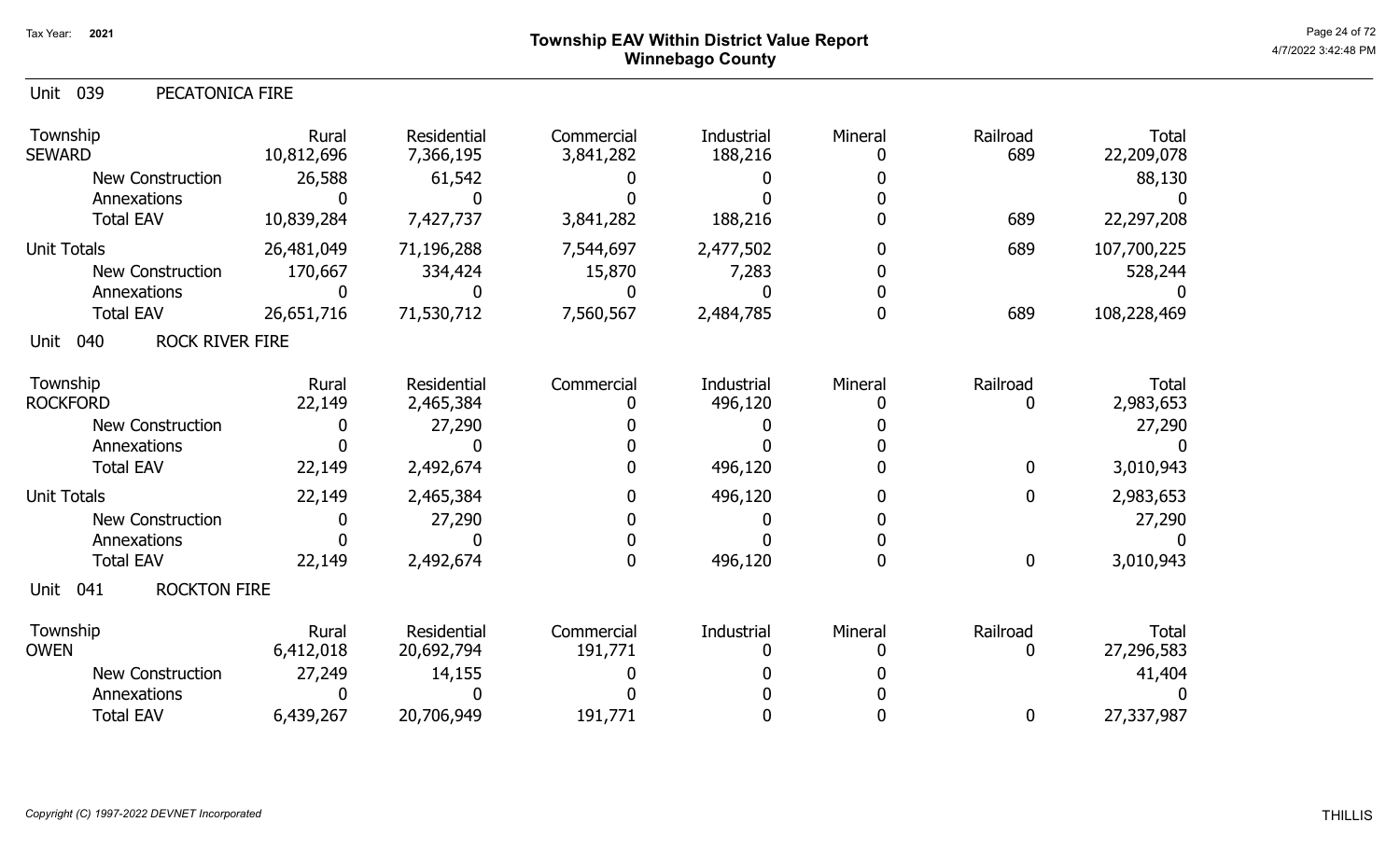## Page 25 of 72 Page 25 of 72  $^{\text{Page 25 of 72}}$ Winnebago County

#### Unit 041 ROCKTON FIRE

| Township<br><b>ROCKTON</b>          | Rural<br>11,525,518 | Residential<br>196,875,350 | Commercial<br>11,273,175 | Industrial<br>5,116,589 | Mineral | Railroad     | Total<br>224,790,632 |
|-------------------------------------|---------------------|----------------------------|--------------------------|-------------------------|---------|--------------|----------------------|
| <b>New Construction</b>             | 17,998              | 504,348                    |                          |                         |         |              | 522,346              |
| Annexations                         |                     |                            |                          |                         |         |              |                      |
| <b>Total EAV</b>                    | 11,543,516          | 197,379,698                | 11,273,175               | 5,116,589               |         | $\mathbf 0$  | 225, 312, 978        |
| <b>SHIRLAND</b>                     | 2,874,385           | 4,417,728                  | 513,014                  |                         |         | 0            | 7,805,127            |
| <b>New Construction</b>             |                     | 7,776                      |                          |                         |         |              | 7,776                |
| Annexations                         |                     |                            |                          |                         |         |              |                      |
| <b>Total EAV</b>                    | 2,874,385           | 4,425,504                  | 513,014                  |                         |         | $\mathbf 0$  | 7,812,903            |
| Unit Totals                         | 20,811,921          | 221,985,872                | 11,977,960               | 5,116,589               |         | $\mathbf{0}$ | 259,892,342          |
| New Construction                    | 45,247              | 526,279                    |                          |                         |         |              | 571,526              |
| Annexations                         |                     |                            |                          |                         |         |              |                      |
| <b>Total EAV</b>                    | 20,857,168          | 222,512,151                | 11,977,960               | 5,116,589               |         | $\mathbf 0$  | 260,463,868          |
| <b>STILLMAN FIRE</b><br>042<br>Unit |                     |                            |                          |                         |         |              |                      |
| Township                            | Rural               | Residential                | Commercial               | Industrial              | Mineral | Railroad     | Total                |
| <b>ROCKFORD</b>                     | 1,724,961           | 8,671,382                  | 125,681                  |                         |         |              | 10,522,024           |
| <b>New Construction</b>             |                     | 50,586                     |                          |                         |         |              | 50,586               |
| Annexations                         |                     |                            |                          |                         |         |              |                      |
| <b>Total EAV</b>                    | 1,724,961           | 8,721,968                  | 125,681                  |                         |         | 0            | 10,572,610           |
| <b>Unit Totals</b>                  | 1,724,961           | 8,671,382                  | 125,681                  |                         |         | $\mathbf 0$  | 10,522,024           |
| <b>New Construction</b>             |                     | 50,586                     |                          |                         |         |              | 50,586               |
| Annexations                         |                     |                            |                          |                         |         |              |                      |
| <b>Total EAV</b>                    | 1,724,961           | 8,721,968                  | 125,681                  |                         |         | 0            | 10,572,610           |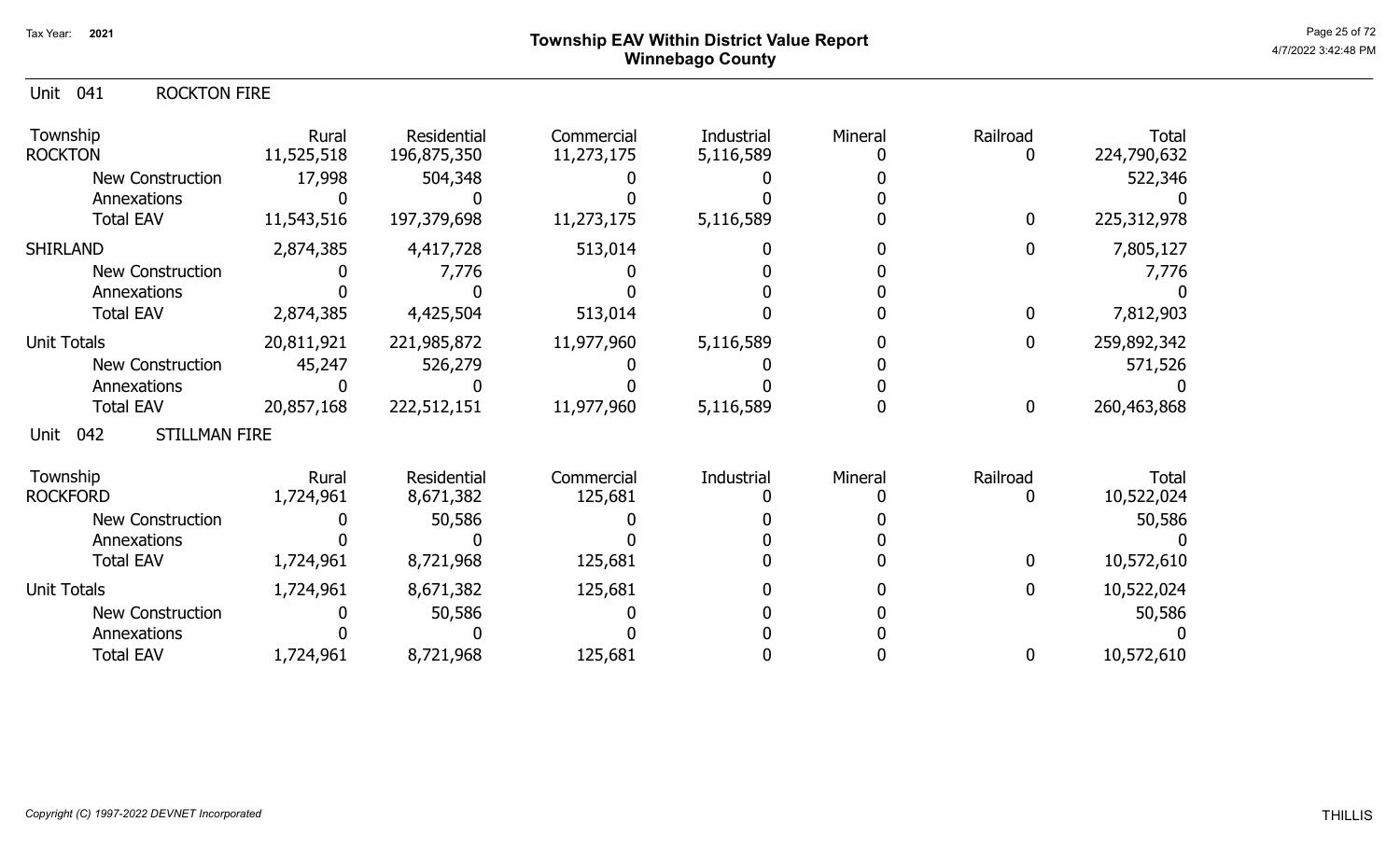# Page 26 of 72<br>Page 26 of 72<br>4/7/2022 3:42:48 PM Winnebago County

| Unit<br>043<br><b>WEST SUBURBAN FIRE</b> |                     |                           |                         |                                |         |                         |                            |
|------------------------------------------|---------------------|---------------------------|-------------------------|--------------------------------|---------|-------------------------|----------------------------|
| Township<br><b>ROCKFORD</b>              | Rural<br>631,589    | Residential<br>20,783,803 | Commercial<br>3,434,817 | <b>Industrial</b><br>2,045,612 | Mineral | Railroad<br>0           | Total<br>26,895,821        |
| <b>New Construction</b>                  |                     | 67,188                    |                         |                                |         |                         | 67,188                     |
| Annexations                              |                     |                           |                         |                                |         |                         |                            |
| <b>Total EAV</b>                         | 631,589             | 20,850,991                | 3,434,817               | 2,045,612                      |         | $\bf{0}$                | 26,963,009                 |
| <b>Unit Totals</b>                       | 631,589             | 20,783,803                | 3,434,817               | 2,045,612                      |         | $\mathbf 0$             | 26,895,821                 |
| <b>New Construction</b>                  |                     | 67,188                    |                         |                                |         |                         | 67,188                     |
| Annexations                              |                     |                           |                         |                                |         |                         |                            |
| <b>Total EAV</b>                         | 631,589             | 20,850,991                | 3,434,817               | 2,045,612                      |         | $\bf{0}$                | 26,963,009                 |
| <b>WBSFIRE</b><br>044<br>Unit            |                     |                           |                         |                                |         |                         |                            |
| Township<br><b>BURRITT</b>               | Rural<br>11,800,202 | Residential<br>11,885,586 | Commercial<br>1,213,220 | Industrial                     | Mineral | Railroad<br>$\mathbf 0$ | <b>Total</b><br>24,899,008 |
| <b>New Construction</b>                  | 4,337               | 38,629                    |                         |                                |         |                         | 42,966                     |
| Annexations                              |                     |                           |                         |                                |         |                         |                            |
| <b>Total EAV</b>                         | 11,804,539          | 11,924,215                | 1,213,220               |                                |         | $\mathbf 0$             | 24,941,974                 |
| <b>PECATONICA</b>                        | 88,082              | 119,701                   |                         |                                |         | $\mathbf 0$             | 207,783                    |
| <b>New Construction</b>                  |                     | 2,860                     |                         |                                |         |                         | 2,860                      |
| Annexations                              |                     |                           |                         |                                |         |                         |                            |
| <b>Total EAV</b>                         | 88,082              | 122,561                   |                         |                                |         | $\mathbf 0$             | 210,643                    |
| <b>SEWARD</b>                            | 3,396,087           | 1,425,958                 | 37,927                  |                                |         | $\boldsymbol{0}$        | 4,859,972                  |
| New Construction                         |                     |                           |                         |                                |         |                         |                            |
| Annexations                              |                     |                           |                         |                                |         |                         |                            |
| <b>Total EAV</b>                         | 3,396,087           | 1,425,958                 | 37,927                  |                                |         | 0                       | 4,859,972                  |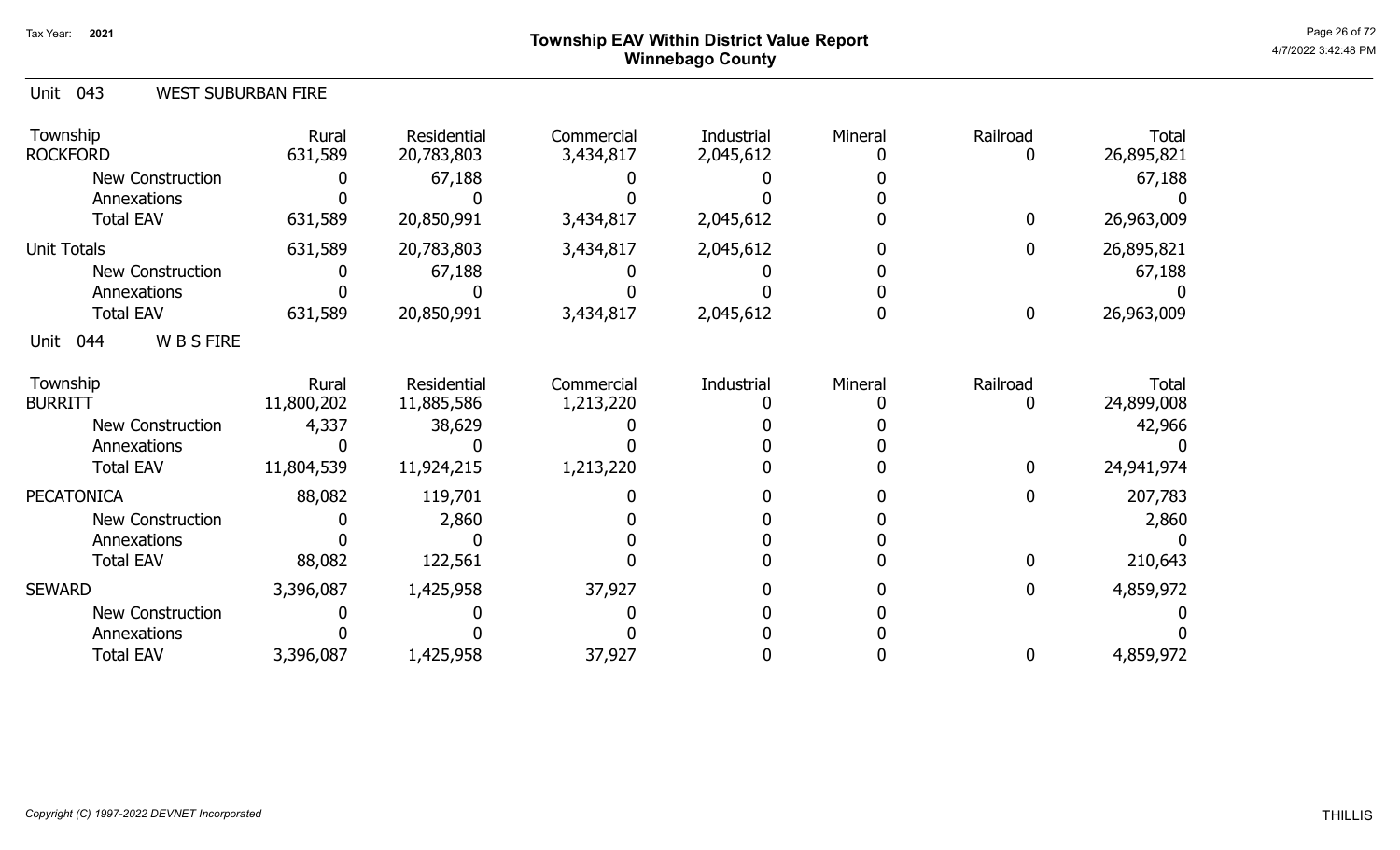### Page 27 of 72 Page 27 of 72  $^{\text{Page 27 of 72}}$ Winnebago County

| 044<br>W B S FIRE<br>Unit    |                        |                           |                         |                         |         |                     |                             |
|------------------------------|------------------------|---------------------------|-------------------------|-------------------------|---------|---------------------|-----------------------------|
| Township<br><b>WINNEBAGO</b> | Rural<br>13,045,493    | Residential<br>86,078,723 | Commercial<br>7,778,733 | Industrial<br>2,960,869 | Mineral | Railroad<br>838,535 | <b>Total</b><br>110,702,353 |
| <b>New Construction</b>      | 14,971                 | 251,697                   |                         |                         |         |                     | 266,668                     |
| Annexations                  |                        |                           |                         |                         |         |                     |                             |
| <b>Total EAV</b>             | 13,060,464             | 86,330,420                | 7,778,733               | 2,960,869               |         | 838,535             | 110,969,021                 |
| <b>Unit Totals</b>           | 28,329,864             | 99,509,968                | 9,029,880               | 2,960,869               |         | 838,535             | 140,669,116                 |
| <b>New Construction</b>      | 19,308                 | 293,186                   |                         |                         |         |                     | 312,494                     |
| Annexations                  |                        |                           |                         |                         |         |                     |                             |
| <b>Total EAV</b>             | 28,349,172             | 99,803,154                | 9,029,880               | 2,960,869               |         | 838,535             | 140,981,610                 |
| 046<br>Unit                  | ROCKFORD PARK DISTRICT |                           |                         |                         |         |                     |                             |
| Township                     | <b>Rural</b>           | Residential               | Commercial              | <b>Industrial</b>       | Mineral | Railroad            | <b>Total</b>                |
| <b>CHERRY VALLEY</b>         | 425,314                | 93,091,661                | 40,517,053              | 42,248,387              |         | 0                   | 176,282,415                 |
| <b>New Construction</b>      |                        | 113,635                   | 123,366                 |                         |         |                     | 237,001                     |
| Annexations                  |                        |                           |                         |                         |         |                     |                             |
| <b>Total EAV</b>             | 425,314                | 93,205,296                | 40,640,419              | 42,248,387              |         | 0                   | 176,519,416                 |
| <b>HARLEM</b>                | 94,913                 | 158,360,642               | 33,506,431              | 17,898,963              |         | 0                   | 209,860,949                 |
| <b>New Construction</b>      |                        | 1,309,161                 | 520,980                 |                         |         |                     | 1,830,141                   |
| Annexations                  |                        |                           |                         |                         |         |                     |                             |
| <b>Total EAV</b>             | 94,913                 | 159,669,803               | 34,027,411              | 17,898,963              |         | 0                   | 211,691,090                 |
| <b>OWEN</b>                  | 180,152                | 6,953,639                 | 786,689                 | 11,753,857              |         | 0                   | 19,674,337                  |
| <b>New Construction</b>      |                        |                           |                         |                         |         |                     |                             |
| Annexations                  |                        |                           |                         |                         |         |                     |                             |
| <b>Total EAV</b>             | 180,152                | 6,953,639                 | 786,689                 | 11,753,857              |         | 0                   | 19,674,337                  |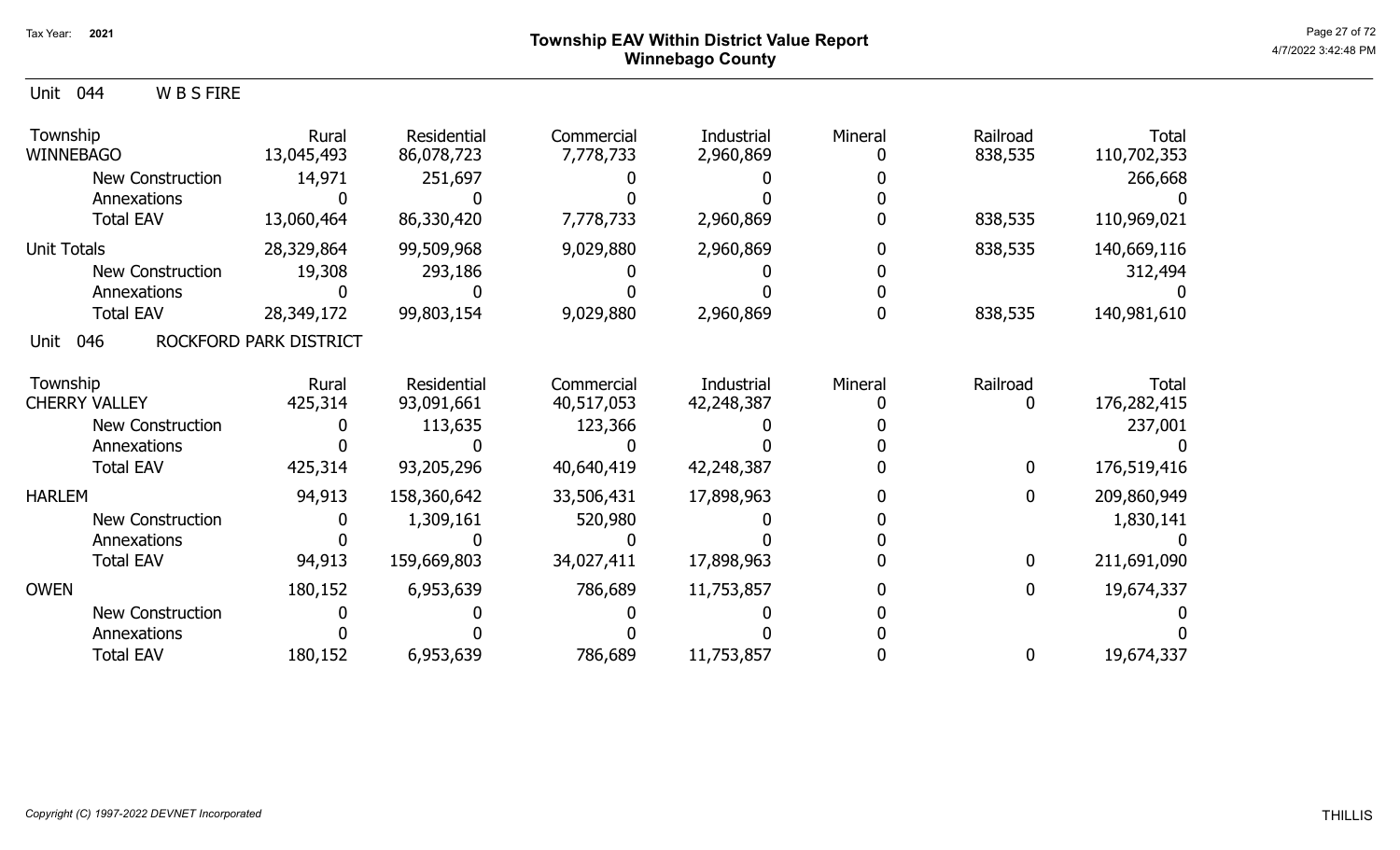#### 046 Unit ROCKFORD PARK DISTRICT

| Township<br><b>ROCKFORD</b>       | Rural<br>8,661,617 | Residential<br>1,451,821,256 | Commercial<br>563,404,418 | Industrial<br>147,226,740 | Mineral | Railroad<br>133,083 | Total<br>2, 171, 247, 114 |
|-----------------------------------|--------------------|------------------------------|---------------------------|---------------------------|---------|---------------------|---------------------------|
| <b>New Construction</b>           | 426                | 2,568,528                    | 5,686,190                 | 344,015                   |         |                     | 8,599,159                 |
| Annexations                       |                    |                              |                           |                           |         |                     |                           |
| <b>Total EAV</b>                  | 8,662,043          | 1,454,389,784                | 569,090,608               | 147,570,755               |         | 133,083             | 2,179,846,273             |
| <b>Unit Totals</b>                | 9,361,996          | 1,710,227,198                | 638,214,591               | 219,127,947               |         | 133,083             | 2,577,064,815             |
| <b>New Construction</b>           | 426                | 3,991,324                    | 6,330,536                 | 344,015                   |         |                     | 10,666,301                |
| Annexations                       |                    |                              |                           |                           |         |                     |                           |
| <b>Total EAV</b>                  | 9,362,422          | 1,714,218,522                | 644,545,127               | 219,471,962               |         | 133,083             | 2,587,731,116             |
| 047<br><b>SUMNER PARK</b><br>Unit |                    |                              |                           |                           |         |                     |                           |
| Township                          | Rural              | Residential                  | Commercial                | Industrial                | Mineral | Railroad            | Total                     |
| <b>PECATONICA</b>                 | 12,180,922         | 61,641,328                   | 3,697,914                 | 2,289,286                 |         |                     | 79,809,450                |
| New Construction                  | 92,792             | 275,742                      | 15,870                    | 7,283                     |         |                     | 391,687                   |
| Annexations                       |                    |                              |                           |                           |         |                     |                           |
| <b>Total EAV</b>                  | 12,273,714         | 61,917,070                   | 3,713,784                 | 2,296,569                 |         | 0                   | 80,201,137                |
| <b>SEWARD</b>                     | 5,110,656          | 3,106,160                    | 762,088                   |                           |         | $\mathbf{0}$        | 8,978,904                 |
| <b>New Construction</b>           | 4,751              |                              |                           |                           |         |                     | 4,751                     |
| Annexations                       |                    |                              |                           |                           |         |                     |                           |
| <b>Total EAV</b>                  | 5,115,407          | 3,106,160                    | 762,088                   |                           |         | $\mathbf{0}$        | 8,983,655                 |
| <b>Unit Totals</b>                | 17,291,578         | 64,747,488                   | 4,460,002                 | 2,289,286                 |         | 0                   | 88,788,354                |
| <b>New Construction</b>           | 97,543             | 275,742                      | 15,870                    | 7,283                     |         |                     | 396,438                   |
| Annexations                       |                    |                              |                           |                           |         |                     |                           |
| <b>Total EAV</b>                  | 17,389,121         | 65,023,230                   | 4,475,872                 | 2,296,569                 |         | 0                   | 89,184,792                |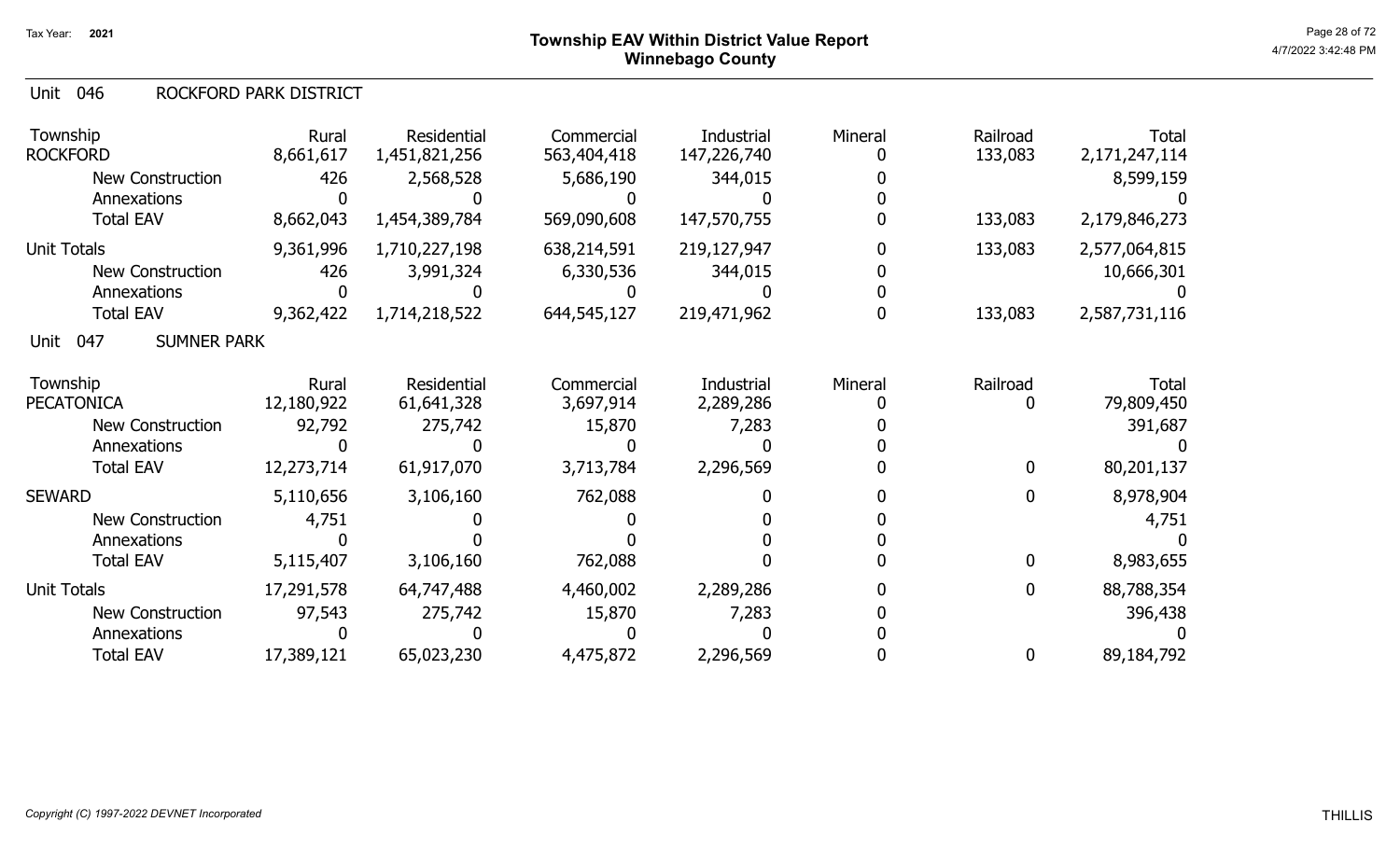## Page 29 of 72 Page 29 of 72  $^{\text{Page 29 of 72}}$ Winnebago County

| Unit 048 | WINNEBAGO PARK DISTRICT |
|----------|-------------------------|
|          |                         |

| Township<br><b>WINNEBAGO</b> | Rural<br>13,177,682  | Residential<br>86,078,723       | Commercial<br>7,778,733 | Industrial<br>2,960,869 | Mineral | Railroad<br>838,535 | <b>Total</b><br>110,834,542 |
|------------------------------|----------------------|---------------------------------|-------------------------|-------------------------|---------|---------------------|-----------------------------|
| <b>New Construction</b>      | 14,971               | 251,697                         |                         |                         |         |                     | 266,668                     |
| Annexations                  |                      |                                 |                         |                         |         |                     |                             |
| <b>Total EAV</b>             | 13,192,653           | 86,330,420                      | 7,778,733               | 2,960,869               |         | 838,535             | 111,101,210                 |
| Unit Totals                  | 13,177,682           | 86,078,723                      | 7,778,733               | 2,960,869               |         | 838,535             | 110,834,542                 |
| <b>New Construction</b>      | 14,971               | 251,697                         |                         |                         |         |                     | 266,668                     |
| Annexations                  |                      |                                 |                         |                         |         |                     |                             |
| <b>Total EAV</b>             | 13,192,653           | 86,330,420                      | 7,778,733               | 2,960,869               |         | 838,535             | 111,101,210                 |
| 049<br>Unit                  | SEWARD PARK DISTRICT |                                 |                         |                         |         |                     |                             |
| Township<br><b>SEWARD</b>    | Rural<br>10,888,655  | <b>Residential</b><br>5,866,146 | Commercial<br>3,117,121 | Industrial<br>188,216   | Mineral | Railroad<br>689     | <b>Total</b><br>20,060,827  |
| <b>New Construction</b>      | 21,837               | 61,542                          |                         |                         |         |                     | 83,379                      |
| Annexations                  |                      |                                 |                         |                         |         |                     |                             |
| <b>Total EAV</b>             | 10,910,492           | 5,927,688                       | 3,117,121               | 188,216                 |         | 689                 | 20,144,206                  |
| <b>Unit Totals</b>           | 10,888,655           | 5,866,146                       | 3,117,121               | 188,216                 |         | 689                 | 20,060,827                  |
| <b>New Construction</b>      | 21,837               | 61,542                          |                         |                         |         |                     | 83,379                      |
| Annexations                  |                      |                                 |                         |                         |         |                     |                             |
| <b>Total EAV</b>             | 10,910,492           | 5,927,688                       | 3,117,121               | 188,216                 |         | 689                 | 20,144,206                  |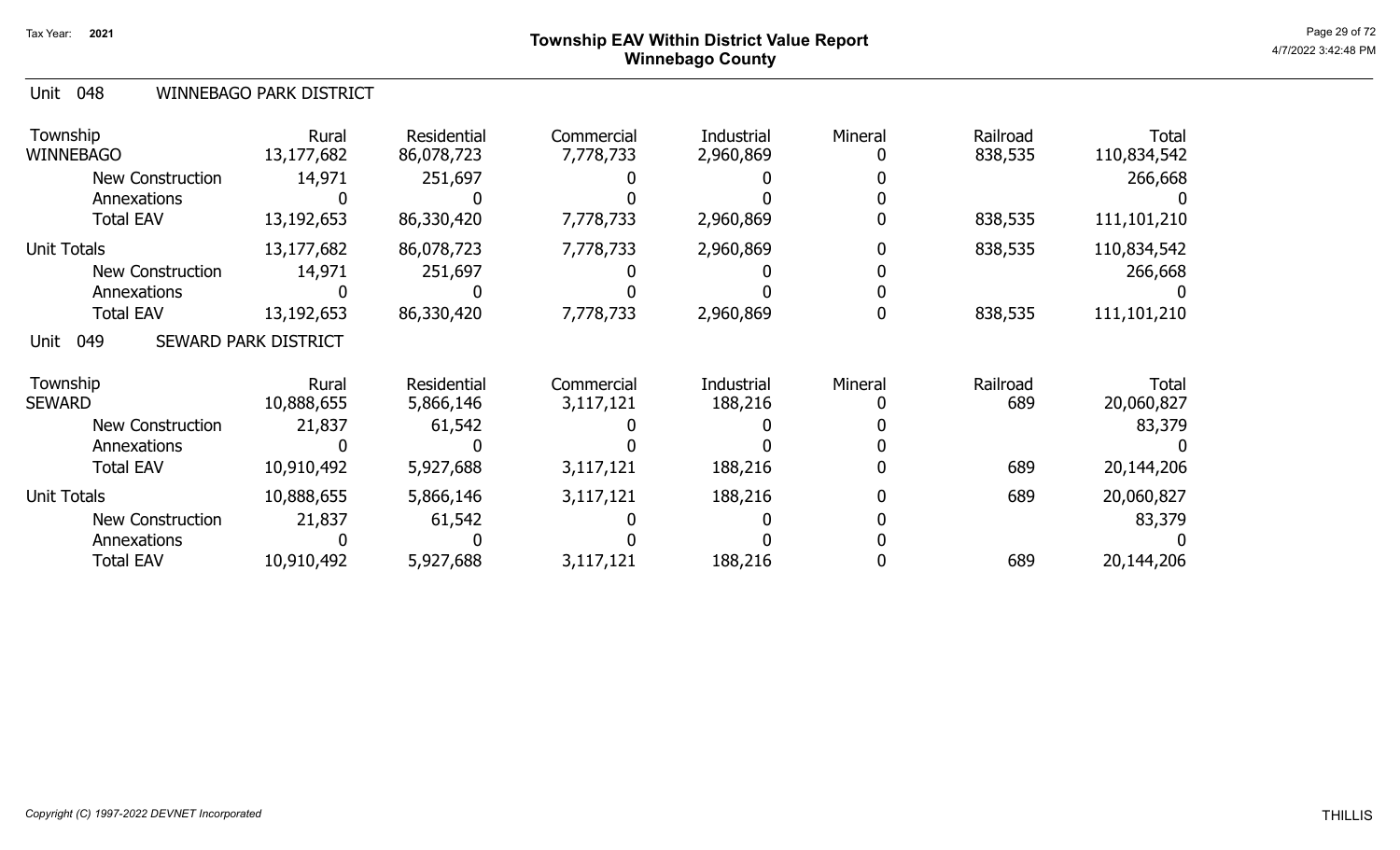## Page 30 of 72<br>Page 30 of 72<br>4/7/2022 3:42:48 PM Winnebago County

| <b>DURAND SANITARY</b><br><b>Unit 050</b> |                                  |                           |                         |                       |         |                              |                            |
|-------------------------------------------|----------------------------------|---------------------------|-------------------------|-----------------------|---------|------------------------------|----------------------------|
| Township<br><b>DURAND</b>                 | Rural<br>106,439                 | Residential<br>12,893,332 | Commercial<br>3,395,757 | Industrial<br>215,292 | Mineral | Railroad<br>$\boldsymbol{0}$ | <b>Total</b><br>16,610,820 |
| New Construction                          |                                  | 10,240                    |                         |                       |         |                              | 10,240                     |
| Annexations                               |                                  |                           |                         |                       |         |                              |                            |
| <b>Total EAV</b>                          | 106,439                          | 12,903,572                | 3,395,757               | 215,292               |         | $\bf{0}$                     | 16,621,060                 |
| <b>Unit Totals</b>                        | 106,439                          | 12,893,332                | 3,395,757               | 215,292               |         | $\bf{0}$                     | 16,610,820                 |
| <b>New Construction</b>                   |                                  | 10,240                    |                         |                       |         |                              | 10,240                     |
| Annexations                               |                                  |                           |                         |                       |         |                              |                            |
| <b>Total EAV</b>                          | 106,439                          | 12,903,572                | 3,395,757               | 215,292               |         | $\bf{0}$                     | 16,621,060                 |
| 051<br>Unit                               | FOUR RIVERS SANITATION AUTHORITY |                           |                         |                       |         |                              |                            |
| Township                                  | Rural                            | Residential               | Commercial              | Industrial            | Mineral | Railroad                     | Total                      |
| <b>CHERRY VALLEY</b>                      | 530,623                          | 122,462,616               | 42,666,143              | 42,413,129            |         | 0                            | 208,072,511                |
| <b>New Construction</b>                   |                                  | 246,063                   | 123,366                 |                       |         |                              | 369,429                    |
| Annexations                               |                                  |                           |                         |                       |         |                              |                            |
| <b>Total EAV</b>                          | 530,623                          | 122,708,679               | 42,789,509              | 42,413,129            |         | $\bf{0}$                     | 208,441,940                |
| <b>HARLEM</b>                             | 297,870                          | 403,290,361               | 76,615,421              | 48,831,757            |         | $\mathbf 0$                  | 529,035,409                |
| <b>New Construction</b>                   |                                  | 2,231,893                 | 1,322,914               | 1,563,038             |         |                              | 5,117,845                  |
| Annexations                               |                                  |                           |                         |                       |         |                              |                            |
| <b>Total EAV</b>                          | 297,870                          | 405,522,254               | 77,938,335              | 50,394,795            |         | $\bf{0}$                     | 534,153,254                |
| <b>OWEN</b>                               | 209,431                          | 21,169,959                | 705,764                 | 11,729,230            |         | $\bf{0}$                     | 33,814,384                 |
| New Construction                          |                                  | 16,427                    |                         |                       |         |                              | 16,427                     |
| Annexations                               |                                  |                           |                         |                       |         |                              |                            |
| <b>Total EAV</b>                          | 209,431                          | 21,186,386                | 705,764                 | 11,729,230            |         | $\bf{0}$                     | 33,830,811                 |
| <b>ROCKTON</b>                            | 1,590                            | 22,613,746                |                         |                       |         | $\bf{0}$                     | 22,615,336                 |
| <b>New Construction</b>                   |                                  | 8,270                     |                         |                       |         |                              | 8,270                      |
| Annexations                               |                                  |                           |                         |                       |         |                              |                            |
| <b>Total EAV</b>                          | 1,590                            | 22,622,016                |                         |                       |         | $\mathbf 0$                  | 22,623,606                 |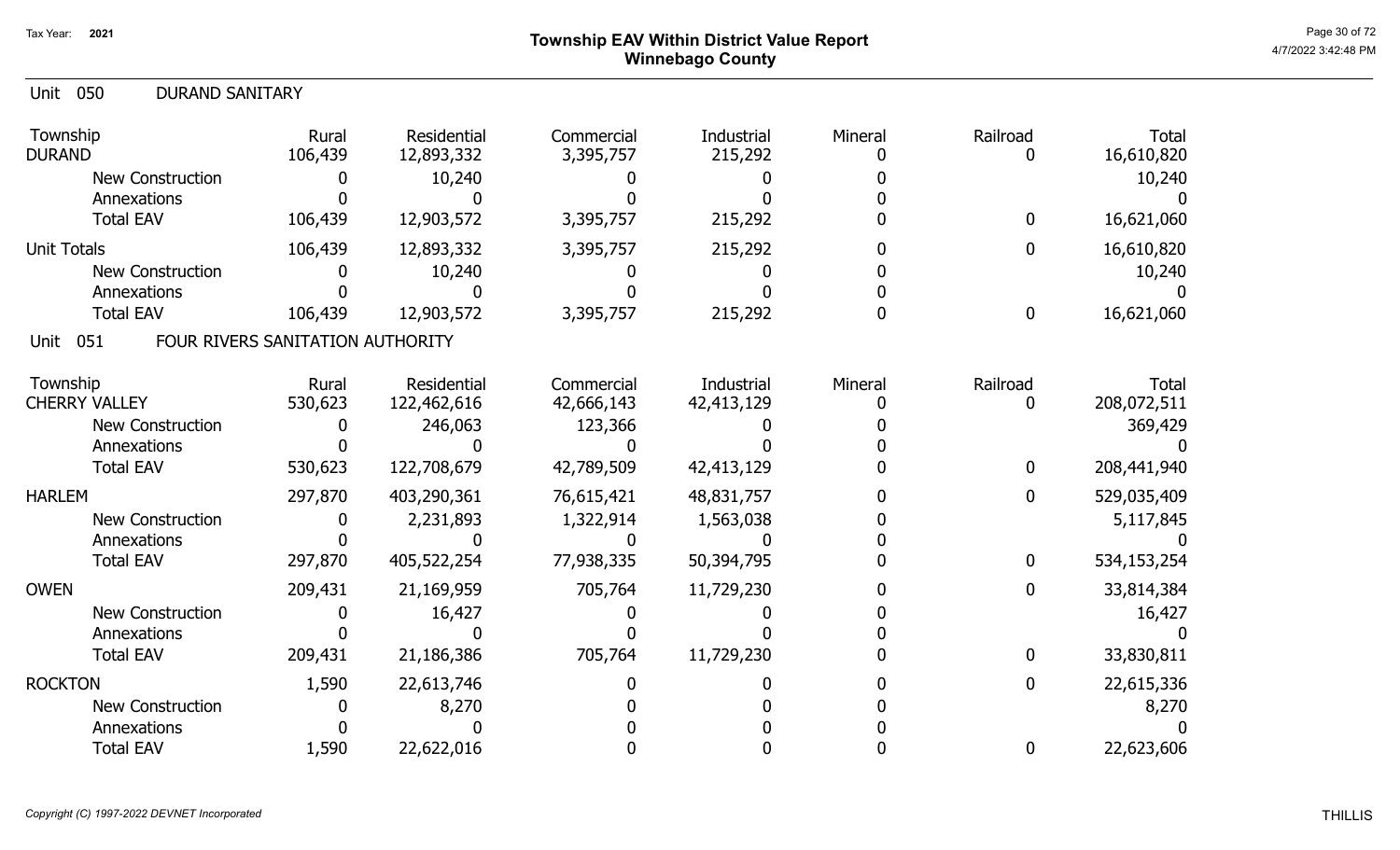#### Unit 051 FOUR RIVERS SANITATION AUTHORITY

| Township<br><b>ROSCOE</b>             | Rural<br>544,471 | Residential<br>127,799,398 | Commercial<br>45,539,992 | Industrial<br>3,770,782 | Mineral | Railroad    | <b>Total</b><br>177,654,643 |
|---------------------------------------|------------------|----------------------------|--------------------------|-------------------------|---------|-------------|-----------------------------|
| <b>New Construction</b>               | 0                | 2,138,886                  | 212,596                  |                         |         |             | 2,351,482                   |
| Annexations                           |                  |                            |                          |                         |         |             |                             |
| <b>Total EAV</b>                      | 544,471          | 129,938,284                | 45,752,588               | 3,770,782               |         | $\mathbf 0$ | 180,006,125                 |
| <b>WINNEBAGO</b>                      | 556,573          | 49,153,659                 | 6,037,561                | 839,299                 |         | 0           | 56,587,092                  |
| <b>New Construction</b>               |                  | 151,406                    |                          |                         |         |             | 151,406                     |
| Annexations                           |                  |                            |                          |                         |         |             |                             |
| <b>Total EAV</b>                      | 556,573          | 49,305,065                 | 6,037,561                | 839,299                 |         | 0           | 56,738,498                  |
| <b>ROCKFORD</b>                       | 2,092,034        | 1,347,497,921              | 552,783,005              | 144,607,556             |         | 133,083     | 2,047,113,599               |
| New Construction                      |                  | 2,356,132                  | 5,503,634                | 344,015                 |         |             | 8,203,781                   |
| Annexations                           |                  | 31,385                     |                          |                         |         |             | 31,385                      |
| <b>Total EAV</b>                      | 2,092,034        | 1,349,854,053              | 558,286,639              | 144,951,571             |         | 133,083     | 2,055,317,380               |
| <b>Unit Totals</b>                    | 4,232,592        | 2,093,987,660              | 724,347,886              | 252,191,753             |         | 133,083     | 3,074,892,974               |
| <b>New Construction</b>               |                  | 7,149,077                  | 7,162,510                | 1,907,053               |         |             | 16,218,640                  |
| Annexations                           |                  | 31,385                     |                          |                         |         |             | 31,385                      |
| <b>Total EAV</b>                      | 4,232,592        | 2,101,136,737              | 731,510,396              | 254,098,806             |         | 133,083     | 3,091,111,614               |
| 053<br><b>SEWARD SANITARY</b><br>Unit |                  |                            |                          |                         |         |             |                             |
| Township                              | Rural            | Residential                | Commercial               | Industrial              | Mineral | Railroad    | <b>Total</b>                |
| <b>SEWARD</b>                         | 154,358          | 2,415,326                  | 2,078,184                | 188,216                 |         | 689         | 4,836,773                   |
| <b>New Construction</b>               |                  | 4,601                      |                          |                         |         |             | 4,601                       |
| Annexations                           |                  |                            |                          |                         |         |             |                             |
| <b>Total EAV</b>                      | 154,358          | 2,419,927                  | 2,078,184                | 188,216                 |         | 689         | 4,841,374                   |
| <b>Unit Totals</b>                    | 154,358          | 2,415,326                  | 2,078,184                | 188,216                 |         | 689         | 4,836,773                   |
| New Construction                      |                  | 4,601                      |                          |                         |         |             | 4,601                       |
| Annexations                           |                  |                            |                          |                         |         |             |                             |
| <b>Total EAV</b>                      | 154,358          | 2,419,927                  | 2,078,184                | 188,216                 |         | 689         | 4,841,374                   |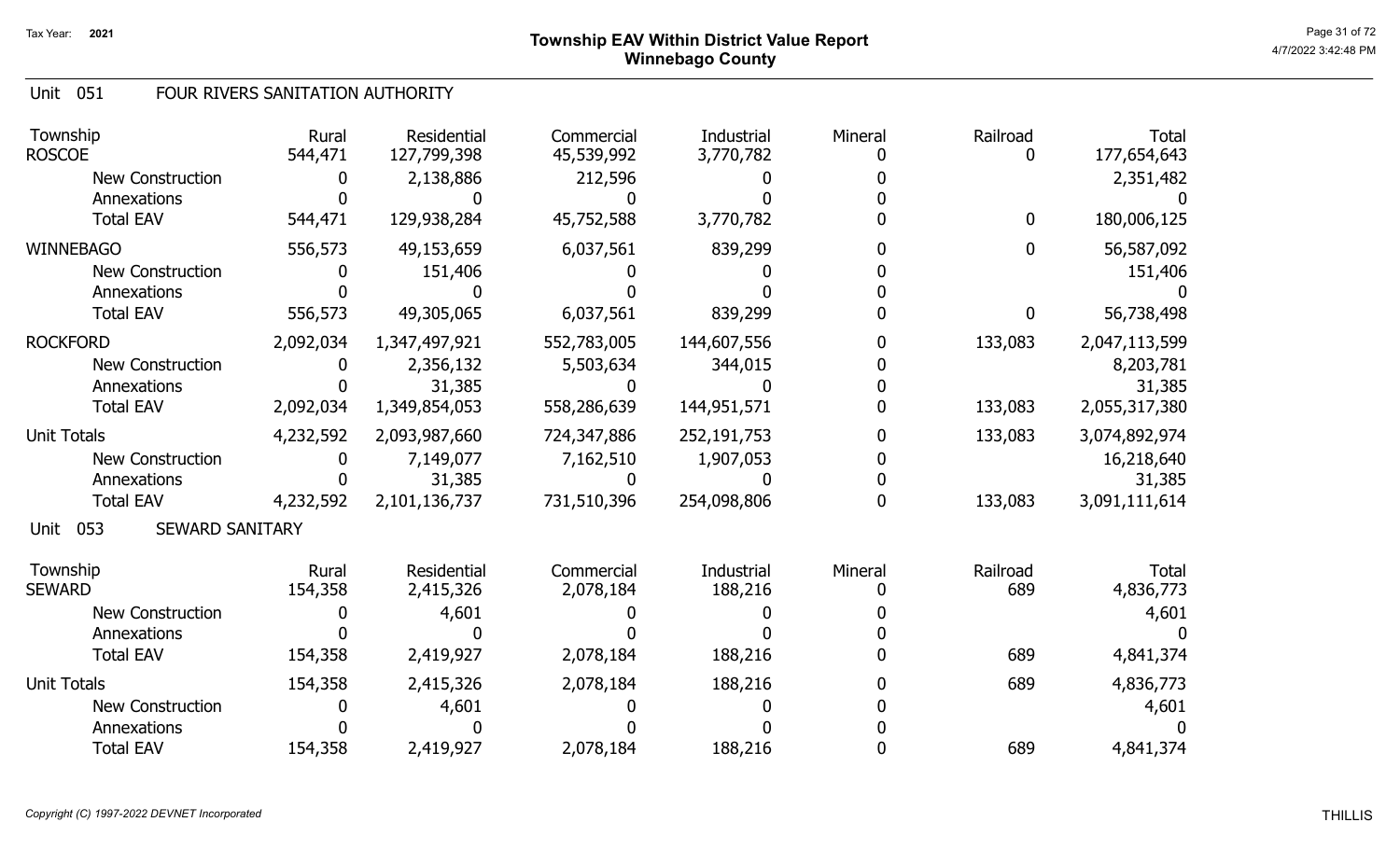Unit 054 CHERRY VALLEY LIBRARY

| Township<br><b>CHERRY VALLEY</b> | Rural<br>5,850,095     | Residential<br>152,374,209 | Commercial<br>4,609,909 | Industrial<br>502,769 | Mineral | Railroad | <b>Total</b><br>163,336,982 |
|----------------------------------|------------------------|----------------------------|-------------------------|-----------------------|---------|----------|-----------------------------|
| New Construction                 | 3,621                  | 309,428                    |                         |                       |         |          | 313,049                     |
| Annexations                      |                        |                            |                         |                       |         |          |                             |
| <b>Total EAV</b>                 | 5,853,716              | 152,683,637                | 4,609,909               | 502,769               |         | 0        | 163,650,031                 |
| <b>ROCKFORD</b>                  | 1,988,233              | 82,740,472                 | 43,399,912              | 3,304,809             |         | 0        | 131,433,426                 |
| <b>New Construction</b>          |                        | 115,791                    |                         |                       |         |          | 115,791                     |
| Annexations                      |                        |                            |                         |                       |         |          |                             |
| <b>Total EAV</b>                 | 1,988,233              | 82,856,263                 | 43,399,912              | 3,304,809             |         | 0        | 131,549,217                 |
| <b>Unit Totals</b>               | 7,838,328              | 235,114,681                | 48,009,821              | 3,807,578             |         | 0        | 294,770,408                 |
| <b>New Construction</b>          | 3,621                  | 425,219                    |                         |                       |         |          | 428,840                     |
| Annexations                      |                        |                            |                         |                       |         |          |                             |
| <b>Total EAV</b>                 | 7,841,949              | 235,539,900                | 48,009,821              | 3,807,578             |         | 0        | 295,199,248                 |
| 055<br>Unit                      | NORTH SUBURBAN LIBRARY |                            |                         |                       |         |          |                             |
| Township                         | Rural                  | Residential                | Commercial              | Industrial            | Mineral | Railroad | <b>Total</b>                |
| <b>HARLEM</b>                    | 3,365,537              | 547,297,396                | 82,334,464              | 51,943,979            |         | 0        | 684, 941, 376               |
| <b>New Construction</b>          |                        | 2,361,437                  | 1,757,166               | 1,563,038             |         |          | 5,681,641                   |
| Annexations                      |                        |                            |                         |                       |         |          |                             |
| <b>Total EAV</b>                 | 3,365,537              | 549,658,833                | 84,091,630              | 53,507,017            |         | 0        | 690,623,017                 |
| <b>OWEN</b>                      | 7,932                  | 22,944,629                 |                         |                       |         | 0        | 22,952,561                  |
| <b>New Construction</b>          |                        | 24,797                     |                         |                       |         |          | 24,797                      |
| Annexations                      |                        |                            |                         |                       |         |          |                             |
| <b>Total EAV</b>                 | 7,932                  | 22,969,426                 |                         |                       |         | 0        | 22,977,358                  |
| <b>ROSCOE</b>                    | 7,249,070              | 375,998,843                | 56,675,495              | 16,770,118            |         | 0        | 456,693,526                 |
| <b>New Construction</b>          | 66,836                 | 2,734,983                  | 212,596                 | 59,976                |         |          | 3,074,391                   |
| Annexations                      |                        |                            |                         |                       |         |          |                             |
| <b>Total EAV</b>                 | 7,315,906              | 378,733,826                | 56,888,091              | 16,830,094            |         | 0        | 459,767,917                 |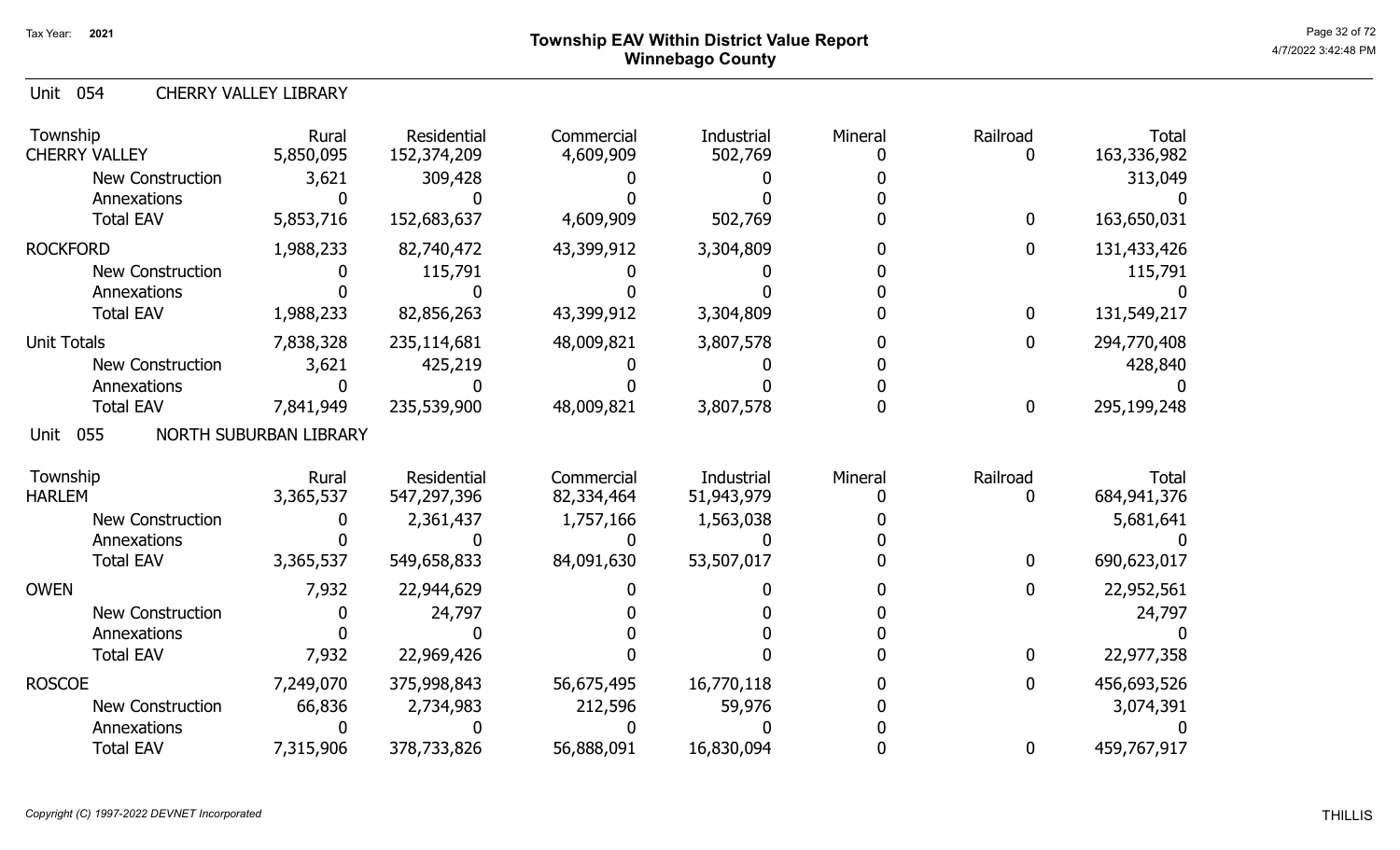## Page 33 of 72 Page 33 of 72  $^{\text{Page 33 of 72}}$ Winnebago County

#### Unit 055 NORTH SUBURBAN LIBRARY

| Township<br><b>ROCKFORD</b>       | Rural<br>69,019 | <b>Residential</b><br>119,339,375 | Commercial<br>62,714,315 | Industrial<br>25,845,485 | Mineral | Railroad    | <b>Total</b><br>207,968,194 |
|-----------------------------------|-----------------|-----------------------------------|--------------------------|--------------------------|---------|-------------|-----------------------------|
| <b>New Construction</b>           |                 | 139,189                           | 657,156                  |                          |         |             | 796,345                     |
| Annexations                       |                 |                                   |                          |                          |         |             |                             |
| <b>Total EAV</b>                  | 69,019          | 119,478,564                       | 63,371,471               | 25,845,485               |         | $\bf{0}$    | 208,764,539                 |
| <b>Unit Totals</b>                | 10,691,558      | 1,065,580,243                     | 201,724,274              | 94,559,582               |         | $\mathbf 0$ | 1,372,555,657               |
| <b>New Construction</b>           | 66,836          | 5,260,406                         | 2,626,918                | 1,623,014                |         |             | 9,577,174                   |
| Annexations                       |                 |                                   |                          |                          |         |             |                             |
| <b>Total EAV</b>                  | 10,758,394      | 1,070,840,649                     | 204, 351, 192            | 96, 182, 596             |         | $\bf{0}$    | 1,382,132,831               |
| 056<br>PECATONICA LIBRARY<br>Unit |                 |                                   |                          |                          |         |             |                             |
| Township                          | Rural           | Residential                       | Commercial               | Industrial               | Mineral | Railroad    | Total                       |
| <b>BURRITT</b>                    | 6,650,433       | 6,487,157                         | 592,012                  |                          |         |             | 13,729,602                  |
| New Construction                  | 55,624          | 38,629                            |                          |                          |         |             | 94,253                      |
| Annexations                       |                 |                                   |                          |                          |         |             |                             |
| <b>Total EAV</b>                  | 6,706,057       | 6,525,786                         | 592,012                  |                          |         | 0           | 13,823,855                  |
| <b>DURAND</b>                     | 639,252         | 523,105                           |                          |                          |         | $\bf{0}$    | 1,162,357                   |
| <b>New Construction</b>           |                 |                                   |                          |                          |         |             |                             |
| Annexations                       |                 |                                   |                          |                          |         |             |                             |
| <b>Total EAV</b>                  | 639,252         | 523,105                           |                          |                          |         | 0           | 1,162,357                   |
| <b>PECATONICA</b>                 | 12,180,922      | 61,641,328                        | 3,697,914                | 2,289,286                |         | $\bf{0}$    | 79,809,450                  |
| New Construction                  | 92,792          | 275,742                           | 15,870                   | 7,283                    |         |             | 391,687                     |
| Annexations                       |                 |                                   |                          |                          |         |             |                             |
| <b>Total EAV</b>                  | 12,273,714      | 61,917,070                        | 3,713,784                | 2,296,569                |         | $\bf{0}$    | 80,201,137                  |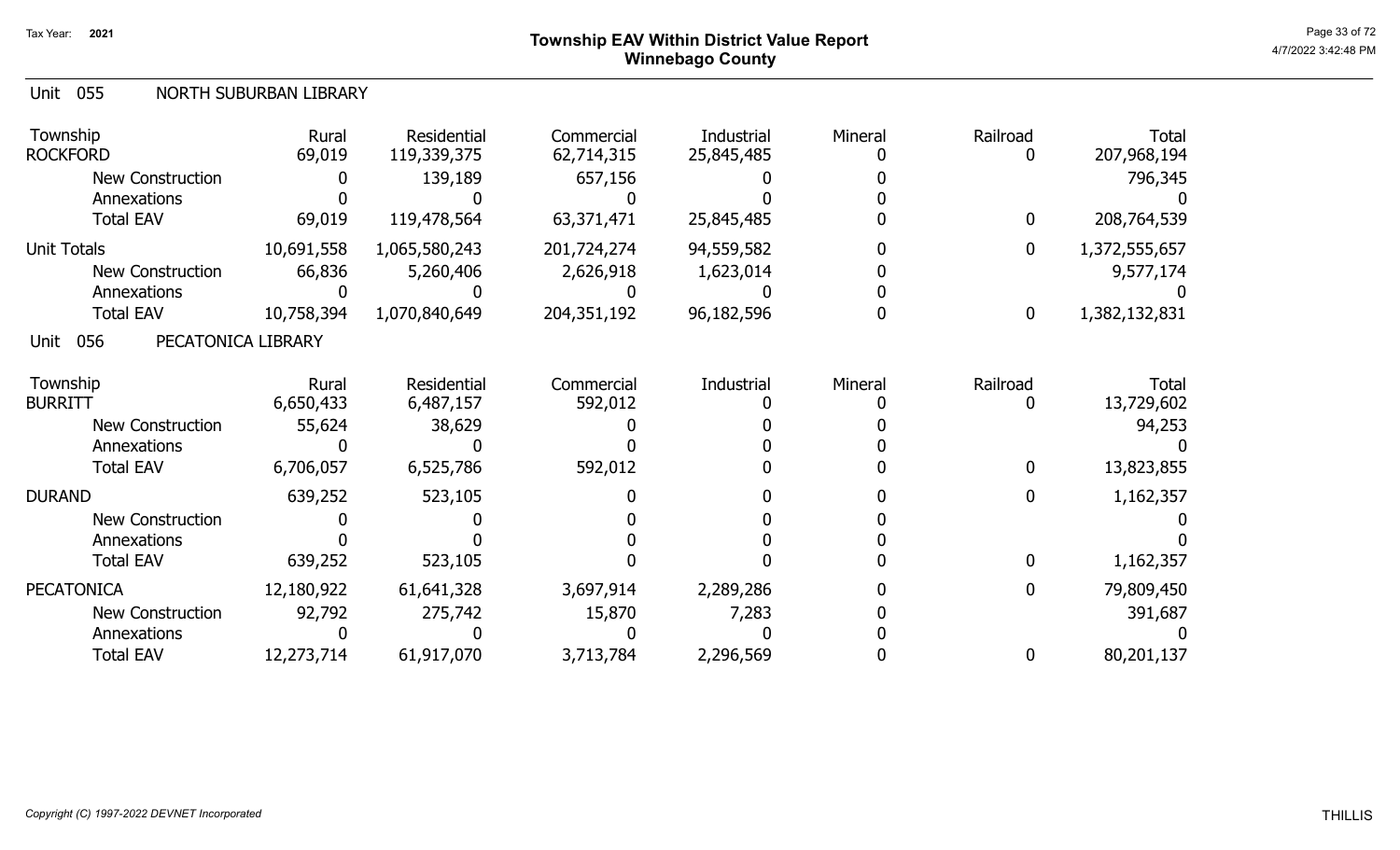## Page 34 of 72 Page 34 of 72  $^{\text{Page 34 of 72}}$ Winnebago County

|  | Unit 056 | PECATONICA LIBRARY |
|--|----------|--------------------|
|--|----------|--------------------|

| Township<br><b>SEWARD</b>              | Rural<br>4,450,028          | Residential<br>2,812,731   | Commercial<br>762,088    | Industrial              | Mineral | Railroad      | <b>Total</b><br>8,024,847 |
|----------------------------------------|-----------------------------|----------------------------|--------------------------|-------------------------|---------|---------------|---------------------------|
| <b>New Construction</b>                | 4,751                       |                            |                          |                         |         |               | 4,751                     |
| Annexations                            |                             |                            |                          |                         |         |               |                           |
| <b>Total EAV</b>                       | 4,454,779                   | 2,812,731                  | 762,088                  |                         |         | $\mathbf 0$   | 8,029,598                 |
| <b>Unit Totals</b>                     | 23,920,635                  | 71,464,321                 | 5,052,014                | 2,289,286               |         | $\mathbf 0$   | 102,726,256               |
| New Construction                       | 153,167                     | 314,371                    | 15,870                   | 7,283                   |         |               | 490,691                   |
| Annexations                            |                             |                            |                          |                         |         |               |                           |
| <b>Total EAV</b>                       | 24,073,802                  | 71,778,692                 | 5,067,884                | 2,296,569               |         | $\bf{0}$      | 103,216,947               |
| 057<br>Unit                            | <b>TALCOTT FREE LIBRARY</b> |                            |                          |                         |         |               |                           |
| Township<br><b>ROCKTON</b>             | Rural<br>11,525,518         | Residential<br>196,875,350 | Commercial<br>11,273,175 | Industrial<br>5,116,589 | Mineral | Railroad<br>0 | Total<br>224,790,632      |
|                                        |                             |                            |                          |                         |         |               |                           |
| <b>New Construction</b><br>Annexations | 17,998                      | 504,348                    |                          |                         |         |               | 522,346                   |
| <b>Total EAV</b>                       | 11,543,516                  | 197,379,698                | 11,273,175               | 5,116,589               |         | $\mathbf 0$   | 225,312,978               |
|                                        |                             |                            |                          |                         |         |               |                           |
| <b>Unit Totals</b>                     | 11,525,518                  | 196,875,350                | 11,273,175               | 5,116,589               |         | $\mathbf{0}$  | 224,790,632               |
| <b>New Construction</b>                | 17,998                      | 504,348                    |                          |                         |         |               | 522,346                   |
| Annexations                            |                             |                            |                          |                         |         |               |                           |
| <b>Total EAV</b>                       | 11,543,516                  | 197,379,698                | 11,273,175               | 5,116,589               |         | $\mathbf 0$   | 225,312,978               |
| WINNEBAGO LIBRARY<br>Unit<br>058       |                             |                            |                          |                         |         |               |                           |
| Township                               | Rural                       | <b>Residential</b>         | Commercial               | Industrial              | Mineral | Railroad      | <b>Total</b>              |
| <b>BURRITT</b>                         | 8,601,880                   | 7,646,352                  | 626,709                  |                         |         | 0             | 16,874,941                |
| <b>New Construction</b>                |                             |                            |                          |                         |         |               |                           |
| Annexations                            |                             |                            |                          |                         |         |               |                           |
| <b>Total EAV</b>                       | 8,601,880                   | 7,646,352                  | 626,709                  |                         |         | $\mathbf 0$   | 16,874,941                |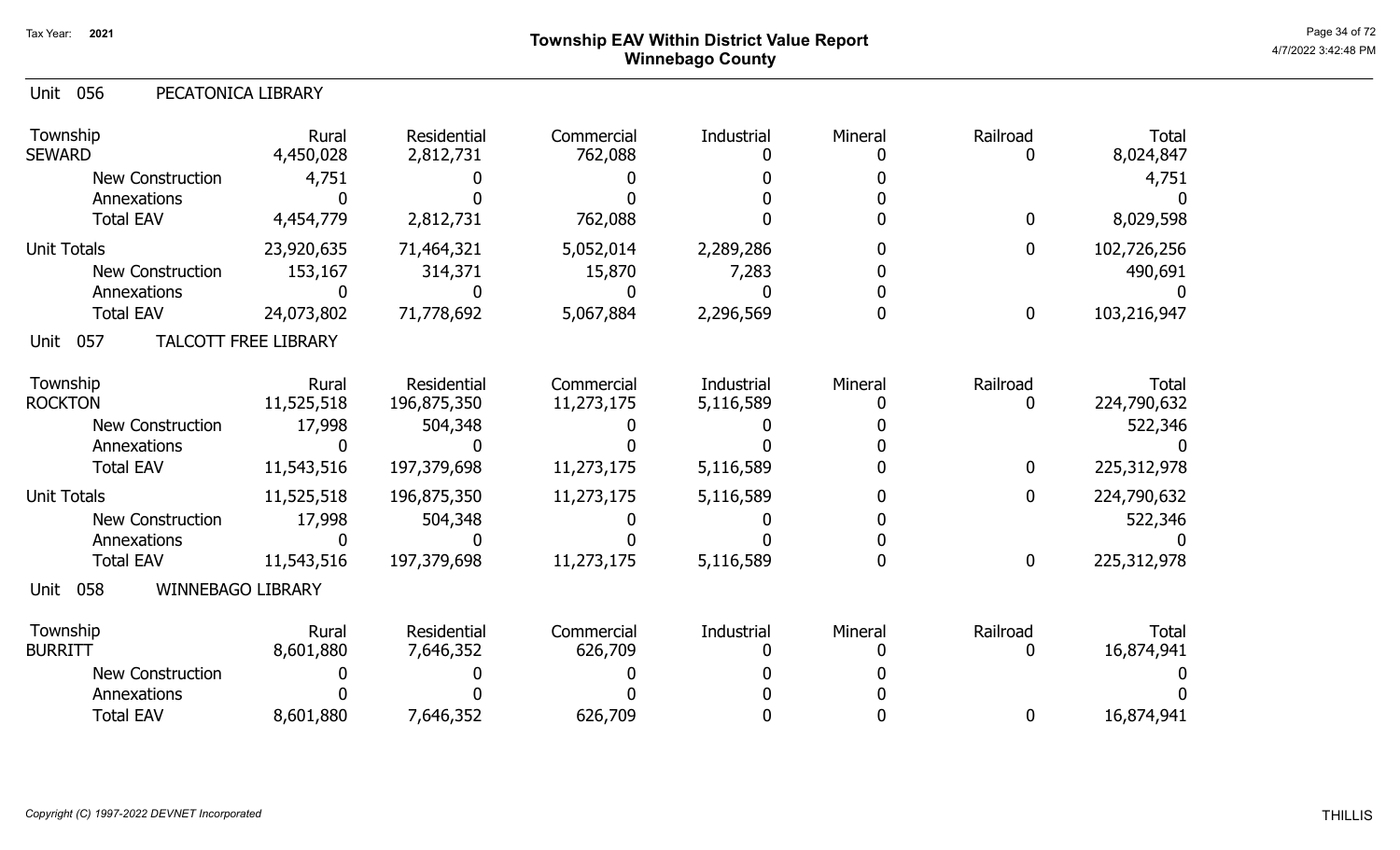## Page 35 of 72 Page 35 of 72  $^{\text{Page 35 of 72}}$ Winnebago County

#### 058 Unit WINNEBAGO LIBRARY

| Township<br><b>HARRISON</b> | Rural<br>78,917 | Residential | Commercial | Industrial | Mineral | Railroad | <b>Total</b><br>78,917 |
|-----------------------------|-----------------|-------------|------------|------------|---------|----------|------------------------|
| New Construction            |                 |             |            |            |         |          |                        |
| Annexations                 |                 |             |            |            |         |          |                        |
| <b>Total EAV</b>            | 78,917          |             |            |            |         |          | 78,917                 |
| <b>OWEN</b>                 | 173,967         | 454,547     |            |            |         |          | 628,514                |
| <b>New Construction</b>     |                 |             |            |            |         |          |                        |
| Annexations                 |                 |             |            |            |         |          |                        |
| <b>Total EAV</b>            | 173,967         | 454,547     |            |            |         |          | 628,514                |
| <b>SEWARD</b>               | 11,549,283      | 6,159,575   | 3,117,121  | 188,216    |         | 689      | 21,014,884             |
| New Construction            | 21,837          | 61,542      |            |            |         |          | 83,379                 |
| Annexations                 |                 |             |            |            |         |          |                        |
| <b>Total EAV</b>            | 11,571,120      | 6,221,117   | 3,117,121  | 188,216    |         | 689      | 21,098,263             |
| <b>WINNEBAGO</b>            | 13,045,493      | 86,078,723  | 7,778,733  | 2,960,869  |         | 838,535  | 110,702,353            |
| New Construction            | 14,971          | 251,697     |            |            |         |          | 266,668                |
| Annexations                 |                 |             |            |            |         |          |                        |
| <b>Total EAV</b>            | 13,060,464      | 86,330,420  | 7,778,733  | 2,960,869  |         | 838,535  | 110,969,021            |
| <b>ROCKFORD</b>             | 2,104,858       | 19,321,663  | 231,464    | 363,889    |         | 0        | 22,021,874             |
| New Construction            |                 | 27,072      |            |            |         |          | 27,072                 |
| Annexations                 |                 |             |            |            |         |          |                        |
| <b>Total EAV</b>            | 2,104,858       | 19,348,735  | 231,464    | 363,889    |         | 0        | 22,048,946             |
| Unit Totals                 | 35,554,398      | 119,660,860 | 11,754,027 | 3,512,974  |         | 839,224  | 171,321,483            |
| New Construction            | 36,808          | 340,311     |            |            |         |          | 377,119                |
| Annexations                 |                 |             |            |            |         |          |                        |
| <b>Total EAV</b>            | 35,591,206      | 120,001,171 | 11,754,027 | 3,512,974  |         | 839,224  | 171,698,602            |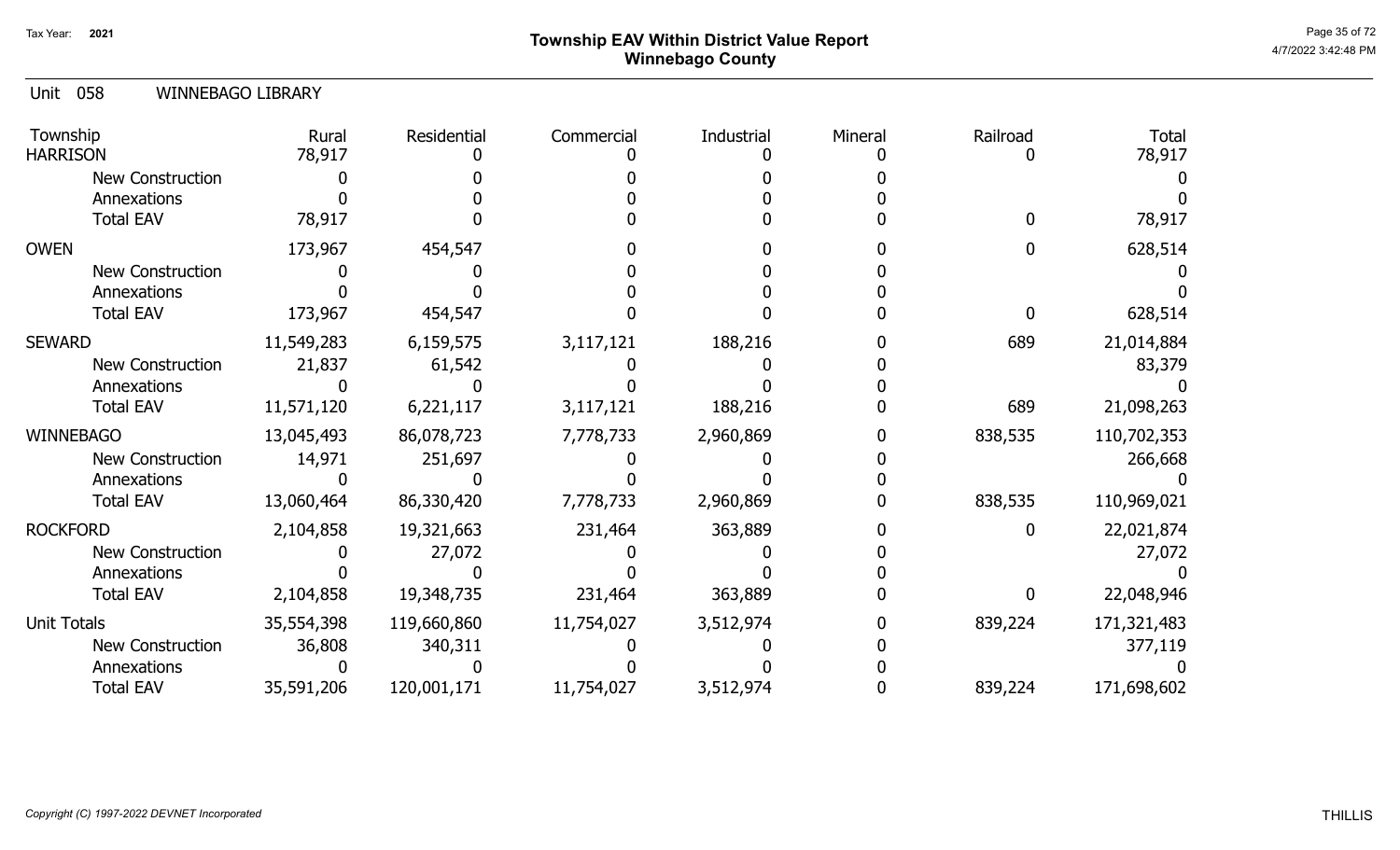## Page 36 of 72 Page 36 of 72  $^{\text{Page 36 of 72}}$ Winnebago County

059 Unit ROCKFORD CITY LIBRARY

| Township<br><b>CHERRY VALLEY</b>           | Rural<br>275,282 | <b>Residential</b><br>58,397,426 | Commercial<br>41,248,327 | Industrial<br>42,114,072 | Mineral | Railroad<br>O | <b>Total</b><br>142,035,107 |
|--------------------------------------------|------------------|----------------------------------|--------------------------|--------------------------|---------|---------------|-----------------------------|
| <b>New Construction</b>                    |                  | 88,918                           | 123,366                  |                          |         |               | 212,284                     |
| Annexations                                |                  |                                  |                          |                          |         |               |                             |
| <b>Total EAV</b>                           | 275,282          | 58,486,344                       | 41,371,693               | 42,114,072               |         | $\mathbf 0$   | 142,247,391                 |
| <b>OWEN</b>                                | 153,741          | 6,830,204                        | 761,864                  | 11,753,857               |         | $\mathbf 0$   | 19,499,666                  |
| <b>New Construction</b>                    |                  |                                  |                          |                          |         |               |                             |
| Annexations                                |                  |                                  |                          |                          |         |               |                             |
| <b>Total EAV</b>                           | 153,741          | 6,830,204                        | 761,864                  | 11,753,857               |         | $\mathbf 0$   | 19,499,666                  |
| <b>WINNEBAGO</b>                           | 132,189          |                                  |                          |                          |         | 0             | 132,189                     |
| <b>New Construction</b>                    |                  |                                  |                          |                          |         |               |                             |
| Annexations                                |                  |                                  |                          |                          |         |               |                             |
| <b>Total EAV</b>                           | 132,189          |                                  |                          |                          |         | 0             | 132,189                     |
| <b>ROCKFORD</b>                            | 953,550          | 1,070,626,221                    | 446,337,053              | 114,198,270              |         | 133,083       | 1,632,248,177               |
| <b>New Construction</b>                    |                  | 1,863,543                        | 4,835,300                | 344,015                  |         |               | 7,042,858                   |
| Annexations                                |                  |                                  |                          |                          |         |               |                             |
| <b>Total EAV</b>                           | 953,550          | 1,072,489,764                    | 451,172,353              | 114,542,285              |         | 133,083       | 1,639,291,035               |
| <b>Unit Totals</b>                         | 1,514,762        | 1,135,853,851                    | 488, 347, 244            | 168,066,199              |         | 133,083       | 1,793,915,139               |
| <b>New Construction</b>                    |                  | 1,952,461                        | 4,958,666                | 344,015                  |         |               | 7,255,142                   |
| Annexations                                |                  |                                  |                          |                          |         |               |                             |
| <b>Total EAV</b>                           | 1,514,762        | 1,137,806,312                    | 493,305,910              | 168,410,214              |         | 133,083       | 1,801,170,281               |
| <b>GREATER RKFD AIRPORT</b><br>060<br>Unit |                  |                                  |                          |                          |         |               |                             |
| Township                                   | Rural            | Residential                      | Commercial               | Industrial               | Mineral | Railroad      | <b>Total</b>                |
| <b>CHERRY VALLEY</b>                       | 5,604,165        | 223,945,920                      | 46,290,074               | 43,713,045               |         | 0             | 319,553,204                 |
| <b>New Construction</b>                    | 3,621            | 413,647                          | 123,366                  |                          |         |               | 540,634                     |
| Annexations                                |                  |                                  |                          |                          |         |               |                             |
| <b>Total EAV</b>                           | 5,607,786        | 224,359,567                      | 46,413,440               | 43,713,045               |         | 0             | 320,093,838                 |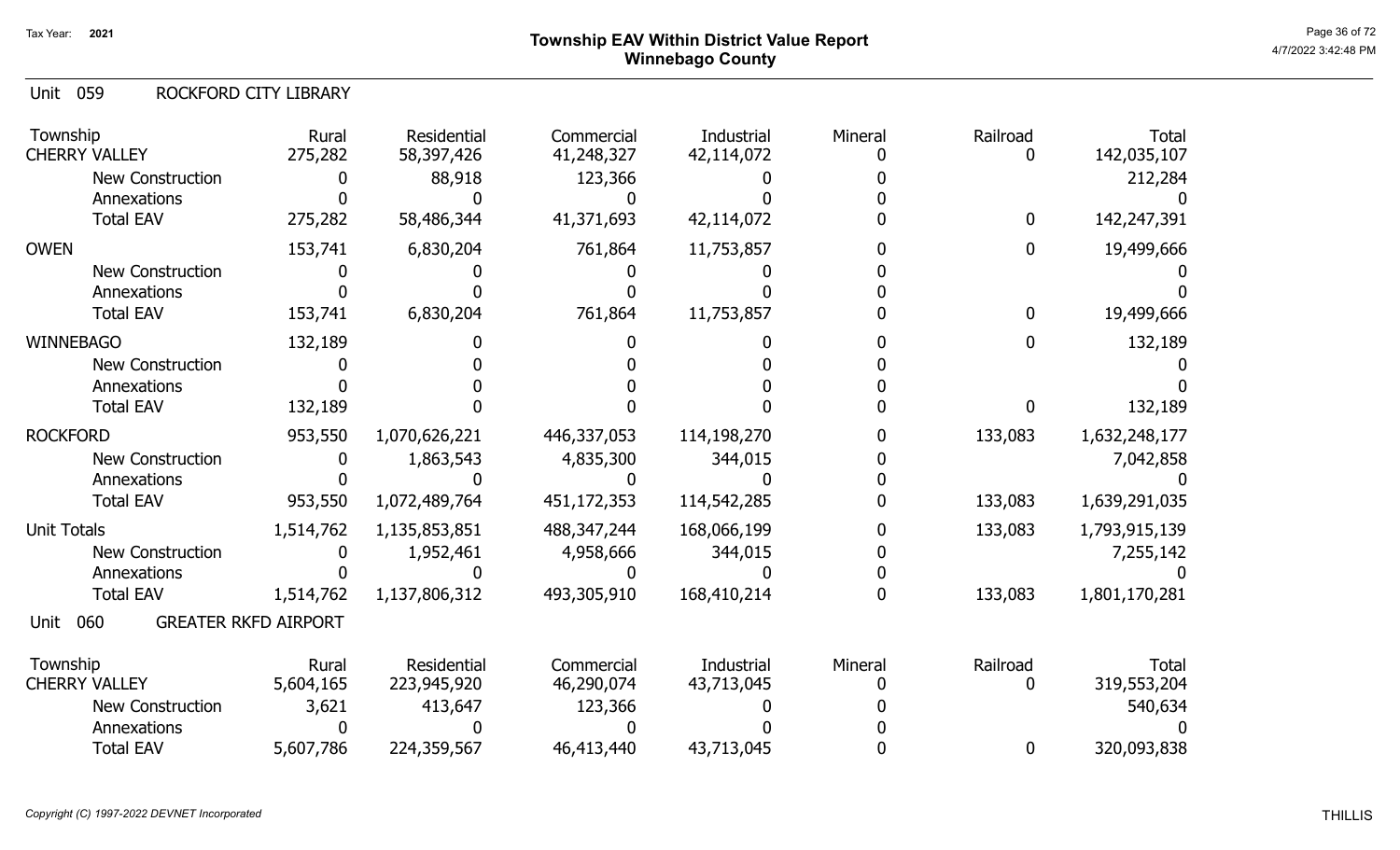060 Unit GREATER RKFD AIRPORT

| Township<br><b>HARLEM</b> | Rural<br>3,365,537        | Residential<br>547,685,145 | Commercial<br>82,334,464 | Industrial<br>51,943,979 | Mineral | Railroad<br>0 | Total<br>685,329,125 |
|---------------------------|---------------------------|----------------------------|--------------------------|--------------------------|---------|---------------|----------------------|
| <b>New Construction</b>   |                           | 2,361,437                  | 1,757,166                | 1,563,038                |         |               | 5,681,641            |
| Annexations               |                           |                            |                          |                          |         |               |                      |
| <b>Total EAV</b>          | 3,365,537                 | 550,046,582                | 84,091,630               | 53,507,017               |         | $\mathbf{0}$  | 691,010,766          |
| <b>OWEN</b>               | 7,754,900                 | 67,488,334                 | 1,098,404                | 11,793,044               |         | 0             | 88,134,682           |
| <b>New Construction</b>   | 27,249                    | 66,877                     |                          |                          |         |               | 94,126               |
| Annexations               |                           |                            |                          |                          |         |               |                      |
| <b>Total EAV</b>          | 7,782,149                 | 67,555,211                 | 1,098,404                | 11,793,044               |         | 0             | 88,228,808           |
| <b>ROCKFORD</b>           | 12,802,199                | 1,471,541,901              | 564,291,568              | 150,108,793              |         | 133,083       | 2,198,877,544        |
| <b>New Construction</b>   | 426                       | 2,683,164                  | 5,686,190                | 344,015                  |         |               | 8,713,795            |
| Annexations               |                           |                            |                          |                          |         |               |                      |
| <b>Total EAV</b>          | 12,802,625                | 1,474,225,065              | 569,977,758              | 150,452,808              |         | 133,083       | 2,207,591,339        |
| Unit Totals               | 29,526,801                | 2,310,661,300              | 694,014,510              | 257,558,861              |         | 133,083       | 3,291,894,555        |
| <b>New Construction</b>   | 31,296                    | 5,525,125                  | 7,566,722                | 1,907,053                |         |               | 15,030,196           |
| Annexations               |                           |                            |                          |                          |         |               |                      |
| <b>Total EAV</b>          | 29,558,097                | 2,316,186,425              | 701,581,232              | 259,465,914              |         | 133,083       | 3,306,924,751        |
| 061<br>Unit               | SOUTH BELOIT CITY LIBRARY |                            |                          |                          |         |               |                      |
| Township                  | Rural                     | Residential                | Commercial               | Industrial               | Mineral | Railroad      | Total                |
| <b>ROCKTON</b>            | 34,920                    | 46,548,100                 | 10,495,932               | 10,245,946               |         |               | 67,324,898           |
| <b>New Construction</b>   |                           | 51,862                     |                          |                          |         |               | 51,862               |
| Annexations               |                           |                            |                          |                          |         |               |                      |
| <b>Total EAV</b>          | 34,920                    | 46,599,962                 | 10,495,932               | 10,245,946               |         | $\bf{0}$      | 67,376,760           |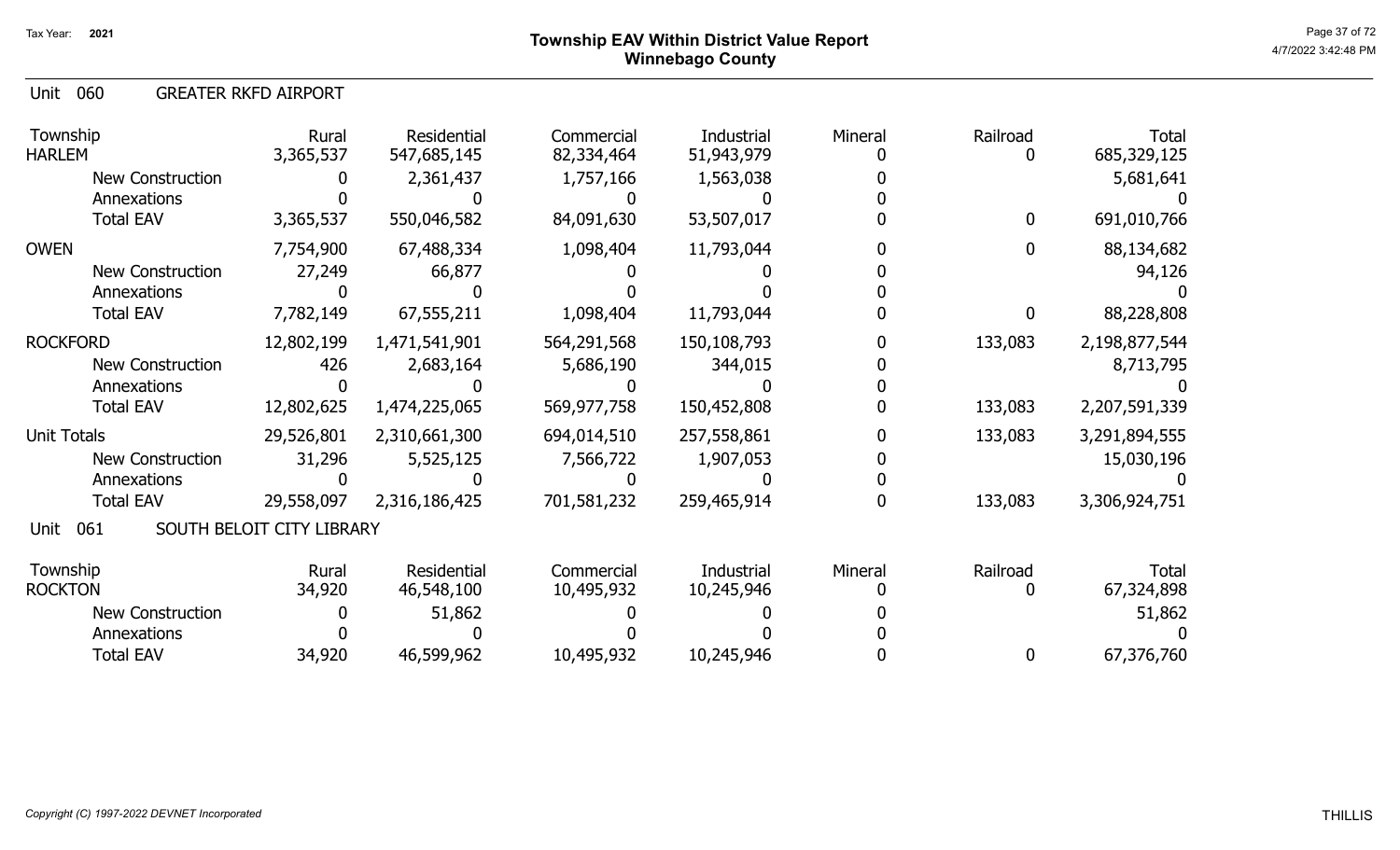## Page 38 of 72 Page 38 of 72  $^{\text{Page 38 of 72}}$ Winnebago County

### Unit 061 SOUTH BELOIT CITY LIBRARY

| Township<br><b>ROSCOE</b>                  | Rural<br>381,371 | Residential<br>42,771,088 | Commercial<br>13,045,556 | Industrial<br>6,711,589 | Mineral | Railroad<br>0    | <b>Total</b><br>62,909,604 |
|--------------------------------------------|------------------|---------------------------|--------------------------|-------------------------|---------|------------------|----------------------------|
| <b>New Construction</b>                    |                  | 87,086                    | 163,301                  | 24,694                  |         |                  | 275,081                    |
| Annexations                                |                  | 13,459                    |                          |                         |         |                  | 13,459                     |
| <b>Total EAV</b>                           | 381,371          | 42,858,174                | 13,208,857               | 6,736,283               |         | $\bf{0}$         | 63,184,685                 |
| <b>Unit Totals</b>                         | 416,291          | 89,319,188                | 23,541,488               | 16,957,535              |         | 0                | 130,234,502                |
| <b>New Construction</b>                    |                  | 138,948                   | 163,301                  | 24,694                  |         |                  | 326,943                    |
| Annexations                                |                  | 13,459                    |                          |                         |         |                  | 13,459                     |
| <b>Total EAV</b>                           | 416,291          | 89,458,136                | 23,704,789               | 16,982,229              | O       | $\boldsymbol{0}$ | 130,561,445                |
| 062<br><b>RKFD - WINN DRAINAGE</b><br>Unit |                  |                           |                          |                         |         |                  |                            |
| Township                                   | Rural            | Residential               | Commercial               | Industrial              | Mineral | Railroad         | <b>Total</b>               |
| <b>BURRITT</b>                             | 8,464            | 266,925                   |                          |                         |         | 0                | 275,389                    |
| New Construction                           |                  |                           |                          |                         |         |                  |                            |
| Annexations                                |                  |                           |                          |                         |         |                  |                            |
| <b>Total EAV</b>                           | 8,464            | 266,925                   |                          |                         |         | 0                | 275,389                    |
| <b>WINNEBAGO</b>                           | 329,104          | 1,256,045                 | 498,047                  | 13,812                  |         | 0                | 2,097,008                  |
| New Construction                           |                  |                           |                          |                         |         |                  |                            |
| Annexations                                |                  |                           |                          |                         |         |                  |                            |
| <b>Total EAV</b>                           | 329,104          | 1,256,045                 | 498,047                  | 13,812                  |         | $\bf{0}$         | 2,097,008                  |
| <b>ROCKFORD</b>                            | 157,234          | 6,335,863                 | 2,065,810                | 1,214,202               |         | 0                | 9,773,109                  |
| <b>New Construction</b>                    |                  | 24,282                    |                          |                         |         |                  | 24,282                     |
| Annexations                                |                  |                           |                          |                         |         |                  |                            |
| <b>Total EAV</b>                           | 157,234          | 6,360,145                 | 2,065,810                | 1,214,202               |         | 0                | 9,797,391                  |
| <b>Unit Totals</b>                         | 494,802          | 7,858,833                 | 2,563,857                | 1,228,014               |         | 0                | 12,145,506                 |
| New Construction                           |                  | 24,282                    |                          |                         |         |                  | 24,282                     |
| Annexations                                |                  |                           |                          |                         |         |                  |                            |
| <b>Total EAV</b>                           | 494,802          | 7,883,115                 | 2,563,857                | 1,228,014               |         | 0                | 12,169,788                 |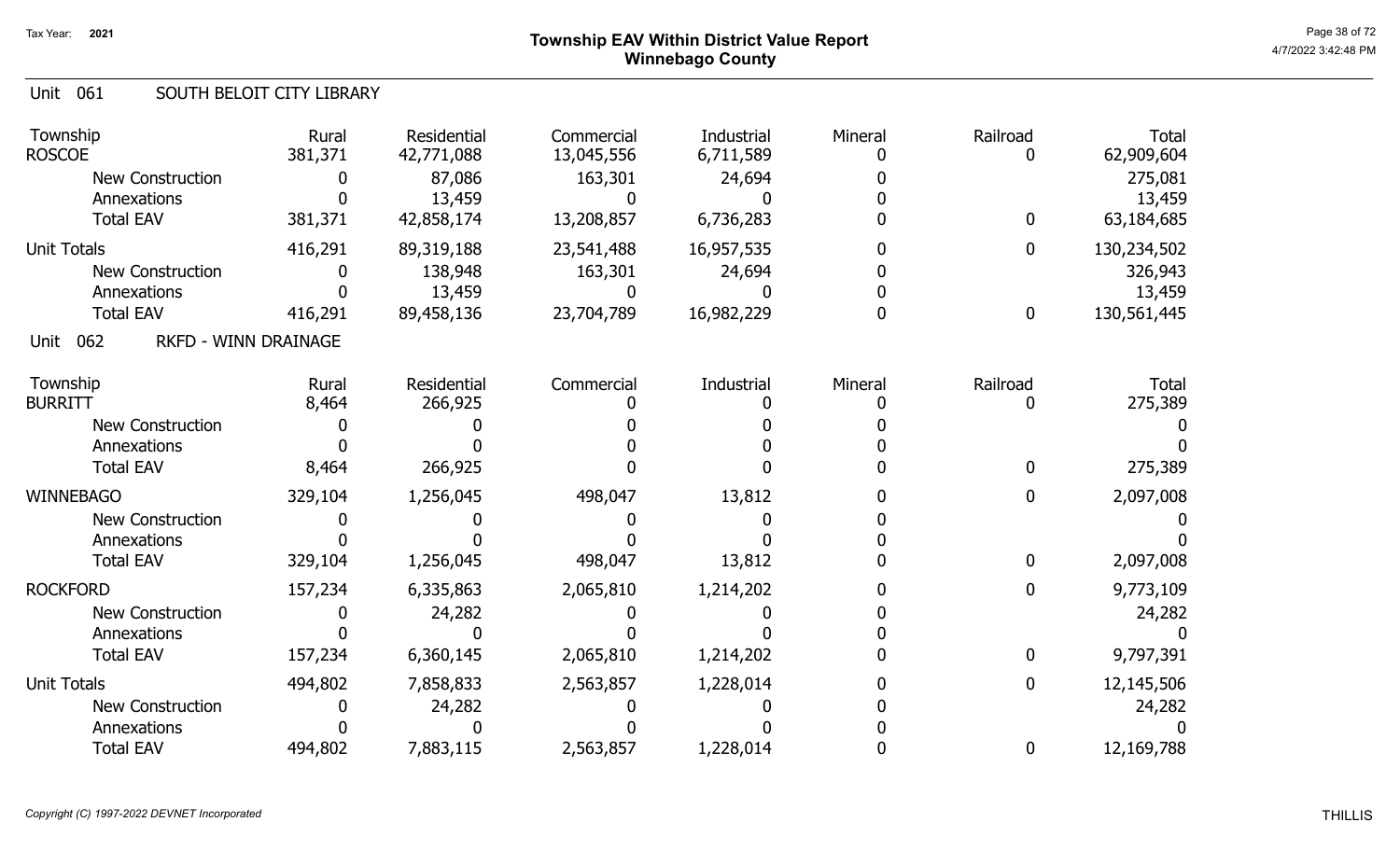# Page 39 of 72 Page 39 of 72  $^{\text{Page 39 of 72}}$ Winnebago County

### Unit 064 LINCOLN-ACRES STREET LIGHT

| Township<br><b>ROCKFORD</b>                        | Rural | Residential<br>673,733 | Commercial | <b>Industrial</b> | Mineral | Railroad    | <b>Total</b><br>673,733 |
|----------------------------------------------------|-------|------------------------|------------|-------------------|---------|-------------|-------------------------|
| <b>New Construction</b>                            |       |                        |            |                   |         |             |                         |
| Annexations                                        |       |                        |            |                   |         |             |                         |
| <b>Total EAV</b>                                   |       | 673,733                |            |                   |         | 0           | 673,733                 |
| <b>Unit Totals</b>                                 |       | 673,733                |            |                   |         |             | 673,733                 |
| <b>New Construction</b>                            |       |                        |            |                   |         |             |                         |
| Annexations                                        |       |                        |            |                   |         |             |                         |
| <b>Total EAV</b>                                   |       | 673,733                |            |                   |         | 0           | 673,733                 |
| 065<br><b>WASHINGTON PARK STREET LIGHT</b><br>Unit |       |                        |            |                   |         |             |                         |
| Township                                           | Rural | Residential            | Commercial | Industrial        | Mineral | Railroad    | <b>Total</b>            |
| <b>ROCKFORD</b>                                    |       | 1,539,227              | 18,668     | 103,084           |         | 0           | 1,660,979               |
| <b>New Construction</b>                            |       | 8,981                  |            |                   |         |             | 8,981                   |
| Annexations                                        |       |                        |            |                   |         |             |                         |
| <b>Total EAV</b>                                   | 0     | 1,548,208              | 18,668     | 103,084           |         | 0           | 1,669,960               |
| <b>Unit Totals</b>                                 | 0     | 1,539,227              | 18,668     | 103,084           |         | $\mathbf 0$ | 1,660,979               |
| <b>New Construction</b>                            |       | 8,981                  |            |                   |         |             | 8,981                   |
| Annexations                                        |       |                        |            |                   |         |             |                         |
| <b>Total EAV</b>                                   |       | 1,548,208              | 18,668     | 103,084           |         | 0           | 1,669,960               |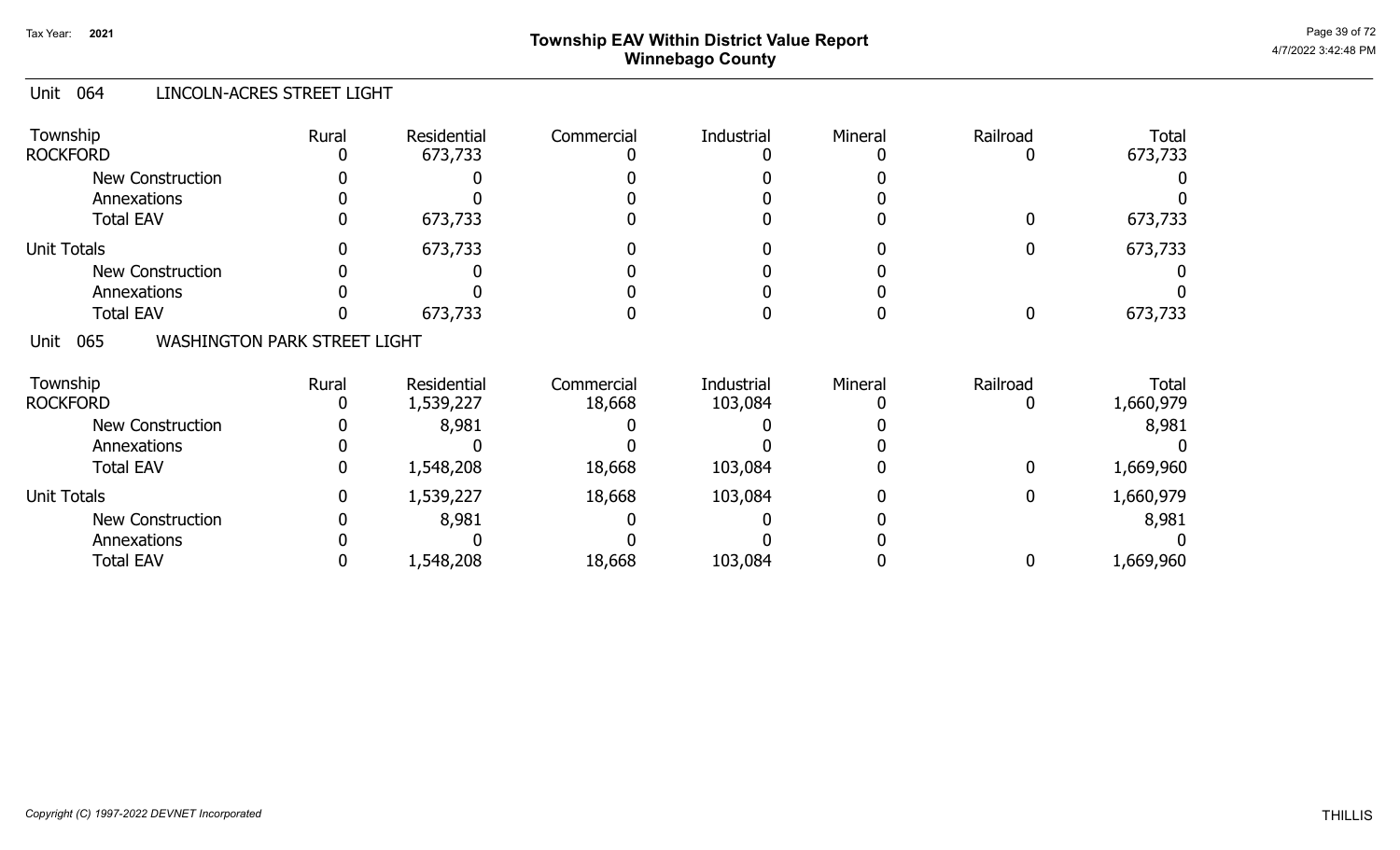# Page 40 of 72 Page 40 of 72  $^{\text{Page 40 of 72}}$ Winnebago County

### Unit 067 WEST STATE & CENTRAL TIF

| Township<br><b>ROCKFORD</b> | Rural                  | Residential | Commercial  | Industrial | Mineral | Railroad | <b>Total</b> |
|-----------------------------|------------------------|-------------|-------------|------------|---------|----------|--------------|
| <b>New Construction</b>     |                        | 7,401       |             |            |         |          | 7,401        |
| Annexations                 |                        |             |             |            |         |          |              |
| <b>Total EAV</b>            |                        | 7,401       |             |            |         |          | 7,401        |
| <b>Unit Totals</b>          |                        |             |             |            |         |          |              |
| <b>New Construction</b>     |                        | 7,401       |             |            |         |          | 7,401        |
| Annexations                 |                        |             |             |            |         |          |              |
| <b>Total EAV</b>            |                        | 7,401       |             |            |         |          | 7,401        |
| 070<br>Unit                 | HARLEM SCHOOL DIST 122 |             |             |            |         |          |              |
| Township                    | Rural                  | Residential | Commercial  | Industrial | Mineral | Railroad | Total        |
| <b>HARLEM</b>               | 527,148                | 423,122,165 | 81,494,788  | 49,846,158 |         |          | 554,990,259  |
| <b>New Construction</b>     |                        | 658,007     | 1,598,112   | 1,563,038  |         |          | 3,819,157    |
| Annexations                 |                        |             |             |            |         |          |              |
| <b>Total EAV</b>            | 527,148                | 423,780,172 | 83,092,900  | 51,409,196 |         | 0        | 558,809,416  |
| <b>ROCKFORD</b>             | O                      | 94,755,033  | 43,486,647  | 18,432,115 |         | 0        | 156,673,795  |
| New Construction            |                        | 125,935     |             |            |         |          | 125,935      |
| Annexations                 |                        |             |             |            |         |          |              |
| <b>Total EAV</b>            |                        | 94,880,968  | 43,486,647  | 18,432,115 |         | 0        | 156,799,730  |
| <b>Unit Totals</b>          | 527,148                | 517,877,198 | 124,981,435 | 68,278,273 |         | 0        | 711,664,054  |
| New Construction            |                        | 783,942     | 1,598,112   | 1,563,038  |         |          | 3,945,092    |
| Annexations                 |                        |             |             |            |         |          |              |
| <b>Total EAV</b>            | 527,148                | 518,661,140 | 126,579,547 | 69,841,311 |         | 0        | 715,609,146  |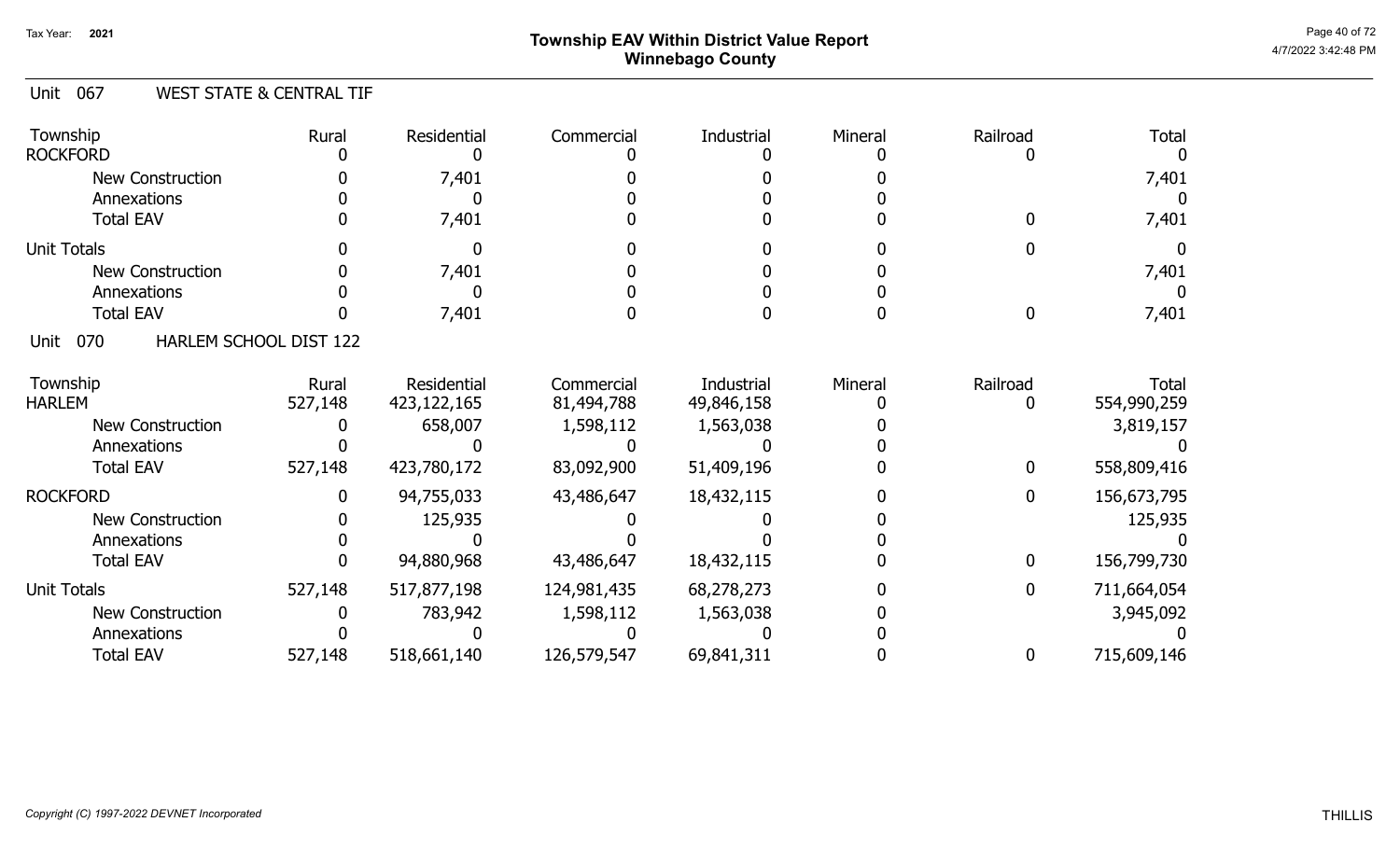# Page 41 of 72 Township EAV Within District Value Report And The Control of the Case of the Case of the Case of Winnebago County

| KINNIKINNICK SD #131<br>Unit 071 |
|----------------------------------|
|----------------------------------|

| Township<br><b>HARLEM</b> | Rural<br>744,474             | Residential<br>29,398,964 | Commercial<br>51,405 | Industrial | Mineral | Railroad     | <b>Total</b><br>30,194,843 |
|---------------------------|------------------------------|---------------------------|----------------------|------------|---------|--------------|----------------------------|
| <b>New Construction</b>   |                              | 100,204                   |                      |            |         |              | 100,204                    |
| Annexations               |                              |                           |                      |            |         |              |                            |
| <b>Total EAV</b>          | 744,474                      | 29,499,168                | 51,405               |            |         | $\mathbf 0$  | 30,295,047                 |
| <b>ROCKTON</b>            | 57,308                       | 28,085,662                |                      |            |         | $\mathbf{0}$ | 28,142,970                 |
| <b>New Construction</b>   |                              | 101,933                   |                      |            |         |              | 101,933                    |
| Annexations               |                              |                           |                      |            |         |              |                            |
| <b>Total EAV</b>          | 57,308                       | 28, 187, 595              |                      |            |         | 0            | 28,244,903                 |
| <b>ROSCOE</b>             | 3,588,750                    | 237,418,936               | 49,342,399           | 8,435,658  |         | 0            | 298,785,743                |
| <b>New Construction</b>   | 56,793                       | 1,880,047                 | 212,596              | 59,976     |         |              | 2,209,412                  |
| Annexations               |                              |                           |                      |            |         |              |                            |
| <b>Total EAV</b>          | 3,645,543                    | 239,298,983               | 49,554,995           | 8,495,634  |         | 0            | 300,995,155                |
| <b>Unit Totals</b>        | 4,390,532                    | 294,903,562               | 49,393,804           | 8,435,658  |         | 0            | 357,123,556                |
| <b>New Construction</b>   | 56,793                       | 2,082,184                 | 212,596              | 59,976     |         |              | 2,411,549                  |
| Annexations               |                              |                           |                      |            |         |              |                            |
| <b>Total EAV</b>          | 4,447,325                    | 296,985,746               | 49,606,400           | 8,495,634  |         | 0            | 359,535,105                |
| 072<br>Unit               | PRAIRIE HILL SCHOOL DIST 133 |                           |                      |            |         |              |                            |
| Township                  | Rural                        | Residential               | Commercial           | Industrial | Mineral | Railroad     | <b>Total</b>               |
| <b>ROSCOE</b>             | 3,850,333                    | 123,963,788               | 14,057,018           | 5,388,543  |         | $\Omega$     | 147,259,682                |
| <b>New Construction</b>   | 10,043                       | 925,215                   | 145,748              | 24,694     |         |              | 1,105,700                  |
| Annexations               |                              |                           |                      |            |         |              |                            |
| <b>Total EAV</b>          | 3,860,376                    | 124,889,003               | 14,202,766           | 5,413,237  |         | 0            | 148, 365, 382              |
| <b>Unit Totals</b>        | 3,850,333                    | 123,963,788               | 14,057,018           | 5,388,543  |         | 0            | 147,259,682                |
| <b>New Construction</b>   | 10,043                       | 925,215                   | 145,748              | 24,694     |         |              | 1,105,700                  |
| Annexations               |                              |                           |                      |            |         |              |                            |
| <b>Total EAV</b>          | 3,860,376                    | 124,889,003               | 14,202,766           | 5,413,237  |         | 0            | 148, 365, 382              |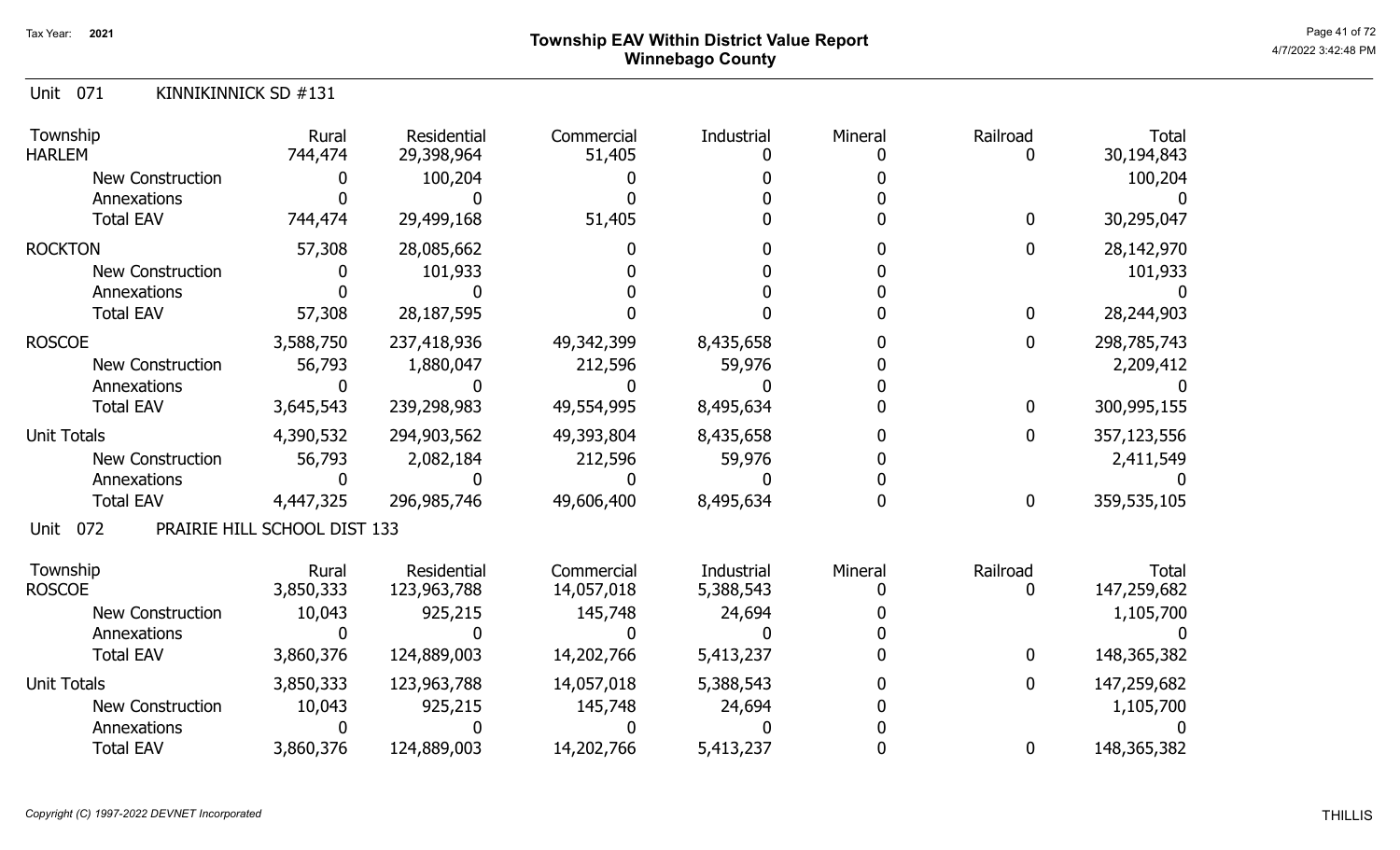#### Unit 073 SHIRLAND SCHOOL DIST 134

| Township<br><b>LAONA</b> | Rural<br>151            | Residential | Commercial | Industrial | Mineral | Railroad         | <b>Total</b><br>151 |
|--------------------------|-------------------------|-------------|------------|------------|---------|------------------|---------------------|
| <b>New Construction</b>  |                         |             |            |            |         |                  |                     |
| Annexations              |                         |             |            |            |         |                  |                     |
| <b>Total EAV</b>         | 151                     |             |            |            |         |                  | 151                 |
| <b>ROCKTON</b>           | 3,745,849               | 5,482,288   | 236,395    |            |         | 0                | 9,464,532           |
| <b>New Construction</b>  |                         | 6,815       |            |            |         |                  | 6,815               |
| Annexations              |                         |             |            |            |         |                  |                     |
| <b>Total EAV</b>         | 3,745,849               | 5,489,103   | 236,395    |            |         | $\mathbf 0$      | 9,471,347           |
| <b>SHIRLAND</b>          | 8,651,630               | 16,823,295  | 1,097,005  |            |         | $\boldsymbol{0}$ | 26,571,930          |
| New Construction         | 13,547                  | 106,192     |            |            |         |                  | 119,739             |
| Annexations              |                         |             |            |            |         |                  |                     |
| <b>Total EAV</b>         | 8,665,177               | 16,929,487  | 1,097,005  |            |         | $\mathbf 0$      | 26,691,669          |
| <b>Unit Totals</b>       | 12,397,630              | 22,305,583  | 1,333,400  |            |         | $\boldsymbol{0}$ | 36,036,613          |
| New Construction         | 13,547                  | 113,007     |            |            |         |                  | 126,554             |
| Annexations              |                         |             |            |            |         |                  |                     |
| <b>Total EAV</b>         | 12,411,177              | 22,418,590  | 1,333,400  |            |         | $\mathbf 0$      | 36, 163, 167        |
| 074<br>Unit              | ROCKTON SCHOOL DIST 140 |             |            |            |         |                  |                     |
| Township                 | Rural                   | Residential | Commercial | Industrial | Mineral | Railroad         | <b>Total</b>        |
| <b>HARRISON</b>          | 2,444,090               | 5,117,456   | 53,171     |            |         | 0                | 7,614,717           |
| <b>New Construction</b>  | 19,118                  | 15,709      |            |            |         |                  | 34,827              |
| Annexations              |                         |             |            |            |         |                  |                     |
| <b>Total EAV</b>         | 2,463,208               | 5,133,165   | 53,171     |            |         | $\bf{0}$         | 7,649,544           |
| <b>OWEN</b>              | 6,811,314               | 12,824,813  | 164,989    | 8,110      |         | $\bf{0}$         | 19,809,226          |
| <b>New Construction</b>  |                         | 14,155      |            |            |         |                  | 14,155              |
| Annexations              |                         |             |            |            |         |                  |                     |
| <b>Total EAV</b>         | 6,811,314               | 12,838,968  | 164,989    | 8,110      |         | $\bf{0}$         | 19,823,381          |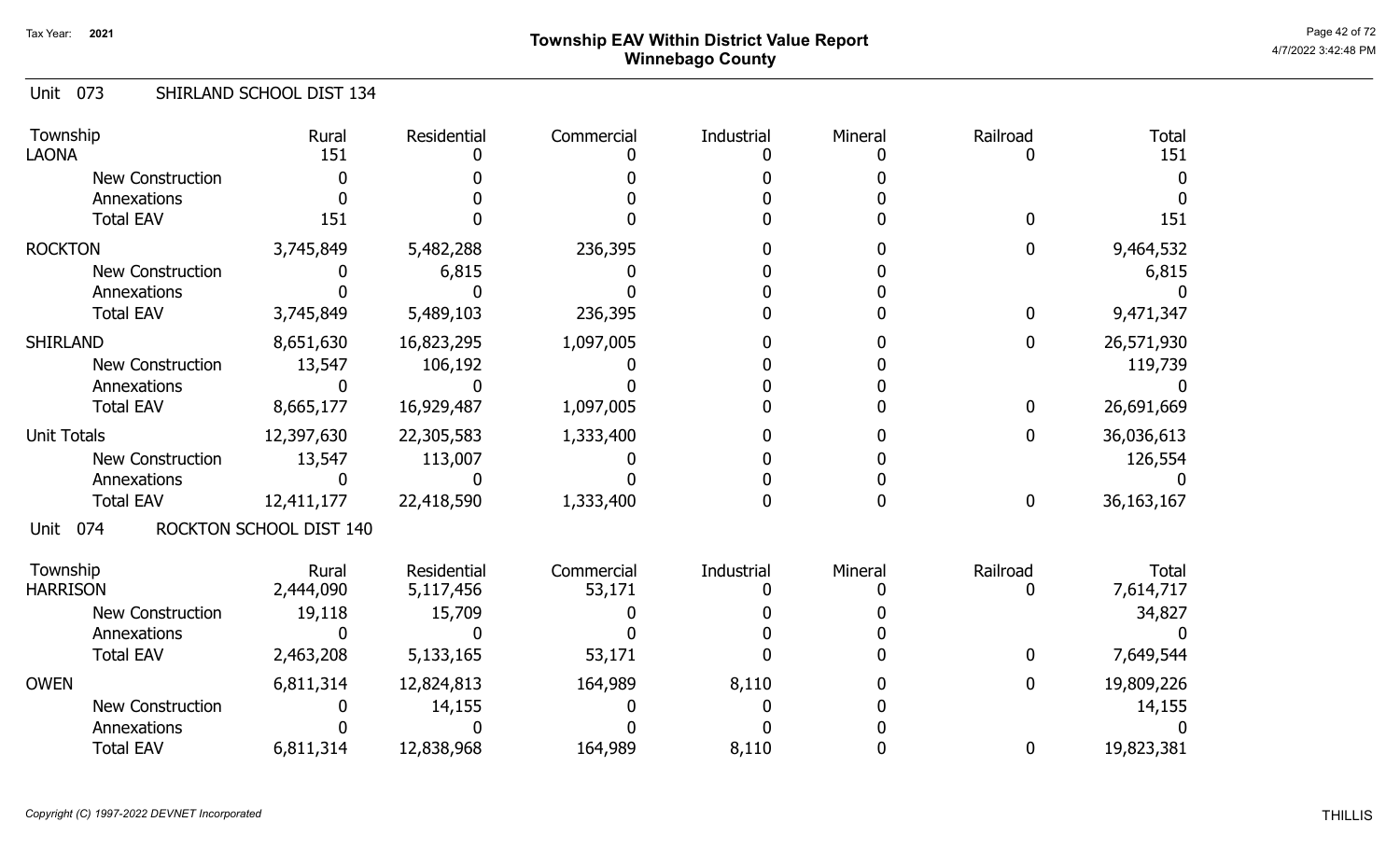# Page 43 of 72 Page 43 of 72  $^{\text{Page 43 of 72}}$ Winnebago County

#### Unit 074 ROCKTON SCHOOL DIST 140

| Township<br><b>ROCKTON</b> | Rural<br>7,412,094  | Residential<br>164, 355, 318 | Commercial<br>10,358,875 | Industrial<br>10,923,310 | Mineral | Railroad<br>0    | <b>Total</b><br>193,049,597 |
|----------------------------|---------------------|------------------------------|--------------------------|--------------------------|---------|------------------|-----------------------------|
| <b>New Construction</b>    | 17,998              | 393,039                      |                          |                          |         |                  | 411,037                     |
| Annexations                |                     |                              |                          |                          |         |                  |                             |
| <b>Total EAV</b>           | 7,430,092           | 164,748,357                  | 10,358,875               | 10,923,310               |         | $\bf{0}$         | 193,460,634                 |
| <b>ROSCOE</b>              | 218,105             | 46,757,025                   | 110,247                  |                          |         | $\bf{0}$         | 47,085,377                  |
| <b>New Construction</b>    |                     | 20,414                       |                          |                          |         |                  | 20,414                      |
| Annexations                |                     |                              |                          |                          |         |                  |                             |
| <b>Total EAV</b>           | 218,105             | 46,777,439                   | 110,247                  |                          |         | $\mathbf{0}$     | 47,105,791                  |
| Unit Totals                | 16,885,603          | 229,054,612                  | 10,687,282               | 10,931,420               |         | 0                | 267,558,917                 |
| New Construction           | 37,116              | 443,317                      |                          |                          |         |                  | 480,433                     |
| Annexations                |                     |                              |                          |                          |         |                  |                             |
| <b>Total EAV</b>           | 16,922,719          | 229,497,929                  | 10,687,282               | 10,931,420               |         | $\boldsymbol{0}$ | 268,039,350                 |
| 075<br>Unit                | NORTH BOONE SD #200 |                              |                          |                          |         |                  |                             |
| Township                   | Rural               | Residential                  | Commercial               | Industrial               | Mineral | Railroad         | Total                       |
| <b>ROSCOE</b>              | 175,521             | 416,982                      | 616,559                  |                          |         |                  | 1,209,062                   |
| <b>New Construction</b>    |                     |                              |                          |                          |         |                  |                             |
| Annexations                |                     |                              |                          |                          |         |                  |                             |
| <b>Total EAV</b>           | 175,521             | 416,982                      | 616,559                  |                          |         | 0                | 1,209,062                   |
| <b>Unit Totals</b>         | 175,521             | 416,982                      | 616,559                  |                          |         | 0                | 1,209,062                   |
| <b>New Construction</b>    |                     |                              |                          |                          |         |                  |                             |
| Annexations                |                     |                              |                          |                          |         |                  |                             |
| <b>Total EAV</b>           | 175,521             | 416,982                      | 616,559                  |                          |         | 0                | 1,209,062                   |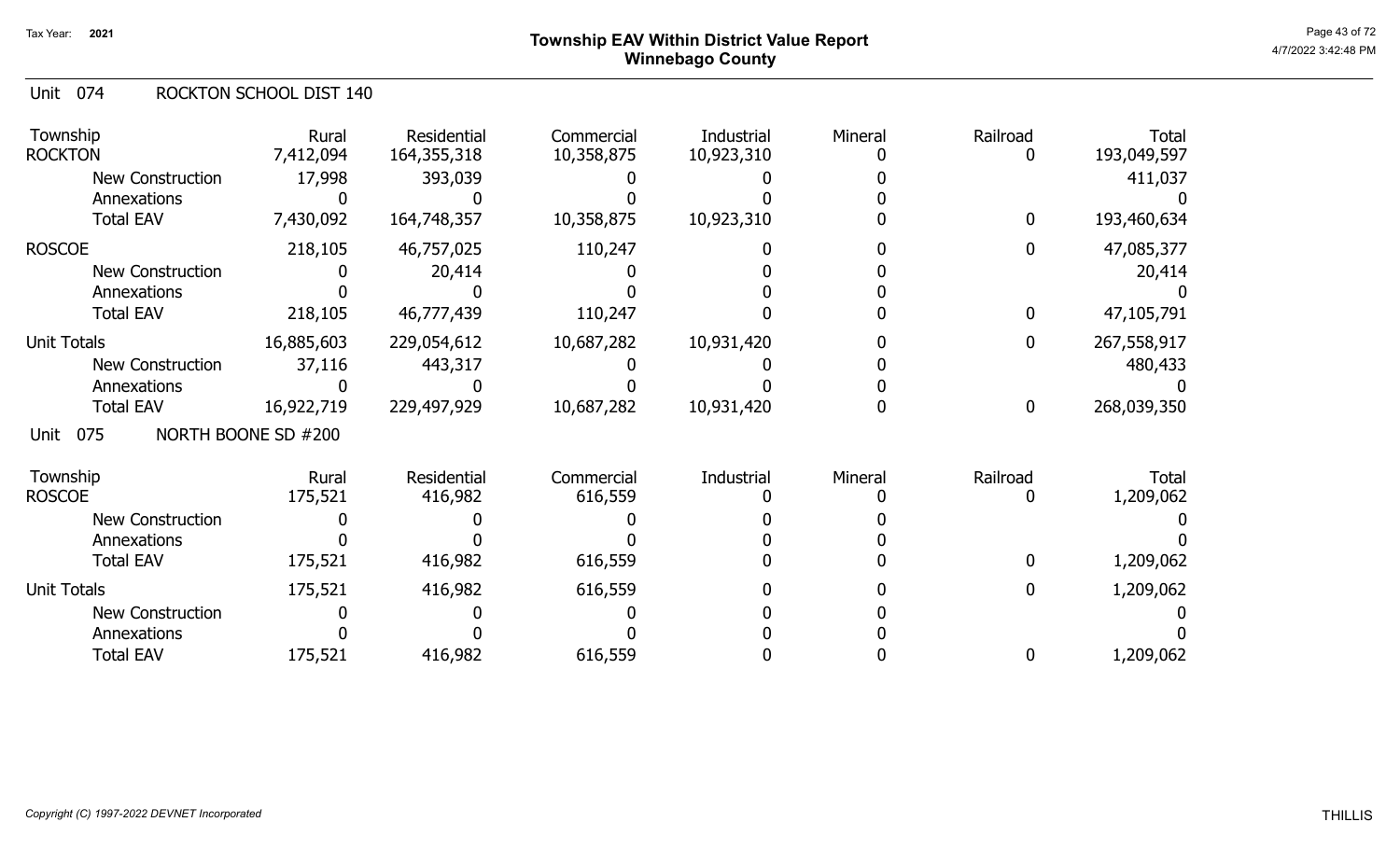076 Unit ROCKFORD SCHOOL DIST 205

| Township<br><b>CHERRY VALLEY</b> | Rural<br>5,893,507     | Residential<br>223,927,600 | Commercial<br>46,290,074 | Industrial<br>43,713,045 | Mineral | Railroad<br>0    | <b>Total</b><br>319,824,226 |
|----------------------------------|------------------------|----------------------------|--------------------------|--------------------------|---------|------------------|-----------------------------|
| <b>New Construction</b>          | 3,621                  | 413,647                    | 123,366                  |                          |         |                  | 540,634                     |
| Annexations                      | 0                      |                            |                          |                          |         |                  |                             |
| <b>Total EAV</b>                 | 5,897,128              | 224,341,247                | 46,413,440               | 43,713,045               |         | $\mathbf 0$      | 320,364,860                 |
| <b>HARLEM</b>                    | 2,093,915              | 95,164,016                 | 788,271                  | 2,097,821                |         | $\mathbf 0$      | 100,144,023                 |
| <b>New Construction</b>          |                        | 1,603,226                  | 159,054                  |                          |         |                  | 1,762,280                   |
| Annexations                      |                        |                            |                          |                          |         |                  |                             |
| <b>Total EAV</b>                 | 2,093,915              | 96,767,242                 | 947,325                  | 2,097,821                |         | $\bf{0}$         | 101,906,303                 |
| <b>OWEN</b>                      | 4,318,318              | 58,107,462                 | 1,242,297                | 11,794,022               |         | $\boldsymbol{0}$ | 75,462,099                  |
| <b>New Construction</b>          | 27,249                 | 52,722                     |                          |                          |         |                  | 79,971                      |
| Annexations                      |                        |                            |                          |                          |         |                  |                             |
| <b>Total EAV</b>                 | 4,345,567              | 58,160,184                 | 1,242,297                | 11,794,022               |         | $\mathbf 0$      | 75,542,070                  |
| <b>ROCKFORD</b>                  | 8,319,720              | 1,341,226,148              | 521,122,952              | 129,539,425              |         | 133,083          | 2,000,341,328               |
| <b>New Construction</b>          | 426                    | 2,406,919                  | 5,686,190                | 344,015                  |         |                  | 8,437,550                   |
| Annexations                      |                        |                            |                          |                          |         |                  |                             |
| <b>Total EAV</b>                 | 8,320,146              | 1,343,633,067              | 526,809,142              | 129,883,440              |         | 133,083          | 2,008,778,878               |
| <b>Unit Totals</b>               | 20,625,460             | 1,718,425,226              | 569,443,594              | 187, 144, 313            |         | 133,083          | 2,495,771,676               |
| <b>New Construction</b>          | 31,296                 | 4,476,514                  | 5,968,610                | 344,015                  |         |                  | 10,820,435                  |
| Annexations                      |                        |                            |                          |                          |         |                  |                             |
| <b>Total EAV</b>                 | 20,656,756             | 1,722,901,740              | 575,412,204              | 187,488,328              |         | 133,083          | 2,506,592,111               |
| 077<br>Unit                      | HONONEGAH HIGH SD #207 |                            |                          |                          |         |                  |                             |
| Township                         | Rural                  | Residential                | Commercial               | Industrial               | Mineral | Railroad         | <b>Total</b>                |
| <b>HARLEM</b>                    | 744,474                | 29,398,964                 | 51,405                   |                          |         | 0                | 30,194,843                  |
| New Construction                 |                        | 100,204                    |                          |                          |         |                  | 100,204                     |
| Annexations                      |                        |                            |                          |                          |         |                  |                             |
| <b>Total EAV</b>                 | 744,474                | 29,499,168                 | 51,405                   |                          |         | 0                | 30,295,047                  |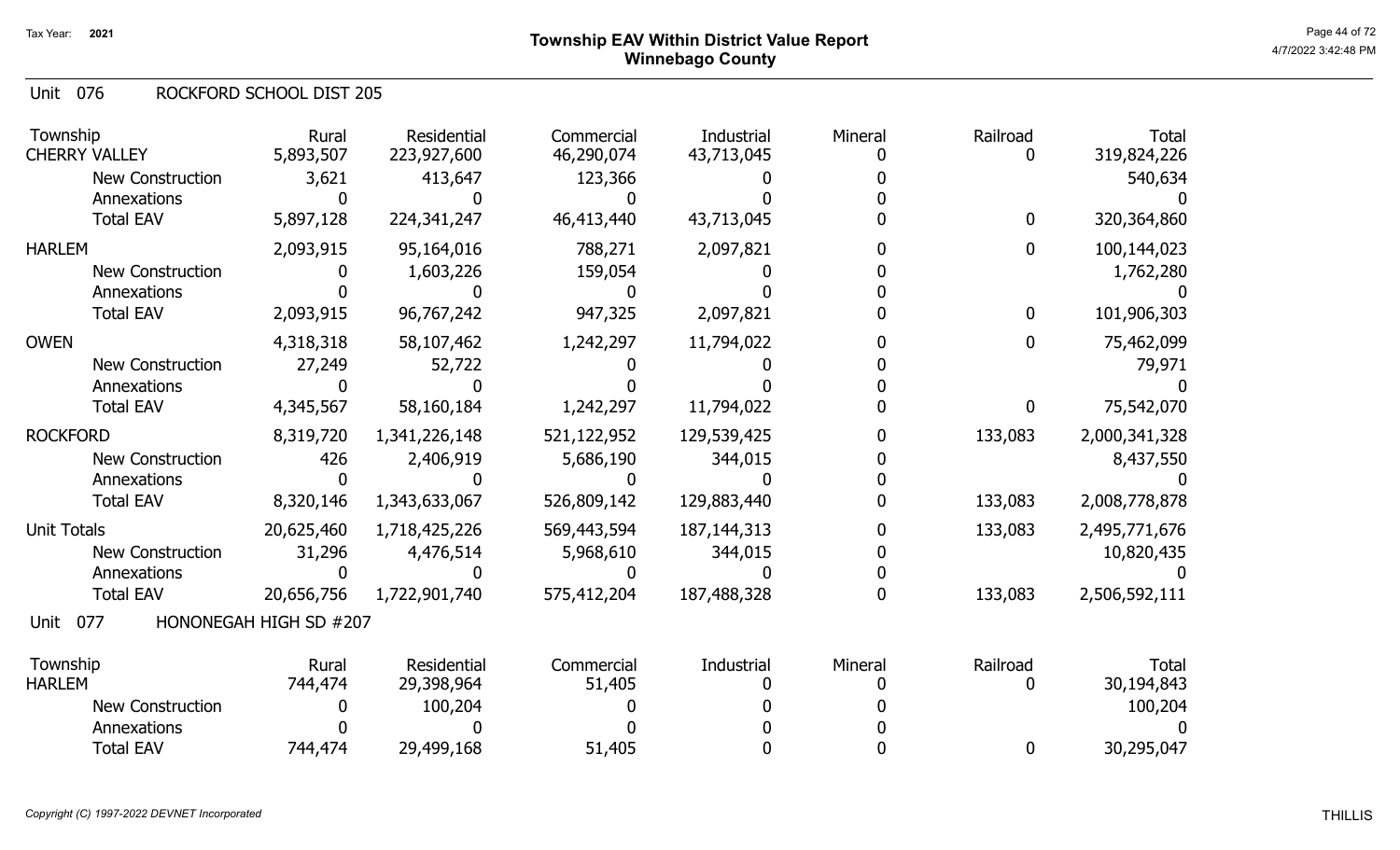Unit 077 HONONEGAH HIGH SD #207

| Township<br><b>HARRISON</b> | Rural<br>2,444,090 | Residential<br>5,117,456 | Commercial<br>53,171 | Industrial | Mineral | Railroad     | <b>Total</b><br>7,614,717 |
|-----------------------------|--------------------|--------------------------|----------------------|------------|---------|--------------|---------------------------|
| New Construction            | 19,118             | 15,709                   |                      |            |         |              | 34,827                    |
| Annexations                 |                    |                          |                      |            |         |              |                           |
| <b>Total EAV</b>            | 2,463,208          | 5,133,165                | 53,171               |            |         | 0            | 7,649,544                 |
| <b>LAONA</b>                | 151                |                          |                      |            |         |              | 151                       |
| <b>New Construction</b>     |                    |                          |                      |            |         |              |                           |
| Annexations                 |                    |                          |                      |            |         |              |                           |
| <b>Total EAV</b>            | 151                |                          |                      |            |         |              | 151                       |
| <b>OWEN</b>                 | 6,811,314          | 12,824,813               | 164,989              | 8,110      |         | 0            | 19,809,226                |
| <b>New Construction</b>     |                    | 14,155                   |                      |            |         |              | 14,155                    |
| Annexations                 |                    |                          |                      |            |         |              |                           |
| <b>Total EAV</b>            | 6,811,314          | 12,838,968               | 164,989              | 8,110      |         | 0            | 19,823,381                |
| <b>ROCKTON</b>              | 11,215,251         | 197,923,268              | 10,595,270           | 10,923,310 |         | 0            | 230,657,099               |
| <b>New Construction</b>     | 17,998             | 501,787                  |                      |            |         |              | 519,785                   |
| Annexations                 |                    |                          |                      |            |         |              |                           |
| <b>Total EAV</b>            | 11,233,249         | 198,425,055              | 10,595,270           | 10,923,310 |         | $\mathbf{0}$ | 231,176,884               |
| <b>ROSCOE</b>               | 7,657,188          | 408,139,749              | 63,509,664           | 13,824,201 |         | 0            | 493,130,802               |
| <b>New Construction</b>     | 66,836             | 2,825,676                | 358,344              | 84,670     |         |              | 3,335,526                 |
| Annexations                 |                    |                          |                      |            |         |              |                           |
| <b>Total EAV</b>            | 7,724,024          | 410,965,425              | 63,868,008           | 13,908,871 |         | 0            | 496,466,328               |
| <b>SHIRLAND</b>             | 8,651,630          | 16,823,295               | 1,097,005            |            |         |              | 26,571,930                |
| <b>New Construction</b>     | 13,547             | 106,192                  |                      |            |         |              | 119,739                   |
| Annexations                 |                    |                          |                      |            |         |              |                           |
| <b>Total EAV</b>            | 8,665,177          | 16,929,487               | 1,097,005            |            |         | 0            | 26,691,669                |
| <b>Unit Totals</b>          | 37,524,098         | 670,227,545              | 75,471,504           | 24,755,621 |         | 0            | 807,978,768               |
| <b>New Construction</b>     | 117,499            | 3,563,723                | 358,344              | 84,670     |         |              | 4,124,236                 |
| Annexations                 |                    |                          |                      |            |         |              |                           |
| <b>Total EAV</b>            | 37,641,597         | 673,791,268              | 75,829,848           | 24,840,291 |         | $\mathbf 0$  | 812,103,004               |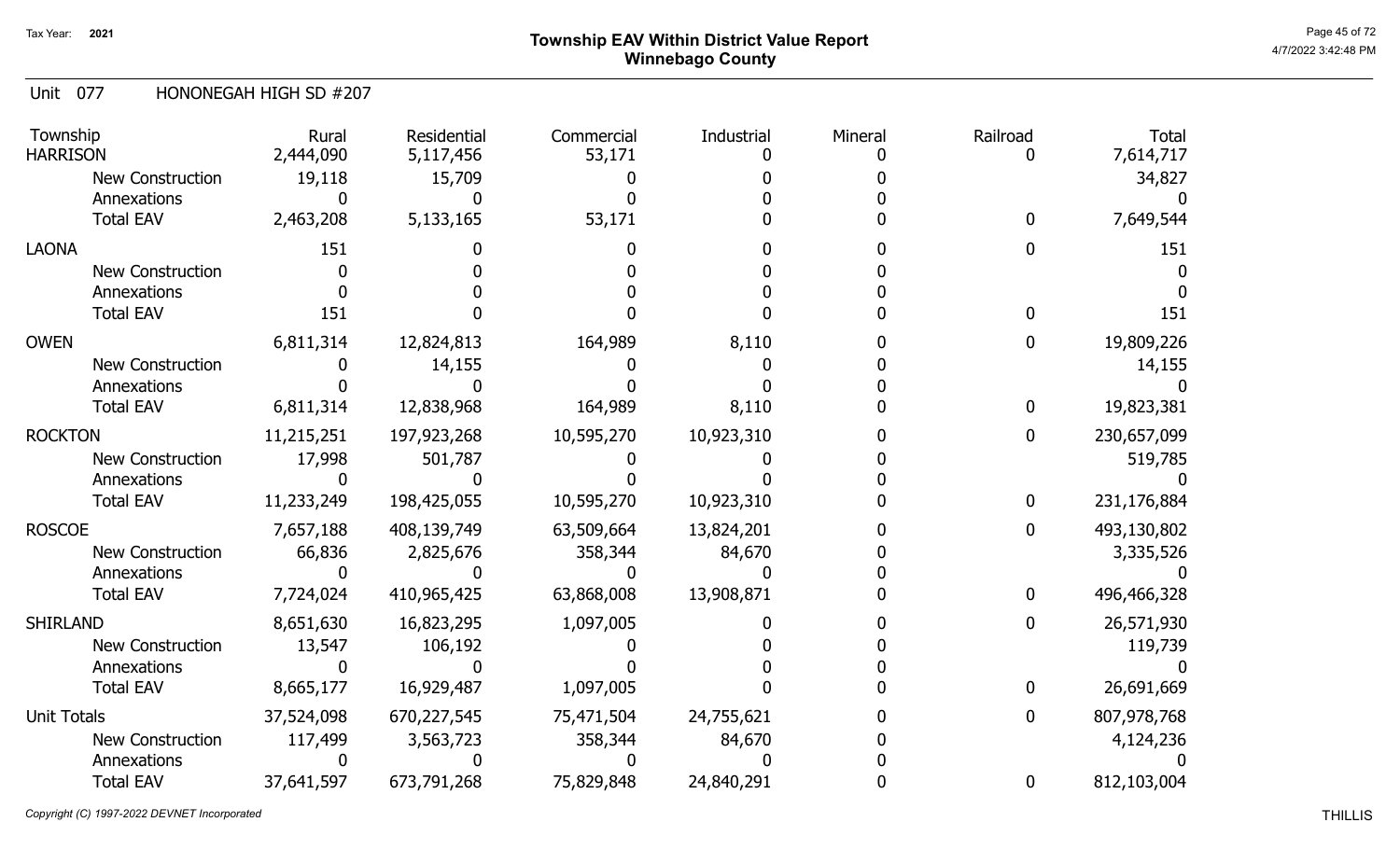## Page 46 of 72 Page 46 of 72  $^{\text{Page 46 of 72}}$ Winnebago County

### 078 Unit MERIDIAN SCHOOL DIST 223

| Township<br><b>ROCKFORD</b>         | Rural<br>2,291,774 | Residential<br>10,432,017 | Commercial<br>275,550 | Industrial | Mineral | Railroad<br>O | <b>Total</b><br>12,999,341 |
|-------------------------------------|--------------------|---------------------------|-----------------------|------------|---------|---------------|----------------------------|
| <b>New Construction</b>             |                    | 50,586                    |                       |            |         |               | 50,586                     |
| Annexations                         |                    |                           |                       |            |         |               |                            |
| <b>Total EAV</b>                    | 2,291,774          | 10,482,603                | 275,550               |            |         | $\mathbf 0$   | 13,049,927                 |
| <b>Unit Totals</b>                  | 2,291,774          | 10,432,017                | 275,550               |            |         | $\mathbf{0}$  | 12,999,341                 |
| <b>New Construction</b>             |                    | 50,586                    |                       |            |         |               | 50,586                     |
| Annexations                         |                    |                           |                       |            |         |               |                            |
| <b>Total EAV</b>                    | 2,291,774          | 10,482,603                | 275,550               |            |         | $\mathbf 0$   | 13,049,927                 |
| 079<br>SOUTH BELOIT SD #320<br>Unit |                    |                           |                       |            |         |               |                            |
| Township                            | Rural              | Residential               | Commercial            | Industrial | Mineral | Railroad      | Total                      |
| <b>ROCKTON</b>                      | 345,187            | 45,500,182                | 11,173,837            | 4,439,225  |         |               | 61,458,431                 |
| <b>New Construction</b>             |                    | 54,423                    |                       |            |         |               | 54,423                     |
| Annexations                         |                    |                           |                       |            |         |               |                            |
| <b>Total EAV</b>                    | 345,187            | 45,554,605                | 11,173,837            | 4,439,225  |         | $\mathbf 0$   | 61,512,854                 |
| <b>ROSCOE</b>                       | 8,644              | 10,617,546                | 5,705,075             | 9,657,506  |         | $\mathbf 0$   | 25,988,771                 |
| <b>New Construction</b>             |                    |                           | 17,553                |            |         |               | 17,553                     |
| Annexations                         |                    |                           |                       |            |         |               |                            |
| <b>Total EAV</b>                    | 8,644              | 10,617,546                | 5,722,628             | 9,657,506  |         | $\mathbf 0$   | 26,006,324                 |
| Unit Totals                         | 353,831            | 56,117,728                | 16,878,912            | 14,096,731 |         | $\mathbf 0$   | 87,447,202                 |
| <b>New Construction</b>             |                    | 54,423                    | 17,553                |            |         |               | 71,976                     |
| Annexations                         |                    |                           |                       |            |         |               |                            |
| <b>Total EAV</b>                    | 353,831            | 56,172,151                | 16,896,465            | 14,096,731 |         | 0             | 87,519,178                 |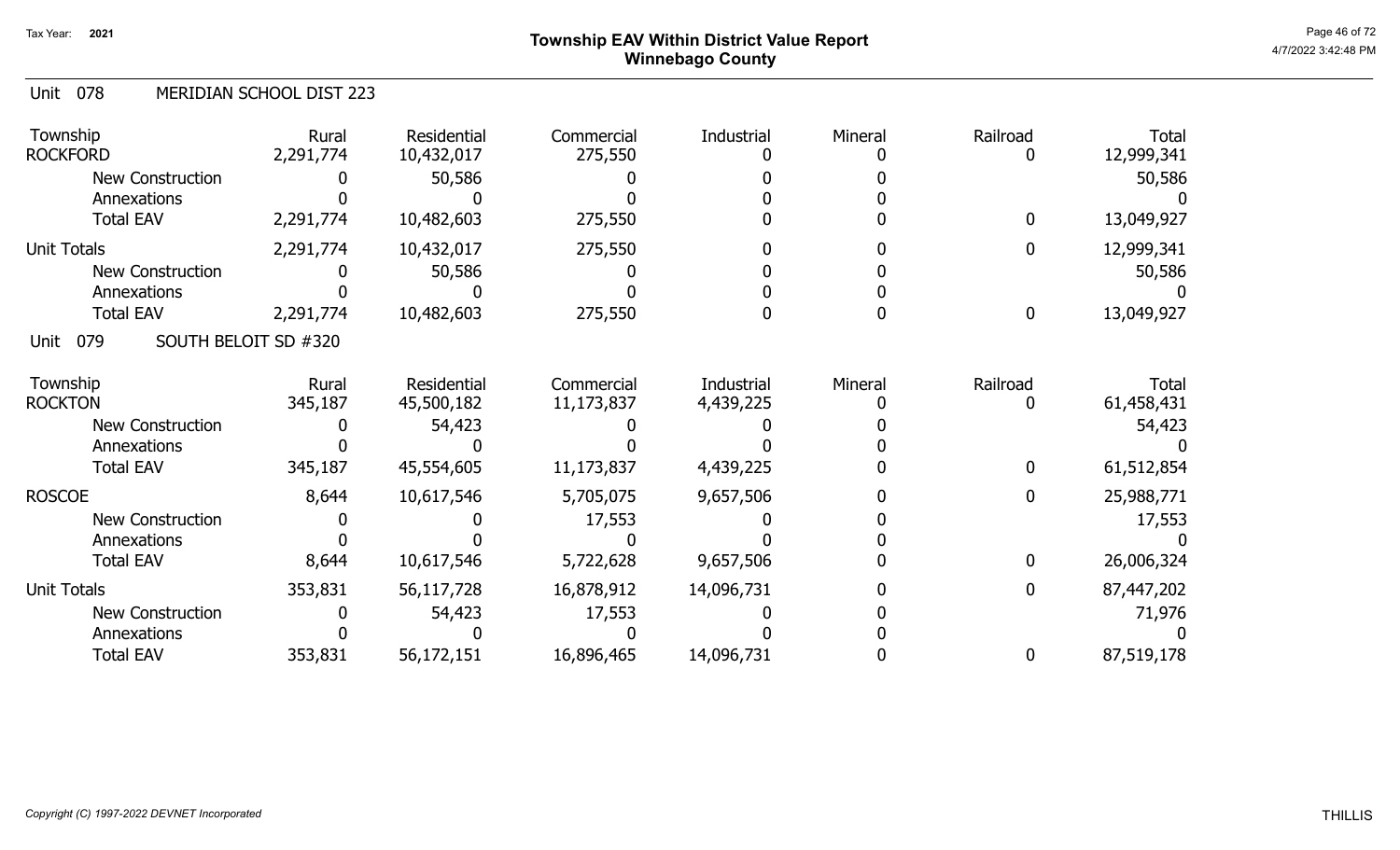080 Unit PECATONICA UNIT SD #321

| Township<br><b>BURRITT</b> | Rural<br>4,930,487  | Residential<br>5,513,050 | Commercial<br>592,012 | Industrial | Mineral | Railroad     | Total<br>11,035,549 |
|----------------------------|---------------------|--------------------------|-----------------------|------------|---------|--------------|---------------------|
| New Construction           | 55,624              | 733                      |                       |            |         |              | 56,357              |
| Annexations                |                     |                          |                       |            |         |              |                     |
| <b>Total EAV</b>           | 4,986,111           | 5,513,783                | 592,012               |            |         | $\mathbf{0}$ | 11,091,906          |
| <b>DURAND</b>              | 575,149             | 451,871                  |                       |            |         | 0            | 1,027,020           |
| <b>New Construction</b>    |                     |                          |                       |            |         |              |                     |
| Annexations                |                     |                          |                       |            |         |              |                     |
| <b>Total EAV</b>           | 575,149             | 451,871                  |                       |            |         | $\mathbf{0}$ | 1,027,020           |
| <b>PECATONICA</b>          | 11,979,414          | 61,466,959               | 3,697,914             | 2,289,286  |         | 0            | 79,433,573          |
| <b>New Construction</b>    | 92,792              | 272,882                  | 15,870                | 7,283      |         |              | 388,827             |
| Annexations                |                     |                          |                       |            |         |              |                     |
| <b>Total EAV</b>           | 12,072,206          | 61,739,841               | 3,713,784             | 2,296,569  |         | $\mathbf 0$  | 79,822,400          |
| <b>SEWARD</b>              | 3,056,745           | 2,563,105                | 699,468               |            |         | $\mathbf{0}$ | 6,319,318           |
| <b>New Construction</b>    | 4,751               |                          |                       |            |         |              | 4,751               |
| Annexations                |                     |                          |                       |            |         |              |                     |
| <b>Total EAV</b>           | 3,061,496           | 2,563,105                | 699,468               |            |         | 0            | 6,324,069           |
| <b>Unit Totals</b>         | 20,541,795          | 69,994,985               | 4,989,394             | 2,289,286  |         | 0            | 97,815,460          |
| <b>New Construction</b>    | 153,167             | 273,615                  | 15,870                | 7,283      |         |              | 449,935             |
| Annexations                |                     |                          |                       |            |         |              |                     |
| <b>Total EAV</b>           | 20,694,962          | 70,268,600               | 5,005,264             | 2,296,569  |         | $\bf{0}$     | 98,265,395          |
| 081<br>Unit                | DURAND UNIT SD #322 |                          |                       |            |         |              |                     |
| Township                   | Rural               | Residential              | Commercial            | Industrial | Mineral | Railroad     | Total               |
| <b>DURAND</b>              | 10,603,272          | 27,382,667               | 3,926,728             | 281,699    |         | 0            | 42,194,366          |
| <b>New Construction</b>    | 34,874              | 10,889                   |                       |            |         |              | 45,763              |
| Annexations                |                     |                          |                       |            |         |              |                     |
| <b>Total EAV</b>           | 10,638,146          | 27,393,556               | 3,926,728             | 281,699    |         | 0            | 42,240,129          |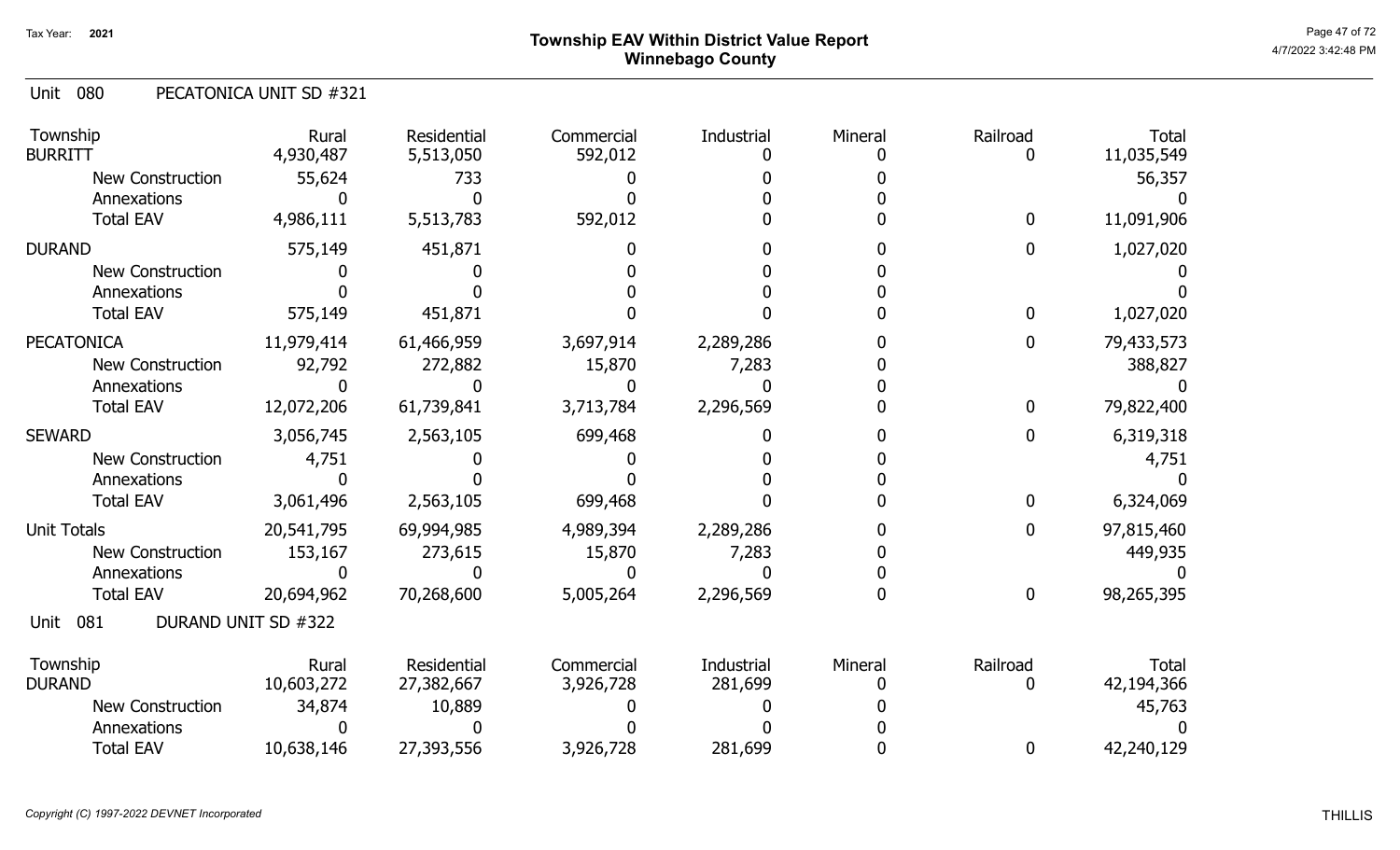# Page 48 of 72 Township EAV Within District Value Report And the Control of the Case of Tagge 48 of 72 Winnebago County

| DURAND UNIT SD #322<br>Unit 081 |
|---------------------------------|
|---------------------------------|

| Township<br><b>HARRISON</b> | Rural<br>5,274,511     | Residential<br>4,178,040 | Commercial<br>245,695 | Industrial | Mineral | Railroad         | <b>Total</b><br>9,698,246 |
|-----------------------------|------------------------|--------------------------|-----------------------|------------|---------|------------------|---------------------------|
| <b>New Construction</b>     | 54,610                 | 51,555                   |                       |            |         |                  | 106,165                   |
| Annexations                 |                        |                          |                       |            |         |                  |                           |
| <b>Total EAV</b>            | 5,329,121              | 4,229,595                | 245,695               |            |         | $\mathbf{0}$     | 9,804,411                 |
| <b>LAONA</b>                | 8,740,211              | 29,494,709               | 423,055               | 10,422     |         | $\mathbf 0$      | 38,668,397                |
| <b>New Construction</b>     |                        | 78,423                   |                       |            |         |                  | 78,423                    |
| Annexations                 |                        |                          |                       |            |         |                  |                           |
| <b>Total EAV</b>            | 8,740,211              | 29,573,132               | 423,055               | 10,422     |         | $\mathbf 0$      | 38,746,820                |
| <b>Unit Totals</b>          | 24,617,994             | 61,055,416               | 4,595,478             | 292,121    |         | 0                | 90,561,009                |
| <b>New Construction</b>     | 89,484                 | 140,867                  |                       |            |         |                  | 230,351                   |
| Annexations                 |                        |                          |                       |            |         |                  |                           |
| <b>Total EAV</b>            | 24,707,478             | 61,196,283               | 4,595,478             | 292,121    |         | $\boldsymbol{0}$ | 90,791,360                |
| 082<br>Unit                 | WINNEBAGO UNIT SD #323 |                          |                       |            |         |                  |                           |
| Township                    | Rural                  | Residential              | Commercial            | Industrial | Mineral | Railroad         | <b>Total</b>              |
| <b>BURRITT</b>              | 10,445,228             | 8,681,002                | 626,709               |            |         | 0                | 19,752,939                |
| <b>New Construction</b>     |                        | 37,896                   |                       |            |         |                  | 37,896                    |
| Annexations                 |                        |                          |                       |            |         |                  |                           |
| <b>Total EAV</b>            | 10,445,228             | 8,718,898                | 626,709               |            |         | $\bf{0}$         | 19,790,835                |
| <b>HARRISON</b>             | 78,917                 |                          |                       |            |         | 0                | 78,917                    |
| <b>New Construction</b>     |                        |                          |                       |            |         |                  |                           |
| Annexations                 |                        |                          |                       |            |         |                  |                           |
| <b>Total EAV</b>            | 78,917                 |                          |                       |            |         | 0                | 78,917                    |
| <b>OWEN</b>                 | 173,967                | 454,547                  |                       |            |         | 0                | 628,514                   |
| <b>New Construction</b>     |                        |                          |                       |            |         |                  |                           |
| Annexations                 |                        |                          |                       |            |         |                  |                           |
| <b>Total EAV</b>            | 173,967                | 454,547                  |                       |            |         | $\mathbf{0}$     | 628,514                   |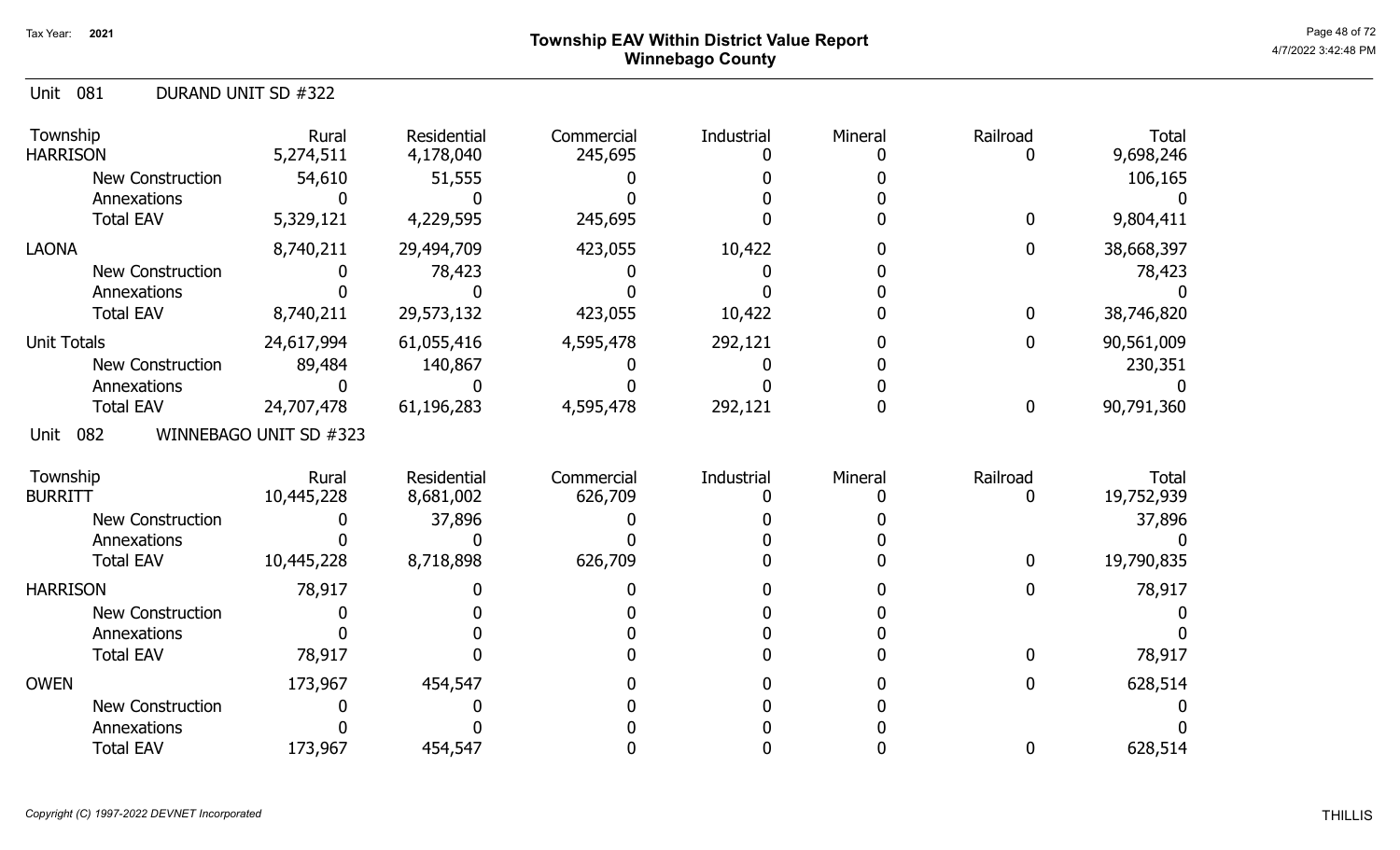# Page 49 of 72 Page 49 of 72  $^{\text{Page 49 of 72}}$ Winnebago County

Unit 082 WINNEBAGO UNIT SD #323

| Township<br><b>PECATONICA</b> | Rural<br>201,508 | <b>Residential</b><br>174,369 | Commercial | Industrial | Mineral | Railroad | <b>Total</b><br>375,877 |
|-------------------------------|------------------|-------------------------------|------------|------------|---------|----------|-------------------------|
| <b>New Construction</b>       |                  | 2,860                         |            |            |         |          | 2,860                   |
| Annexations                   |                  |                               |            |            |         |          |                         |
| <b>Total EAV</b>              | 201,508          | 177,229                       |            |            |         |          | 378,737                 |
| <b>SEWARD</b>                 | 12,942,566       | 6,409,201                     | 3,179,741  | 188,216    |         | 689      | 22,720,413              |
| <b>New Construction</b>       | 21,837           | 61,542                        |            |            |         |          | 83,379                  |
| Annexations                   |                  |                               |            |            |         |          |                         |
| <b>Total EAV</b>              | 12,964,403       | 6,470,743                     | 3,179,741  | 188,216    |         | 689      | 22,803,792              |
| <b>WINNEBAGO</b>              | 13,177,682       | 86,078,723                    | 7,778,733  | 2,960,869  |         | 838,535  | 110,834,542             |
| <b>New Construction</b>       | 14,971           | 251,697                       |            |            |         |          | 266,668                 |
| Annexations                   |                  |                               |            |            |         |          |                         |
| <b>Total EAV</b>              | 13,192,653       | 86,330,420                    | 7,778,733  | 2,960,869  |         | 838,535  | 111,101,210             |
| <b>ROCKFORD</b>               | 2,190,705        | 25,505,497                    | 231,464    | 2,206,110  |         |          | 30,133,776              |
| New Construction              |                  | 99,724                        |            |            |         |          | 99,724                  |
| Annexations                   |                  |                               |            |            |         |          |                         |
| <b>Total EAV</b>              | 2,190,705        | 25,605,221                    | 231,464    | 2,206,110  |         |          | 30,233,500              |
| <b>Unit Totals</b>            | 39,210,573       | 127,303,339                   | 11,816,647 | 5,355,195  |         | 839,224  | 184,524,978             |
| New Construction              | 36,808           | 453,719                       |            |            |         |          | 490,527                 |
| Annexations                   |                  |                               |            |            |         |          |                         |
| <b>Total EAV</b>              | 39,247,381       | 127,757,058                   | 11,816,647 | 5,355,195  |         | 839,224  | 185,015,505             |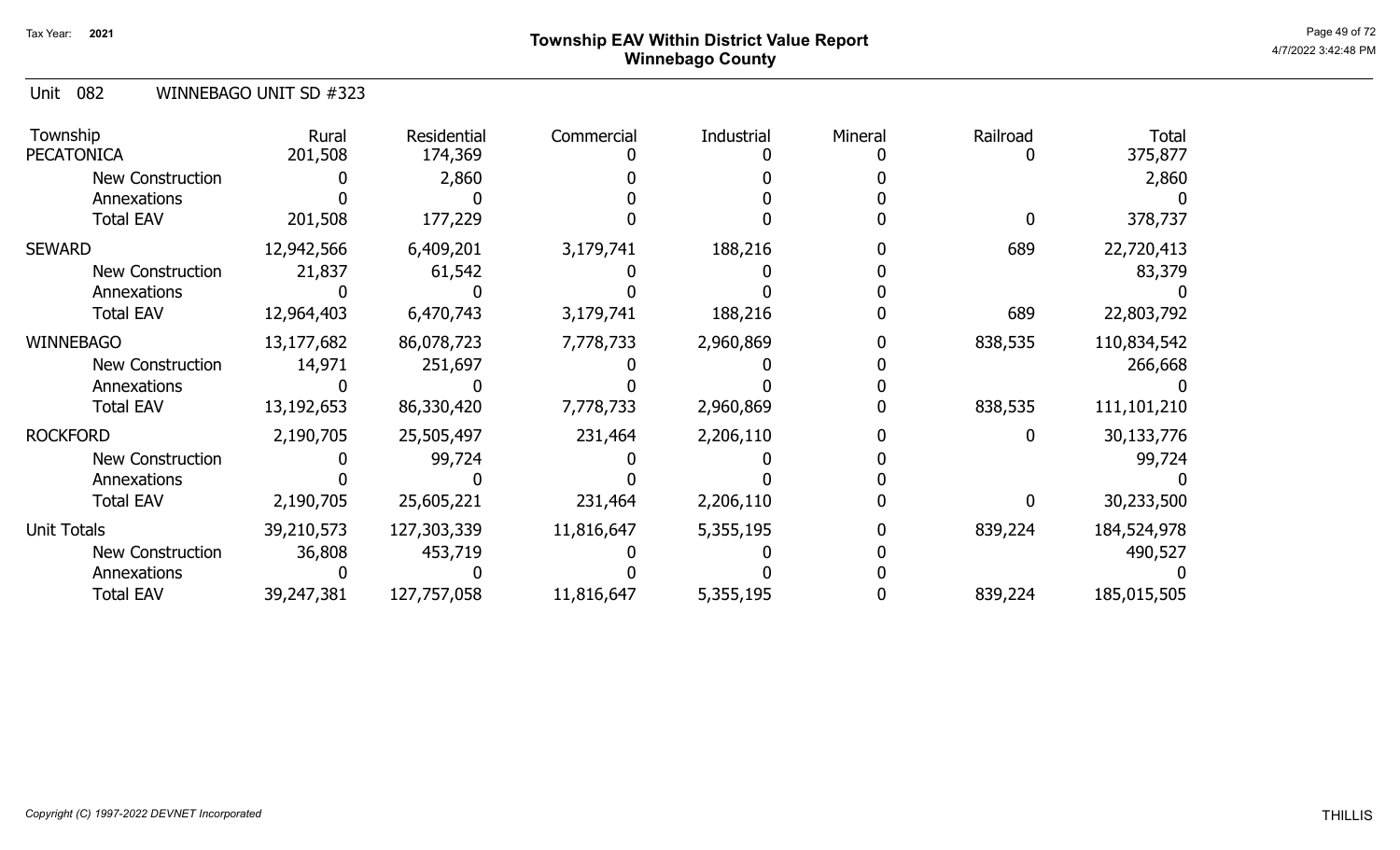# Page 50 of 72 Page 50 of 72  $^{\text{Page 50 of 72}}$ Winnebago County

### Unit 083 HIAWATHA SCHOOL DIST 426

| Township<br><b>CHERRY VALLEY</b> | Rural<br>305,086             | <b>Residential</b><br>398,623 | Commercial | Industrial | Mineral | Railroad | <b>Total</b><br>703,709 |
|----------------------------------|------------------------------|-------------------------------|------------|------------|---------|----------|-------------------------|
| <b>New Construction</b>          |                              |                               |            |            |         |          |                         |
| Annexations                      |                              |                               |            |            |         |          |                         |
| <b>Total EAV</b>                 | 305,086                      | 398,623                       |            |            |         | 0        | 703,709                 |
| <b>Unit Totals</b>               | 305,086                      | 398,623                       |            |            |         | 0        | 703,709                 |
| <b>New Construction</b>          |                              |                               |            |            |         |          |                         |
| Annexations                      |                              |                               |            |            |         |          |                         |
| <b>Total EAV</b>                 | 305,086                      | 398,623                       |            |            |         | 0        | 703,709                 |
| 084<br>Unit                      | <b>COMMUNITY COLLEGE 511</b> |                               |            |            |         |          |                         |
| Township                         | Rural                        | Residential                   | Commercial | Industrial | Mineral | Railroad | <b>Total</b>            |
| <b>BURRITT</b>                   | 15,375,715                   | 14,194,052                    | 1,218,721  |            |         |          | 30,788,488              |
| <b>New Construction</b>          | 55,624                       | 38,629                        |            |            |         |          | 94,253                  |
| Annexations                      |                              |                               |            |            |         |          |                         |
| <b>Total EAV</b>                 | 15,431,339                   | 14,232,681                    | 1,218,721  |            |         | 0        | 30,882,741              |
| <b>CHERRY VALLEY</b>             | 5,893,507                    | 223,927,600                   | 46,290,074 | 43,713,045 |         | 0        | 319,824,226             |
| <b>New Construction</b>          | 3,621                        | 413,647                       | 123,366    |            |         |          | 540,634                 |
| Annexations                      |                              |                               |            |            |         |          |                         |
| <b>Total EAV</b>                 | 5,897,128                    | 224,341,247                   | 46,413,440 | 43,713,045 |         | 0        | 320,364,860             |
| <b>DURAND</b>                    | 11,178,421                   | 27,834,538                    | 3,926,728  | 281,699    |         | 0        | 43,221,386              |
| New Construction                 | 34,874                       | 10,889                        |            |            |         |          | 45,763                  |
| Annexations                      |                              |                               |            |            |         |          |                         |
| <b>Total EAV</b>                 | 11,213,295                   | 27,845,427                    | 3,926,728  | 281,699    |         | 0        | 43,267,149              |
| <b>HARLEM</b>                    | 3,365,537                    | 547,685,145                   | 82,334,464 | 51,943,979 |         | 0        | 685,329,125             |
| <b>New Construction</b>          |                              | 2,361,437                     | 1,757,166  | 1,563,038  |         |          | 5,681,641               |
| Annexations                      |                              |                               |            |            |         |          |                         |
| <b>Total EAV</b>                 | 3,365,537                    | 550,046,582                   | 84,091,630 | 53,507,017 |         | 0        | 691,010,766             |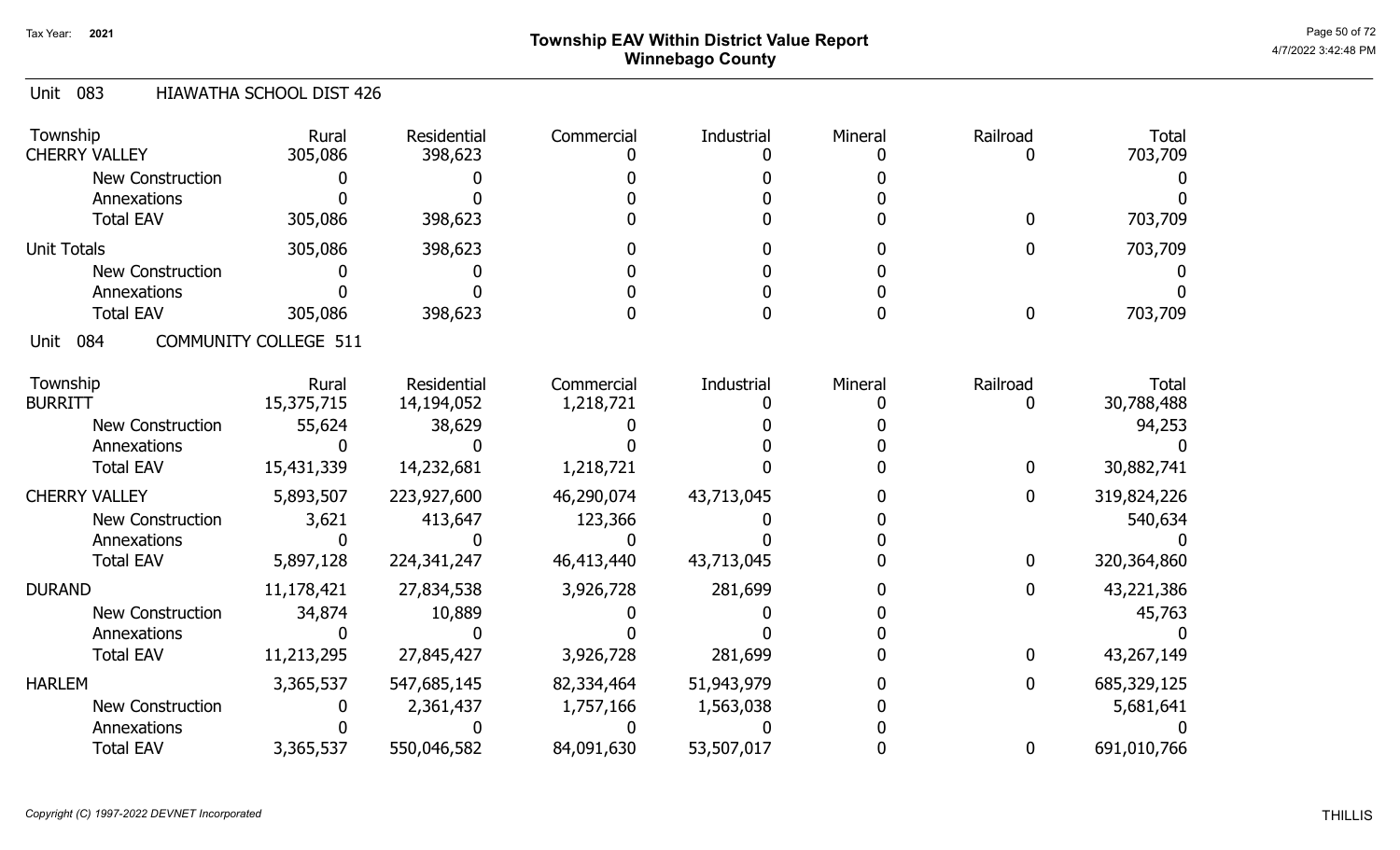Unit 084 COMMUNITY COLLEGE 511

| Township<br><b>HARRISON</b> | Rural<br>7,797,518 | Residential<br>9,295,496 | Commercial<br>298,866 | Industrial | Mineral | Railroad<br>0 | <b>Total</b><br>17,391,880 |
|-----------------------------|--------------------|--------------------------|-----------------------|------------|---------|---------------|----------------------------|
| <b>New Construction</b>     | 73,728             | 67,264                   |                       |            |         |               | 140,992                    |
| Annexations                 |                    |                          |                       |            |         |               |                            |
| <b>Total EAV</b>            | 7,871,246          | 9,362,760                | 298,866               |            |         | $\mathbf 0$   | 17,532,872                 |
| <b>LAONA</b>                | 8,740,362          | 29,494,709               | 423,055               | 10,422     |         | 0             | 38,668,548                 |
| <b>New Construction</b>     |                    | 78,423                   |                       |            |         |               | 78,423                     |
| Annexations                 |                    |                          |                       |            |         |               |                            |
| <b>Total EAV</b>            | 8,740,362          | 29,573,132               | 423,055               | 10,422     |         | $\mathbf 0$   | 38,746,971                 |
| <b>OWEN</b>                 | 11,303,599         | 71,386,822               | 1,407,286             | 11,802,132 |         | 0             | 95,899,839                 |
| <b>New Construction</b>     | 27,249             | 66,877                   |                       |            |         |               | 94,126                     |
| Annexations                 |                    |                          |                       |            |         |               |                            |
| <b>Total EAV</b>            | 11,330,848         | 71,453,699               | 1,407,286             | 11,802,132 |         | 0             | 95,993,965                 |
| <b>PECATONICA</b>           | 12,180,922         | 61,641,328               | 3,697,914             | 2,289,286  |         | 0             | 79,809,450                 |
| New Construction            | 92,792             | 275,742                  | 15,870                | 7,283      |         |               | 391,687                    |
| Annexations                 |                    |                          |                       |            |         |               |                            |
| <b>Total EAV</b>            | 12,273,714         | 61,917,070               | 3,713,784             | 2,296,569  |         | $\bf{0}$      | 80,201,137                 |
| <b>ROCKTON</b>              | 11,560,438         | 243,423,450              | 21,769,107            | 15,362,535 |         | 0             | 292,115,530                |
| <b>New Construction</b>     | 17,998             | 556,210                  |                       |            |         |               | 574,208                    |
| Annexations                 |                    |                          |                       |            |         |               |                            |
| <b>Total EAV</b>            | 11,578,436         | 243,979,660              | 21,769,107            | 15,362,535 |         | $\bf{0}$      | 292,689,738                |
| <b>ROSCOE</b>               | 7,841,353          | 419,174,277              | 69,831,298            | 23,481,707 |         | 0             | 520,328,635                |
| <b>New Construction</b>     | 66,836             | 2,825,676                | 375,897               | 84,670     |         |               | 3,353,079                  |
| Annexations                 |                    |                          |                       |            |         |               |                            |
| <b>Total EAV</b>            | 7,908,189          | 421,999,953              | 70,207,195            | 23,566,377 |         | $\mathbf{0}$  | 523,681,714                |
| <b>SEWARD</b>               | 15,999,311         | 8,972,306                | 3,879,209             | 188,216    |         | 689           | 29,039,731                 |
| <b>New Construction</b>     | 26,588             | 61,542                   |                       |            |         |               | 88,130                     |
| Annexations                 |                    |                          |                       |            |         |               |                            |
| <b>Total EAV</b>            | 16,025,899         | 9,033,848                | 3,879,209             | 188,216    |         | 689           | 29,127,861                 |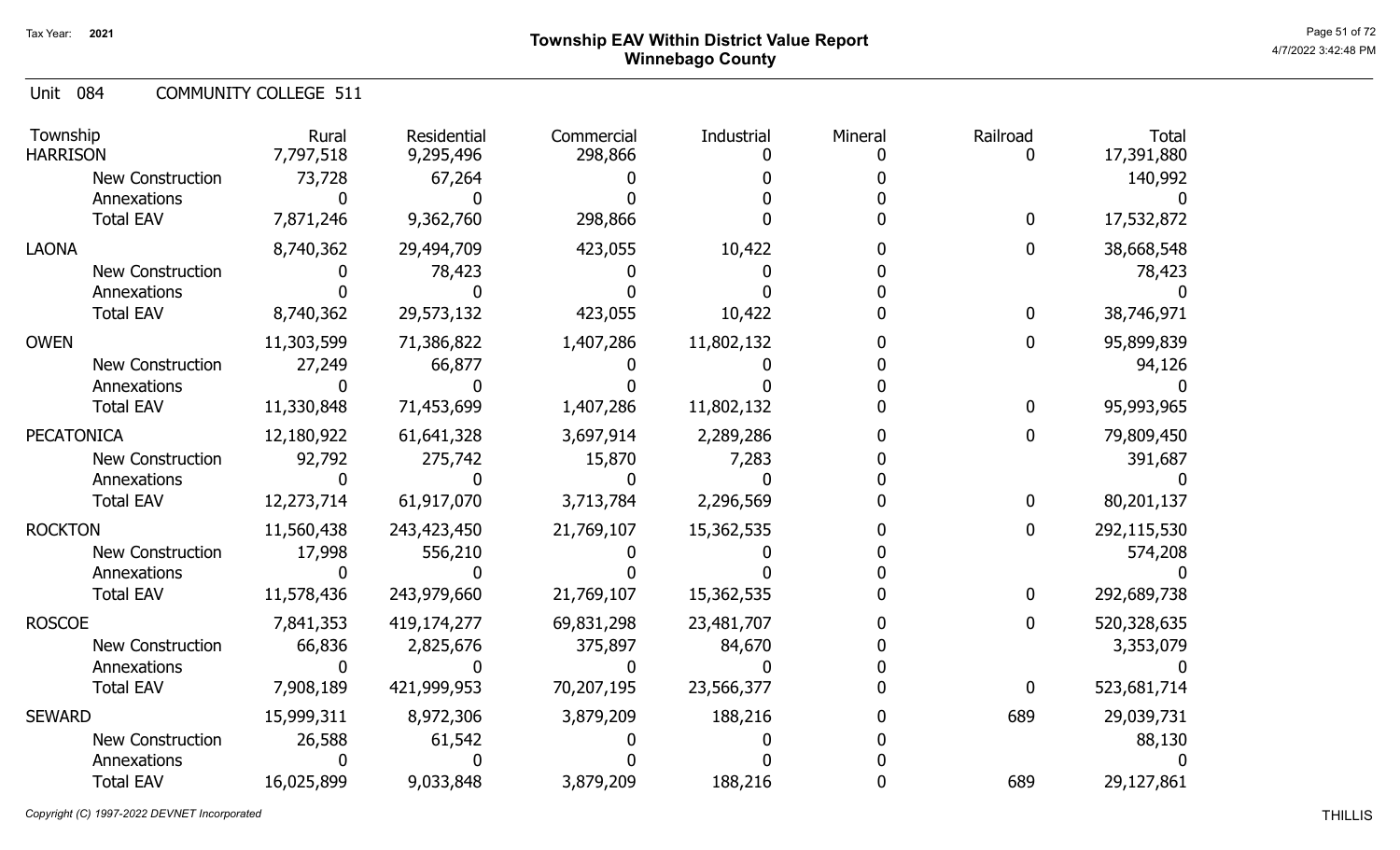Unit 084 COMMUNITY COLLEGE 511

| Township<br><b>SHIRLAND</b> | Rural<br>8,651,630           | Residential<br>16,823,295 | Commercial<br>1,097,005 | Industrial  | Mineral | Railroad    | <b>Total</b><br>26,571,930 |
|-----------------------------|------------------------------|---------------------------|-------------------------|-------------|---------|-------------|----------------------------|
| <b>New Construction</b>     | 13,547                       | 106,192                   |                         |             |         |             | 119,739                    |
| Annexations                 |                              |                           |                         |             |         |             |                            |
| <b>Total EAV</b>            | 8,665,177                    | 16,929,487                | 1,097,005               |             |         | $\mathbf 0$ | 26,691,669                 |
| <b>WINNEBAGO</b>            | 13,177,682                   | 86,078,723                | 7,778,733               | 2,960,869   |         | 838,535     | 110,834,542                |
| <b>New Construction</b>     | 14,971                       | 251,697                   |                         |             |         |             | 266,668                    |
| Annexations                 |                              |                           |                         |             |         |             |                            |
| <b>Total EAV</b>            | 13, 192, 653                 | 86,330,420                | 7,778,733               | 2,960,869   |         | 838,535     | 111,101,210                |
| <b>ROCKFORD</b>             | 12,802,199                   | 1,471,918,695             | 565,116,613             | 150,177,650 |         | 133,083     | 2,200,148,240              |
| <b>New Construction</b>     | 426                          | 2,683,164                 | 5,686,190               | 344,015     |         |             | 8,713,795                  |
| Annexations                 |                              |                           |                         |             |         |             |                            |
| <b>Total EAV</b>            | 12,802,625                   | 1,474,601,859             | 570,802,803             | 150,521,665 |         | 133,083     | 2,208,862,035              |
| <b>Unit Totals</b>          | 145,868,194                  | 3,231,850,436             | 809,069,073             | 302,211,540 |         | 972,307     | 4,489,971,550              |
| <b>New Construction</b>     | 428,254                      | 9,797,389                 | 7,958,489               | 1,999,006   |         |             | 20, 183, 138               |
| Annexations                 |                              |                           |                         |             |         |             |                            |
| <b>Total EAV</b>            | 146,296,448                  | 3,241,647,825             | 817,027,562             | 304,210,546 |         | 972,307     | 4,510,154,688              |
| 085<br>Unit                 | <b>COMMUNITY COLLEGE 523</b> |                           |                         |             |         |             |                            |
| Township                    | Rural                        | Residential               | Commercial              | Industrial  | Mineral | Railroad    | <b>Total</b>               |
| <b>CHERRY VALLEY</b>        | 305,086                      | 398,623                   |                         |             |         | 0           | 703,709                    |
| <b>New Construction</b>     |                              |                           |                         |             |         |             |                            |
| Annexations                 |                              |                           |                         |             |         |             |                            |
| <b>Total EAV</b>            | 305,086                      | 398,623                   |                         |             |         | $\Omega$    | 703,709                    |
| <b>Unit Totals</b>          | 305,086                      | 398,623                   |                         |             |         | 0           | 703,709                    |
| <b>New Construction</b>     |                              |                           |                         |             |         |             |                            |
| Annexations                 |                              |                           |                         |             |         |             |                            |
| <b>Total EAV</b>            | 305,086                      | 398,623                   |                         |             |         | 0           | 703,709                    |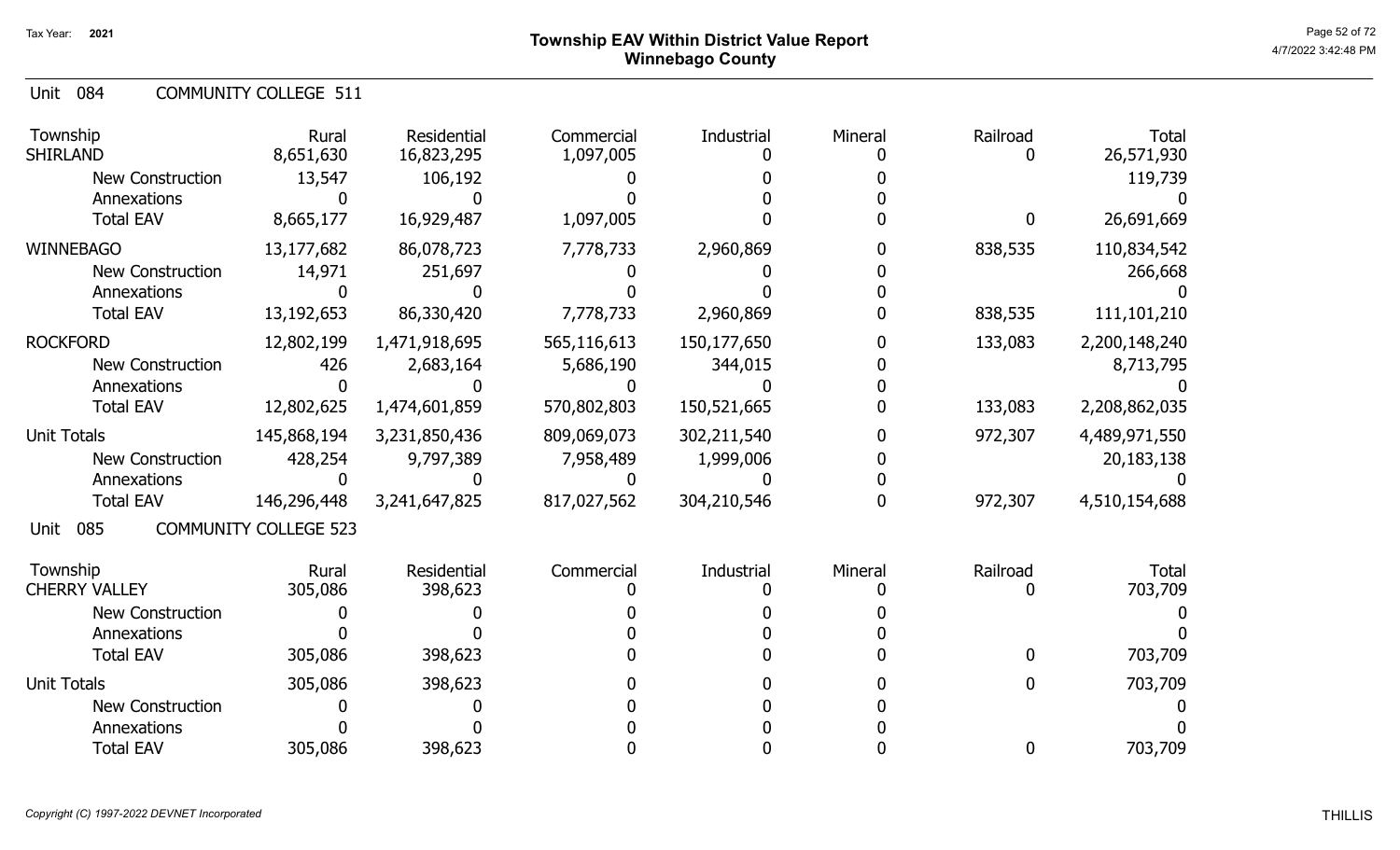# Page 53 of 72<br>Page 53 of 72<br>4/7/2022 3:42:48 PM Winnebago County

| 089<br><b>JACKSON SCHOOL TIF</b><br>Unit  |                                |                           |                         |                 |         |               |                              |
|-------------------------------------------|--------------------------------|---------------------------|-------------------------|-----------------|---------|---------------|------------------------------|
| Township<br><b>ROCKFORD</b>               | Rural                          | Residential<br>0          | Commercial              | Industrial      | Mineral | Railroad      | <b>Total</b><br><sup>0</sup> |
| <b>New Construction</b>                   |                                | 3,776                     |                         |                 |         |               | 3,776                        |
| Annexations                               |                                | $\Omega$                  |                         |                 |         |               | $\Omega$                     |
| <b>Total EAV</b>                          |                                | 3,776                     |                         |                 |         | U             | 3,776                        |
| <b>Unit Totals</b>                        |                                | $\mathbf 0$               |                         |                 |         |               | $\Omega$                     |
| <b>New Construction</b>                   |                                | 3,776                     |                         |                 |         |               | 3,776                        |
| Annexations                               |                                | $\Omega$                  |                         |                 |         |               | $\Omega$                     |
| <b>Total EAV</b>                          |                                | 3,776                     |                         |                 |         | $\Omega$      | 3,776                        |
| <b>GLOBAL TRADE TIF #1</b><br>094<br>Unit |                                |                           |                         |                 |         |               |                              |
| Township                                  | Rural                          | Residential               | Commercial              | Industrial      | Mineral | Railroad      | <b>Total</b>                 |
| <b>ROCKFORD</b>                           |                                |                           |                         | n               |         |               |                              |
| <b>New Construction</b>                   |                                |                           |                         | 38,281          |         |               | 38,281                       |
| Annexations                               |                                |                           |                         | $\Omega$        |         |               | $\Omega$                     |
| <b>Total EAV</b>                          |                                |                           |                         | 38,281          |         | <sup>n</sup>  | 38,281                       |
| <b>Unit Totals</b>                        |                                |                           |                         | 0               |         |               |                              |
| New Construction                          |                                |                           |                         | 38,281          |         |               | 38,281                       |
| Annexations                               |                                |                           |                         |                 |         |               |                              |
| <b>Total EAV</b>                          |                                |                           | <sup>0</sup>            | 38,281          |         | 0             | 38,281                       |
| Unit<br>101                               | <b>BU/HA/SH MULTI TOWNSHIP</b> |                           |                         |                 |         |               |                              |
| Township<br><b>BURRITT</b>                | Rural<br>15,375,715            | Residential<br>14,194,052 | Commercial<br>1,218,721 | Industrial<br>O | Mineral | Railroad<br>0 | Total<br>30,788,488          |
| <b>New Construction</b>                   | 55,624                         | 38,629                    |                         |                 |         |               | 94,253                       |
| Annexations                               |                                |                           |                         |                 |         |               |                              |
| <b>Total EAV</b>                          | 15,431,339                     | 14,232,681                | 1,218,721               |                 |         | $\mathbf{0}$  | 30,882,741                   |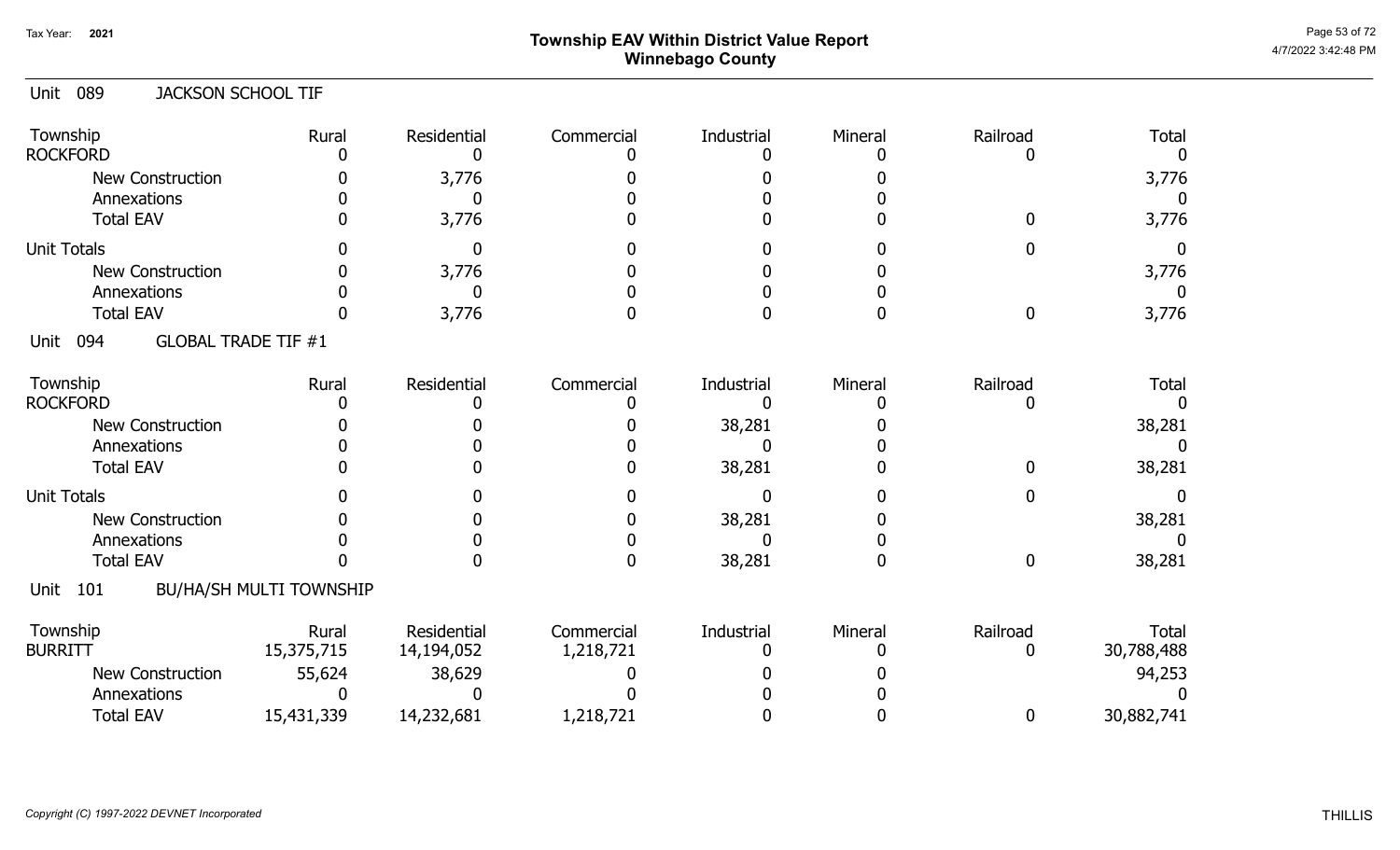# Page 54 of 72 Page 54 of 72  $^{\text{Page 54 of 72}}$ Winnebago County

## Unit 101 BU/HA/SH MULTI TOWNSHIP

| Township<br><b>HARRISON</b> | Rural<br>7,797,518   | <b>Residential</b><br>9,295,496 | Commercial<br>298,866   | Industrial            | Mineral | Railroad     | <b>Total</b><br>17,391,880 |
|-----------------------------|----------------------|---------------------------------|-------------------------|-----------------------|---------|--------------|----------------------------|
| <b>New Construction</b>     | 73,728               | 67,264                          |                         |                       |         |              | 140,992                    |
| Annexations                 |                      |                                 |                         |                       |         |              |                            |
| <b>Total EAV</b>            | 7,871,246            | 9,362,760                       | 298,866                 |                       |         | $\mathbf{0}$ | 17,532,872                 |
| <b>SHIRLAND</b>             | 8,651,630            | 16,823,295                      | 1,097,005               |                       |         | $\mathbf 0$  | 26,571,930                 |
| <b>New Construction</b>     | 13,547               | 106,192                         |                         |                       |         |              | 119,739                    |
| Annexations                 |                      |                                 |                         |                       |         |              |                            |
| <b>Total EAV</b>            | 8,665,177            | 16,929,487                      | 1,097,005               |                       |         | $\mathbf 0$  | 26,691,669                 |
| <b>Unit Totals</b>          | 31,824,863           | 40,312,843                      | 2,614,592               |                       |         | $\mathbf 0$  | 74,752,298                 |
| <b>New Construction</b>     | 142,899              | 212,085                         |                         |                       |         |              | 354,984                    |
| Annexations                 |                      |                                 |                         |                       |         |              |                            |
| <b>Total EAV</b>            | 31,967,762           | 40,524,928                      | 2,614,592               |                       |         | $\mathbf 0$  | 75,107,282                 |
| 102<br>Unit                 | DU/LA MULTI TOWNSHIP |                                 |                         |                       |         |              |                            |
| Township<br><b>DURAND</b>   | Rural<br>11,178,421  | Residential<br>27,834,538       | Commercial<br>3,926,728 | Industrial<br>281,699 | Mineral | Railroad     | Total<br>43,221,386        |
| <b>New Construction</b>     | 34,874               | 10,889                          |                         |                       |         |              | 45,763                     |
| Annexations                 |                      |                                 |                         |                       |         |              |                            |
| <b>Total EAV</b>            | 11,213,295           | 27,845,427                      | 3,926,728               | 281,699               |         | $\mathbf{0}$ | 43,267,149                 |
| <b>LAONA</b>                | 8,740,211            | 29,494,709                      | 423,055                 | 10,422                |         | 0            | 38,668,397                 |
| New Construction            |                      | 78,423                          |                         |                       |         |              | 78,423                     |
| Annexations                 |                      |                                 |                         |                       |         |              |                            |
| <b>Total EAV</b>            | 8,740,211            | 29,573,132                      | 423,055                 | 10,422                |         | 0            | 38,746,820                 |
| <b>Unit Totals</b>          | 19,918,632           | 57,329,247                      | 4,349,783               | 292,121               |         | 0            | 81,889,783                 |
| <b>New Construction</b>     | 34,874               | 89,312                          |                         |                       |         |              | 124,186                    |
| Annexations                 |                      |                                 |                         |                       |         |              |                            |
| <b>Total EAV</b>            | 19,953,506           | 57,418,559                      | 4,349,783               | 292,121               |         | 0            | 82,013,969                 |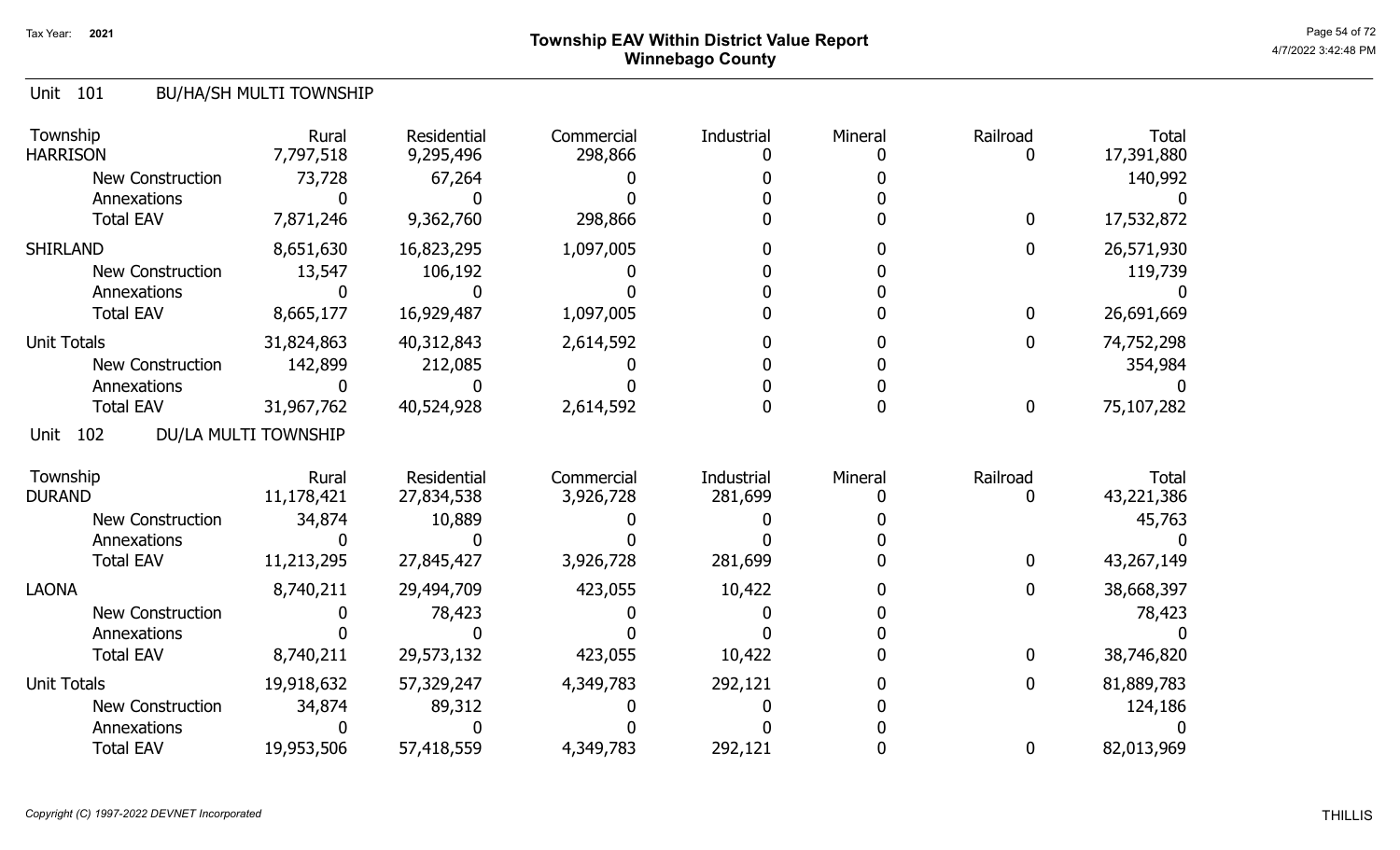## Page 55 of 72 Page 55 of 72  $^{\text{Page 55 of 72}}$ Winnebago County

| Unit 110<br><b>BURRITT TWSP ROAD</b> |                                |                           |                         |            |         |                |                     |
|--------------------------------------|--------------------------------|---------------------------|-------------------------|------------|---------|----------------|---------------------|
| Township<br><b>BURRITT</b>           | Rural<br>15,375,715            | Residential<br>14,194,052 | Commercial<br>1,218,721 | Industrial | Mineral | Railroad       | Total<br>30,788,488 |
| New Construction                     | 55,624                         | 38,629                    |                         |            |         |                | 94,253              |
| Annexations                          |                                |                           |                         |            |         |                |                     |
| <b>Total EAV</b>                     | 15,431,339                     | 14,232,681                | 1,218,721               |            |         | 0              | 30,882,741          |
| Unit Totals                          | 15,375,715                     | 14,194,052                | 1,218,721               |            |         | 0              | 30,788,488          |
| <b>New Construction</b>              | 55,624                         | 38,629                    |                         |            |         |                | 94,253              |
| Annexations                          |                                |                           |                         |            |         |                |                     |
| <b>Total EAV</b>                     | 15,431,339                     | 14,232,681                | 1,218,721               |            |         | 0              | 30,882,741          |
| Unit 111                             | <b>CHERRY VALLEY TWSP ROAD</b> |                           |                         |            |         |                |                     |
| Township                             | Rural                          | Residential               | Commercial              | Industrial | Mineral | Railroad       | Total               |
| <b>CHERRY VALLEY</b>                 | 6,198,593                      | 224,326,223               | 46,290,074              | 43,713,045 |         | 0              | 320,527,935         |
| New Construction                     | 3,621                          | 413,647                   | 123,366                 |            |         |                | 540,634             |
| Annexations                          |                                |                           |                         |            |         |                |                     |
| <b>Total EAV</b>                     | 6,202,214                      | 224,739,870               | 46,413,440              | 43,713,045 |         | 0              | 321,068,569         |
| <b>Unit Totals</b>                   | 6,198,593                      | 224,326,223               | 46,290,074              | 43,713,045 |         | $\overline{0}$ | 320,527,935         |
| <b>New Construction</b>              | 3,621                          | 413,647                   | 123,366                 |            |         |                | 540,634             |
| Annexations                          |                                |                           |                         |            |         |                |                     |
| <b>Total EAV</b>                     | 6,202,214                      | 224,739,870               | 46,413,440              | 43,713,045 |         | 0              | 321,068,569         |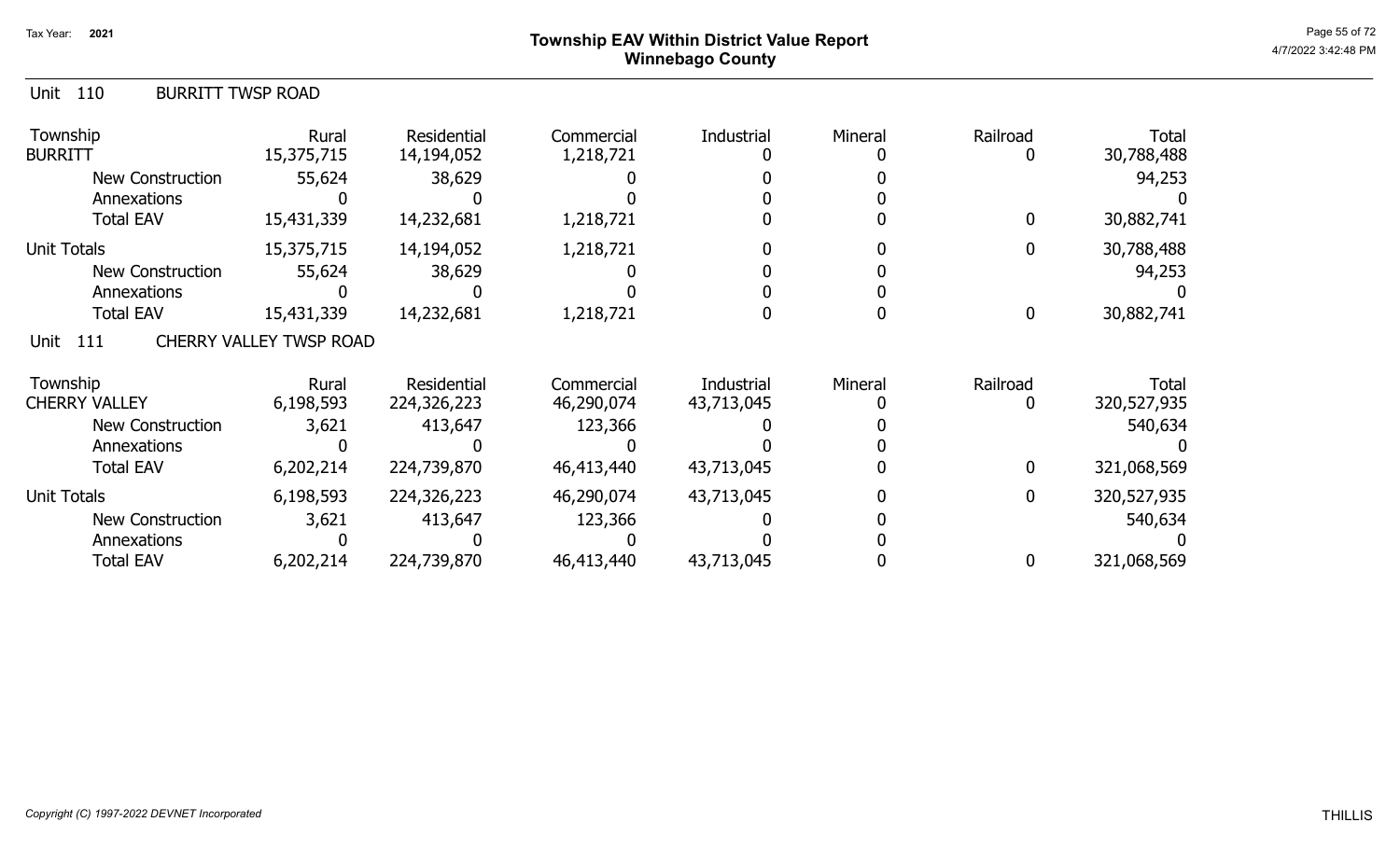## Page 56 of 72 Page 56 of 72  $^{\text{Page 56 of 72}}$ Winnebago County

| <b>DURAND TWSP ROAD</b><br>Unit<br>112 |                     |                            |                          |                          |         |                    |                      |
|----------------------------------------|---------------------|----------------------------|--------------------------|--------------------------|---------|--------------------|----------------------|
| Township<br><b>DURAND</b>              | Rural<br>11,178,421 | Residential<br>27,834,538  | Commercial<br>3,926,728  | Industrial<br>281,699    | Mineral | Railroad<br>O      | Total<br>43,221,386  |
| New Construction                       | 34,874              | 10,889                     |                          |                          |         |                    | 45,763               |
| Annexations                            |                     |                            |                          |                          |         |                    |                      |
| <b>Total EAV</b>                       | 11,213,295          | 27,845,427                 | 3,926,728                | 281,699                  |         | $\mathbf{0}$       | 43,267,149           |
| <b>Unit Totals</b>                     | 11,178,421          | 27,834,538                 | 3,926,728                | 281,699                  |         | $\mathbf{0}$       | 43,221,386           |
| <b>New Construction</b>                | 34,874              | 10,889                     |                          |                          |         |                    | 45,763               |
| Annexations                            |                     |                            |                          |                          |         |                    |                      |
| <b>Total EAV</b>                       | 11,213,295          | 27,845,427                 | 3,926,728                | 281,699                  |         | $\mathbf 0$        | 43,267,149           |
| <b>HARLEM TWSP ROAD</b><br>113<br>Unit |                     |                            |                          |                          |         |                    |                      |
| Township<br><b>HARLEM</b>              | Rural<br>3,365,537  | Residential<br>547,685,145 | Commercial<br>82,334,464 | Industrial<br>51,943,979 | Mineral | Railroad<br>$\Box$ | Total<br>685,329,125 |
| <b>New Construction</b>                |                     | 2,361,437                  | 1,757,166                | 1,563,038                |         |                    | 5,681,641            |
| Annexations                            |                     |                            |                          |                          |         |                    |                      |
| <b>Total EAV</b>                       | 3,365,537           | 550,046,582                | 84,091,630               | 53,507,017               |         | $\mathbf{0}$       | 691,010,766          |
| <b>Unit Totals</b>                     | 3,365,537           | 547,685,145                | 82,334,464               | 51,943,979               |         | 0                  | 685,329,125          |
| <b>New Construction</b>                |                     | 2,361,437                  | 1,757,166                | 1,563,038                |         |                    | 5,681,641            |
| Annexations                            |                     |                            |                          |                          |         |                    |                      |
| <b>Total EAV</b>                       | 3,365,537           | 550,046,582                | 84,091,630               | 53,507,017               |         | 0                  | 691,010,766          |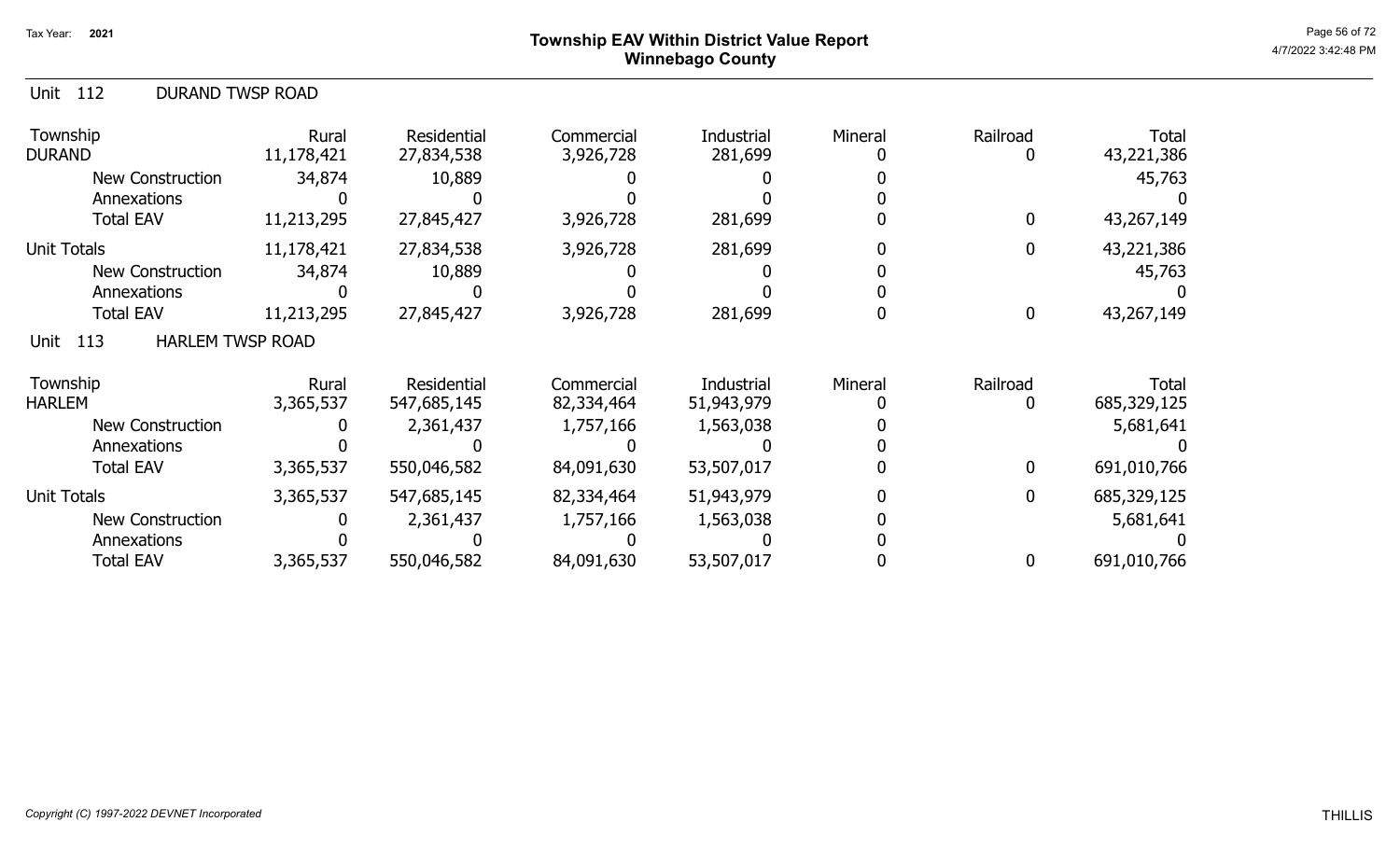# Page 57 of 72 Page 57 of 72  $^{\text{Page 57 of 72}}$ Winnebago County

| 114<br><b>HARRISON TWSP ROAD</b><br>Unit |           |             |            |            |         |              |            |
|------------------------------------------|-----------|-------------|------------|------------|---------|--------------|------------|
| Township                                 | Rural     | Residential | Commercial | Industrial | Mineral | Railroad     | Total      |
| <b>HARRISON</b>                          | 7,797,518 | 9,295,496   | 298,866    |            |         | 0            | 17,391,880 |
| <b>New Construction</b>                  | 73,728    | 67,264      |            |            |         |              | 140,992    |
| Annexations                              |           |             |            |            |         |              |            |
| <b>Total EAV</b>                         | 7,871,246 | 9,362,760   | 298,866    |            |         | $\mathbf{0}$ | 17,532,872 |
| <b>Unit Totals</b>                       | 7,797,518 | 9,295,496   | 298,866    |            |         | 0            | 17,391,880 |
| New Construction                         | 73,728    | 67,264      |            |            |         |              | 140,992    |
| Annexations                              |           |             |            |            |         |              |            |
| <b>Total EAV</b>                         | 7,871,246 | 9,362,760   | 298,866    |            |         | 0            | 17,532,872 |
| <b>LAONA TWSP ROAD</b><br>115<br>Unit    |           |             |            |            |         |              |            |
| Township                                 | Rural     | Residential | Commercial | Industrial | Mineral | Railroad     | Total      |
| <b>LAONA</b>                             | 8,740,362 | 29,494,709  | 423,055    | 10,422     |         | 0            | 38,668,548 |
| New Construction                         |           | 78,423      |            |            |         |              | 78,423     |
| Annexations                              |           |             |            |            |         |              |            |
| <b>Total EAV</b>                         | 8,740,362 | 29,573,132  | 423,055    | 10,422     |         | $\mathbf{0}$ | 38,746,971 |
| <b>Unit Totals</b>                       | 8,740,362 | 29,494,709  | 423,055    | 10,422     |         | 0            | 38,668,548 |
| <b>New Construction</b>                  |           | 78,423      |            |            |         |              | 78,423     |
| Annexations                              |           |             |            |            |         |              |            |
| <b>Total EAV</b>                         | 8,740,362 | 29,573,132  | 423,055    | 10,422     |         | 0            | 38,746,971 |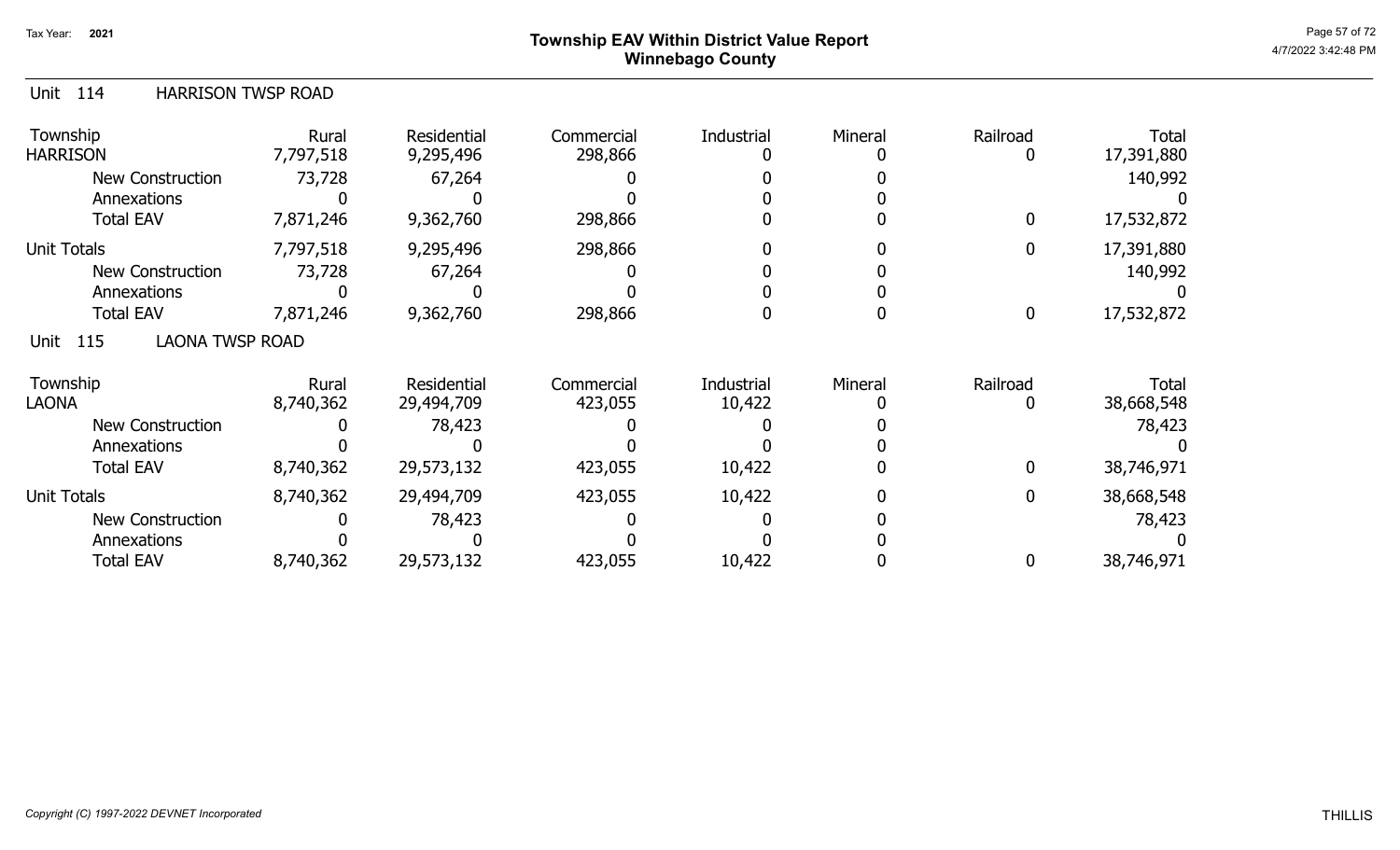## Page 58 of 72 Page 58 of 72  $^{\text{Page 58 of 72}}$ Winnebago County

| Unit 116 | <b>OWEN TWSP ROAD</b> |  |
|----------|-----------------------|--|
|          |                       |  |

| Township<br><b>OWEN</b> | Rural<br>11,303,599  | Residential<br>71,386,822 | Commercial<br>1,407,286 | Industrial<br>11,802,132 | Mineral | Railroad    | <b>Total</b><br>95,899,839 |
|-------------------------|----------------------|---------------------------|-------------------------|--------------------------|---------|-------------|----------------------------|
| New Construction        | 27,249               | 66,877                    |                         |                          |         |             | 94,126                     |
| Annexations             |                      |                           |                         |                          |         |             |                            |
| <b>Total EAV</b>        | 11,330,848           | 71,453,699                | 1,407,286               | 11,802,132               |         |             | 95,993,965                 |
| Unit Totals             | 11,303,599           | 71,386,822                | 1,407,286               | 11,802,132               |         |             | 95,899,839                 |
| <b>New Construction</b> | 27,249               | 66,877                    |                         |                          |         |             | 94,126                     |
| Annexations             |                      |                           |                         |                          |         |             |                            |
| <b>Total EAV</b>        | 11,330,848           | 71,453,699                | 1,407,286               | 11,802,132               |         | $\mathbf 0$ | 95,993,965                 |
| 117<br>Unit             | PECATONICA TWSP ROAD |                           |                         |                          |         |             |                            |
| Township                | Rural                | Residential               | Commercial              | Industrial               | Mineral | Railroad    | Total                      |
| <b>PECATONICA</b>       | 12,180,922           | 61,641,328                | 3,697,914               | 2,289,286                |         |             | 79,809,450                 |
| <b>New Construction</b> | 92,792               | 275,742                   | 15,870                  | 7,283                    |         |             | 391,687                    |
| Annexations             |                      |                           |                         |                          |         |             |                            |
| <b>Total EAV</b>        | 12,273,714           | 61,917,070                | 3,713,784               | 2,296,569                |         | 0           | 80,201,137                 |
| <b>Unit Totals</b>      | 12,180,922           | 61,641,328                | 3,697,914               | 2,289,286                |         | 0           | 79,809,450                 |
| <b>New Construction</b> | 92,792               | 275,742                   | 15,870                  | 7,283                    |         |             | 391,687                    |
| Annexations             |                      |                           |                         |                          |         |             |                            |
| <b>Total EAV</b>        | 12,273,714           | 61,917,070                | 3,713,784               | 2,296,569                |         |             | 80,201,137                 |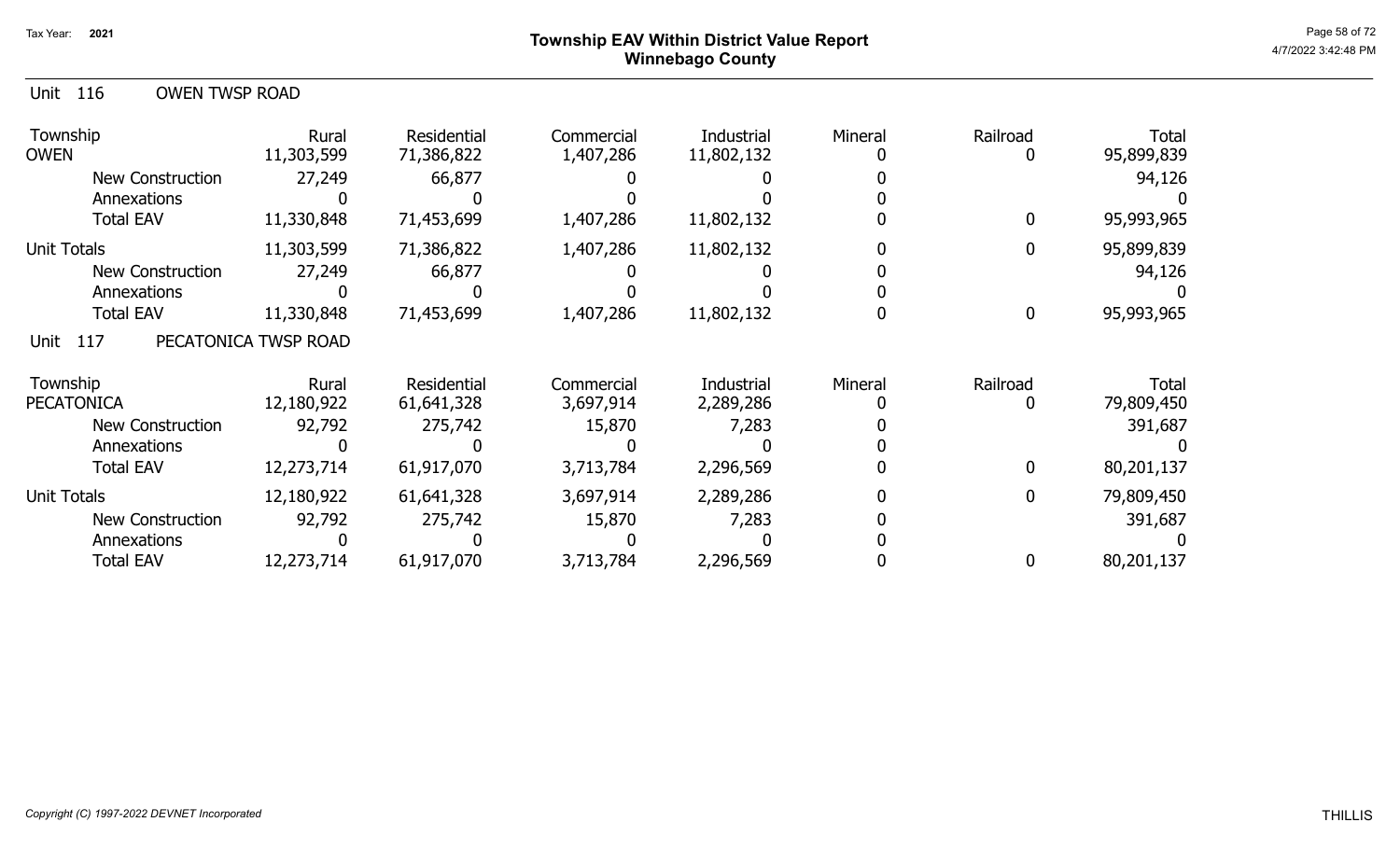| Unit 118 |  | ROCKFORD TWSP ROAD |
|----------|--|--------------------|
|----------|--|--------------------|

| Township<br><b>ROCKFORD</b>             | Rural<br>12,802,199 | Residential<br>1,471,918,695 | Commercial<br>565,116,613 | Industrial<br>150,177,650 | Mineral | Railroad<br>133,083 | <b>Total</b><br>2,200,148,240 |
|-----------------------------------------|---------------------|------------------------------|---------------------------|---------------------------|---------|---------------------|-------------------------------|
| <b>New Construction</b>                 | 426                 | 2,683,164                    | 5,686,190                 | 344,015                   |         |                     | 8,713,795                     |
| Annexations                             |                     |                              |                           |                           |         |                     |                               |
| <b>Total EAV</b>                        | 12,802,625          | 1,474,601,859                | 570,802,803               | 150,521,665               |         | 133,083             | 2,208,862,035                 |
| Unit Totals                             | 12,802,199          | 1,471,918,695                | 565,116,613               | 150,177,650               |         | 133,083             | 2,200,148,240                 |
| <b>New Construction</b>                 | 426                 | 2,683,164                    | 5,686,190                 | 344,015                   |         |                     | 8,713,795                     |
| Annexations                             |                     |                              |                           |                           |         |                     |                               |
| <b>Total EAV</b>                        | 12,802,625          | 1,474,601,859                | 570,802,803               | 150,521,665               |         | 133,083             | 2,208,862,035                 |
| <b>ROCKTON TWSP ROAD</b><br>119<br>Unit |                     |                              |                           |                           |         |                     |                               |
| Township                                | Rural               | Residential                  | Commercial                | Industrial                | Mineral | Railroad            | Total                         |
| <b>ROCKTON</b>                          | 11,560,438          | 243,423,450                  | 21,769,107                | 15,362,535                |         | $\Box$              | 292,115,530                   |
| <b>New Construction</b>                 | 17,998              | 556,210                      |                           |                           |         |                     | 574,208                       |
| Annexations                             |                     |                              |                           |                           |         |                     |                               |
| <b>Total EAV</b>                        | 11,578,436          | 243,979,660                  | 21,769,107                | 15,362,535                |         | 0                   | 292,689,738                   |
| Unit Totals                             | 11,560,438          | 243,423,450                  | 21,769,107                | 15,362,535                |         | 0                   | 292,115,530                   |
| <b>New Construction</b>                 | 17,998              | 556,210                      |                           |                           |         |                     | 574,208                       |
| Annexations                             |                     |                              |                           |                           |         |                     |                               |
| <b>Total EAV</b>                        | 11,578,436          | 243,979,660                  | 21,769,107                | 15,362,535                |         | 0                   | 292,689,738                   |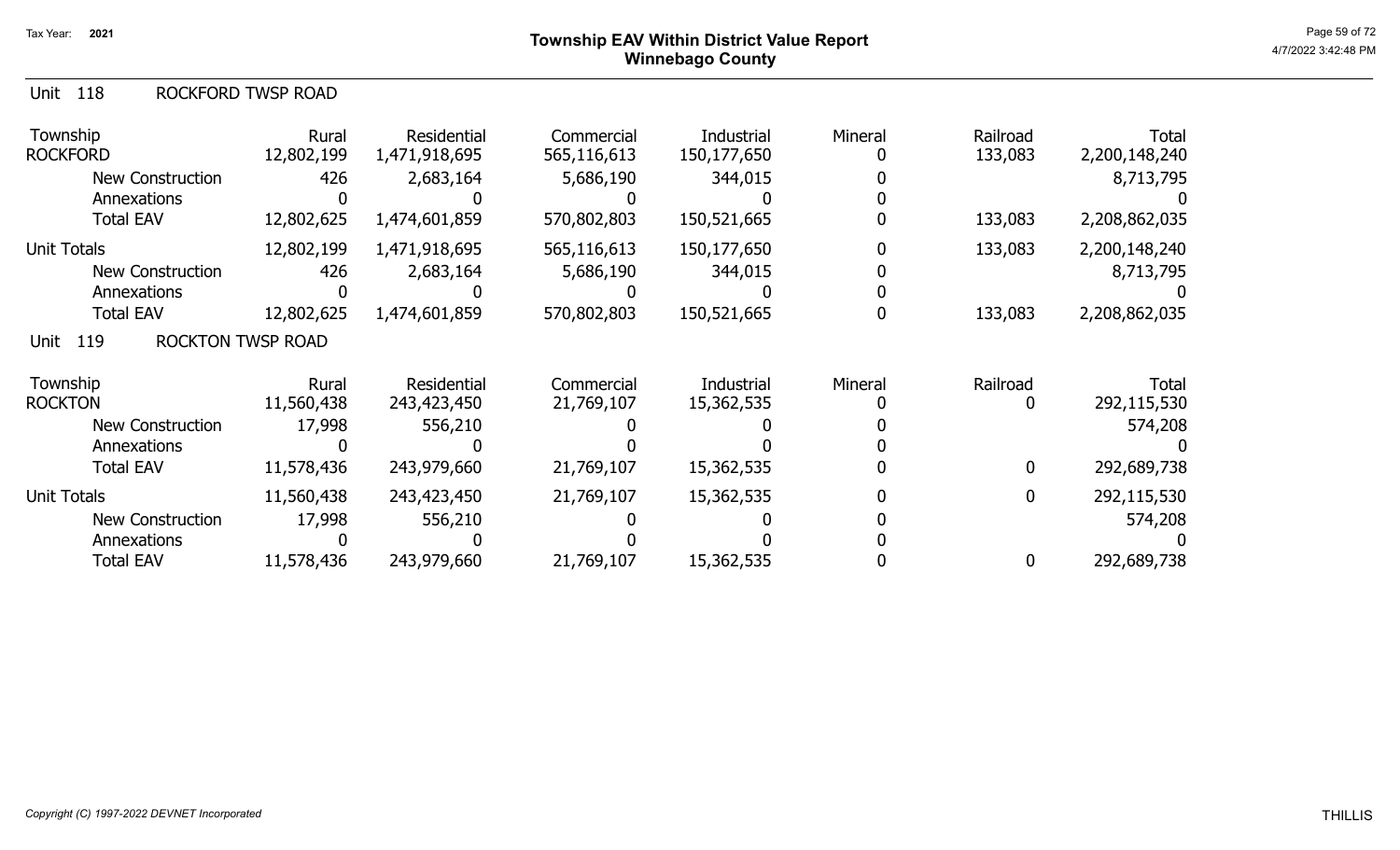## Page 60 of 72 Page 60 of 72  $^{\text{Page 60 of 72}}$ Winnebago County

|  |  | Unit 120 | ROSCOE TWSP ROAD |
|--|--|----------|------------------|
|--|--|----------|------------------|

| Township<br><b>ROSCOE</b>              | Rural<br>7,841,353  | Residential<br>419,174,277 | Commercial<br>69,831,298 | Industrial<br>23,481,707 | Mineral | Railroad         | <b>Total</b><br>520,328,635 |
|----------------------------------------|---------------------|----------------------------|--------------------------|--------------------------|---------|------------------|-----------------------------|
| <b>New Construction</b>                | 66,836              | 2,825,676                  | 375,897                  | 84,670                   |         |                  | 3,353,079                   |
| Annexations                            |                     |                            |                          |                          |         |                  |                             |
| <b>Total EAV</b>                       | 7,908,189           | 421,999,953                | 70,207,195               | 23,566,377               |         | 0                | 523,681,714                 |
| <b>Unit Totals</b>                     | 7,841,353           | 419,174,277                | 69,831,298               | 23,481,707               |         | 0                | 520,328,635                 |
| <b>New Construction</b>                | 66,836              | 2,825,676                  | 375,897                  | 84,670                   |         |                  | 3,353,079                   |
| Annexations                            |                     |                            |                          |                          |         |                  |                             |
| <b>Total EAV</b>                       | 7,908,189           | 421,999,953                | 70,207,195               | 23,566,377               |         | $\boldsymbol{0}$ | 523,681,714                 |
| <b>SEWARD TWSP ROAD</b><br>121<br>Unit |                     |                            |                          |                          |         |                  |                             |
| Township<br><b>SEWARD</b>              | Rural<br>15,999,311 | Residential<br>8,972,306   | Commercial<br>3,879,209  | Industrial<br>188,216    | Mineral | Railroad<br>689  | Total<br>29,039,731         |
| <b>New Construction</b>                | 26,588              | 61,542                     |                          |                          |         |                  | 88,130                      |
| Annexations                            |                     |                            |                          |                          |         |                  |                             |
| <b>Total EAV</b>                       | 16,025,899          | 9,033,848                  | 3,879,209                | 188,216                  |         | 689              | 29,127,861                  |
| <b>Unit Totals</b>                     | 15,999,311          | 8,972,306                  | 3,879,209                | 188,216                  |         | 689              | 29,039,731                  |
| New Construction                       | 26,588              | 61,542                     |                          |                          |         |                  | 88,130                      |
| Annexations                            |                     |                            |                          |                          |         |                  |                             |
| <b>Total EAV</b>                       | 16,025,899          | 9,033,848                  | 3,879,209                | 188,216                  |         | 689              | 29,127,861                  |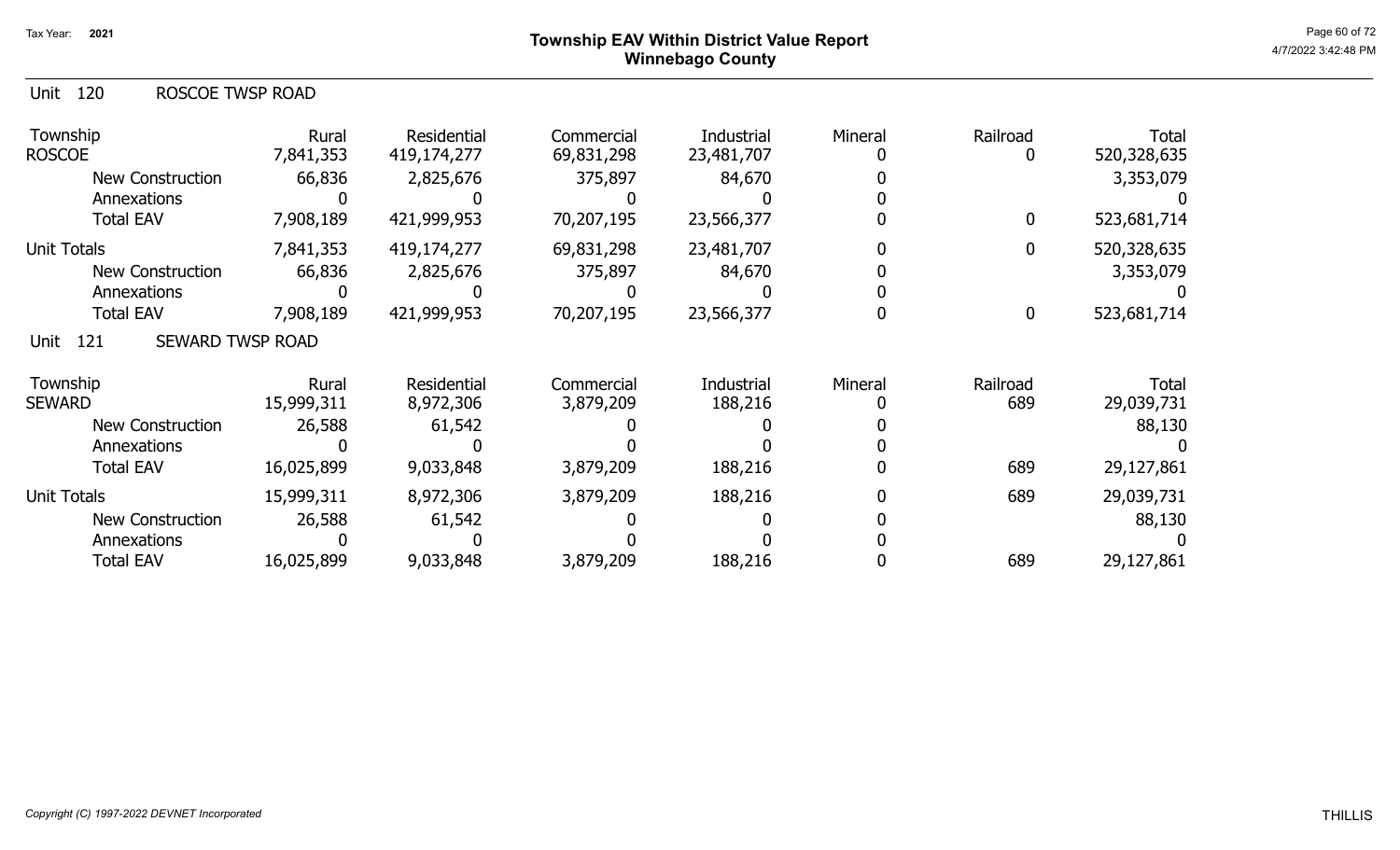# Page 61 of 72<br>Page 61 of 72<br>4/7/2022 3:42:48 PM Winnebago County

| <b>Unit 122</b>              | SHIRLAND TWSP ROAD         |                           |                         |                         |         |                     |                             |
|------------------------------|----------------------------|---------------------------|-------------------------|-------------------------|---------|---------------------|-----------------------------|
| Township<br><b>SHIRLAND</b>  | Rural<br>8,651,630         | Residential<br>16,823,295 | Commercial<br>1,097,005 | Industrial<br>$\Omega$  | Mineral | Railroad<br>0       | <b>Total</b><br>26,571,930  |
| <b>New Construction</b>      | 13,547                     | 106,192                   |                         |                         |         |                     | 119,739                     |
| Annexations                  | n                          | n                         |                         |                         |         |                     |                             |
| <b>Total EAV</b>             | 8,665,177                  | 16,929,487                | 1,097,005               |                         |         | 0                   | 26,691,669                  |
| <b>Unit Totals</b>           | 8,651,630                  | 16,823,295                | 1,097,005               | 0                       |         | 0                   | 26,571,930                  |
| <b>New Construction</b>      | 13,547                     | 106,192                   |                         |                         |         |                     | 119,739                     |
| Annexations                  | n                          | n                         |                         |                         |         |                     |                             |
| <b>Total EAV</b>             | 8,665,177                  | 16,929,487                | 1,097,005               | $\Omega$                | 0       | 0                   | 26,691,669                  |
| Unit 123                     | <b>WINNEBAGO TWSP ROAD</b> |                           |                         |                         |         |                     |                             |
| Township<br><b>WINNEBAGO</b> | Rural<br>13,177,682        | Residential<br>86,078,723 | Commercial<br>7,778,733 | Industrial<br>2,960,869 | Mineral | Railroad<br>838,535 | <b>Total</b><br>110,834,542 |
| <b>New Construction</b>      | 14,971                     | 251,697                   |                         |                         |         |                     | 266,668                     |
| Annexations                  | O                          | N                         |                         |                         |         |                     |                             |
| <b>Total EAV</b>             | 13,192,653                 | 86,330,420                | 7,778,733               | 2,960,869               |         | 838,535             | 111,101,210                 |
| <b>Unit Totals</b>           | 13,177,682                 | 86,078,723                | 7,778,733               | 2,960,869               |         | 838,535             | 110,834,542                 |
| <b>New Construction</b>      | 14,971                     | 251,697                   |                         |                         |         |                     | 266,668                     |
| Annexations                  | <sup>0</sup>               | n                         |                         |                         |         |                     |                             |
| <b>Total EAV</b>             | 13,192,653                 | 86,330,420                | 7,778,733               | 2,960,869               | 0       | 838,535             | 111,101,210                 |
| 124<br>Unit                  | PE/SE MULTI TOWNSHIP       |                           |                         |                         |         |                     |                             |
| Township                     | Rural                      | Residential               | Commercial              | Industrial              | Mineral | Railroad            | <b>Total</b>                |
| <b>PECATONICA</b>            | 12,180,922                 | 61,641,328                | 3,697,914               | 2,289,286               |         | 0                   | 79,809,450                  |
| <b>New Construction</b>      | 92,792                     | 275,742                   | 15,870                  | 7,283                   |         |                     | 391,687                     |
| Annexations                  |                            |                           |                         |                         |         |                     |                             |
| <b>Total EAV</b>             | 12,273,714                 | 61,917,070                | 3,713,784               | 2,296,569               |         | 0                   | 80,201,137                  |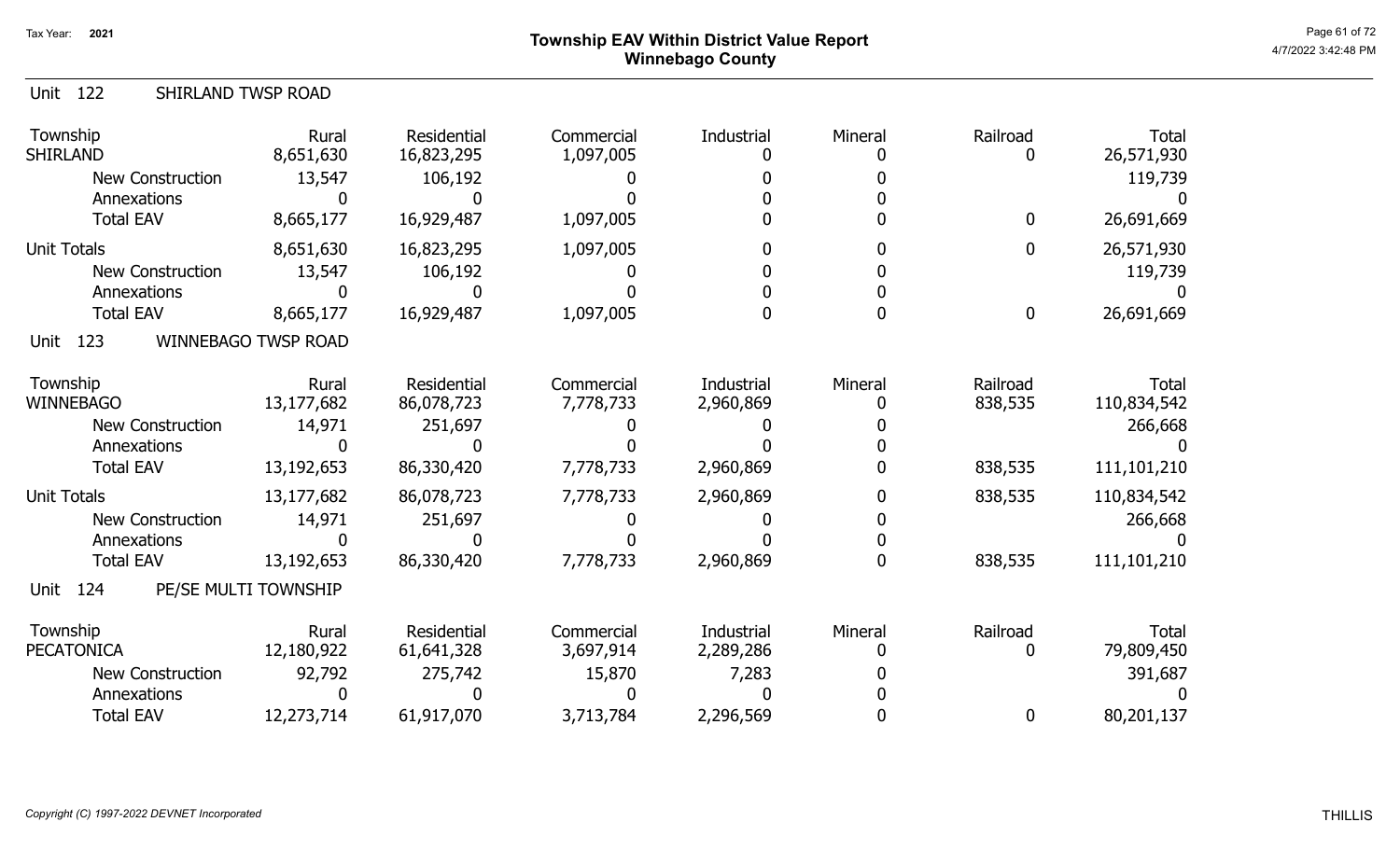## Page 62 of 72 Page 62 of 72  $^{\text{Page 62 of 72}}$ Winnebago County

## Unit 124 PE/SE MULTI TOWNSHIP

| Township<br><b>SEWARD</b> | Rural<br>15,999,311        | <b>Residential</b><br>8,972,306 | Commercial<br>3,879,209 | Industrial<br>188,216 | Mineral | Railroad<br>689 | <b>Total</b><br>29,039,731 |
|---------------------------|----------------------------|---------------------------------|-------------------------|-----------------------|---------|-----------------|----------------------------|
| <b>New Construction</b>   | 26,588                     | 61,542                          |                         |                       |         |                 | 88,130                     |
| Annexations               |                            |                                 |                         |                       |         |                 |                            |
| <b>Total EAV</b>          | 16,025,899                 | 9,033,848                       | 3,879,209               | 188,216               |         | 689             | 29,127,861                 |
| <b>Unit Totals</b>        | 28,180,233                 | 70,613,634                      | 7,577,123               | 2,477,502             |         | 689             | 108,849,181                |
| New Construction          | 119,380                    | 337,284                         | 15,870                  | 7,283                 |         |                 | 479,817                    |
| Annexations               |                            |                                 |                         |                       |         |                 |                            |
| <b>Total EAV</b>          | 28,299,613                 | 70,950,918                      | 7,592,993               | 2,484,785             |         | 689             | 109,328,998                |
| 127<br>Unit               | <b>GARRISON SCHOOL TIF</b> |                                 |                         |                       |         |                 |                            |
| Township                  | Rural                      | <b>Residential</b>              | Commercial              | Industrial            | Mineral | Railroad        | <b>Total</b>               |
| <b>ROCKFORD</b>           |                            |                                 |                         |                       |         |                 |                            |
| <b>New Construction</b>   |                            | 19,341                          |                         |                       |         |                 | 19,341                     |
| Annexations               |                            |                                 |                         |                       |         |                 |                            |
| <b>Total EAV</b>          |                            | 19,341                          |                         |                       |         |                 | 19,341                     |
| <b>Unit Totals</b>        |                            |                                 |                         |                       |         |                 |                            |
| <b>New Construction</b>   |                            | 19,341                          |                         |                       |         |                 | 19,341                     |
| Annexations               |                            |                                 |                         |                       |         |                 |                            |
| <b>Total EAV</b>          |                            | 19,341                          |                         |                       |         |                 | 19,341                     |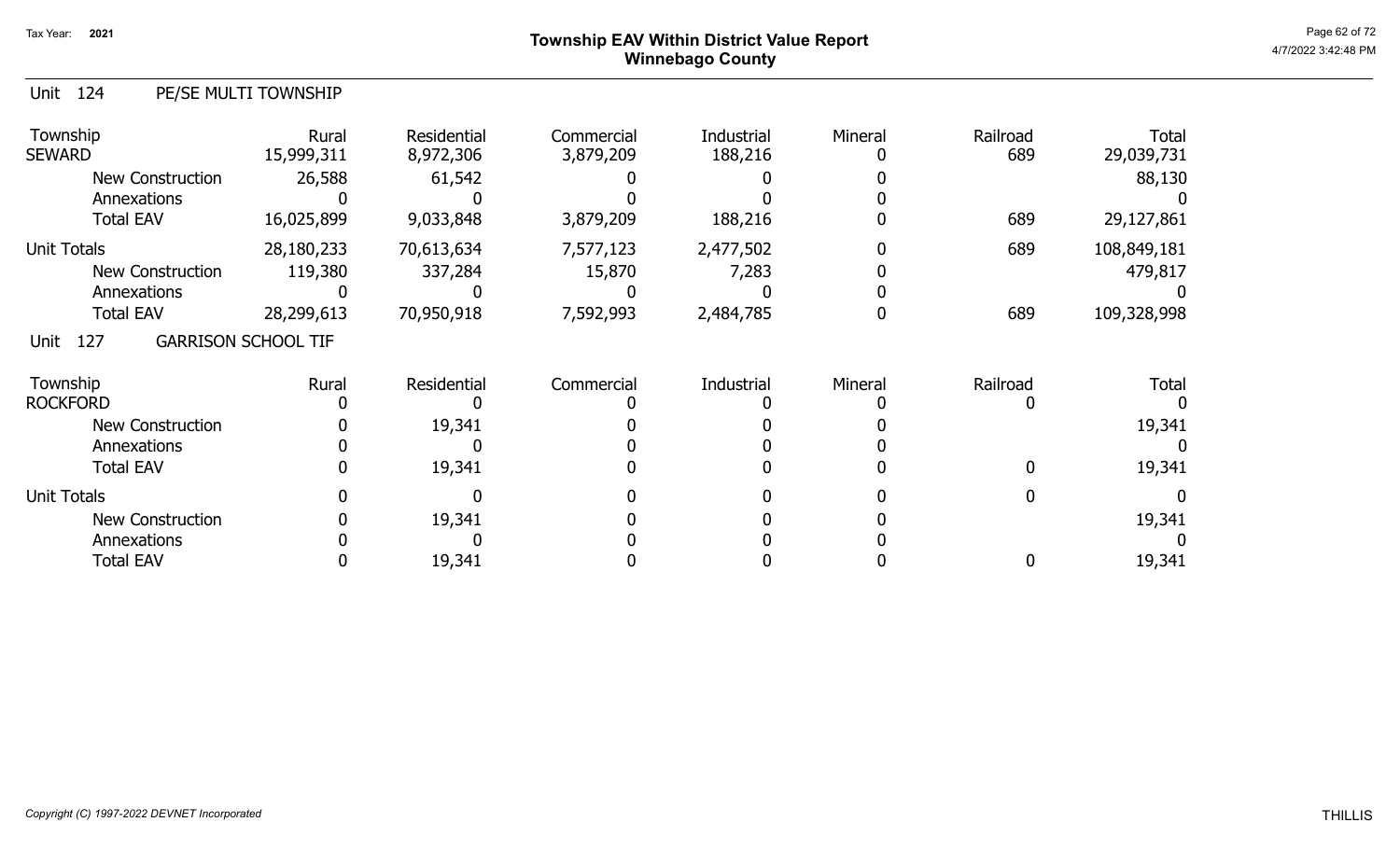## Page 63 of 72 Page 63 of 72  $^{\text{Page 63 of 72}}$ Winnebago County

| Unit 130<br>HOPE VI TIF |                          |             |            |            |         |          |              |
|-------------------------|--------------------------|-------------|------------|------------|---------|----------|--------------|
| Township                | Rural                    | Residential | Commercial | Industrial | Mineral | Railroad | Total        |
| <b>ROCKFORD</b>         |                          |             |            |            |         |          |              |
| New Construction        |                          | 1,433       |            |            |         |          | 1,433        |
| Annexations             |                          |             |            |            |         |          |              |
| <b>Total EAV</b>        |                          | 1,433       |            |            |         |          | 1,433        |
| <b>Unit Totals</b>      |                          |             |            |            |         |          |              |
| <b>New Construction</b> |                          | 1,433       |            |            |         |          | 1,433        |
| Annexations             |                          |             |            |            |         |          | $\Omega$     |
| <b>Total EAV</b>        |                          | 1,433       |            |            |         | 0        | 1,433        |
| 132<br>Unit             | NORTH 2ND TIF LOVES PARK |             |            |            |         |          |              |
| Township                | Rural                    | Residential | Commercial | Industrial | Mineral | Railroad | <b>Total</b> |
| <b>ROCKFORD</b>         |                          |             |            |            |         | $\Box$   |              |
| New Construction        |                          | 1,986       |            |            |         |          | 1,986        |
| Annexations             |                          |             |            |            |         |          |              |
| <b>Total EAV</b>        |                          | 1,986       |            |            |         |          | 1,986        |
| <b>Unit Totals</b>      |                          |             |            |            |         |          | 0            |
| <b>New Construction</b> |                          | 1,986       |            |            |         |          | 1,986        |
| Annexations             |                          |             |            |            |         |          |              |
| <b>Total EAV</b>        |                          | 1,986       |            |            |         | 0        | 1,986        |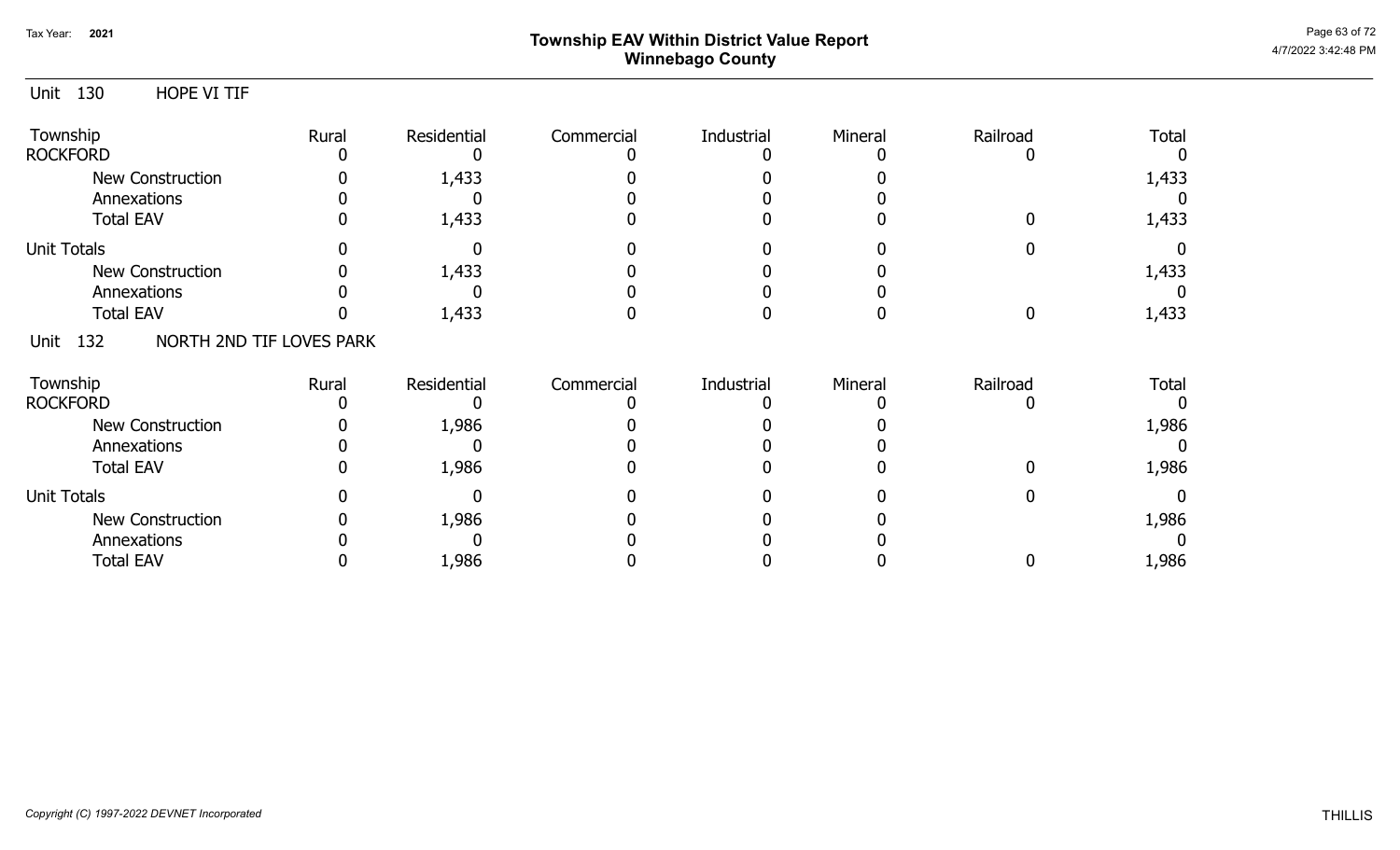# Page 64 of 72 Page 64 of 72  $^{\text{Page 64 of 72}}$ Winnebago County

| <b>GLOBAL TRADE TIF #2</b><br>Unit 133 |
|----------------------------------------|
|----------------------------------------|

| Township<br><b>ROCKFORD</b>                 | Rural | Residential | Commercial | Industrial | Mineral | Railroad | <b>Total</b> |
|---------------------------------------------|-------|-------------|------------|------------|---------|----------|--------------|
| <b>New Construction</b><br>Annexations      |       | 4,740       | 633,349    |            |         |          | 638,089      |
| <b>Total EAV</b>                            |       | 4,740       | 633,349    |            |         | 0        | 638,089      |
| <b>Unit Totals</b>                          |       |             |            |            |         |          |              |
| <b>New Construction</b>                     |       | 4,740       | 633,349    |            |         |          | 638,089      |
| Annexations                                 |       |             |            |            |         |          |              |
| <b>Total EAV</b>                            |       | 4,740       | 633,349    |            |         | 0        | 638,089      |
| NORTH 2ND TIF MACHESNEY PARK<br>135<br>Unit |       |             |            |            |         |          |              |
| Township                                    | Rural | Residential | Commercial | Industrial | Mineral | Railroad | <b>Total</b> |
| <b>HARLEM</b>                               |       |             |            |            |         |          |              |
| <b>New Construction</b>                     |       | 28,766      | 722,778    |            |         |          | 751,544      |
| Annexations                                 |       |             |            |            |         |          |              |
| <b>Total EAV</b>                            |       | 28,766      | 722,778    |            |         | n        | 751,544      |
| <b>Unit Totals</b>                          |       |             |            |            |         |          |              |
| <b>New Construction</b>                     |       | 28,766      | 722,778    |            |         |          | 751,544      |
| Annexations                                 |       |             |            |            |         |          |              |
| <b>Total EAV</b>                            |       | 28,766      | 722,778    |            |         |          | 751,544      |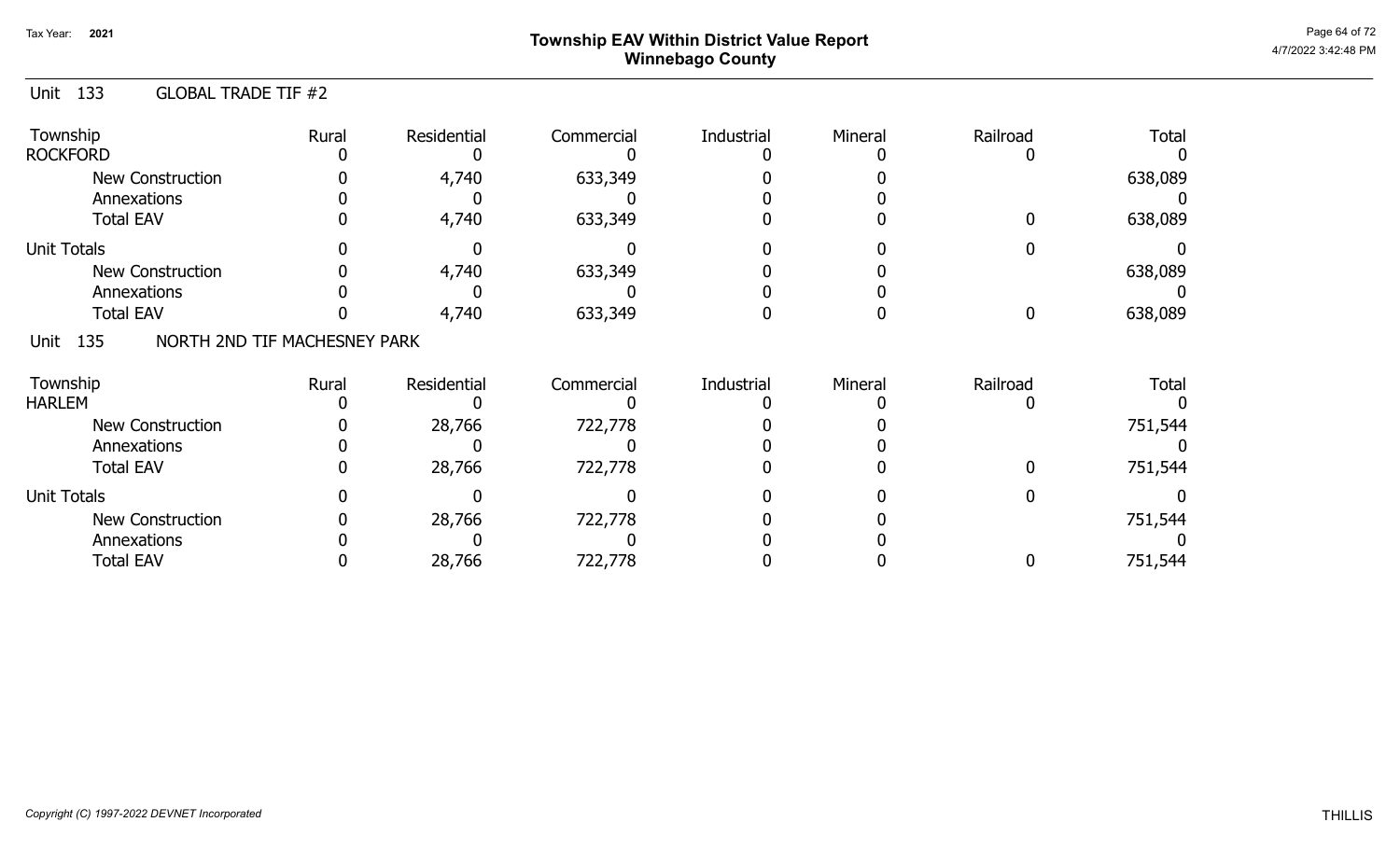# Page 65 of 72 Page 65 of 72  $^{\text{Page 65 of 72}}$ Winnebago County

| 136<br><b>HARVEST HILLS SSA</b><br>Unit |       |                    |            |            |         |             |           |
|-----------------------------------------|-------|--------------------|------------|------------|---------|-------------|-----------|
| Township                                | Rural | <b>Residential</b> | Commercial | Industrial | Mineral | Railroad    | Total     |
| <b>ROCKFORD</b>                         |       | 3,256,371          |            |            |         | 0           | 3,256,371 |
| New Construction                        |       | 2,179              |            |            |         |             | 2,179     |
| Annexations                             |       |                    |            |            |         |             |           |
| <b>Total EAV</b>                        |       | 3,258,550          |            |            |         | $\mathbf 0$ | 3,258,550 |
| <b>Unit Totals</b>                      |       | 3,256,371          |            |            |         | 0           | 3,256,371 |
| <b>New Construction</b>                 |       | 2,179              |            |            |         |             | 2,179     |
| Annexations                             |       |                    |            |            |         |             |           |
| <b>Total EAV</b>                        | 0     | 3,258,550          |            |            |         | $\mathbf 0$ | 3,258,550 |
| <b>MIDTOWN TIF</b><br>138<br>Unit       |       |                    |            |            |         |             |           |
| Township                                | Rural | Residential        | Commercial | Industrial | Mineral | Railroad    | Total     |
| <b>ROCKFORD</b>                         |       |                    |            |            |         | 0           |           |
| <b>New Construction</b>                 |       | 1,064              |            |            |         |             | 1,064     |
| Annexations                             |       |                    |            |            |         |             |           |
| <b>Total EAV</b>                        |       | 1,064              |            |            |         |             | 1,064     |
| <b>Unit Totals</b>                      |       |                    |            |            |         | 0           | $\Omega$  |
| <b>New Construction</b>                 |       | 1,064              |            |            |         |             | 1,064     |
| Annexations                             |       |                    |            |            |         |             |           |
| <b>Total EAV</b>                        |       | 1,064              |            |            |         |             | 1,064     |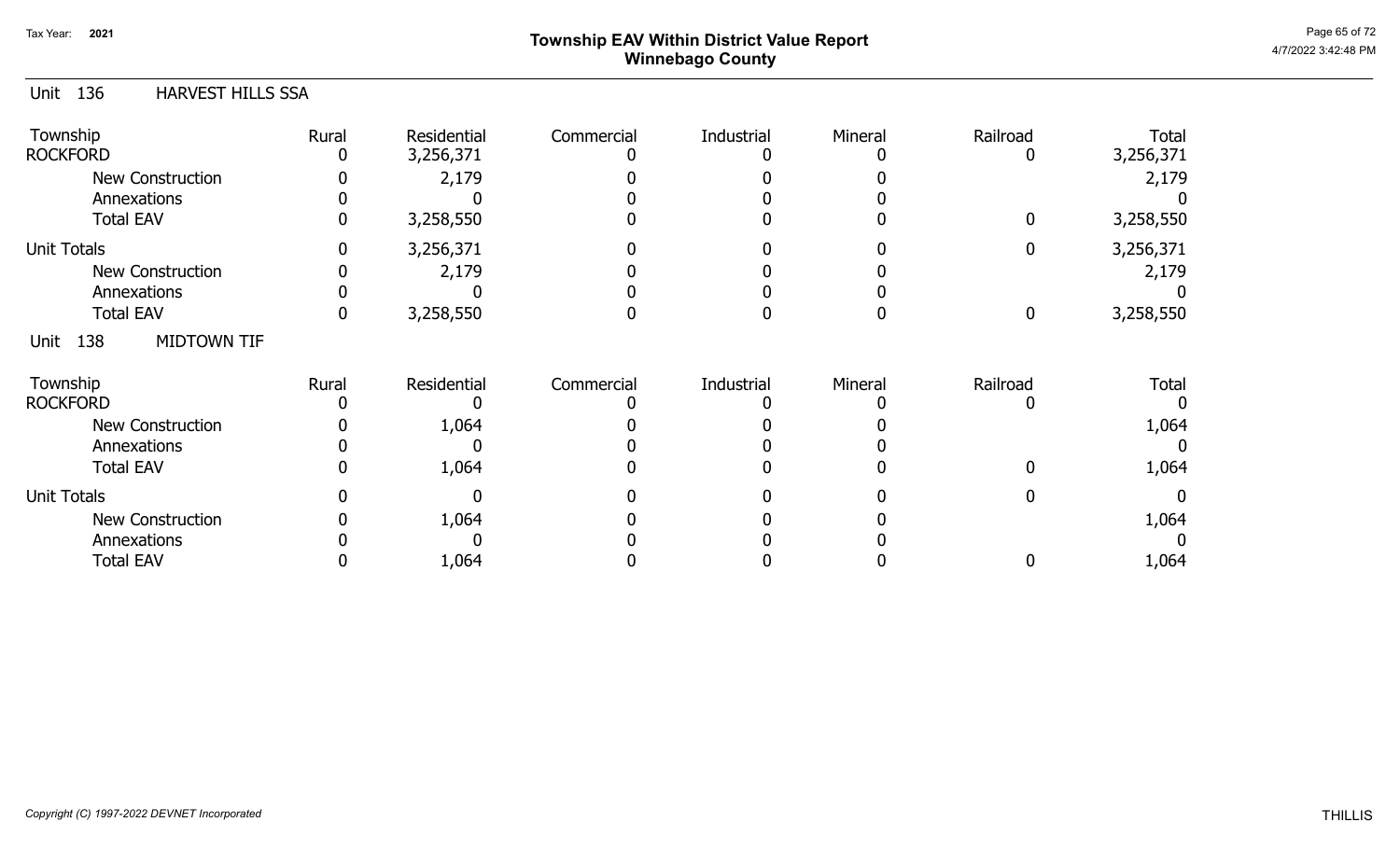## Page 66 of 72 Page 66 of 72  $^{\text{Page 66 of 72}}$ Winnebago County

### Unit 141 GLOBAL TRADE TIF #3

| Township<br><b>ROCKFORD</b>             | Rural | Residential | Commercial | Industrial | Mineral | Railroad | Total     |
|-----------------------------------------|-------|-------------|------------|------------|---------|----------|-----------|
| New Construction                        |       |             |            | 77,220     |         |          | 77,220    |
| Annexations                             |       |             |            |            |         |          |           |
| <b>Total EAV</b>                        |       |             |            | 77,220     |         |          | 77,220    |
| <b>Unit Totals</b>                      |       |             |            |            |         |          |           |
| New Construction                        |       |             |            | 77,220     |         |          | 77,220    |
| Annexations                             |       |             |            |            |         |          |           |
| <b>Total EAV</b>                        |       |             |            | 77,220     |         |          | 77,220    |
| RIVER DISTRICT NORTH TIF<br>142<br>Unit |       |             |            |            |         |          |           |
| Township                                | Rural | Residential | Commercial | Industrial | Mineral | Railroad | Total     |
| <b>ROCKFORD</b>                         |       |             |            |            |         |          |           |
| <b>New Construction</b>                 |       | 6,278       | 1,158,580  |            |         |          | 1,164,858 |
| Annexations                             |       |             |            |            |         |          |           |
| <b>Total EAV</b>                        |       | 6,278       | 1,158,580  |            |         |          | 1,164,858 |
| <b>Unit Totals</b>                      |       |             |            |            |         |          |           |
| <b>New Construction</b>                 |       | 6,278       | 1,158,580  |            |         |          | 1,164,858 |
| Annexations                             |       |             |            |            |         |          |           |
| <b>Total EAV</b>                        |       | 6,278       | 1,158,580  |            |         |          | 1,164,858 |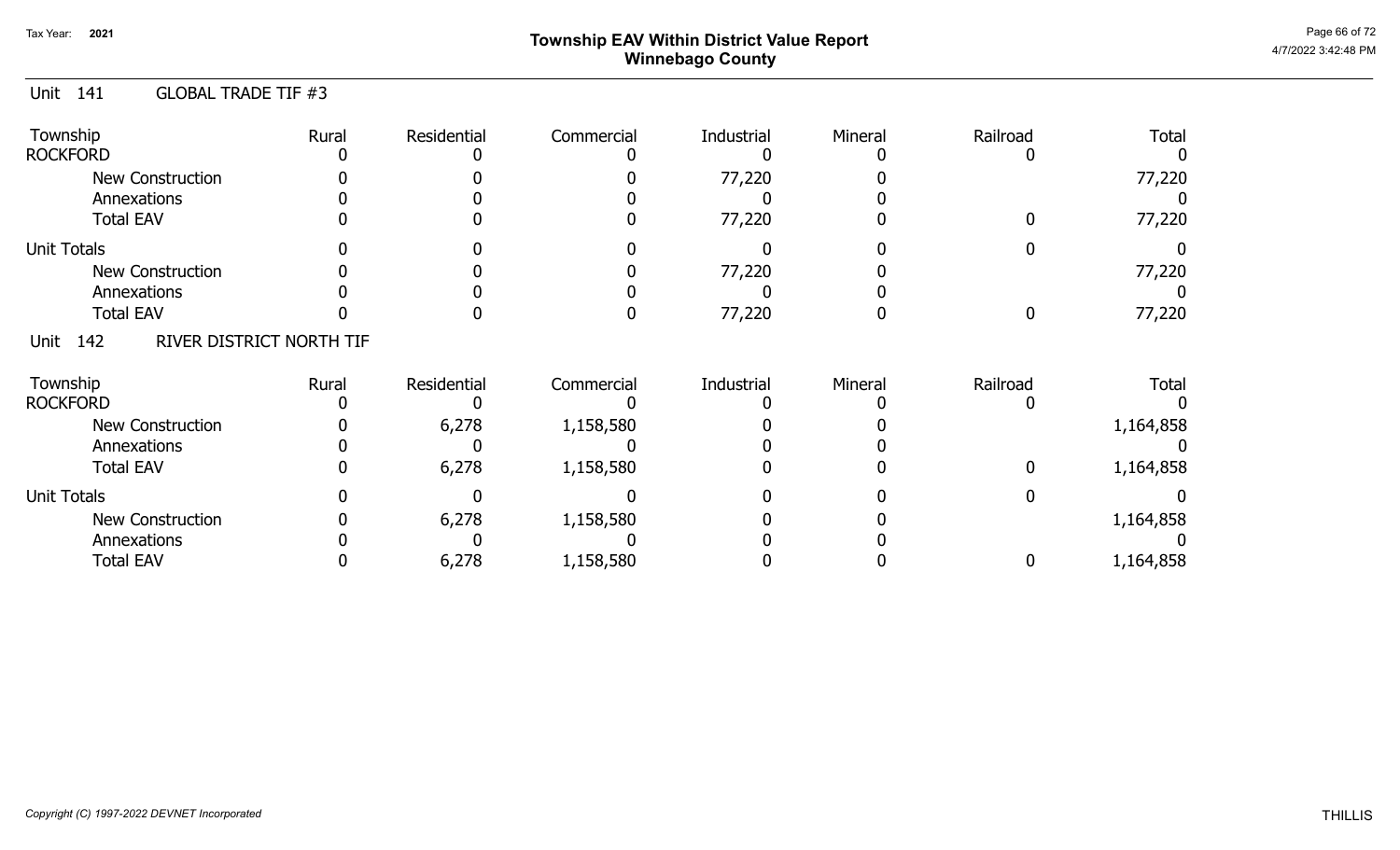# Page 67 of 72  $^{Page\ 67 \text{ of } 72}$   $^{Page\ 67 \text{ of } 72}$ Winnebago County

## Unit 143 BROADWAY TIF

| Township<br><b>ROCKFORD</b>               | Rural | Residential | Commercial | Industrial | Mineral | Railroad | <b>Total</b> |
|-------------------------------------------|-------|-------------|------------|------------|---------|----------|--------------|
| <b>New Construction</b>                   |       | 9,808       |            |            |         |          | 9,808        |
| Annexations                               |       |             |            |            |         |          |              |
| <b>Total EAV</b>                          |       | 9,808       |            |            |         |          | 9,808        |
| <b>Unit Totals</b>                        |       |             |            |            |         |          | $\Omega$     |
|                                           |       |             |            |            |         |          |              |
| <b>New Construction</b>                   |       | 9,808       |            |            |         |          | 9,808        |
| Annexations                               |       |             |            |            |         |          |              |
| <b>Total EAV</b>                          |       | 9,808       |            |            |         | 0        | 9,808        |
| <b>EAST RIVER TIF</b><br>144<br>Unit      |       |             |            |            |         |          |              |
| Township                                  | Rural | Residential | Commercial | Industrial | Mineral | Railroad | <b>Total</b> |
| <b>ROCKFORD</b>                           |       |             |            |            |         |          |              |
| New Construction                          |       | 1,554       |            |            |         |          | 1,554        |
| Annexations                               |       |             |            |            |         |          |              |
| <b>Total EAV</b>                          |       | 1,554       |            |            |         |          | 1,554        |
| <b>Unit Totals</b>                        |       |             |            |            |         |          | $\Omega$     |
| <b>New Construction</b>                   |       | 1,554       |            |            |         |          | 1,554        |
| Annexations                               |       |             |            |            |         |          |              |
| <b>Total EAV</b>                          |       | 1,554       |            |            |         | ŋ        | 1,554        |
| LOVES PARK CORP CENTER TIF<br>146<br>Unit |       |             |            |            |         |          |              |
| Township                                  | Rural | Residential | Commercial | Industrial | Mineral | Railroad | <b>Total</b> |
| <b>HARLEM</b>                             |       |             |            |            |         |          |              |
| New Construction                          |       | 227,865     |            |            |         |          | 227,865      |
| Annexations                               |       |             |            |            |         |          |              |
| <b>Total EAV</b>                          |       | 227,865     |            |            |         | 0        | 227,865      |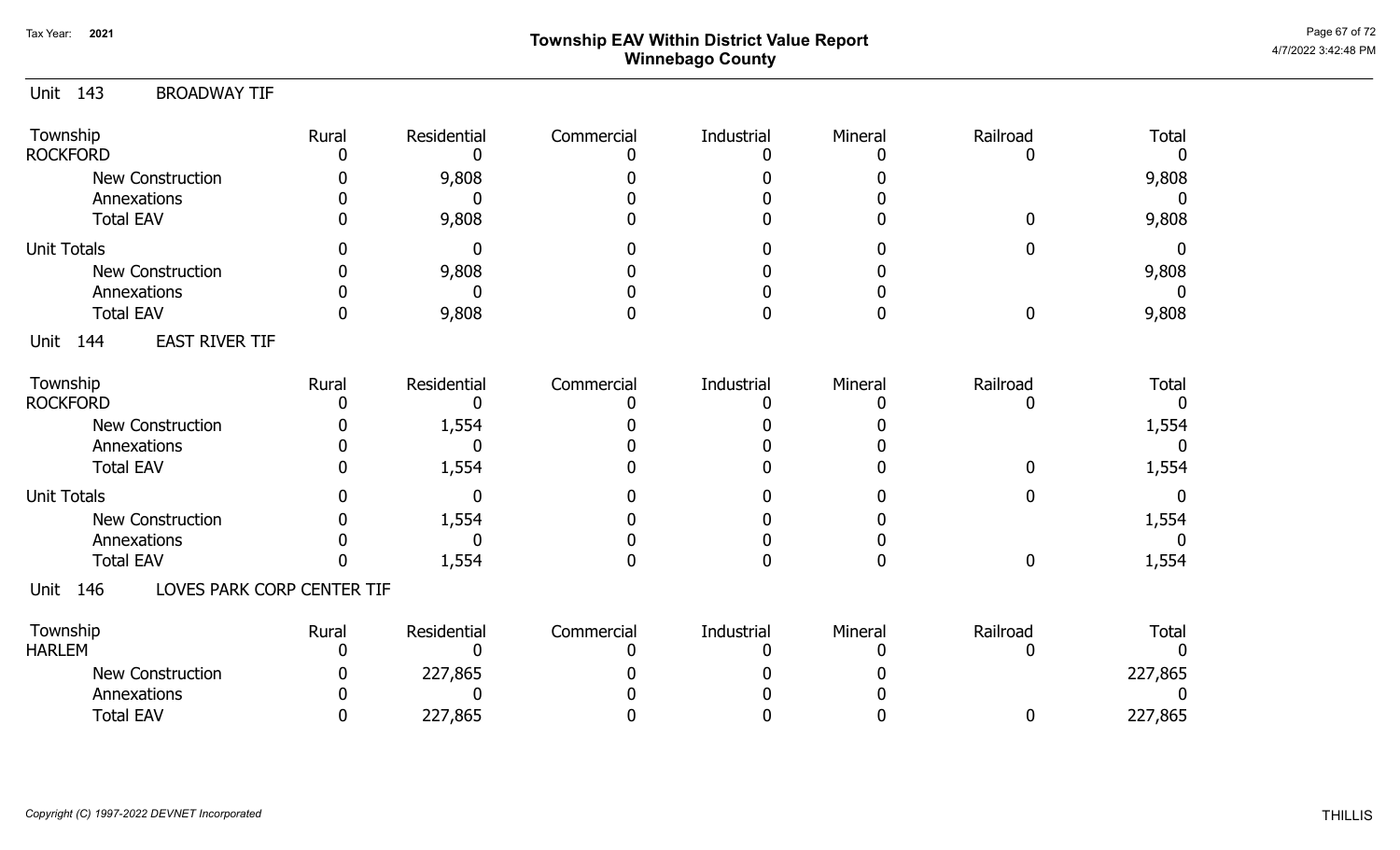# Page 68 of 72 Page 68 of 72  $^{\text{Page 68 of 72}}$ Winnebago County

### Unit 146 LOVES PARK CORP CENTER TIF

| Township<br><b>ROCKFORD</b>            | Rural | Residential | Commercial | Industrial | Mineral | Railroad | <b>Total</b> |
|----------------------------------------|-------|-------------|------------|------------|---------|----------|--------------|
| <b>New Construction</b><br>Annexations |       |             | 445,545    |            |         |          | 445,545      |
| <b>Total EAV</b>                       |       |             | 445,545    |            |         |          | 445,545      |
| <b>Unit Totals</b>                     |       |             |            |            |         |          |              |
| <b>New Construction</b>                |       | 227,865     | 445,545    |            |         |          | 673,410      |
| Annexations                            |       |             |            |            |         |          |              |
| <b>Total EAV</b>                       |       | 227,865     | 445,545    |            |         |          | 673,410      |
| SOUTH WILLOW CREEK TIF<br>149<br>Unit  |       |             |            |            |         |          |              |
| Township<br><b>HARLEM</b>              | Rural | Residential | Commercial | Industrial | Mineral | Railroad | <b>Total</b> |
| <b>New Construction</b>                |       |             | 98,931     | 1,413,257  |         |          | 1,512,188    |
| Annexations                            |       |             |            |            |         |          |              |
| <b>Total EAV</b>                       |       |             | 98,931     | 1,413,257  |         |          | 1,512,188    |
| <b>Unit Totals</b>                     |       |             |            |            |         |          |              |
| <b>New Construction</b>                |       |             | 98,931     | 1,413,257  |         |          | 1,512,188    |
| Annexations                            |       |             |            |            |         |          |              |
| <b>Total EAV</b>                       |       |             | 98,931     | 1,413,257  |         |          | 1,512,188    |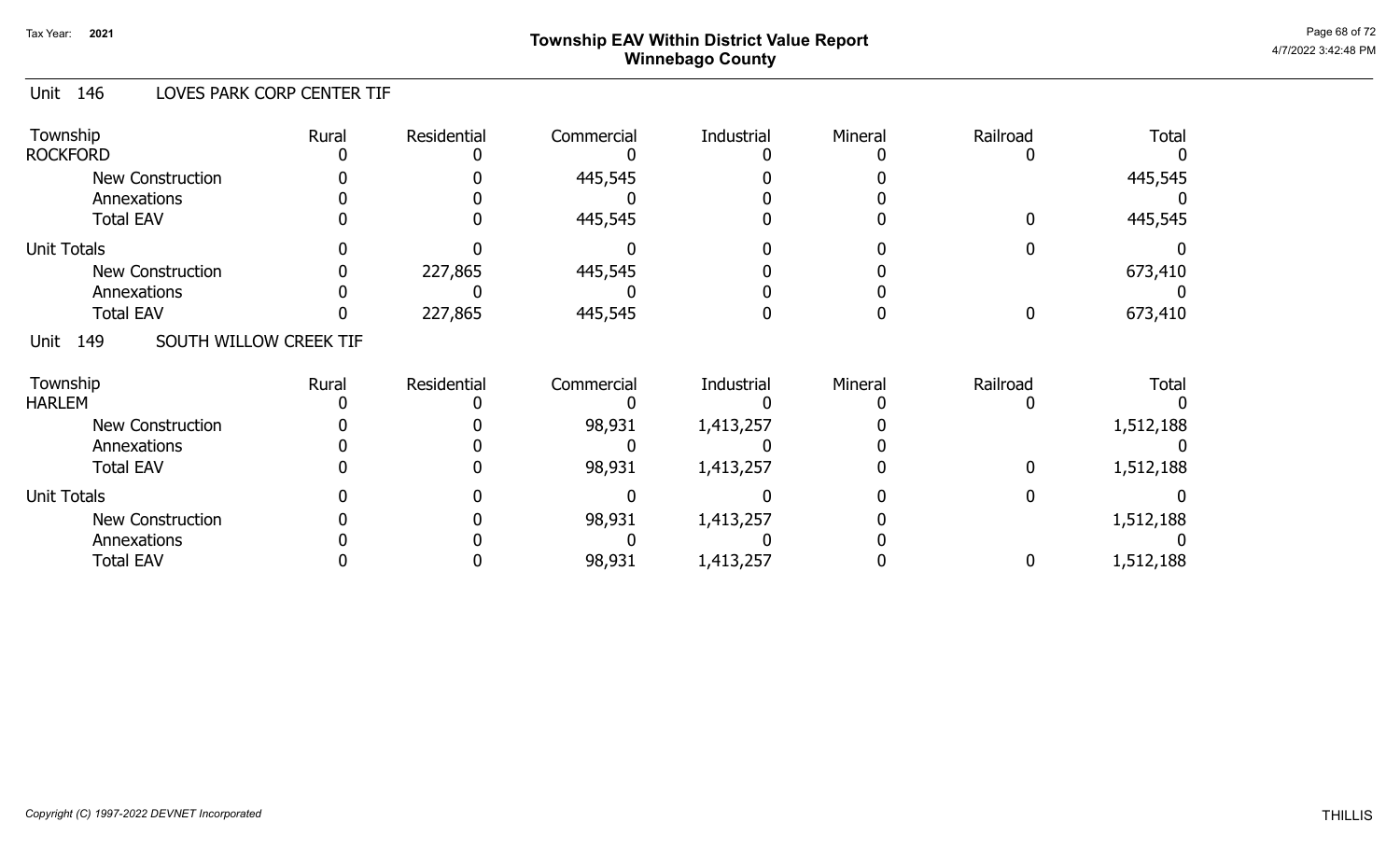# Page 69 of 72 Page 69 of 72  $^{\text{Page 69 of 72}}$ Winnebago County

### Unit 156 OLDE RIVER RIDGE PLAT 6 SSA

| Township<br><b>OWEN</b>                        | Rural | Residential<br>4,055 | Commercial | Industrial | Mineral | Railroad | <b>Total</b><br>4,055 |
|------------------------------------------------|-------|----------------------|------------|------------|---------|----------|-----------------------|
| <b>New Construction</b>                        |       |                      |            |            |         |          |                       |
| Annexations                                    |       |                      |            |            |         |          |                       |
| <b>Total EAV</b>                               |       | 4,055                |            |            |         |          | 4,055                 |
| <b>Unit Totals</b>                             |       | 4,055                |            |            |         |          | 4,055                 |
| <b>New Construction</b>                        |       |                      |            |            |         |          |                       |
| Annexations                                    |       |                      |            |            |         |          |                       |
| <b>Total EAV</b>                               |       | 4,055                |            |            |         |          | 4,055                 |
| 159<br>MULFORD & EAST STATE STREET TIF<br>Unit |       |                      |            |            |         |          |                       |
| Township                                       | Rural | Residential          | Commercial | Industrial | Mineral | Railroad | <b>Total</b>          |
| <b>ROCKFORD</b>                                |       |                      |            |            |         |          |                       |
| <b>New Construction</b>                        |       | 1,350                | 246,804    |            |         |          | 248,154               |
| Annexations                                    |       |                      |            |            |         |          |                       |
| <b>Total EAV</b>                               |       | 1,350                | 246,804    |            |         |          | 248,154               |
| <b>Unit Totals</b>                             |       |                      |            |            |         |          |                       |
| <b>New Construction</b>                        |       | 1,350                | 246,804    |            |         |          | 248,154               |
| Annexations                                    |       |                      |            |            |         |          |                       |
| <b>Total EAV</b>                               |       | 1,350                | 246,804    |            |         |          | 248,154               |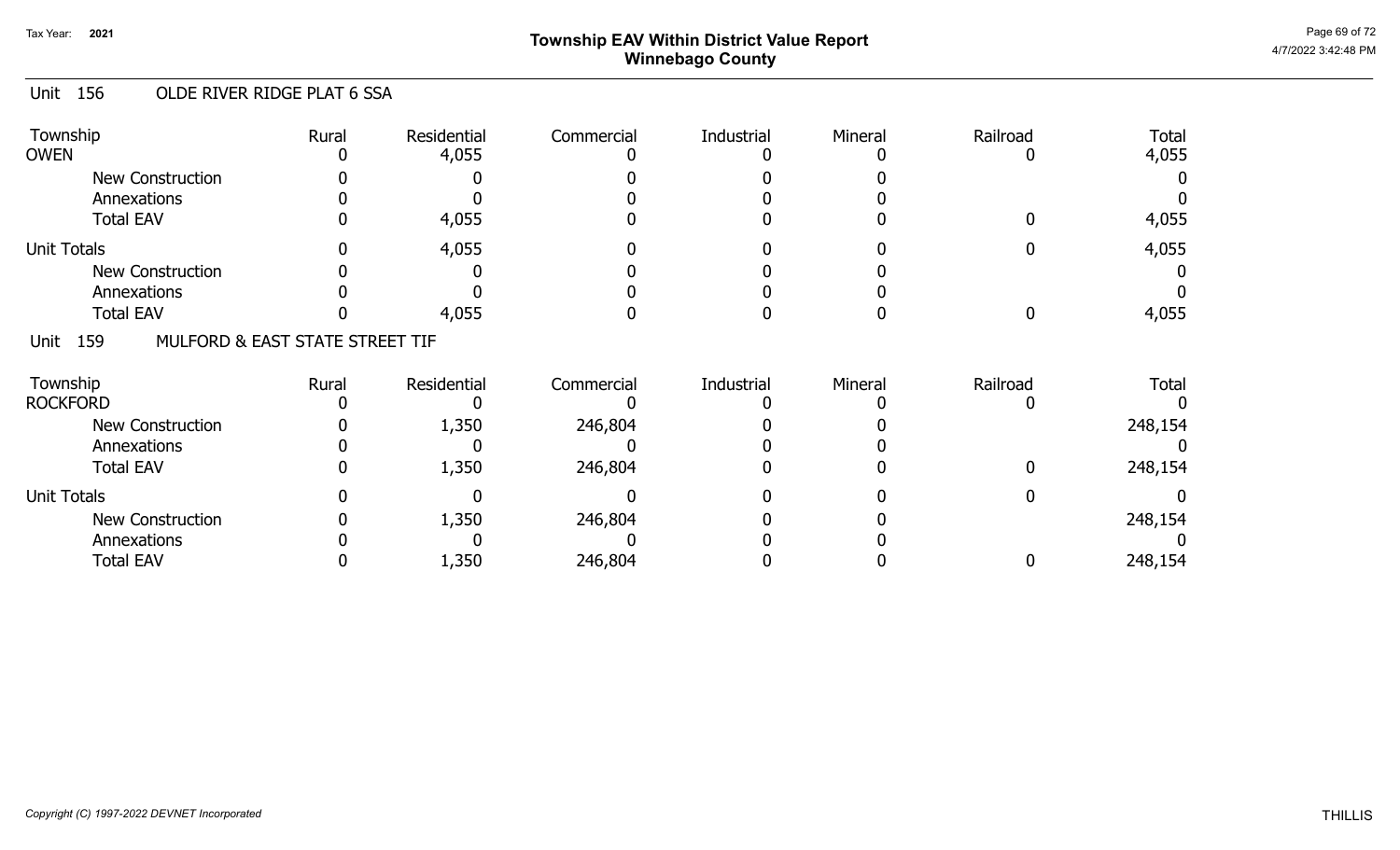## Page 70 of 72 Page 70 of 72  $^{\text{Page 70 of 72}}$ Winnebago County

### Unit 168 AMEROCK HOTEL TIF

| Township<br><b>ROCKFORD</b>       | Rural | Residential | Commercial       | Industrial | Mineral | Railroad | <b>Total</b>       |
|-----------------------------------|-------|-------------|------------------|------------|---------|----------|--------------------|
| New Construction<br>Annexations   |       |             | 758,545<br>7,989 | 770,891    |         |          | 758,545<br>778,880 |
| <b>Total EAV</b>                  |       |             | 758,545          |            |         |          | 758,545            |
| <b>Unit Totals</b>                |       |             |                  |            |         |          |                    |
| <b>New Construction</b>           |       |             | 758,545          |            |         |          | 758,545            |
| Annexations                       |       |             | 7,989            | 770,891    |         |          | 778,880            |
| <b>Total EAV</b>                  |       |             | 758,545          |            |         | 0        | 758,545            |
| SOUTH BELOIT SSA 5<br>169<br>Unit |       |             |                  |            |         |          |                    |
| Township                          | Rural | Residential | Commercial       | Industrial | Mineral | Railroad | Total              |
| <b>ROCKTON</b>                    |       |             |                  | 60,862     |         |          | 60,862             |
| New Construction                  |       |             |                  |            |         |          |                    |
| Annexations                       |       |             |                  |            |         |          |                    |
| <b>Total EAV</b>                  |       |             |                  | 60,862     |         |          | 60,862             |
| <b>Unit Totals</b>                |       |             |                  | 60,862     |         |          | 60,862             |
| <b>New Construction</b>           |       |             |                  |            |         |          |                    |
| Annexations                       |       |             |                  |            |         |          |                    |
| <b>Total EAV</b>                  |       |             |                  | 60,862     |         |          | 60,862             |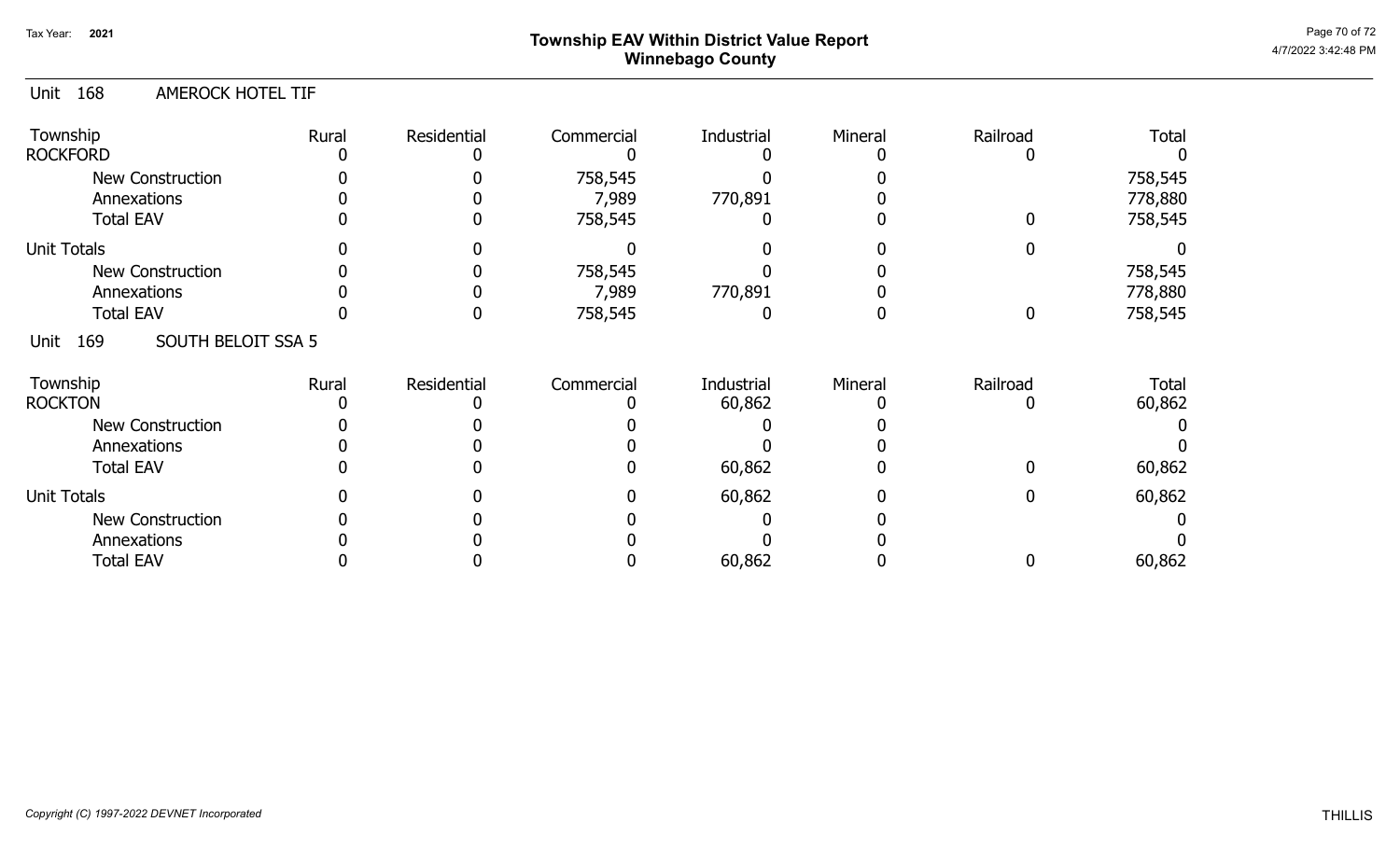# Page 71 of 72  $^{\sf Page\,71\,of\,72}$   $^{\sf Page\,71\,of\,72}$ Winnebago County

### Unit 174 SOUTH BELOIT SSA 10

| Township<br><b>ROSCOE</b> | Rural                   | Residential | Commercial<br>304,604 | Industrial | Mineral | Railroad | <b>Total</b><br>304,604 |
|---------------------------|-------------------------|-------------|-----------------------|------------|---------|----------|-------------------------|
|                           |                         |             |                       |            |         |          |                         |
| New Construction          |                         |             |                       |            |         |          |                         |
| Annexations               |                         |             |                       |            |         |          |                         |
| <b>Total EAV</b>          |                         |             | 304,604               |            |         |          | 304,604                 |
| <b>Unit Totals</b>        |                         |             | 304,604               |            |         |          | 304,604                 |
| New Construction          |                         |             |                       |            |         |          |                         |
| Annexations               |                         |             |                       |            |         |          |                         |
| <b>Total EAV</b>          |                         |             | 304,604               |            |         |          | 304,604                 |
| 178<br>Unit               | KISHWAUKEE HARRISON TIF |             |                       |            |         |          |                         |
| Township                  | Rural                   | Residential | Commercial            | Industrial | Mineral | Railroad | Total                   |
| <b>ROCKFORD</b>           |                         |             |                       |            |         |          |                         |
| New Construction          |                         |             |                       |            |         |          |                         |
| Annexations               |                         |             |                       | 252,408    |         |          | 252,408                 |
| <b>Total EAV</b>          |                         |             |                       |            |         |          |                         |
| <b>Unit Totals</b>        |                         |             |                       |            |         |          |                         |
| New Construction          |                         |             |                       |            |         |          |                         |
| Annexations               |                         |             |                       | 252,408    |         |          | 252,408                 |
| <b>Total EAV</b>          |                         |             |                       |            |         |          |                         |